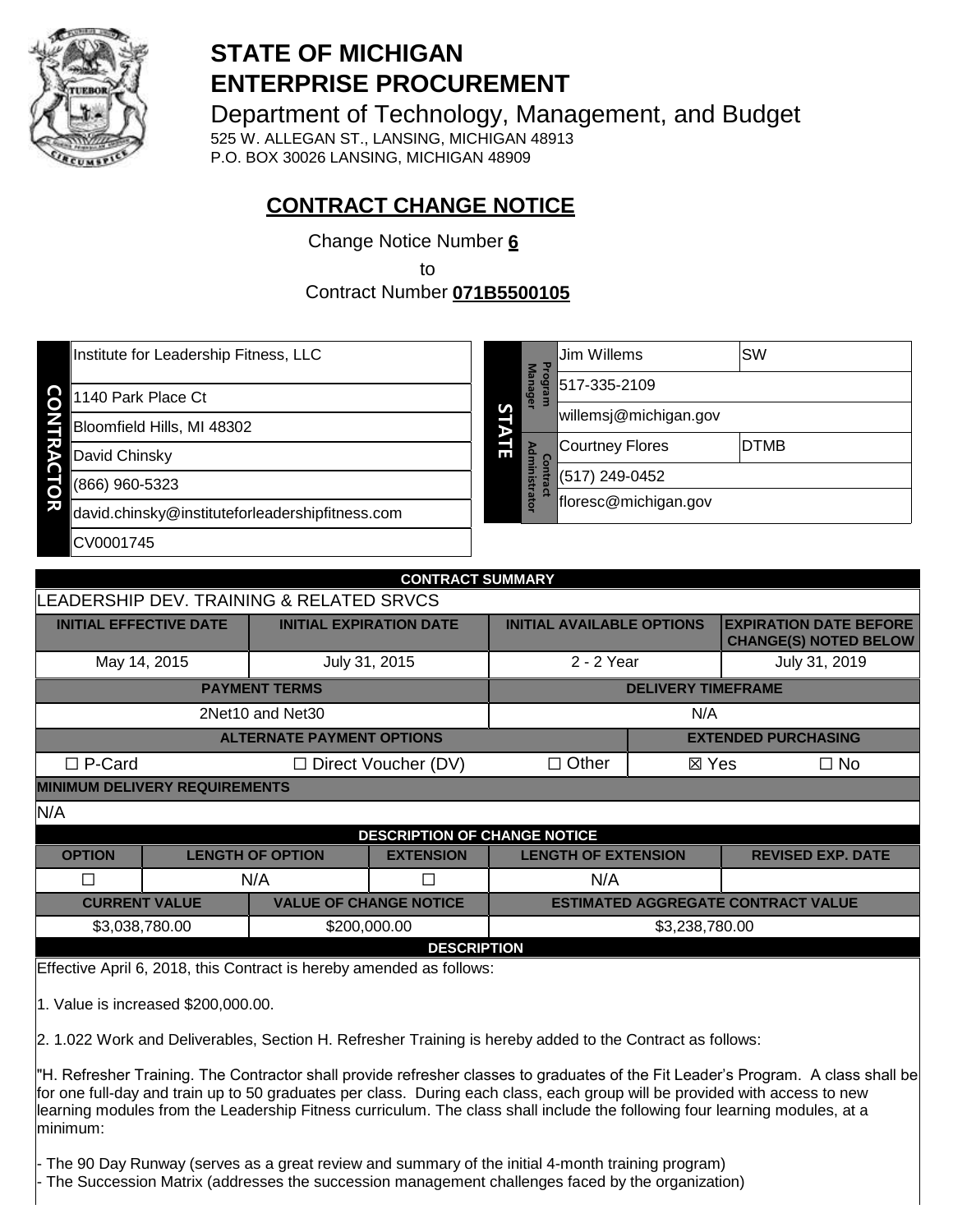The Vanishing To-Do List (a productivity tool that helps your leaders manage all of the "incoming") - The Opportunity Board (a tool for sorting through and prioritizing opportunities)

In addition to these learning modules, the Contractor will facilitate several exercises designed to reinforce some of the key learning from the Fit Leader's Program that participants experienced when they were going through the program."

3. Attachment A, Price Proposal, is updated to include Refresher Training Services for up to 50 graduates per class; \$8,000.00 per class.

| Services           | Size/Length of Session       | Cost Per Session                   |
|--------------------|------------------------------|------------------------------------|
| Refresher Training | Up to 50 graduates per class | $\frac{1}{2}$ \$8,000.00 per class |

All other terms, conditions, specifications and pricing remain the same. Per Contractor and Agency agreement, and DTMB Procurement approval.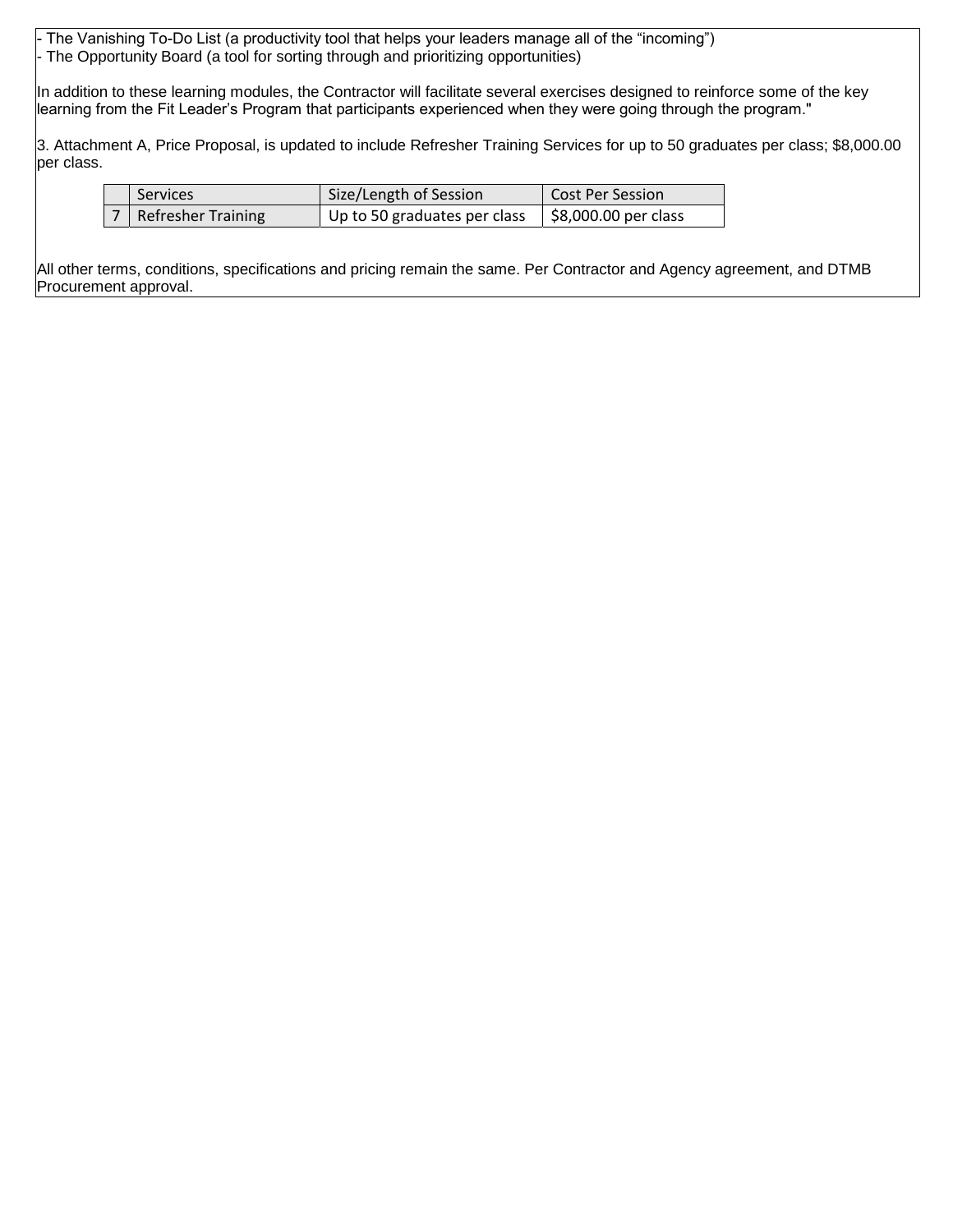

Department of Technology, Management, and Budget

525 W. ALLEGAN ST., LANSING, MICHIGAN 48913 P.O. BOX 30026 LANSING, MICHIGAN 48909

# **CONTRACT CHANGE NOTICE**

Change Notice Number **5**

to

Contract Number **071B5500105**

|                | Institute for Leadership Fitness, LLC<br>1140 Park Place Ct |   | Managel<br>မိ | Jim Willems           | <b>SW</b>   |  |
|----------------|-------------------------------------------------------------|---|---------------|-----------------------|-------------|--|
| 8              |                                                             |   |               | 517-335-2109          |             |  |
|                | Bloomfield Hills, MI 48302                                  | S |               | willemsj@michigan.gov |             |  |
|                | David Chinsky                                               |   | Ē             | Courtney Flores       | <b>DTMB</b> |  |
| (866) 960-5323 |                                                             |   | dministrato   | (517) 249-0452        |             |  |
| 丒              | david.chinsky@instituteforleadershipfitness.com             |   |               | floresc@michigan.gov  |             |  |
| CV0001745      |                                                             |   |               |                       |             |  |

|                                                       | <b>CONTRACT SUMMARY</b>                  |                                  |                                     |                                           |                           |                                                               |  |  |
|-------------------------------------------------------|------------------------------------------|----------------------------------|-------------------------------------|-------------------------------------------|---------------------------|---------------------------------------------------------------|--|--|
|                                                       | LEADERSHIP DEV. TRAINING & RELATED SRVCS |                                  |                                     |                                           |                           |                                                               |  |  |
|                                                       | <b>INITIAL EFFECTIVE DATE</b>            |                                  | <b>INITIAL EXPIRATION DATE</b>      | <b>INITIAL AVAILABLE OPTIONS</b>          |                           | <b>EXPIRATION DATE BEFORE</b><br><b>CHANGE(S) NOTED BELOW</b> |  |  |
|                                                       | May 14, 2015                             |                                  | July 31, 2015                       | 2 - 2 Year                                |                           | July 31, 2019                                                 |  |  |
|                                                       |                                          | <b>PAYMENT TERMS</b>             |                                     |                                           | <b>DELIVERY TIMEFRAME</b> |                                                               |  |  |
| 2Net10 and Net30                                      |                                          |                                  |                                     |                                           | N/A                       |                                                               |  |  |
|                                                       |                                          | <b>ALTERNATE PAYMENT OPTIONS</b> |                                     |                                           |                           | <b>EXTENDED PURCHASING</b>                                    |  |  |
| $\Box$ P-Card                                         |                                          |                                  | $\Box$ Direct Voucher (DV)          | $\Box$ Other                              | $\Box$ No<br>⊠ Yes        |                                                               |  |  |
|                                                       | <b>MINIMUM DELIVERY REQUIREMENTS</b>     |                                  |                                     |                                           |                           |                                                               |  |  |
| N/A                                                   |                                          |                                  |                                     |                                           |                           |                                                               |  |  |
|                                                       |                                          |                                  | <b>DESCRIPTION OF CHANGE NOTICE</b> |                                           |                           |                                                               |  |  |
| <b>OPTION</b>                                         |                                          | <b>LENGTH OF OPTION</b>          | <b>EXTENSION</b>                    | <b>LENGTH OF EXTENSION</b>                |                           | <b>REVISED EXP. DATE</b>                                      |  |  |
| П                                                     |                                          | N/A                              | П                                   | N/A                                       |                           |                                                               |  |  |
| <b>CURRENT VALUE</b><br><b>VALUE OF CHANGE NOTICE</b> |                                          |                                  |                                     | <b>ESTIMATED AGGREGATE CONTRACT VALUE</b> |                           |                                                               |  |  |
| \$3,038,780.00<br>\$0.00<br>\$3,038,780.00            |                                          |                                  |                                     |                                           |                           |                                                               |  |  |
|                                                       |                                          |                                  | <b>DESCRIPTION</b><br>.             |                                           |                           |                                                               |  |  |

Effective March 15, 2018, this Contract is amended to add the following Terms and Conditions (Article 2, Section 2.281 Extended Purchasing Program):

1. Extended Purchasing Program. This contract is extended to MiDEAL members. MiDEAL members include local units of government, school districts, universities, community colleges, and nonprofit hospitals. A current list of MiDEAL members is available at www.michigan.gov/mideal.

If extended, Contractor must supply all Contract Activities at the established Contract prices and terms. The State reserves the right to impose an administrative fee and negotiate additional discounts based on any increased volume generated by such extensions.

Contractor must submit invoices to, and receive payment from, extended purchasing program members on a direct and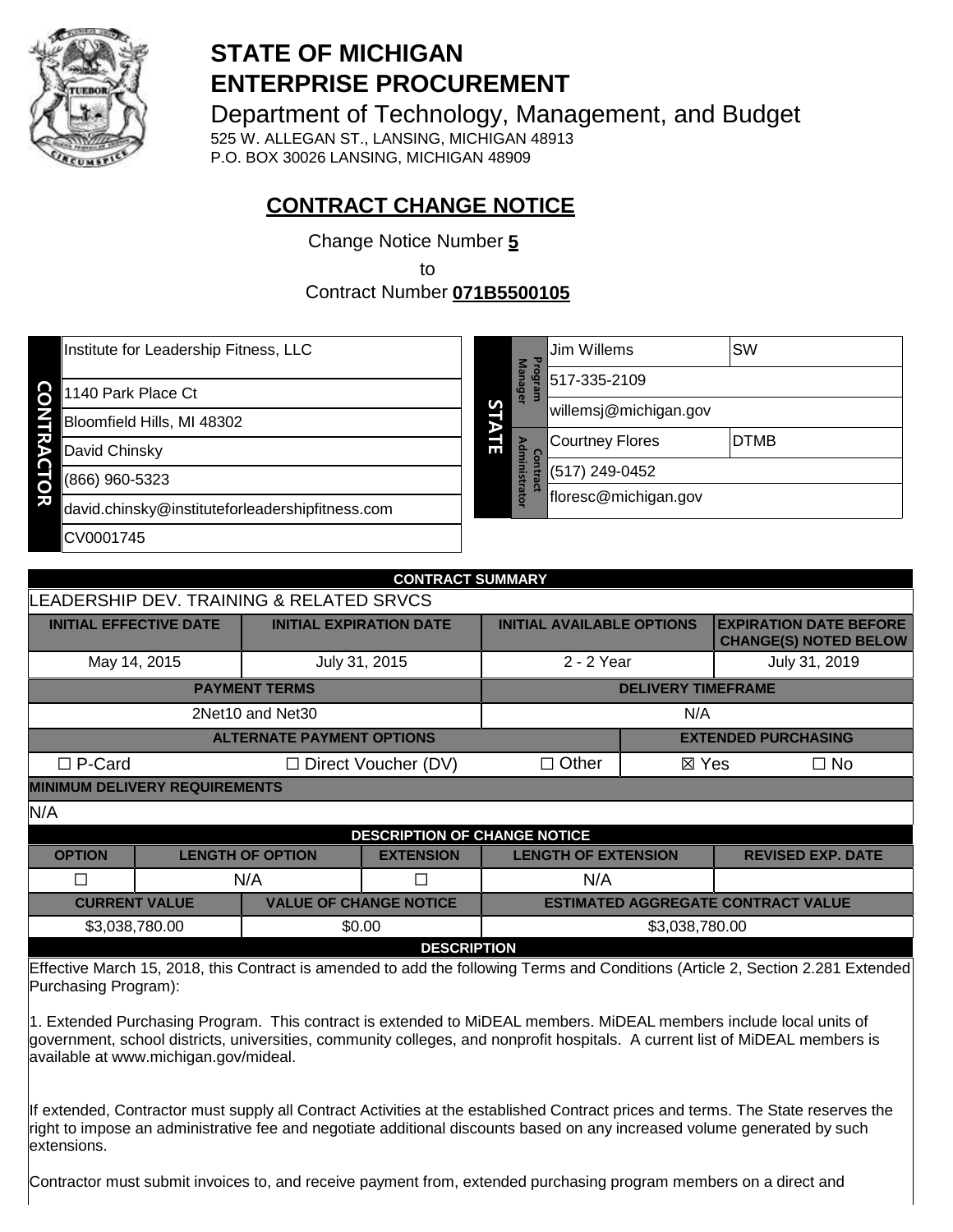individual basis.

2. Extended Purchasing Program Administrative Fee and Reporting. Contractor must pay an administrative fee of 1% on all Extended Purchasing Program payments made to Contractor under the Contract including transactions to MiDEAL members. Administrative fee payments must be made by check payable to the State of Michigan and mailed to:

Department of Technology, Management and Budget Cashiering P.O. Box 30681 Lansing, MI 48909

Contractor must submit an itemized purchasing activity report, which includes at a minimum, the name of the purchasing entity and the total dollar volume in sales. Reports should be mailed to DTMB-Procurement.

The administrative fee and purchasing activity report are due within 30 calendar days from the last day of each calendar quarter.

All other terms, conditions, specifications and pricing remain the same. Per Contractor and Agency agreement, and DTMB Procurement approval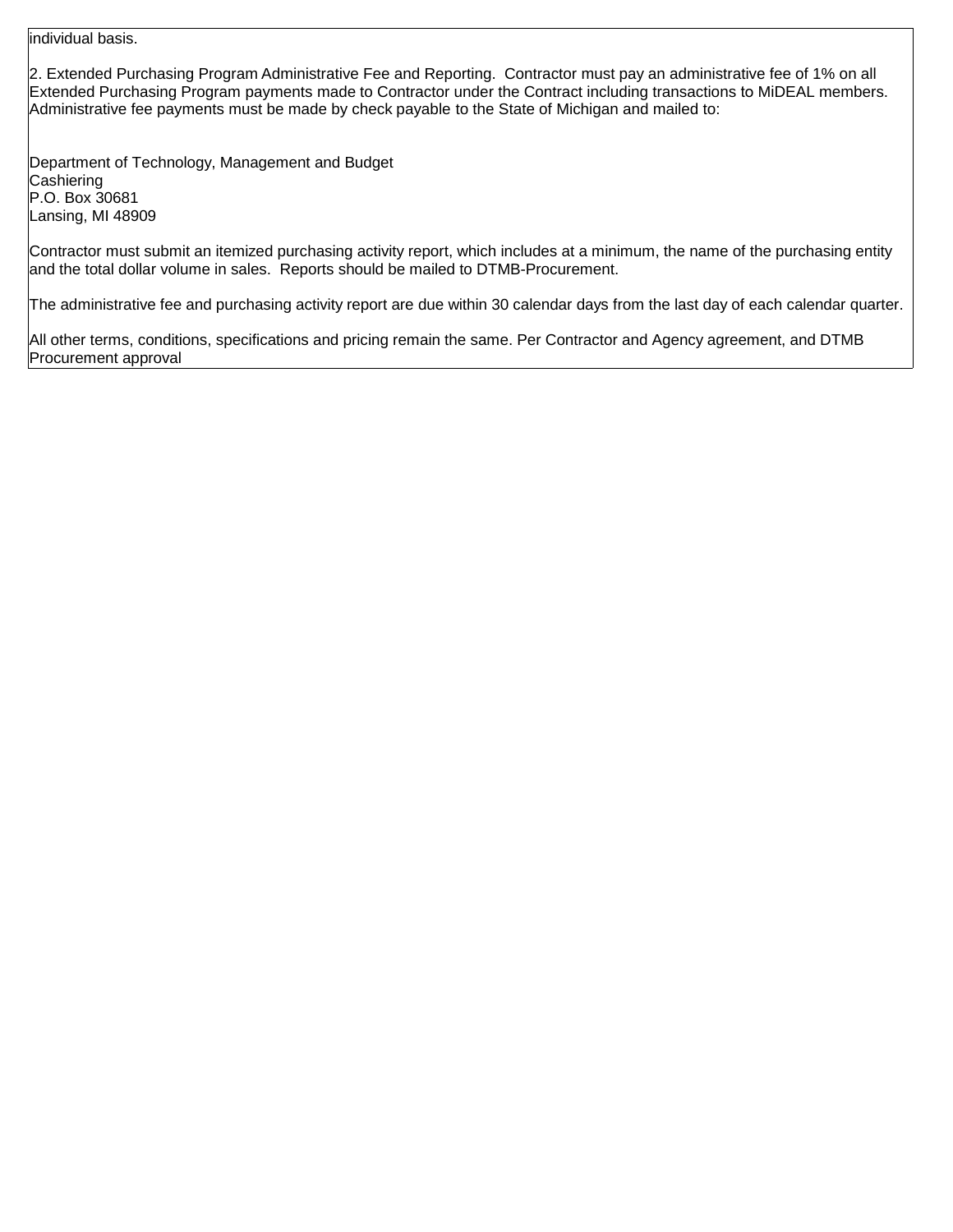

Department of Technology, Management, and Budget

525 W. ALLEGAN ST., LANSING, MICHIGAN 48913 P.O. BOX 30026 LANSING, MICHIGAN 48909

# **CONTRACT CHANGE NOTICE**

Change Notice Number **4**

to

Contract Number **071B5500105**

| Institute for Leadership Fitness, LLC           |   |                                        | <b>Jim Willems</b>     | SW          |  |
|-------------------------------------------------|---|----------------------------------------|------------------------|-------------|--|
| 1140 Park Place Ct                              |   | <b>Manager</b><br>ogra<br>Ξ<br>inistra | 517-335-2109           |             |  |
| Bloomfield Hills, MI 48302                      | ທ |                                        | willemsj@michigan.gov  |             |  |
| David Chinsky                                   | ш |                                        | <b>Courtney Flores</b> | <b>DTMB</b> |  |
| (866) 960-5323                                  |   |                                        | (517) 284-6397         |             |  |
| david.chinsky@instituteforleadershipfitness.com |   | ਨੋ                                     | floresc@michigan.gov   |             |  |
| *******2291                                     |   |                                        |                        |             |  |

| <b>CONTRACT SUMMARY</b>                               |                                            |                         |                                     |                            |                                                                                                   |                                                                                                                               |  |  |
|-------------------------------------------------------|--------------------------------------------|-------------------------|-------------------------------------|----------------------------|---------------------------------------------------------------------------------------------------|-------------------------------------------------------------------------------------------------------------------------------|--|--|
|                                                       | LEADERSHIP DEV. TRAINING & RELATED SRVCS   |                         |                                     |                            |                                                                                                   |                                                                                                                               |  |  |
|                                                       | <b>INITIAL EFFECTIVE DATE</b>              |                         | <b>INITIAL EXPIRATION DATE</b>      |                            | <b>INITIAL AVAILABLE OPTIONS</b><br><b>EXPIRATION DATE BEFORE</b><br><b>CHANGE(S) NOTED BELOW</b> |                                                                                                                               |  |  |
|                                                       | May 14, 2015                               |                         | July 31, 2015                       | 2 - 2 Year                 |                                                                                                   | July 31, 2019                                                                                                                 |  |  |
|                                                       |                                            | <b>PAYMENT TERMS</b>    |                                     |                            | <b>DELIVERY TIMEFRAME</b>                                                                         |                                                                                                                               |  |  |
| 2Net10 and Net30                                      |                                            |                         |                                     |                            | n/a                                                                                               |                                                                                                                               |  |  |
| <b>ALTERNATE PAYMENT OPTIONS</b>                      |                                            |                         |                                     |                            |                                                                                                   | <b>EXTENDED PURCHASING</b>                                                                                                    |  |  |
| $\Box$ P-Card                                         |                                            |                         | $\Box$ Direct Voucher (DV)          | $\Box$ Other               | $\Box$ Yes                                                                                        | $\boxtimes$ No                                                                                                                |  |  |
| <b>MINIMUM DELIVERY REQUIREMENTS</b>                  |                                            |                         |                                     |                            |                                                                                                   |                                                                                                                               |  |  |
| n/a                                                   |                                            |                         |                                     |                            |                                                                                                   |                                                                                                                               |  |  |
|                                                       |                                            |                         | <b>DESCRIPTION OF CHANGE NOTICE</b> |                            |                                                                                                   |                                                                                                                               |  |  |
| <b>OPTION</b>                                         |                                            | <b>LENGTH OF OPTION</b> | <b>EXTENSION</b>                    | <b>LENGTH OF EXTENSION</b> |                                                                                                   | <b>REVISED EXP. DATE</b>                                                                                                      |  |  |
| П                                                     |                                            | n/a                     | П                                   | n/a                        |                                                                                                   | July 31, 2019                                                                                                                 |  |  |
| <b>CURRENT VALUE</b><br><b>VALUE OF CHANGE NOTICE</b> |                                            |                         |                                     |                            | <b>ESTIMATED AGGREGATE CONTRACT VALUE</b>                                                         |                                                                                                                               |  |  |
|                                                       | \$3,038,780.00<br>\$0.00<br>\$3,038,780.00 |                         |                                     |                            |                                                                                                   |                                                                                                                               |  |  |
|                                                       |                                            |                         | <b>DESCRIPTION</b>                  |                            |                                                                                                   |                                                                                                                               |  |  |
|                                                       |                                            |                         |                                     |                            |                                                                                                   | Effective January 16, 2018, this contract is hereby updated to include the cost of the book "Fit Leader" by David Chinsky for |  |  |

participants, at \$15.00 per book.

Please note the Contract Administrator has been changed to Courtney Flores: Phone: 517-284-6397; Email: floresc@michigan.gov and the Contractor's mailing address has been updated to: 1140 Park Place Ct., Bloomfield Hills, MI 48302.

All other terms, conditions, specifications and pricing remain the same. Per contractor and agency agreement, and DTMB Procurement approval.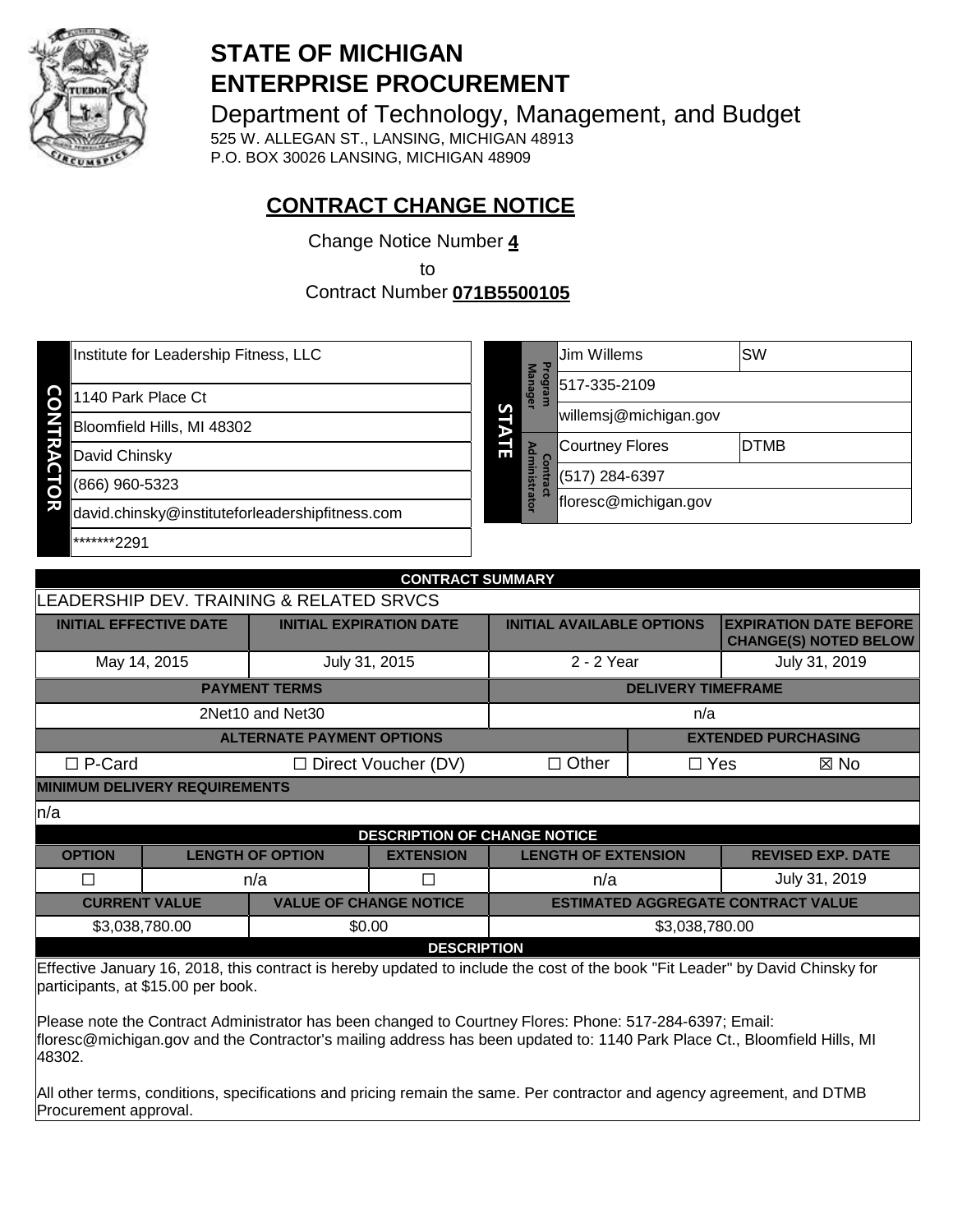

Department of Technology, Management, and Budget

525 W. ALLEGAN ST., LANSING, MICHIGAN 48913 P.O. BOX 30026 LANSING, MICHIGAN 48909

# **CONTRACT CHANGE NOTICE**

Change Notice Number **3**

to

Contract Number **071B5500105**

|                    | Institute for Leadership Fitness, LLC           |  | Program<br><b>Manager</b><br>1S<br>딂<br>$\frac{1}{2}$ | <b>Jim Willems</b>     | <b>SW</b>   |  |  |
|--------------------|-------------------------------------------------|--|-------------------------------------------------------|------------------------|-------------|--|--|
| ဥ                  | 5715 Windspirit Ct.,                            |  |                                                       | (517) 335-2109         |             |  |  |
|                    | Waterford, MI 48327                             |  |                                                       | willemsj@michigan.gov  |             |  |  |
| ᅎ<br>David Chinsky |                                                 |  |                                                       | Joshua Wilson          | <b>DTMB</b> |  |  |
| Ö                  | (866) 960-5323                                  |  | inistrator                                            | (517) 284-7027         |             |  |  |
| ᅯ                  | david.chinsky@instituteforleadershipfitness.com |  |                                                       | wilsonj31@michigan.gov |             |  |  |
|                    | *******2291                                     |  |                                                       |                        |             |  |  |

| <b>CONTRACT SUMMARY</b>              |                                                    |                         |                                     |                            |                                                                                                   |                                                                                                                                                                                                                                                                      |  |  |
|--------------------------------------|----------------------------------------------------|-------------------------|-------------------------------------|----------------------------|---------------------------------------------------------------------------------------------------|----------------------------------------------------------------------------------------------------------------------------------------------------------------------------------------------------------------------------------------------------------------------|--|--|
|                                      | LEADERSHIP DEVELOPMENT TRAINING & RELATED SERVICES |                         |                                     |                            |                                                                                                   |                                                                                                                                                                                                                                                                      |  |  |
| <b>INITIAL EFFECTIVE DATE</b>        |                                                    |                         | <b>INITIAL EXPIRATION DATE</b>      |                            | <b>INITIAL AVAILABLE OPTIONS</b><br><b>EXPIRATION DATE BEFORE</b><br><b>CHANGE(S) NOTED BELOW</b> |                                                                                                                                                                                                                                                                      |  |  |
| May 14, 2015                         |                                                    |                         | July 31, 2015                       | 2 - 2 Year                 |                                                                                                   | July 31, 2017                                                                                                                                                                                                                                                        |  |  |
|                                      |                                                    | <b>PAYMENT TERMS</b>    |                                     |                            | <b>DELIVERY TIMEFRAME</b>                                                                         |                                                                                                                                                                                                                                                                      |  |  |
|                                      |                                                    | 2NET10 and NET30        |                                     |                            | N/A                                                                                               |                                                                                                                                                                                                                                                                      |  |  |
| <b>ALTERNATE PAYMENT OPTIONS</b>     |                                                    |                         |                                     |                            |                                                                                                   | <b>EXTENDED PURCHASING</b>                                                                                                                                                                                                                                           |  |  |
| $\Box$ P-Card                        |                                                    |                         | □ Direct Voucher (DV)               | $\Box$ Other               | $\Box$ Yes<br>⊠ No                                                                                |                                                                                                                                                                                                                                                                      |  |  |
| <b>MINIMUM DELIVERY REQUIREMENTS</b> |                                                    |                         |                                     |                            |                                                                                                   |                                                                                                                                                                                                                                                                      |  |  |
| N/A                                  |                                                    |                         |                                     |                            |                                                                                                   |                                                                                                                                                                                                                                                                      |  |  |
|                                      |                                                    |                         | <b>DESCRIPTION OF CHANGE NOTICE</b> |                            |                                                                                                   |                                                                                                                                                                                                                                                                      |  |  |
| <b>OPTION</b>                        |                                                    | <b>LENGTH OF OPTION</b> | <b>EXTENSION</b>                    | <b>LENGTH OF EXTENSION</b> |                                                                                                   | <b>REVISED EXP. DATE</b>                                                                                                                                                                                                                                             |  |  |
| ⊠                                    |                                                    | 2 Years                 | П                                   | N/A                        |                                                                                                   | July 31, 2019                                                                                                                                                                                                                                                        |  |  |
| <b>CURRENT VALUE</b>                 |                                                    |                         | <b>VALUE OF CHANGE NOTICE</b>       |                            |                                                                                                   | <b>ESTIMATED AGGREGATE CONTRACT VALUE</b>                                                                                                                                                                                                                            |  |  |
|                                      | \$1,361,780.00<br>\$1,677,000.00<br>\$3,038,780.00 |                         |                                     |                            |                                                                                                   |                                                                                                                                                                                                                                                                      |  |  |
| <b>DESCRIPTION</b>                   |                                                    |                         |                                     |                            |                                                                                                   |                                                                                                                                                                                                                                                                      |  |  |
|                                      |                                                    |                         |                                     |                            |                                                                                                   | Effective March 1, 2017 this contract is exercising the final two-year option and is increased by \$1,677,000.00. The revised<br>Contract expiration date is July 31, 2019. All other terms, conditions, specifications, and pricing remain the same. Per contractor |  |  |

Contract expiration date is July 31, 2019. All other terms, conditions, specifications, and pricing remain the same. Per contractor and agency agreement, DTMB Procurement approval, and State Administrative Board approval on February 28, 2017.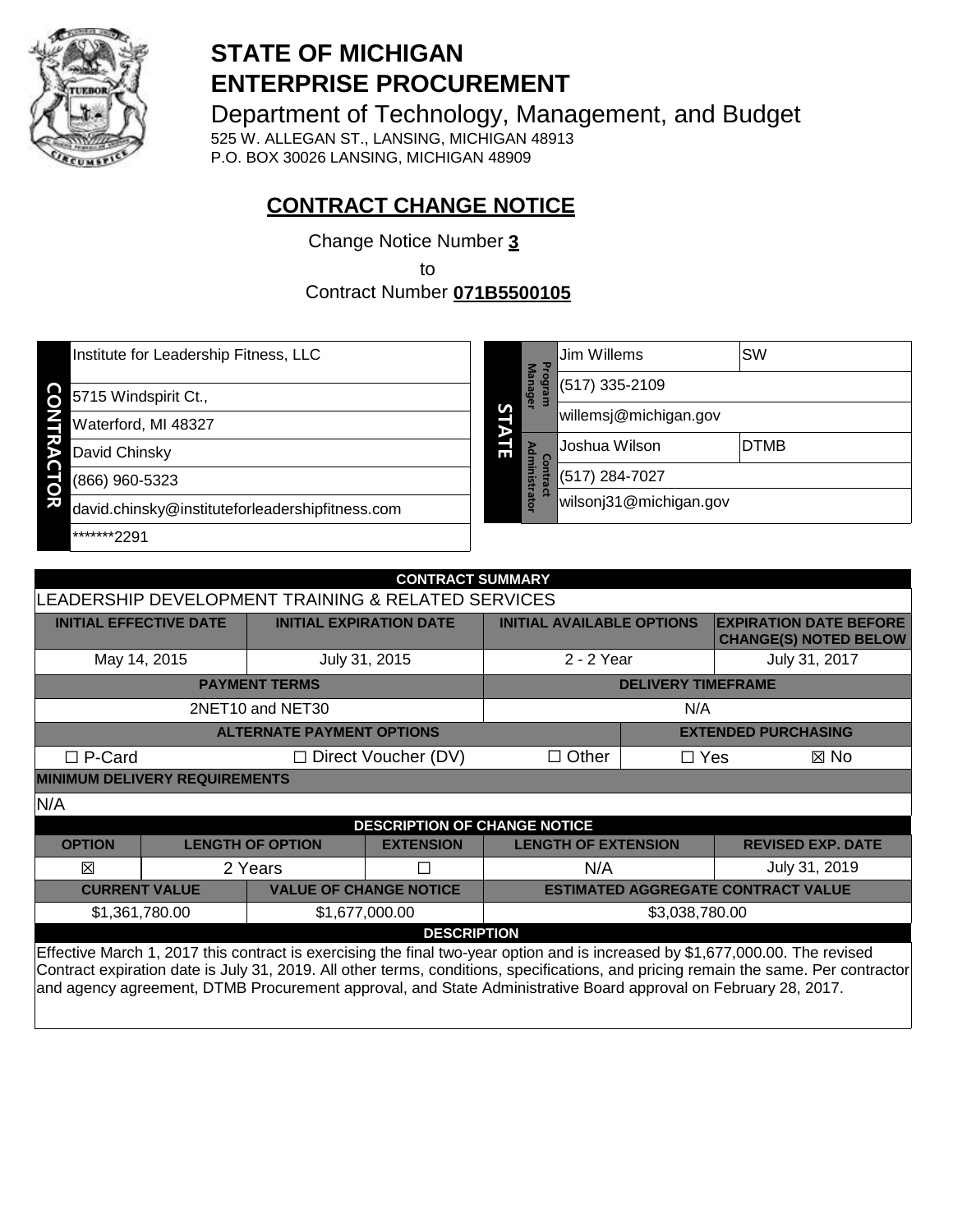

Department of Technology, Management, and Budget 525 W. ALLEGAN ST., LANSING, MICHIGAN 48913 P.O. BOX 30026 LANSING, MICHIGAN 48909

# **CONTRACT CHANGE NOTICE**

Change Notice Number 2

to

# Contract Number 071B5500105

|  | Institute for Leadership Fitness, LLC |
|--|---------------------------------------|
|  |                                       |

146 Sandy Lane

Walled Lake, MI 48390-3528

David Chinsky

(866) 960-5323

david.chinsky@instituteforleadershipfitness.com

\*\*\*\*\*\*\*2291

e<br>Ro

|  | <b>Jim Willems</b>     | SW   |  |  |  |  |
|--|------------------------|------|--|--|--|--|
|  | 517-335-2109           |      |  |  |  |  |
|  | willemsj@michigan.gov  |      |  |  |  |  |
|  | Joshua Wilson          | DTMB |  |  |  |  |
|  | (517) 284-7027         |      |  |  |  |  |
|  | wilsonj31@michigan.gov |      |  |  |  |  |
|  |                        |      |  |  |  |  |

| <b>CONTRACT SUMMARY</b>              |                                                    |                        |                              |                                  |                    |                                                                                                                               |  |  |  |
|--------------------------------------|----------------------------------------------------|------------------------|------------------------------|----------------------------------|--------------------|-------------------------------------------------------------------------------------------------------------------------------|--|--|--|
|                                      | LEADERSHIP DEVELOPMENT TRAINING & RELATED SERVICES |                        |                              |                                  |                    |                                                                                                                               |  |  |  |
| <b>INITIAL EFFECTIVE DATES</b>       |                                                    |                        | INITIAL EXPIRATION DATE:     | <b>INITIAL AVAILABLE OPTIONS</b> |                    | EXPIRATION DATE BEFORE                                                                                                        |  |  |  |
|                                      |                                                    |                        |                              |                                  |                    | <b>CHANGROMONEDEROW</b>                                                                                                       |  |  |  |
| May 14, 2015                         |                                                    |                        | July 31, 2015                | $2 - 2$ Year                     |                    | July 31, 2017                                                                                                                 |  |  |  |
|                                      |                                                    | <b>PAYMENT TERMS</b>   |                              |                                  | DELIVERY IIMERRAME |                                                                                                                               |  |  |  |
|                                      |                                                    | 2NET10 and NET30       |                              |                                  | N/A                |                                                                                                                               |  |  |  |
|                                      |                                                    | AGERVATERAYMENT ORTONS |                              |                                  |                    | i Xofendedirurghasing                                                                                                         |  |  |  |
| $\Box$ P-Card                        |                                                    |                        | $\Box$ Direct Voucher (DV)   | $\Box$ Other                     | $\Box$ Yes         | ⊠ No                                                                                                                          |  |  |  |
| <b>MINIMUM DELIVERY REQUIREMENTS</b> |                                                    |                        |                              |                                  |                    |                                                                                                                               |  |  |  |
| IN/A                                 |                                                    |                        |                              |                                  |                    |                                                                                                                               |  |  |  |
|                                      |                                                    |                        | DESCRIPTION OF CHANGE NOTICE |                                  |                    |                                                                                                                               |  |  |  |
| ORTION                               |                                                    | LENGTHOF OPTION        | <b>EXTENSION:</b>            | LENGTH OF EXTENSION              |                    | <b>REVISED EXP. DATE</b>                                                                                                      |  |  |  |
|                                      |                                                    | N/A                    |                              | N/A                              |                    |                                                                                                                               |  |  |  |
| <b>GURRENT VALUE</b>                 |                                                    |                        | VALUE OF CHANGE NOTICE.      |                                  |                    | ESTIMATED/ACCRECATE CONTRACT VALUE                                                                                            |  |  |  |
|                                      | \$1,261,780.00<br>\$100,000.00<br>\$1,361,780.00   |                        |                              |                                  |                    |                                                                                                                               |  |  |  |
|                                      | <b>DESCRIPTION</b>                                 |                        |                              |                                  |                    |                                                                                                                               |  |  |  |
|                                      |                                                    |                        |                              |                                  |                    | Effective January 13, 2017 this Contract is hereby increased by \$100,000.00 for statewide use. Please note that the Contract |  |  |  |

Administrator is hereby updated to Joshua Wilson per Section 2.021 of the Contract. All other terms, conditions, specifications, and pricing remain the same. Per Contractor and Agency agreement, and DTMB Procurement approval.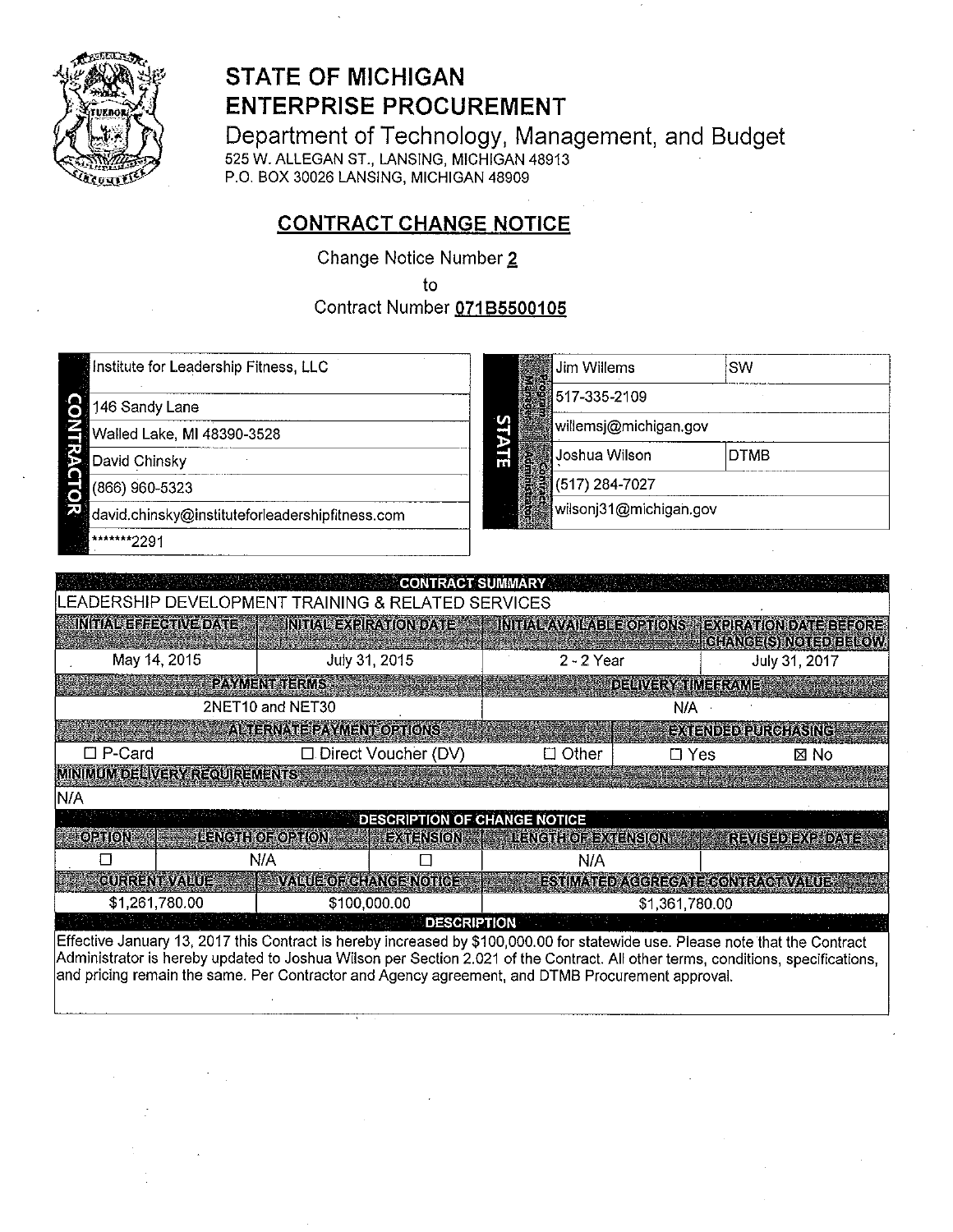#### **STATE OF MICHIGAN DEPARTMENT OF TECHNOLOGY, MANAGEMENT AND BUDGET PROCUREMENT P.O. BOX 30026, LANSING, MI 48909 OR 525 W. ALLEGAN, LANSING, MI 48933**

# **CHANGE NOTICE NO. 1**

**to**

**CONTRACT NO. 071B5500105**

**between**

# **THE STATE OF MICHIGAN**

**and**

| <b>NAME &amp; ADDRESS OF CONTRACTOR</b> | <b>PRIMARY</b><br><b>CONTACT</b> | <b>EMAIL</b>                                              |
|-----------------------------------------|----------------------------------|-----------------------------------------------------------|
| Institute for Leadership Fitness, LLC   | <b>David Chinsky</b>             | David.Chinsky@institueforleadershipfitness.com            |
| 5715 Windspirit Ct.,                    | <b>PHONE</b>                     | <b>CONTRACTOR'S TAX ID NO.</b><br>(LAST FOUR DIGITS ONLY) |
| Waterford, MI 48327                     | (866) 960-5323                   | 2291                                                      |

| <b>STATE CONTACTS</b>         | <b>AGENCY</b> | <b>NAME</b>    | <b>PHONE</b>   | <b>EMAIL</b>          |
|-------------------------------|---------------|----------------|----------------|-----------------------|
| <b>PROGRAM MANAGER / CCI</b>  | <b>DTMB</b>   | Jim Willems    | (517) 335-2109 | willemsj@michigan.gov |
| <b>CONTRACT ADMINISTRATOR</b> | <b>DTMB</b>   | Jillian Yeates | (517) 284-7019 | yeatesj@michigan.gov  |

| <b>CONTRACT SUMMARY</b>                                              |                                          |                                            |                                                               |                |  |  |  |
|----------------------------------------------------------------------|------------------------------------------|--------------------------------------------|---------------------------------------------------------------|----------------|--|--|--|
| <b>DESCRIPTION:</b> Leadership Development Training Related Services |                                          |                                            |                                                               |                |  |  |  |
| <b>INITIAL EFFECTIVE DATE</b>                                        | <b>INITIAL EXPIRATION</b><br><b>DATE</b> | <b>INITIAL AVAILABLE</b><br><b>OPTIONS</b> | <b>EXPIRATION DATE BEFORE</b><br><b>CHANGE(S) NOTED BELOW</b> |                |  |  |  |
| May 15, 2015                                                         | July 31, 2015                            | Two, 2-year Options                        | July 31, 2015                                                 |                |  |  |  |
| <b>PAYMENT TERMS</b>                                                 |                                          |                                            | <b>DELIVERY TIMEFRAME</b>                                     |                |  |  |  |
| Net 30 Days                                                          |                                          |                                            | N/A                                                           |                |  |  |  |
| <b>ALTERNATE PAYMENT OPTIONS</b>                                     |                                          |                                            | <b>EXTENDED PURCHASING</b>                                    |                |  |  |  |
| $\Box$ P-card                                                        | $\Box$ Direct Voucher (DV)               | $\Box$ Other                               | $\sqsupset$ Yes                                               | $\boxtimes$ No |  |  |  |
| <b>MINIMUM DELIVERY REQUIREMENTS</b>                                 |                                          |                                            |                                                               |                |  |  |  |
| N/A                                                                  |                                          |                                            |                                                               |                |  |  |  |

| <b>DESCRIPTION OF CHANGE NOTICE</b>                                                                                                                                                                                                                                                                                                                                                                                                                                                                                                                             |         |                         |                               |                                           |                |                                      |                          |
|-----------------------------------------------------------------------------------------------------------------------------------------------------------------------------------------------------------------------------------------------------------------------------------------------------------------------------------------------------------------------------------------------------------------------------------------------------------------------------------------------------------------------------------------------------------------|---------|-------------------------|-------------------------------|-------------------------------------------|----------------|--------------------------------------|--------------------------|
| <b>EXERCISE OPTION?</b>                                                                                                                                                                                                                                                                                                                                                                                                                                                                                                                                         |         | <b>LENGTH OF OPTION</b> |                               | <b>EXERCISE EXTENSION?</b>                |                | <b>LENGTH OF</b><br><b>EXTENSION</b> | <b>REVISED EXP. DATE</b> |
| X                                                                                                                                                                                                                                                                                                                                                                                                                                                                                                                                                               | 2 Years |                         |                               |                                           | July 31, 2017  |                                      |                          |
| <b>CURRENT VALUE</b>                                                                                                                                                                                                                                                                                                                                                                                                                                                                                                                                            |         |                         | <b>VALUE OF CHANGE NOTICE</b> | <b>ESTIMATED AGGREGATE CONTRACT VALUE</b> |                |                                      |                          |
| \$161,780.00                                                                                                                                                                                                                                                                                                                                                                                                                                                                                                                                                    |         |                         | \$1,100,000.00                |                                           | \$1,261,780.00 |                                      |                          |
| DESCRIPTION: Effective August 1, 2015, this contract is exercising the first 2 year option and is increased by<br>\$1,100,000.00. The revised contract expiration date is July 31, 2017. Effective August 1, 2015, Section 2.131 (m),<br>Insurance Requirements, is amended to the following attachment and is hereby incorporated into the contract.<br>All other terms, conditions, specifications, and pricing remain the same. Per contractor and agency agreement,<br>DTMB Procurement approval, and State Administrative Board approval on July 14, 2015. |         |                         |                               |                                           |                |                                      |                          |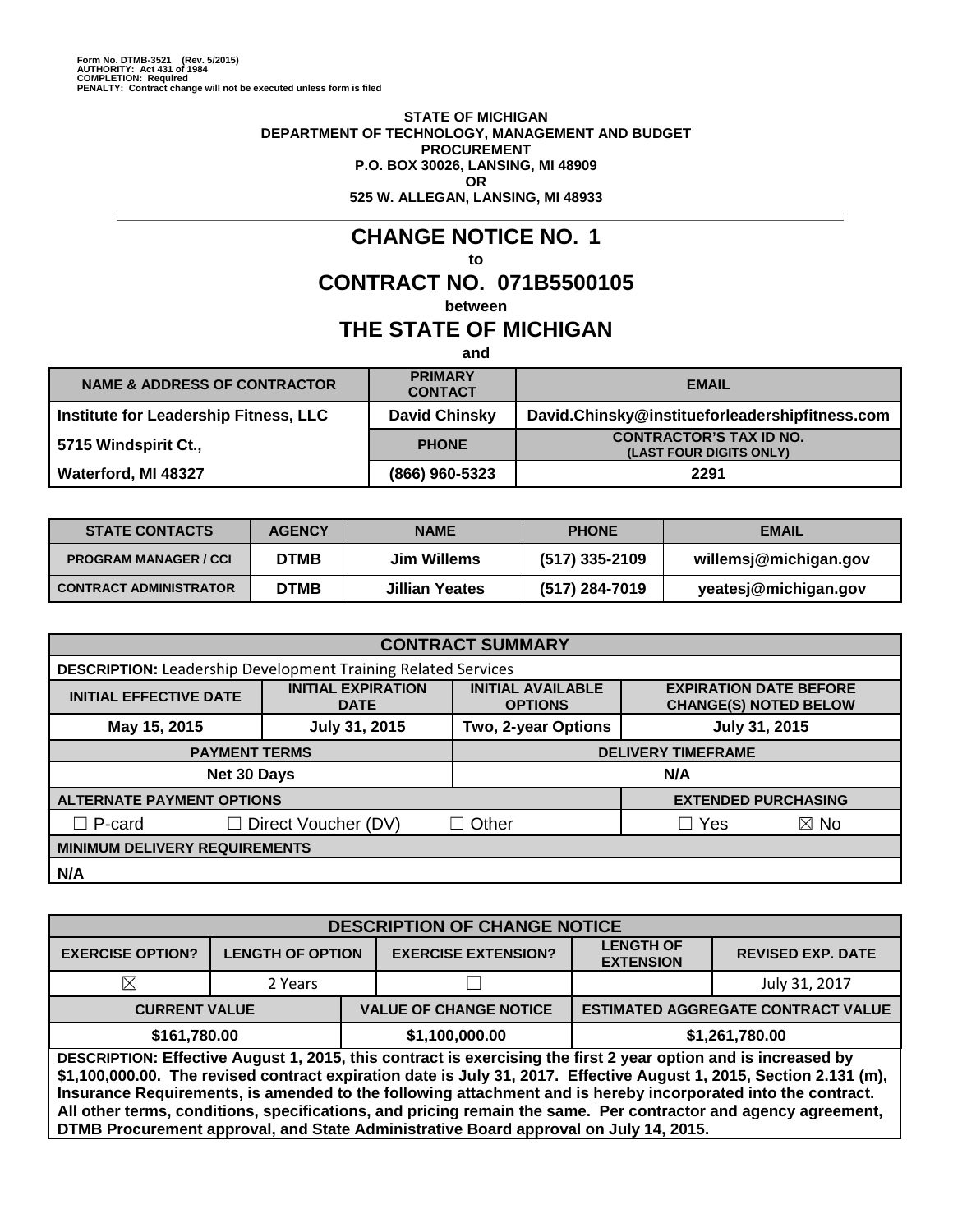# **Insurance Requirement Amendment Section 2.131 Liability Insurance**

| <b>Insurance Type</b>                                                                                                                                                                                                                          | <b>Additional Requirements</b>                                                                                                                                                                                                                                                            |  |  |
|------------------------------------------------------------------------------------------------------------------------------------------------------------------------------------------------------------------------------------------------|-------------------------------------------------------------------------------------------------------------------------------------------------------------------------------------------------------------------------------------------------------------------------------------------|--|--|
| <b>Commercial General Liability Insurance</b>                                                                                                                                                                                                  |                                                                                                                                                                                                                                                                                           |  |  |
| Minimal Limits:<br>\$1,000,000 Each Occurrence Limit<br>\$1,000,000 Personal & Advertising Injury Limit<br>\$2,000,000 General Aggregate Limit<br>\$2,000,000 Products/Completed Operations<br>Deductible Maximum:<br>\$50,000 Each Occurrence | Contractor must have their policy endorsed to<br>add "the State of Michigan, its departments,<br>divisions, agencies, offices, commissions,<br>officers, employees, and agents" as<br>additional insureds using endorsement CG<br>20 10 11 85, or both CG 2010 07 04 and CG<br>2037 07 0. |  |  |
| <b>Workers' Compensation Insurance</b>                                                                                                                                                                                                         |                                                                                                                                                                                                                                                                                           |  |  |
| <b>Minimal Limits:</b><br>Coverage according to applicable laws<br>governing work activities.                                                                                                                                                  | Waiver of subrogation, except where waiver<br>is prohibited by law.                                                                                                                                                                                                                       |  |  |
| <b>Employers Liability Insurance</b>                                                                                                                                                                                                           |                                                                                                                                                                                                                                                                                           |  |  |
| <b>Minimal Limits:</b><br>\$500,000<br>Each Accident<br>\$500,000<br>Each Employee by Disease<br>\$500,000<br>Aggregate Disease.                                                                                                               |                                                                                                                                                                                                                                                                                           |  |  |
| Professional Liability (Errors and Omissions) Insurance                                                                                                                                                                                        |                                                                                                                                                                                                                                                                                           |  |  |
| Minimal Limits:<br>\$1,000,000 Each Occurrence<br>\$1,000,000 Annual Aggregate<br>Deductible Maximum:<br>\$50,000 Per Loss                                                                                                                     |                                                                                                                                                                                                                                                                                           |  |  |

(m) Th **Contractor** required to pay for and provide the type and amount of insurance elow: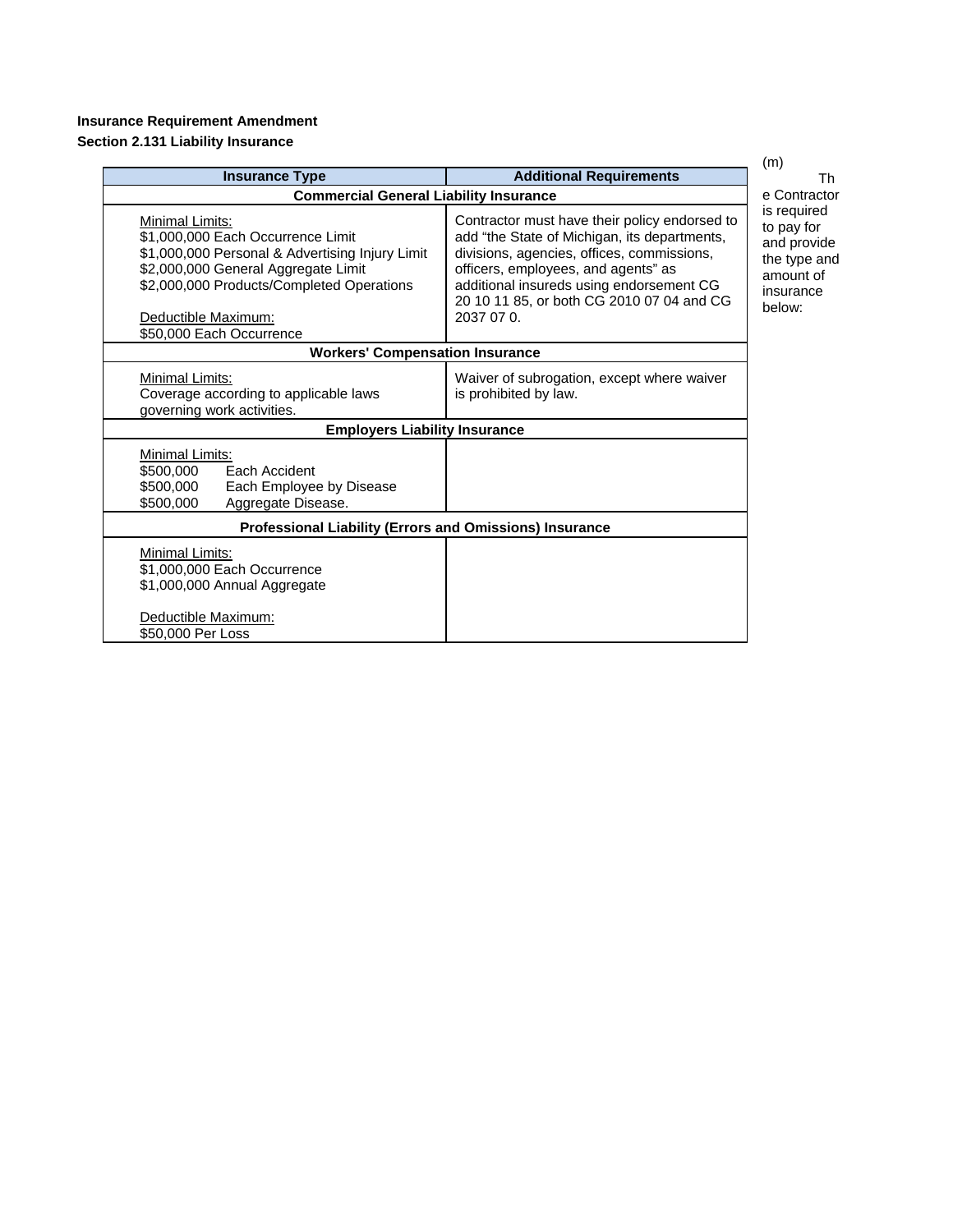#### **STATE OF MICHIGAN DEPARTMENT OF TECHNOLOGY, MANAGEMENT AND BUDGET PROCUREMENT P.O. BOX 30026, LANSING, MI 48909 OR 525 W. ALLEGAN, LANSING, MI 48933**

# **NOTICE OF CONTRACT NO. 071B5500105**

**between**

**THE STATE OF MICHIGAN**

**and**

| <b>NAME &amp; ADDRESS OF CONTRACTOR</b> | <b>PRIMARY CONTACT</b> | <b>EMAIL</b>                                     |
|-----------------------------------------|------------------------|--------------------------------------------------|
| Institute for Leadership Fitness, LLC   | <b>David Chinsky</b>   | David.chinsky@instituteforleadershipfitness.com  |
| 146 Sandy Lane                          | <b>PHONE</b>           | <b>VENDOR TAX ID#</b><br>(LAST FOUR DIGITS ONLY) |
| Walled Lake, MI 48390-3528              | (866) 960-5323         | 2291                                             |

| <b>STATE CONTACTS</b>                   | <b>AGENCY</b> | <b>NAME</b>    | <b>PHONE</b>   | <b>EMAIL</b>          |
|-----------------------------------------|---------------|----------------|----------------|-----------------------|
| <b>PROGRAM MANAGER</b>                  | <b>DTMB</b>   | Jim Willems    | (517) 335-2109 | willemsj@michigan.gov |
| <b>CONTRACT</b><br><b>ADMINISTRATOR</b> | <b>DTMB</b>   | Jillian Yeates | (517) 284-7019 | yeatesj@michigan.gov  |

# **CONTRACT SUMMARY**

| <b>DESCRIPTION:</b>                                                                                                                              |                            |                                |  |            |                          |  |
|--------------------------------------------------------------------------------------------------------------------------------------------------|----------------------------|--------------------------------|--|------------|--------------------------|--|
| <b>Leadership Development Training and Related Services</b>                                                                                      |                            |                                |  |            |                          |  |
| <b>INITIAL TERM</b>                                                                                                                              | <b>EFFECTIVE DATE</b>      | <b>INITIAL EXPIRATION DATE</b> |  |            | <b>AVAILABLE OPTIONS</b> |  |
| 2 Months 15 Days                                                                                                                                 | May 15, 2015               | <b>July 31.2015</b>            |  |            | 2, Two-year Options      |  |
| <b>PAYMENT TERMS</b>                                                                                                                             | <b>F.O.B.</b>              | <b>SHIPPED TO</b>              |  |            |                          |  |
| Net 30 Days                                                                                                                                      | <b>Destination</b>         | N/A                            |  |            |                          |  |
| <b>ALTERNATE PAYMENT OPTIONS</b><br><b>EXTENDED PURCHASING</b>                                                                                   |                            |                                |  |            |                          |  |
| $\Box$ P-card                                                                                                                                    | $\Box$ Direct Voucher (DV) | Other                          |  | $\Box$ Yes | $\boxtimes$ No           |  |
| <b>MINIMUM DELIVERY REQUIREMENTS:</b>                                                                                                            |                            |                                |  |            |                          |  |
| N/A                                                                                                                                              |                            |                                |  |            |                          |  |
| <b>MISCELLANEOUS INFORMATION:</b>                                                                                                                |                            |                                |  |            |                          |  |
| This Contract was previously Contract 071B3200116. DTMB-FS requested management by DTMB Procurement<br>which required creating a new BPO number. |                            |                                |  |            |                          |  |
| <b>ESTIMATED CONTRACT VALUE AT TIME OF EXECUTION:</b><br>\$161,780.00                                                                            |                            |                                |  |            |                          |  |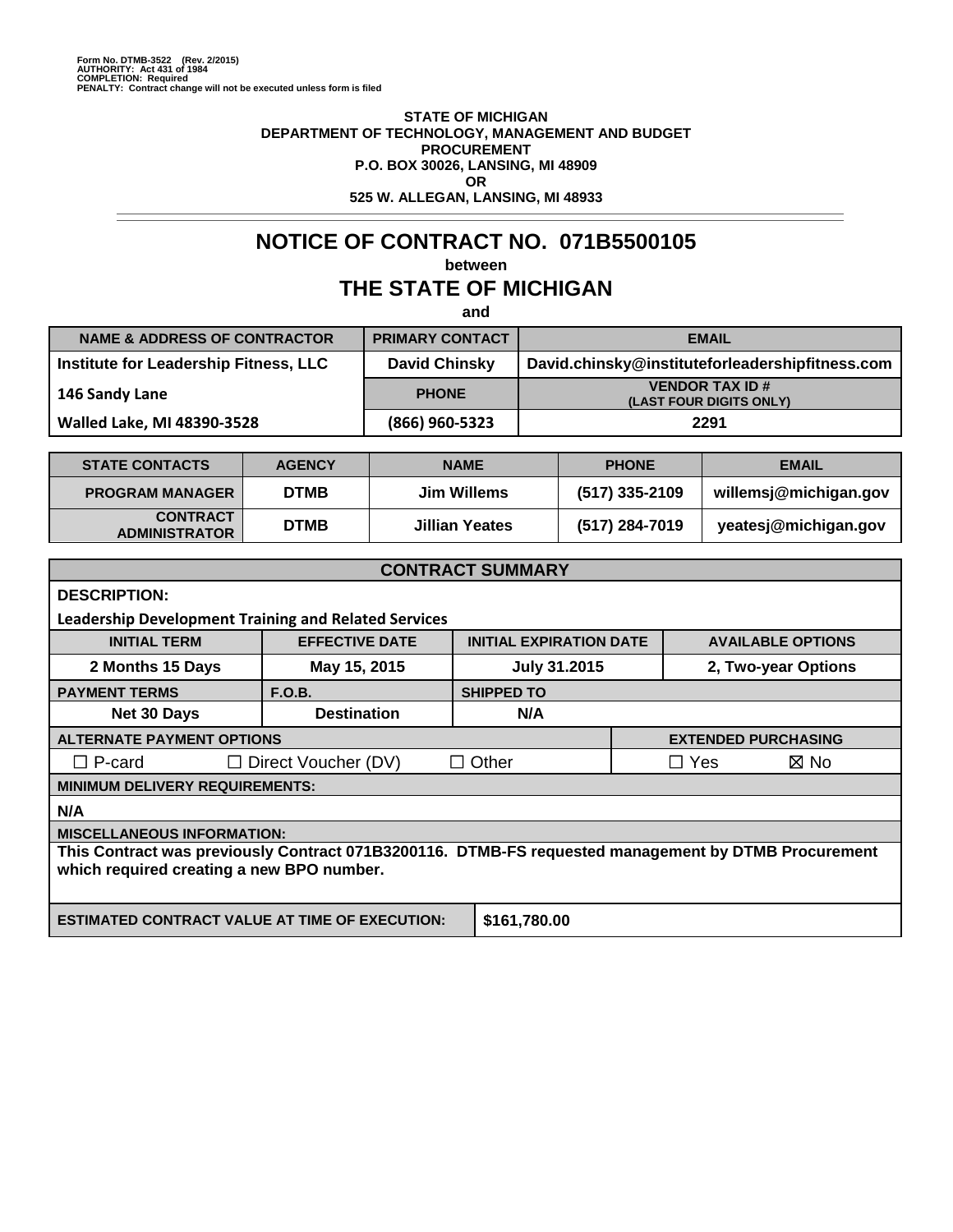**For the Contractor:** 

**David Chinsky, Contract Administrator Institute for Leadership Fitness** 

**Date** 

**\_\_\_\_\_\_\_\_\_\_\_\_\_\_\_\_\_\_\_\_\_\_\_\_\_\_\_\_\_\_\_\_\_\_\_ \_\_\_\_\_\_\_\_\_\_\_\_\_\_\_\_\_\_** 

**\_\_\_\_\_\_\_\_\_\_\_\_\_\_\_\_\_\_\_\_\_\_\_\_\_\_\_\_\_\_\_\_\_\_\_ \_\_\_\_\_\_\_\_\_\_\_\_\_\_\_\_\_\_** 

**For the State:** 

**Sharon Walenga-Maynard, Sourcing Director State of Michigan** 

**Date**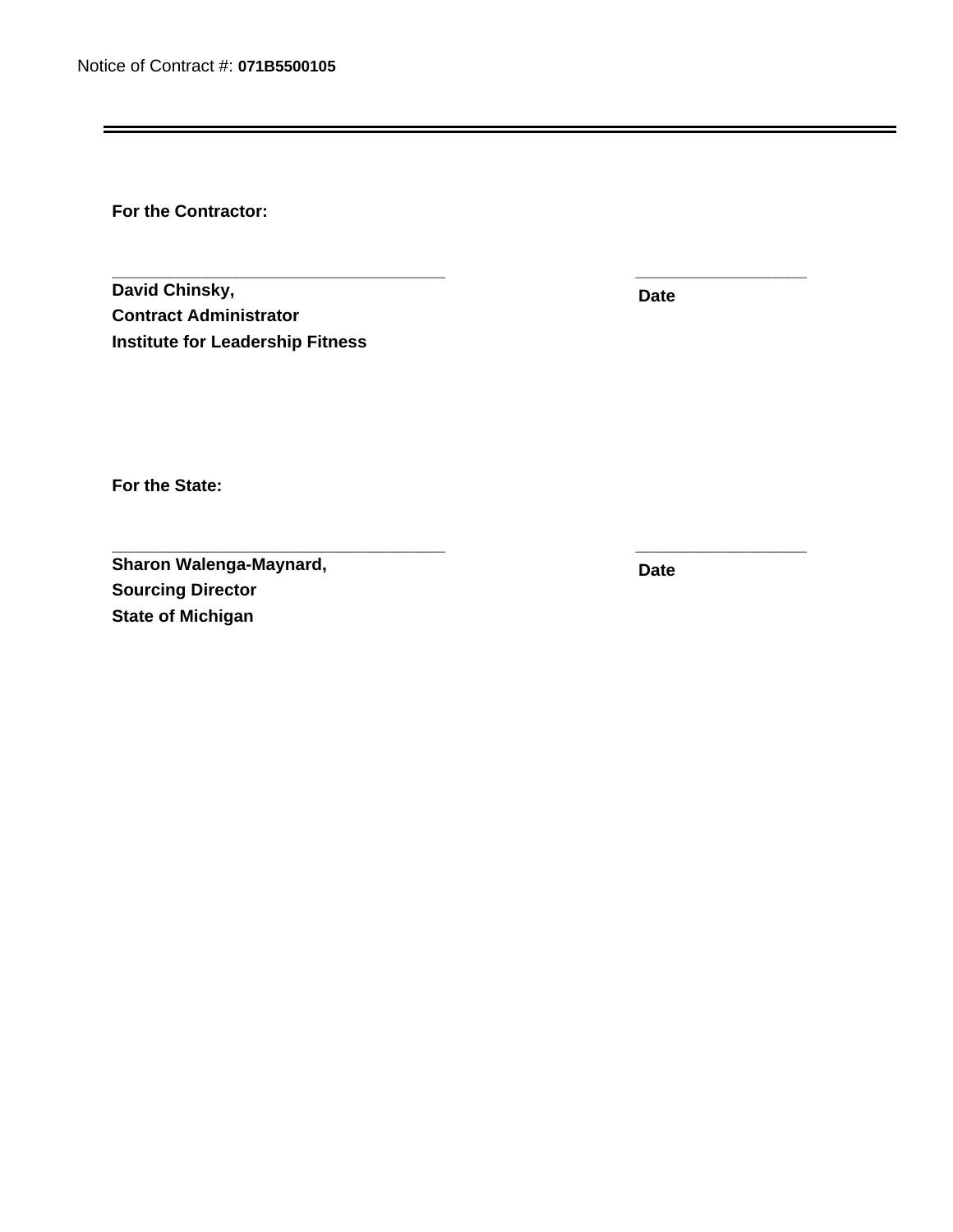#### **STATE OF MICHIGAN DEPARTMENT OF TECHNOLOGY, MANAGEMENT AND BUDGET FINANCIAL SERVICES P.O. BOX 30026, LANSING, MI 48909 OR 320 S. WALNUT, LANSING, MI 48933**

# **CHANGE NOTICE NO. 3**

**to**

# **CONTRACT NO. 071B3200116**

**between**

# **THE STATE OF MICHIGAN**

**and**

| <b>NAME &amp; ADDRESS OF CONTRACTOR:</b> | <b>PRIMARY CONTACT</b> | <b>EMAIL</b>                                    |
|------------------------------------------|------------------------|-------------------------------------------------|
| Institute for Leadership Fitness, LLC    | David Chinsky          | David.chinsky@instituteforleadershipfitness.com |
| 146 Sandy Lane                           | <b>TELEPHONE</b>       | <b>FAX</b>                                      |
| Walled Lake, MI 48390-3528               | (866) 960-5323         | (866) 693-8284                                  |

| <b>STATE CONTACTS</b>                          | <b>AGENCY</b> | <b>NAME</b>        | <b>PHONE</b>   | <b>EMAIL</b>          |
|------------------------------------------------|---------------|--------------------|----------------|-----------------------|
| <b>CONTRACT COMPLIANCE</b><br><b>INSPECTOR</b> | <b>DTMB</b>   | <b>Jim Willems</b> | (517) 335-2109 | WillemsJ@michigan.gov |
| <b>BUYER</b>                                   | <b>DTMB</b>   | Lacey Wilke        | (517) 241-0023 | WilkeL@michigan.gov   |

| <b>CONTRACT SUMMARY</b>                                                                                                                                                                  |                                                                   |                              |                                         |  |  |  |  |
|------------------------------------------------------------------------------------------------------------------------------------------------------------------------------------------|-------------------------------------------------------------------|------------------------------|-----------------------------------------|--|--|--|--|
|                                                                                                                                                                                          | DESCRIPTION: Leadership Development Training and Related Services |                              |                                         |  |  |  |  |
| <b>INITIAL EXPIRATION</b><br><b>INITIAL AVAILABLE</b><br><b>EXPIRATION DATE BEFORE CHANGE(S)</b><br><b>INITIAL EFFECTIVE DATE</b><br><b>NOTED BELOW</b><br><b>OPTIONS</b><br><b>DATE</b> |                                                                   |                              |                                         |  |  |  |  |
| 8/1/2013                                                                                                                                                                                 | 7/31/2015                                                         | <b>Two, Two-Year Options</b> | 7/31/2015                               |  |  |  |  |
| <b>PAYMENT TERMS</b>                                                                                                                                                                     | F.O.B                                                             | <b>SHIPPED</b>               | <b>SHIPPED FROM</b>                     |  |  |  |  |
| Net 30 Days                                                                                                                                                                              | <b>Destination</b>                                                | N/A                          | N/A                                     |  |  |  |  |
| <b>ALTERNATE PAYMENT OPTIONS:</b>                                                                                                                                                        |                                                                   |                              | <b>AVAILABLE TO MIDEAL PARTICIPANTS</b> |  |  |  |  |
| $\boxtimes$<br>Direct Voucher (DV)<br>Other<br>No<br>Yes<br>P-card                                                                                                                       |                                                                   |                              |                                         |  |  |  |  |
| <b>MINIMUM DELIVERY REQUIREMENTS:</b>                                                                                                                                                    |                                                                   |                              |                                         |  |  |  |  |
| N/A                                                                                                                                                                                      |                                                                   |                              |                                         |  |  |  |  |

| <b>DESCRIPTION OF CHANGE NOTICE:</b>                                                                                                                             |                                                                                           |                                                                          |  |                                             |                                               |  |  |
|------------------------------------------------------------------------------------------------------------------------------------------------------------------|-------------------------------------------------------------------------------------------|--------------------------------------------------------------------------|--|---------------------------------------------|-----------------------------------------------|--|--|
| <b>EXTEND CONTRACT</b><br><b>EXERCISE CONTRACT</b><br><b>EXTENSION BEYOND</b><br><b>CONTRACT OPTION YEARS</b><br><b>EXPIRATION DATE</b><br><b>OPTION YEAR(S)</b> |                                                                                           |                                                                          |  | <b>LENGTH OF</b><br><b>OPTION/EXTENSION</b> | <b>EXPIRATION DATE</b><br><b>AFTER CHANGE</b> |  |  |
| $\boxtimes$ No                                                                                                                                                   | Yes                                                                                       |                                                                          |  |                                             |                                               |  |  |
|                                                                                                                                                                  | <b>VALUE/COST OF CHANGE NOTICE:</b><br><b>ESTIMATED REVISED AGGREGATE CONTRACT VALUE:</b> |                                                                          |  |                                             |                                               |  |  |
|                                                                                                                                                                  | \$400,000<br>\$700,000                                                                    |                                                                          |  |                                             |                                               |  |  |
| Effective August 26 <sup>th</sup> , 2014, this contract is hereby INCREASED by \$400,000, per vendor and agency agreement.                                       |                                                                                           |                                                                          |  |                                             |                                               |  |  |
|                                                                                                                                                                  |                                                                                           | All other terms, conditions, pricing and specifications remain the same. |  |                                             |                                               |  |  |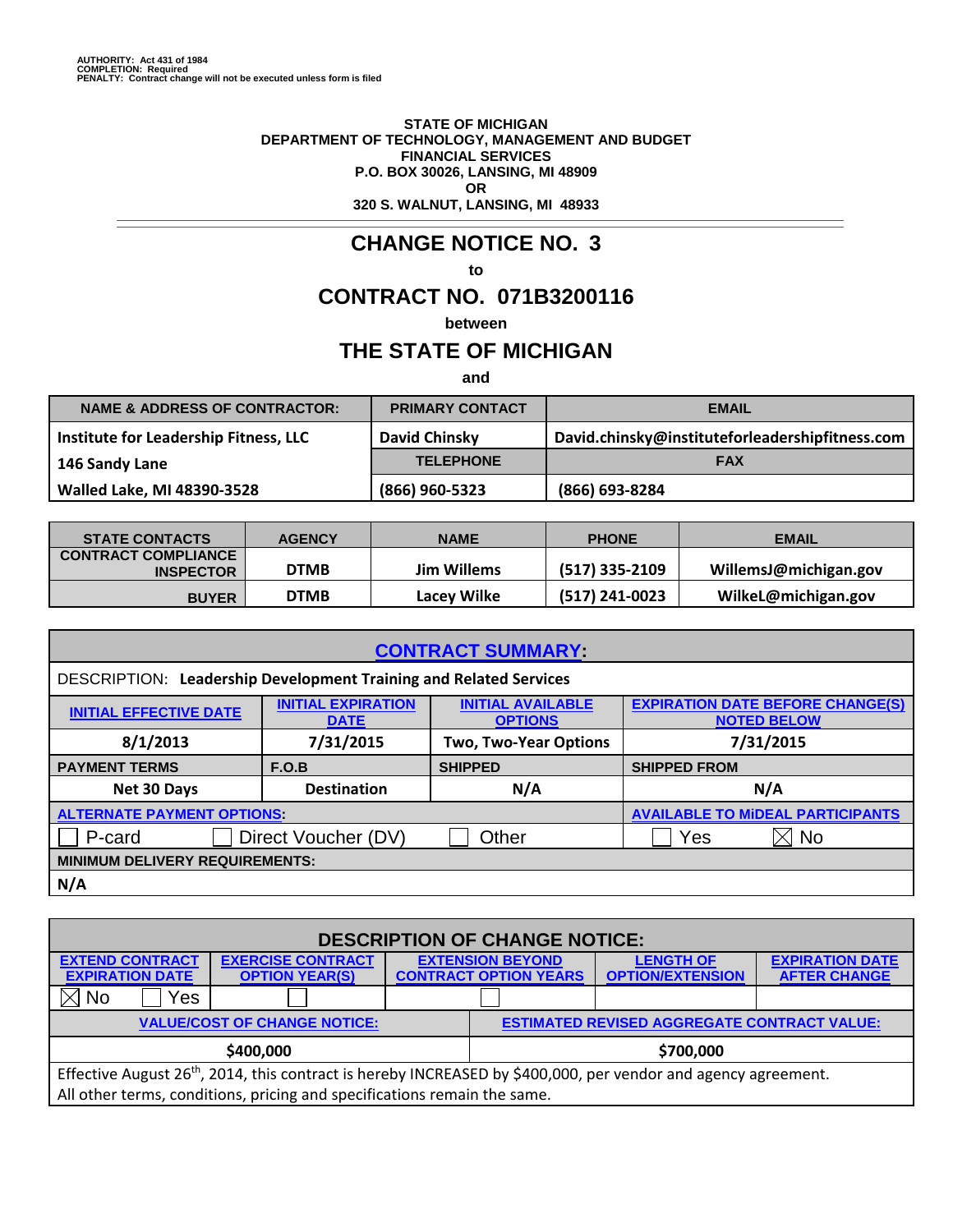#### **STATE OF MICHIGAN DEPARTMENT OF TECHNOLOGY, MANAGEMENT AND BUDGET FINANCIAL SERVICES P.O. BOX 30026, LANSING, MI 48909 OR 320 S. WALNUT, LANSING, MI 48933**

# **CHANGE NOTICE NO. 2**

**to**

# **CONTRACT NO. 071B3200116**

**between**

# **THE STATE OF MICHIGAN**

**and**

| <b>NAME &amp; ADDRESS OF CONTRACTOR:</b> | <b>PRIMARY CONTACT</b> | <b>EMAIL</b>                                    |
|------------------------------------------|------------------------|-------------------------------------------------|
| Institute for Leadership Fitness, LLC    | David Chinsky          | David.chinsky@instituteforleadershipfitness.com |
| 146 Sandy Lane                           | <b>TELEPHONE</b>       | <b>FAX</b>                                      |
| Walled Lake, MI 48390-3528               | (866) 960-5323         | (866) 693-8284                                  |

| <b>STATE CONTACTS</b>      | <b>AGENCY</b> | <b>NAME</b>        | <b>PHONE</b>   | <b>EMAIL</b>          |
|----------------------------|---------------|--------------------|----------------|-----------------------|
| <b>CONTRACT COMPLIANCE</b> |               |                    |                |                       |
| <b>INSPECTOR</b>           | <b>DTMB</b>   | <b>Jim Willems</b> | (517) 335-2109 | WillemsJ@michigan.gov |
| <b>BUYER</b>               | <b>DTMB</b>   | Lacey Wilke        | (517) 241-0023 | WilkeL@michigan.gov   |

| <b>CONTRACT SUMMARY</b>                                           |                           |                              |                                         |  |  |
|-------------------------------------------------------------------|---------------------------|------------------------------|-----------------------------------------|--|--|
| DESCRIPTION: Leadership Development Training and Related Services |                           |                              |                                         |  |  |
| <b>INITIAL EFFECTIVE DATE</b>                                     | <b>INITIAL EXPIRATION</b> | <b>INITIAL AVAILABLE</b>     | <b>EXPIRATION DATE BEFORE CHANGE(S)</b> |  |  |
|                                                                   | <b>DATE</b>               | <b>OPTIONS</b>               | <b>NOTED BELOW</b>                      |  |  |
| 8/1/2013                                                          | 7/31/2015                 | <b>Two, Two-Year Options</b> | 7/31/2015                               |  |  |
| <b>PAYMENT TERMS</b>                                              | F.O.B                     | <b>SHIPPED</b>               | <b>SHIPPED FROM</b>                     |  |  |
| Net 30 Days                                                       | <b>Destination</b>        | N/A                          | N/A                                     |  |  |
| <b>ALTERNATE PAYMENT OPTIONS:</b>                                 |                           |                              | <b>AVAILABLE TO MIDEAL PARTICIPANTS</b> |  |  |
| $\rtimes$<br>Other<br>Direct Voucher (DV)<br>No<br>P-card<br>Yes  |                           |                              |                                         |  |  |
| <b>MINIMUM DELIVERY REQUIREMENTS:</b>                             |                           |                              |                                         |  |  |
| N/A                                                               |                           |                              |                                         |  |  |

| <b>DESCRIPTION OF CHANGE NOTICE:</b>                                                      |                                                                                                                        |                              |                         |                        |                        |  |
|-------------------------------------------------------------------------------------------|------------------------------------------------------------------------------------------------------------------------|------------------------------|-------------------------|------------------------|------------------------|--|
|                                                                                           | <b>EXERCISE CONTRACT</b>                                                                                               |                              | <b>EXTENSION BEYOND</b> | <b>LENGTH OF</b>       |                        |  |
| <b>EXTEND CONTRACT</b>                                                                    | <b>OPTION YEAR(S)</b>                                                                                                  | <b>CONTRACT OPTION YEARS</b> |                         | <b>OPTION/EXTENSIO</b> | <b>EXPIRATION DATE</b> |  |
| <b>EXPIRATION DATE</b>                                                                    |                                                                                                                        |                              |                         |                        | <b>AFTER CHANGE</b>    |  |
| $\boxtimes$ No<br>Yes                                                                     |                                                                                                                        |                              |                         |                        |                        |  |
| <b>VALUE/COST OF CHANGE NOTICE:</b><br><b>ESTIMATED REVISED AGGREGATE CONTRACT VALUE:</b> |                                                                                                                        |                              |                         |                        |                        |  |
| \$300,000<br>\$175,000                                                                    |                                                                                                                        |                              |                         |                        |                        |  |
|                                                                                           | Effective May 6 <sup>th</sup> , 2014, this contract is hereby INCREASED by \$175,000, per vendor and agency agreement. |                              |                         |                        |                        |  |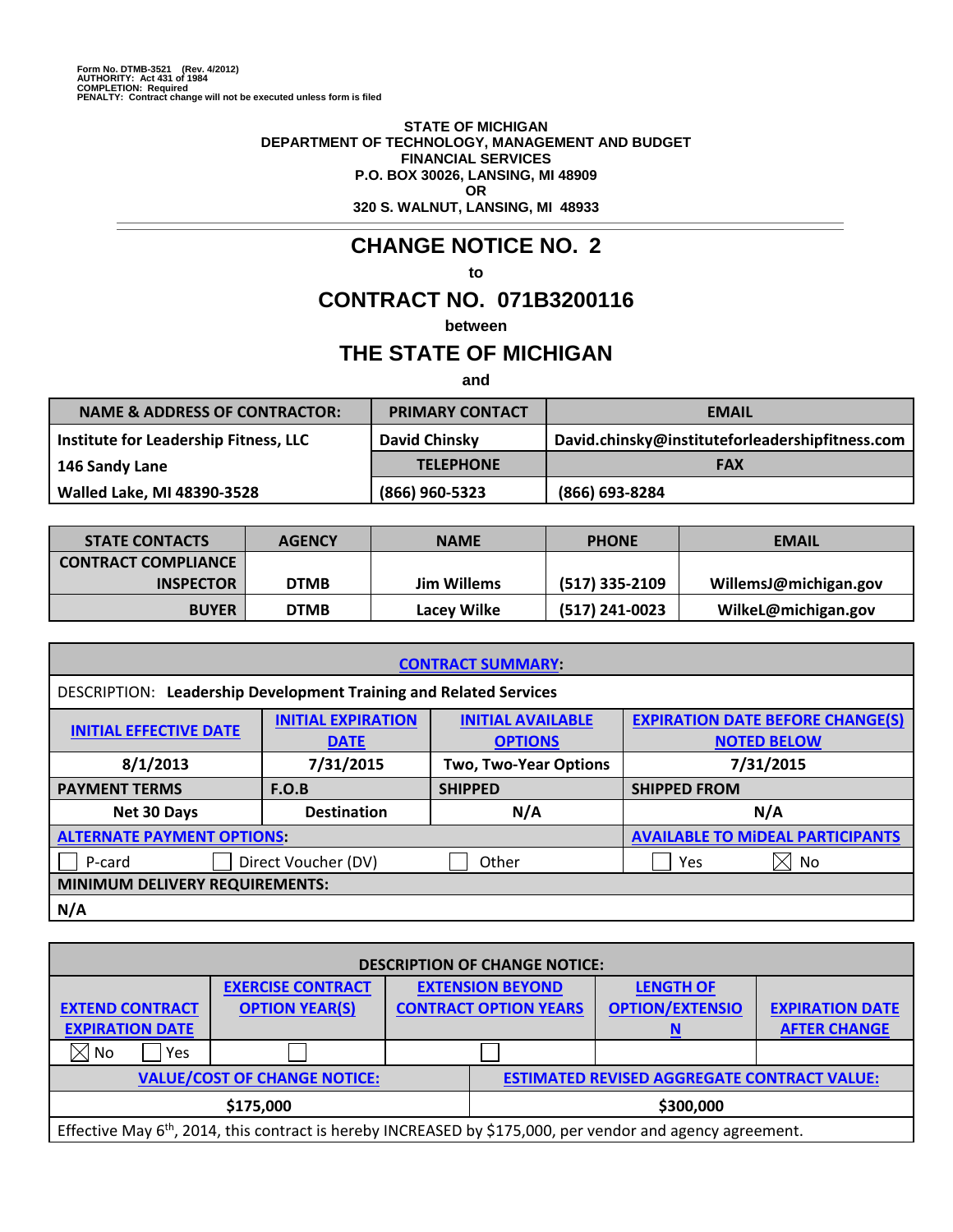All other terms, conditions, pricing and specifications remain the same.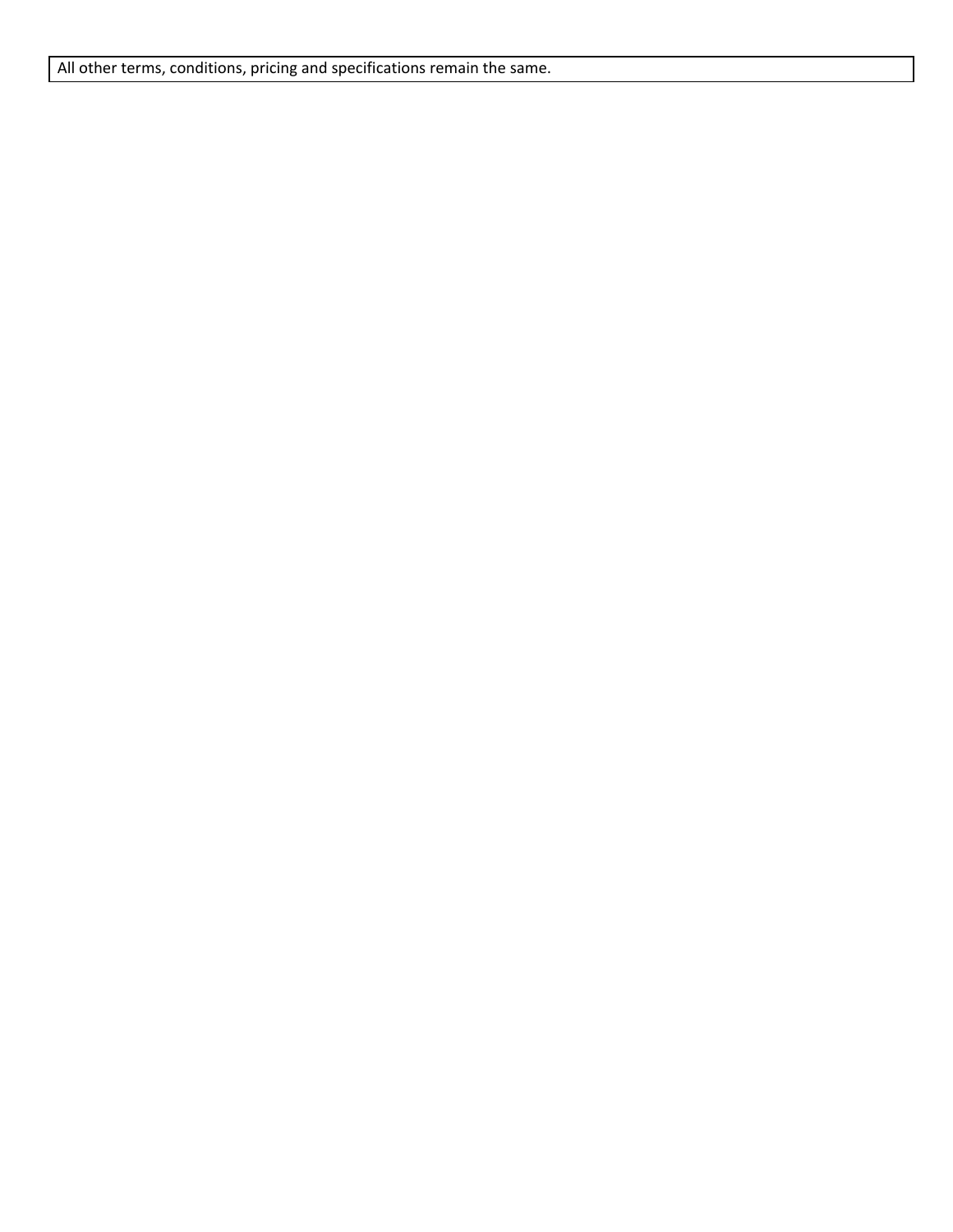#### **STATE OF MICHIGAN DEPARTMENT OF TECHNOLOGY, MANAGEMENT AND BUDGET FINANCIAL SERVICES P.O. BOX 30026, LANSING, MI 48909 OR 320 S. WALNUT, LANSING, MI 48933**

# **CHANGE NOTICE NO. 1**

**to**

# **CONTRACT NO. 071B3200116**

**between**

# **THE STATE OF MICHIGAN**

**and**

| <b>NAME &amp; ADDRESS OF CONTRACTOR:</b> | <b>PRIMARY CONTACT</b> | <b>EMAIL</b>                                    |
|------------------------------------------|------------------------|-------------------------------------------------|
| Institute for Leadership Fitness, LLC    | David Chinsky          | David.chinsky@instituteforleadershipfitness.com |
| 146 Sandy Lane                           | <b>TELEPHONE</b>       | <b>FAX</b>                                      |
| Walled Lake, MI 48390-3528               | (866) 960-5323         | (866) 693-8284                                  |

| <b>STATE CONTACTS</b>   | <b>AGENCY</b> | <b>NAME</b>        | <b>PHONE</b>   | <b>EMAIL</b>          |
|-------------------------|---------------|--------------------|----------------|-----------------------|
| I CONTRACT COMPLIANCE I |               |                    |                |                       |
| <b>INSPECTOR</b>        | <b>DTMB</b>   | <b>Jim Willems</b> | (517) 335-2109 | WillemsJ@michigan.gov |
| <b>BUYER</b>            | <b>DTMB</b>   | Lacey Wilke        | (517) 241-0023 | WilkeL@michigan.gov   |

| <b>CONTRACT SUMMARY:</b>                                           |                                                                   |                                            |                                                               |  |  |  |
|--------------------------------------------------------------------|-------------------------------------------------------------------|--------------------------------------------|---------------------------------------------------------------|--|--|--|
|                                                                    | DESCRIPTION: Leadership Development Training and Related Services |                                            |                                                               |  |  |  |
| <b>INITIAL EFFECTIVE DATE</b>                                      | <b>INITIAL EXPIRATION</b><br><b>DATE</b>                          | <b>INITIAL AVAILABLE</b><br><b>OPTIONS</b> | <b>EXPIRATION DATE BEFORE CHANGE(S)</b><br><b>NOTED BELOW</b> |  |  |  |
| 8/1/2013                                                           | 7/31/2015                                                         | <b>Two, Two-Year Options</b>               | 7/31/2015                                                     |  |  |  |
| <b>PAYMENT TERMS</b>                                               | <b>F.O.B</b>                                                      | <b>SHIPPED</b>                             | <b>SHIPPED FROM</b>                                           |  |  |  |
| Net 30 Days                                                        | <b>Destination</b>                                                | N/A                                        | N/A                                                           |  |  |  |
| <b>ALTERNATE PAYMENT OPTIONS:</b>                                  |                                                                   |                                            | <b>AVAILABLE TO MIDEAL PARTICIPANTS</b>                       |  |  |  |
| $\boxtimes$<br>Other<br>Direct Voucher (DV)<br>No<br>Yes<br>P-card |                                                                   |                                            |                                                               |  |  |  |
| <b>MINIMUM DELIVERY REQUIREMENTS:</b>                              |                                                                   |                                            |                                                               |  |  |  |
| N/A                                                                |                                                                   |                                            |                                                               |  |  |  |

| <b>DESCRIPTION OF CHANGE NOTICE:</b>                                                                                                  |                                                                |                         |                              |                        |                        |  |
|---------------------------------------------------------------------------------------------------------------------------------------|----------------------------------------------------------------|-------------------------|------------------------------|------------------------|------------------------|--|
|                                                                                                                                       | <b>EXERCISE CONTRACT</b>                                       | <b>EXTENSION BEYOND</b> |                              | <b>LENGTH OF</b>       |                        |  |
| <b>EXTEND CONTRACT</b>                                                                                                                | <b>OPTION YEAR(S)</b>                                          |                         | <b>CONTRACT OPTION YEARS</b> | <b>OPTION/EXTENSIO</b> | <b>EXPIRATION DATE</b> |  |
| <b>EXPIRATION DATE</b>                                                                                                                |                                                                |                         |                              |                        | <b>AFTER CHANGE</b>    |  |
| $\boxtimes$ No<br>Yes                                                                                                                 |                                                                |                         |                              |                        |                        |  |
| <b>VALUE/COST OF CHANGE NOTICE:</b><br><b>ESTIMATED REVISED AGGREGATE CONTRACT VALUE:</b>                                             |                                                                |                         |                              |                        |                        |  |
| \$125,000<br>\$75,000                                                                                                                 |                                                                |                         |                              |                        |                        |  |
| Effective February 19 <sup>th</sup> , 2014, this contract is hereby INCREASED by \$75,000, per vendor and agency agreement. All other |                                                                |                         |                              |                        |                        |  |
|                                                                                                                                       | terms, conditions, pricing and specifications remain the same. |                         |                              |                        |                        |  |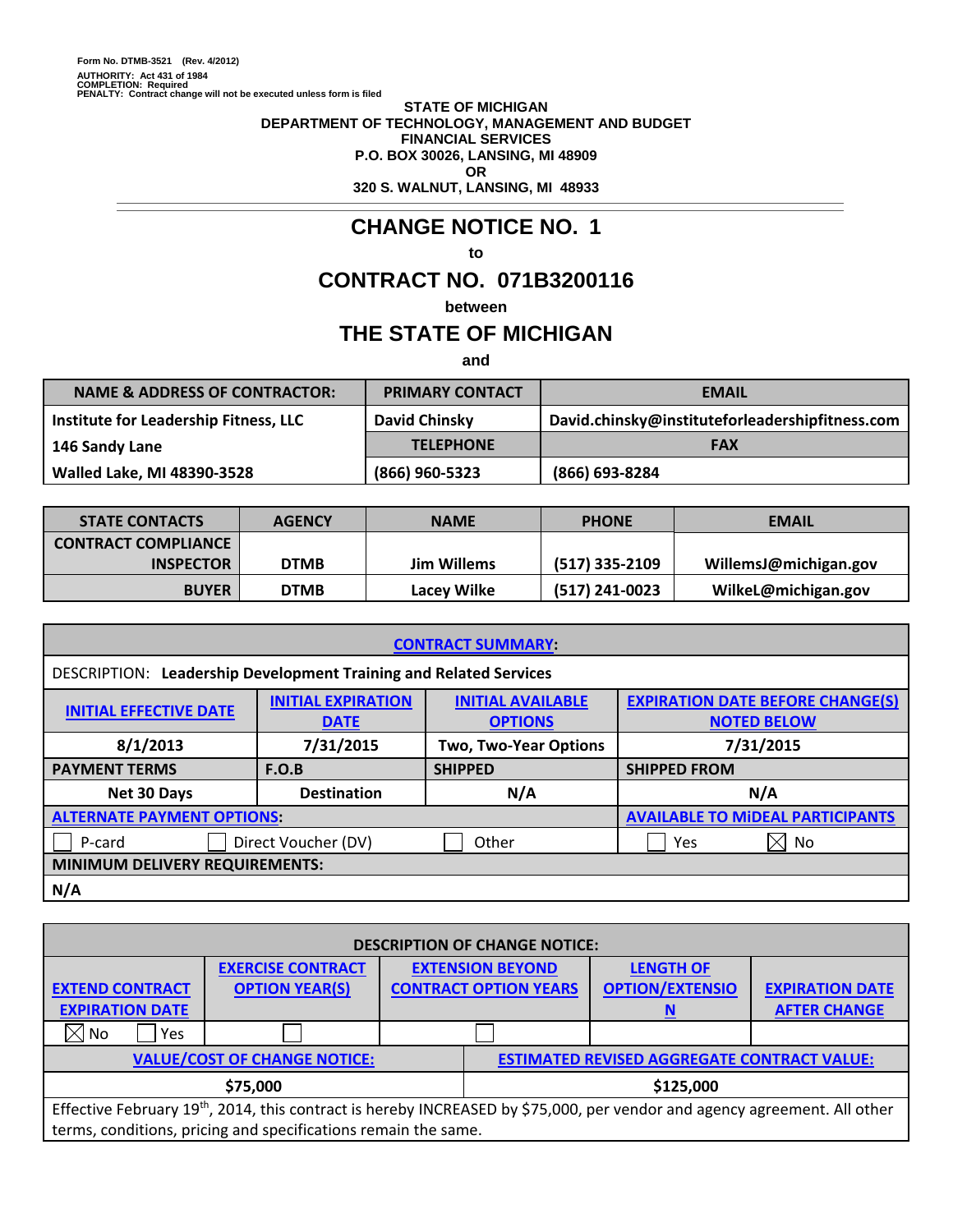Form No. DTMB-3522 (Rev. 4/2012)<br>AUTHORITY: Act 431 of 1984<br>COMPLETION: Required<br>PENALTY: Contract will not be executed unless form is filed

**STATE OF MICHIGAN DEPARTMENT OF TECHNOLOGY, MANAGEMENT AND BUDGET FINANCIAL SERVICES P.O. BOX 30026, LANSING, MI 48909 OR 320 S. WALNUT, LANSING, MI 48933** 

# **NOTICE OF CONTRACT NO. 071B3200116 between THE STATE OF MICHIGAN and and and and and and and and and**

| NAME & ADDRESS OF CONTRACTOR:         | PRIMARY CONTACT  | <b>EMAIL</b>                                    |
|---------------------------------------|------------------|-------------------------------------------------|
| Institute for Leadership Fitness, LLC | David Chinsky    | David.chinsky@instituteforleadershipfitness.com |
| 146 Sandy Lane                        | <b>TELEPHONE</b> | <b>FAX</b>                                      |
| Walled Lake, MI 48390-3528            | (866) 960-5323   | (866) 693-8284                                  |

| STATE CONTACTS                                  | <b>AGENCY</b> | <b>NAME</b>        | <b>PHONE</b>     | <b>EMAIL</b>          |
|-------------------------------------------------|---------------|--------------------|------------------|-----------------------|
| <b>CONTRACT COMPLIANCE</b><br><b>INSPECTOR:</b> | <b>DTMB</b>   | <b>Jim Willems</b> | $(517)$ 335-2109 | WillemsJ@michigan.gov |
| BUYER:                                          | <b>DTMB</b>   | Lacey Wilke        | (517) 241-0023   | WilkeL@michigan.gov   |

| <b>CONTRACT SUMMARY:</b>                                          |                                                               |                                |  |                                         |  |  |
|-------------------------------------------------------------------|---------------------------------------------------------------|--------------------------------|--|-----------------------------------------|--|--|
| DESCRIPTION: Leadership Development Training and Related Services |                                                               |                                |  |                                         |  |  |
| <b>INITIAL TERM</b>                                               | <b>EFFECTIVE DATE</b>                                         | <b>INITIAL EXPIRATION DATE</b> |  | <b>AVAILABLE OPTIONS</b>                |  |  |
| <b>Two Years</b>                                                  | <b>August 1, 2013</b>                                         | July 31, 2015                  |  | <b>Two, Two-Year Options</b>            |  |  |
| <b>PAYMENT TERMS</b>                                              | F.O.B                                                         | <b>SHIPPED</b>                 |  | <b>SHIPPED FROM</b>                     |  |  |
| Net 30 Days                                                       | <b>Destination</b>                                            | N/A                            |  | N/A                                     |  |  |
| <b>ALTERNATE PAYMENT OPTIONS:</b>                                 |                                                               |                                |  | <b>AVAILABLE TO MIDEAL PARTICIPANTS</b> |  |  |
| P-card                                                            | Direct Voucher (DV)                                           | Other                          |  | $\boxtimes$<br><b>YES</b><br><b>NO</b>  |  |  |
| MINIMUM DELIVERY REQUIREMENTS:                                    |                                                               |                                |  |                                         |  |  |
| N/A                                                               |                                                               |                                |  |                                         |  |  |
| <b>MISCELLANEOUS INFORMATION:</b>                                 |                                                               |                                |  |                                         |  |  |
| N/A                                                               |                                                               |                                |  |                                         |  |  |
|                                                                   | \$50,000.00<br>ESTIMATED CONTRACT VALUE AT TIME OF EXECUTION: |                                |  |                                         |  |  |

**THIS IS NOT AN ORDER: This Contract Agreement is awarded on the basis of our inquiry bearing the solicitation #RFP-LW-071N3200527. Orders for delivery will be issued directly by the Department of Technology, Management & Budget through the issuance of a Purchase Order Form.**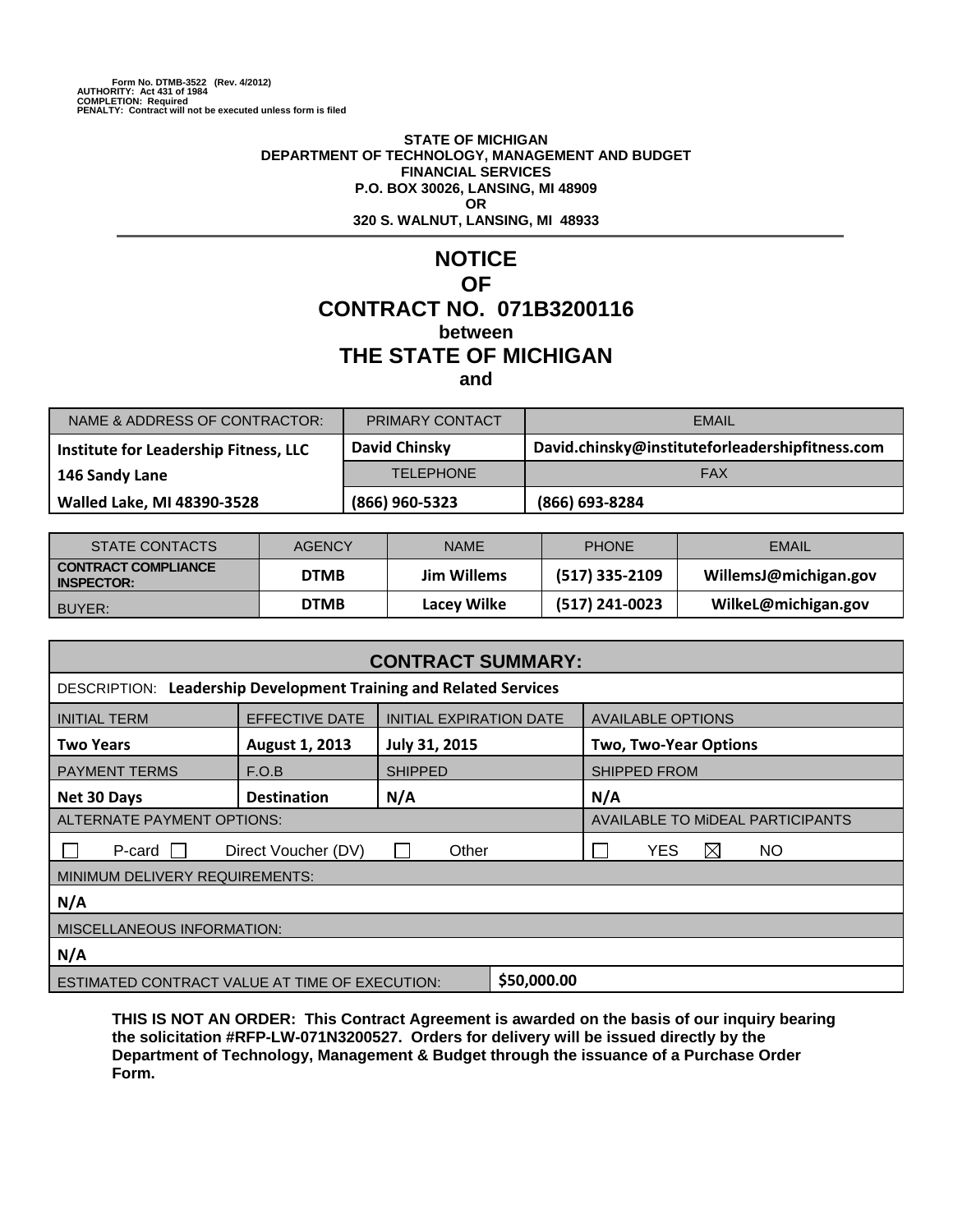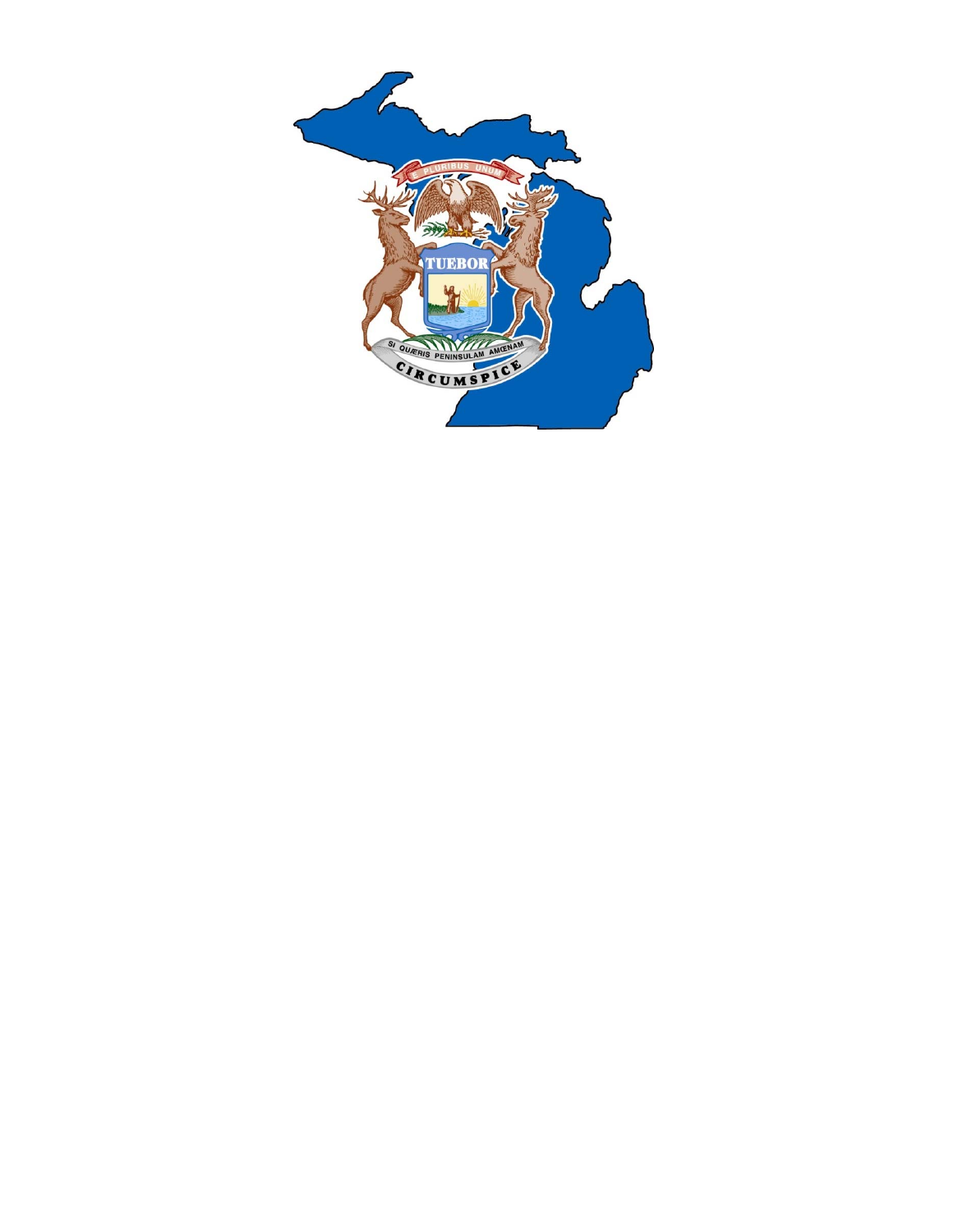#### **STATE OF MICHIGAN Department of Technology Management and Budget DTMB-Financial Services**

Contract No. 071B3200116 **Leadership Development Training and Related Services** 

> Buyer Name: Lacey Wilke Telephone Number: (517) 241-0023 E-Mail Address: WilkeL@michigan.gov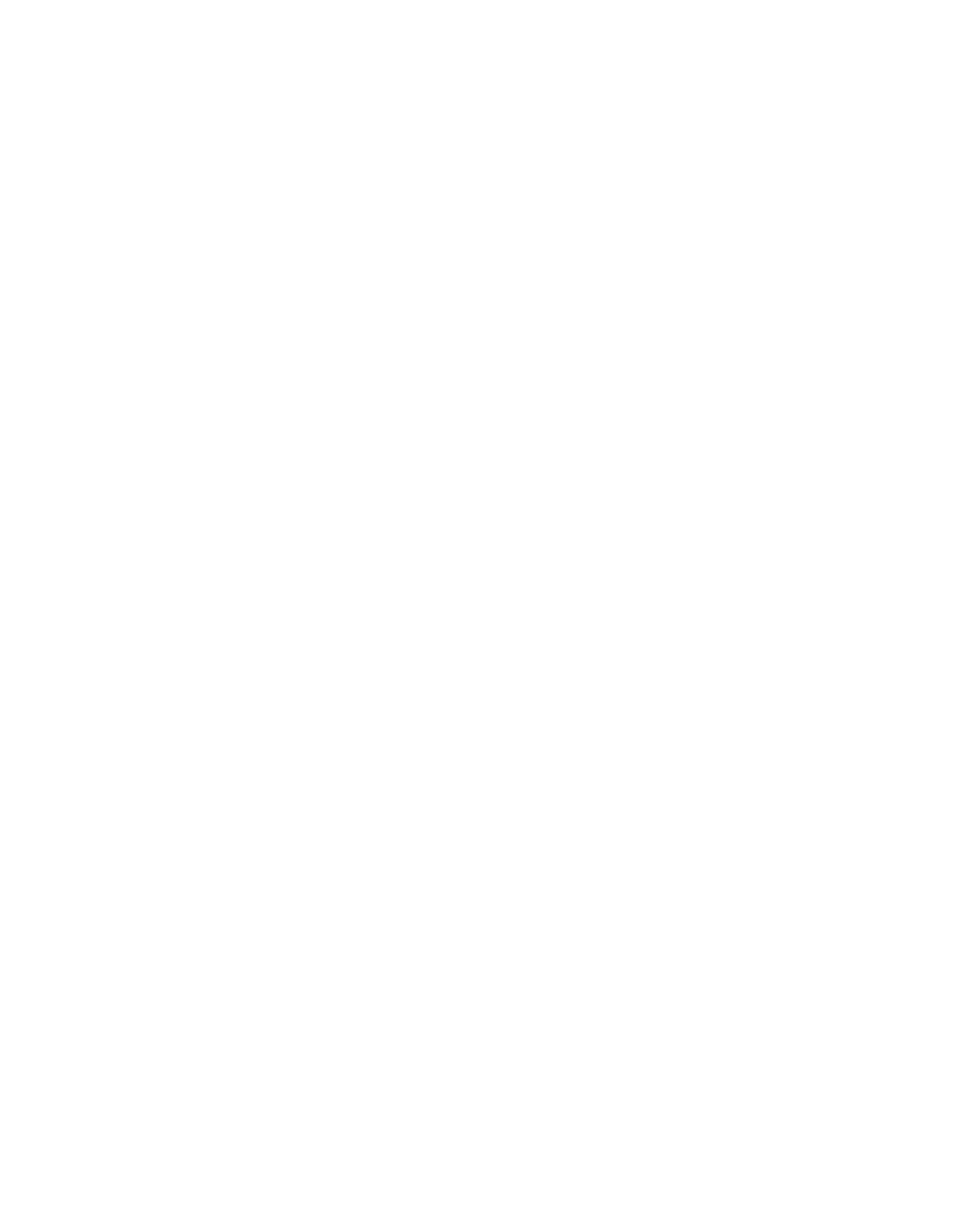#### **Table of Contents**

| <b>DEFINITIONS</b> |                |  |
|--------------------|----------------|--|
|                    |                |  |
| 1.010              |                |  |
|                    | 1.011          |  |
|                    | 1.012          |  |
| 1.020              |                |  |
|                    | 1.021          |  |
|                    | 1.022          |  |
| 1.030              |                |  |
|                    | 1.031          |  |
| 1.040              |                |  |
|                    | 1.041          |  |
|                    | 1.042          |  |
| 1.050              |                |  |
|                    | 1.051<br>1.052 |  |
| 1,060              |                |  |
|                    | 1.061          |  |
|                    | 1.062          |  |
|                    | 1.063          |  |
|                    | 1.064          |  |
| 1.070              |                |  |
|                    | 1.071          |  |
|                    |                |  |
|                    |                |  |
| 2.000              |                |  |
|                    | 2.001          |  |
|                    | 2.002          |  |
|                    | 2.003          |  |
|                    | 2.004          |  |
|                    | 2.005          |  |
|                    | 2.006          |  |
|                    | 2.007          |  |
|                    | 2.008          |  |
|                    | 2.009          |  |
|                    | 2.010<br>2.011 |  |
|                    | 2.012          |  |
| 2.020              |                |  |
|                    | 2.021          |  |
|                    | 2.022          |  |
|                    | 2.023          |  |
|                    | 2.024          |  |
|                    | 2.025          |  |
|                    | 2.026          |  |
|                    | 2.027          |  |
|                    | 2.028          |  |
|                    | 2.029          |  |
| 2.030              |                |  |
|                    | 2.031          |  |
|                    | 2.032          |  |
|                    | 2.033          |  |
|                    | 2.034          |  |
|                    | 2.035          |  |
|                    | 2.036          |  |
|                    | 2.037          |  |
|                    | 2.038          |  |
| 2.040              |                |  |
|                    | 2.041          |  |
|                    | 2.042          |  |
|                    | 2.043          |  |
|                    | 2.044          |  |
|                    | 2.045<br>2.046 |  |
|                    | 2.047          |  |
|                    | 2.048          |  |
| 2.050              | <b>Taxes</b>   |  |
|                    | 2.051          |  |
|                    |                |  |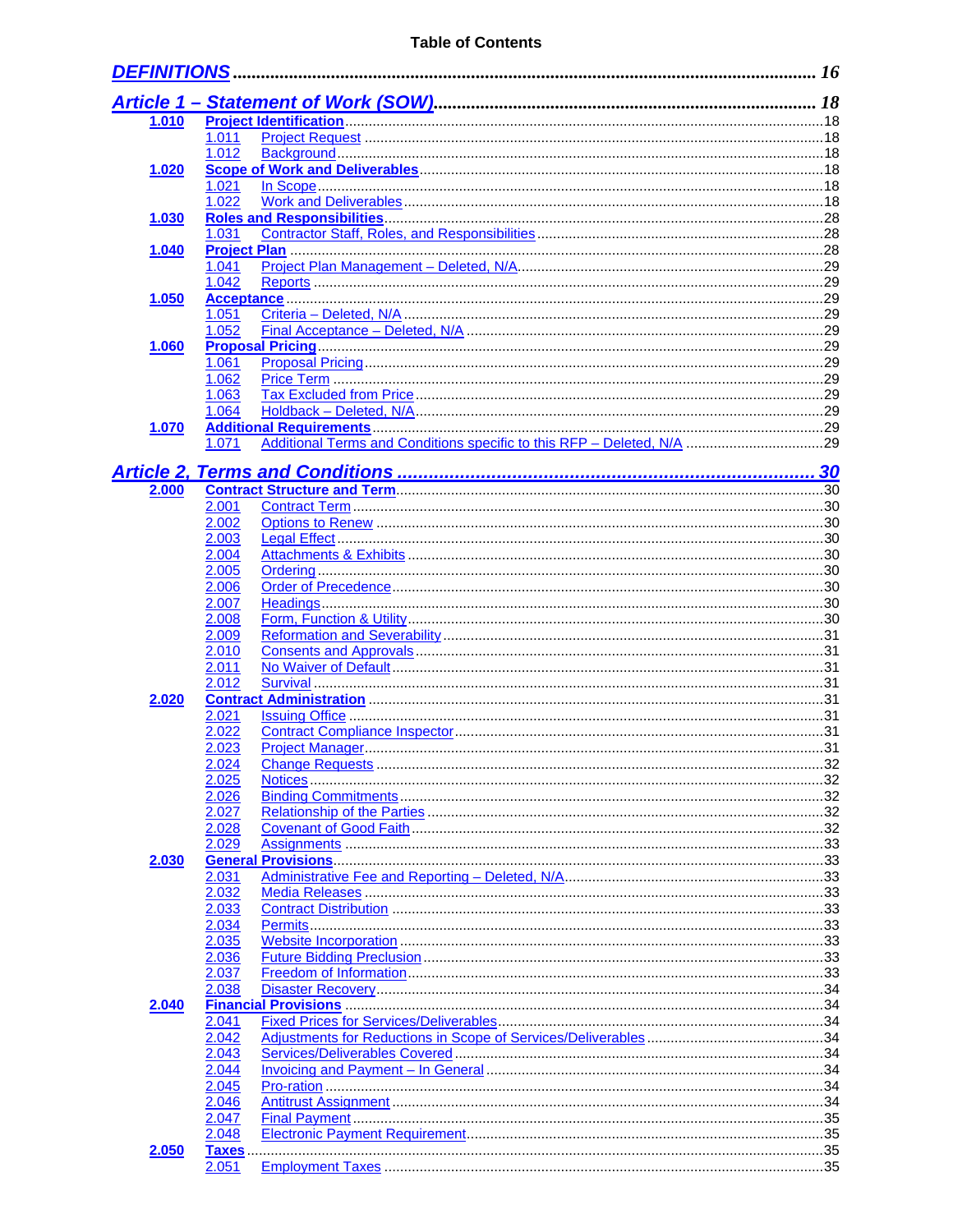|              | 2.052          |                  |  |  |
|--------------|----------------|------------------|--|--|
|              | 2.060          |                  |  |  |
|              | 2.061          |                  |  |  |
|              | 2.062          |                  |  |  |
|              | 2.063          |                  |  |  |
|              | 2.064          |                  |  |  |
|              | 2.065          |                  |  |  |
|              | 2.066          |                  |  |  |
|              | 2.067          |                  |  |  |
|              | 2.068          |                  |  |  |
| 2.070        |                |                  |  |  |
|              | 2.071          |                  |  |  |
|              | 2.072          |                  |  |  |
|              | 2.073          |                  |  |  |
|              | 2.074<br>2.075 |                  |  |  |
| 2.080        |                |                  |  |  |
|              | 2.081          |                  |  |  |
|              | 2.082          |                  |  |  |
| 2.090        |                |                  |  |  |
|              | 2.091          |                  |  |  |
|              | 2.092          |                  |  |  |
|              | 2.093          |                  |  |  |
| 2.100        |                |                  |  |  |
|              | 2.101          |                  |  |  |
|              | 2.102          |                  |  |  |
|              | 2.103          |                  |  |  |
|              | 2.104          |                  |  |  |
|              | 2.105          |                  |  |  |
| 2.110        |                |                  |  |  |
|              | 2.111          |                  |  |  |
|              | 2.112          |                  |  |  |
|              | 2.113          |                  |  |  |
|              | 2.114          |                  |  |  |
|              | 2.115          |                  |  |  |
| 2.120        |                |                  |  |  |
|              | 2.121          |                  |  |  |
|              | 2.122          |                  |  |  |
|              | 2.123          |                  |  |  |
|              | 2.124          |                  |  |  |
|              | 2.125          |                  |  |  |
|              | 2.126          |                  |  |  |
|              | 2.127          |                  |  |  |
|              | 2.128          |                  |  |  |
| 2.130        | Insurance.     |                  |  |  |
|              | 2.131          |                  |  |  |
|              | 2.132          |                  |  |  |
|              | 2.133          | Indemnification. |  |  |
| 2.140        | 2.141          |                  |  |  |
|              | 2.142          |                  |  |  |
|              | 2.143          |                  |  |  |
|              | 2.144          |                  |  |  |
|              | 2.145          |                  |  |  |
|              | 2.146          |                  |  |  |
| 2.150        |                |                  |  |  |
|              | 2.151          |                  |  |  |
|              | 2.152          |                  |  |  |
|              | 2.153          |                  |  |  |
|              | 2.154          |                  |  |  |
|              | 2.155          |                  |  |  |
|              | 2.156          |                  |  |  |
|              | 2.157          |                  |  |  |
|              | 2.158          |                  |  |  |
| 2.160        |                |                  |  |  |
|              | 2.161          |                  |  |  |
| <u>2.170</u> |                |                  |  |  |
|              | 2.171          |                  |  |  |
|              | 2.172          |                  |  |  |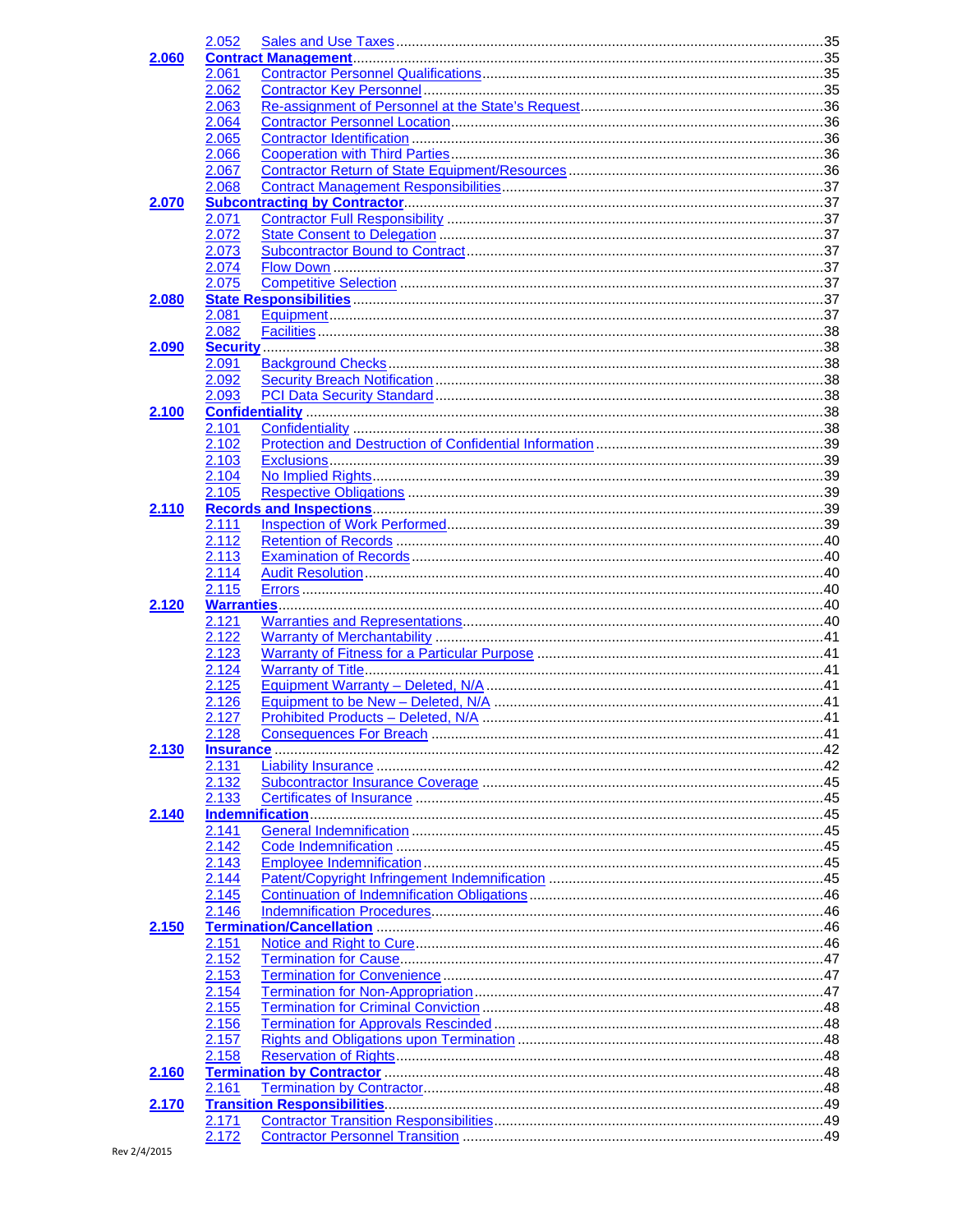|              | 2.173 |                                                                                        |  |
|--------------|-------|----------------------------------------------------------------------------------------|--|
|              | 2.174 |                                                                                        |  |
|              | 2.175 |                                                                                        |  |
|              | 2.176 |                                                                                        |  |
| 2.180        |       |                                                                                        |  |
|              | 2.181 |                                                                                        |  |
|              | 2.182 |                                                                                        |  |
|              | 2.183 |                                                                                        |  |
| 2.190        |       |                                                                                        |  |
|              | 2.191 |                                                                                        |  |
|              | 2.192 |                                                                                        |  |
|              |       |                                                                                        |  |
|              | 2.193 |                                                                                        |  |
|              | 2.194 |                                                                                        |  |
| 2.200        |       |                                                                                        |  |
|              | 2.201 |                                                                                        |  |
|              | 2.202 |                                                                                        |  |
|              | 2.203 |                                                                                        |  |
|              | 2.204 |                                                                                        |  |
| 2.210        |       |                                                                                        |  |
|              | 2.211 |                                                                                        |  |
|              | 2.212 |                                                                                        |  |
|              | 2.213 |                                                                                        |  |
| <u>2.220</u> |       |                                                                                        |  |
|              | 2.221 |                                                                                        |  |
| 2.230        |       |                                                                                        |  |
|              | 2.231 |                                                                                        |  |
|              | 2.232 |                                                                                        |  |
|              |       |                                                                                        |  |
|              | 2.233 |                                                                                        |  |
| 2.240        |       |                                                                                        |  |
|              | 2.241 |                                                                                        |  |
|              | 2.242 |                                                                                        |  |
|              | 2.243 |                                                                                        |  |
|              | 2.244 |                                                                                        |  |
| 2.250        |       |                                                                                        |  |
|              | 2.251 |                                                                                        |  |
|              | 2.252 |                                                                                        |  |
|              | 2.253 |                                                                                        |  |
|              | 2.254 |                                                                                        |  |
|              | 2.255 |                                                                                        |  |
|              | 2.256 |                                                                                        |  |
|              | 2.257 |                                                                                        |  |
|              | 2.258 |                                                                                        |  |
| 2.260        |       |                                                                                        |  |
|              | 2.261 |                                                                                        |  |
|              |       |                                                                                        |  |
|              | 2.262 |                                                                                        |  |
|              | 2.263 |                                                                                        |  |
|              | 2.264 |                                                                                        |  |
| 2.270        |       |                                                                                        |  |
|              | 2.271 |                                                                                        |  |
|              | 2.272 |                                                                                        |  |
|              | 2.273 |                                                                                        |  |
|              | 2.274 |                                                                                        |  |
| 2.280        |       |                                                                                        |  |
|              |       |                                                                                        |  |
| 2.290        |       |                                                                                        |  |
|              | 2.291 |                                                                                        |  |
| 2.300        |       |                                                                                        |  |
|              | 2.311 | Forced Labor, Convict Labor, Forced or Indentured Child Labor, or Indentured Servitude |  |
|              |       |                                                                                        |  |
|              |       |                                                                                        |  |

Attachment A, Pricing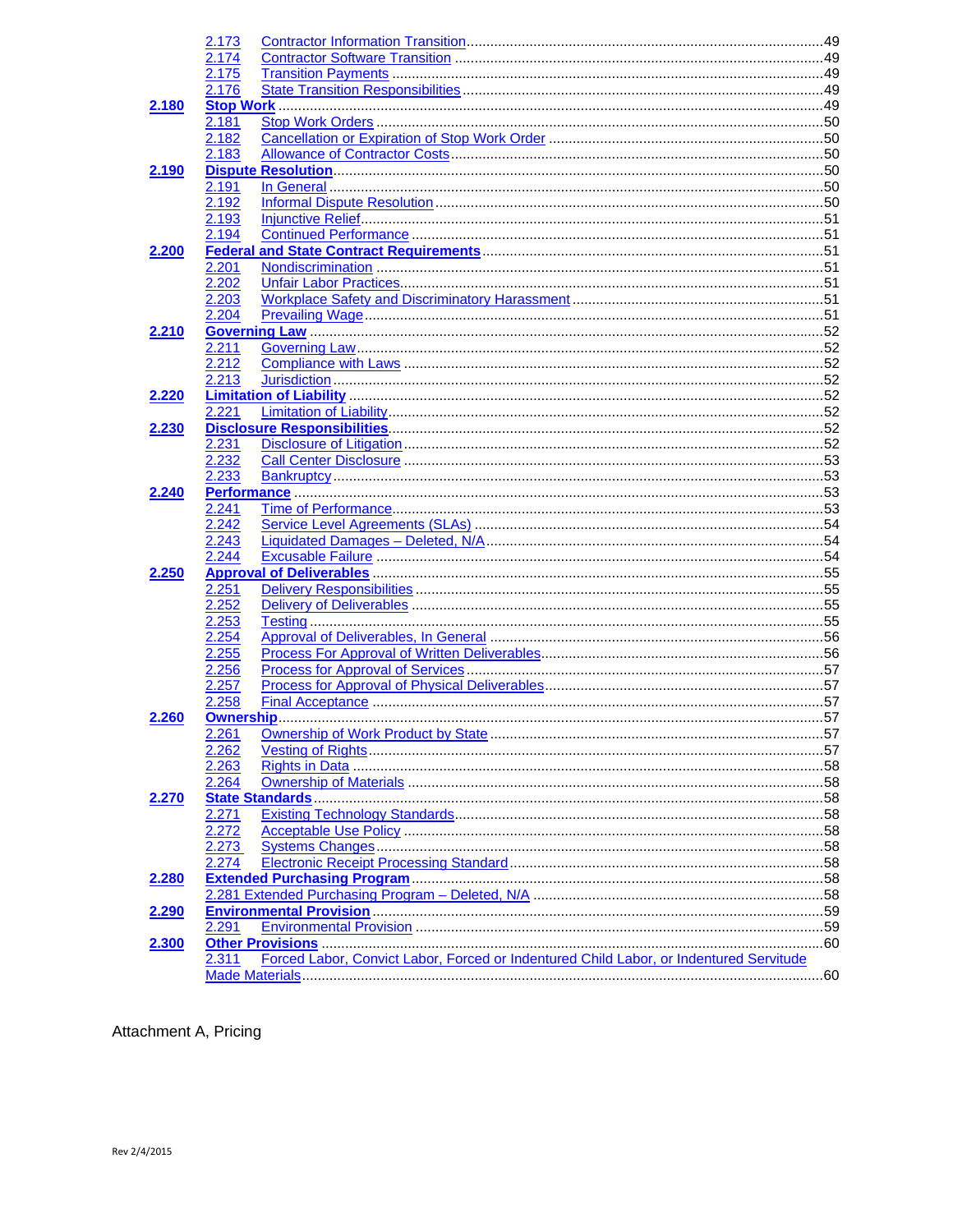#### **DEFINITIONS**

**24x7x365** means 24 hours a day, seven days a week, and 365 days a year (including the 366th day in a leap year).

**Additional Service** means any Services within the scope of the Contract, but not specifically provided under any Statement of Work.

**Audit Period** means the seven year period following Contractor's provision of any work under the Contract.

**Bidder(s)** are those companies that submit a proposal in response to this RFP.

**Business Day** means any day other than a Saturday, Sunday or State-recognized legal holiday from 8:00am EST through 5:00pm EST unless otherwise stated.

**Blanket Purchase Order** is an alternate term for Contract and is used in the Plan Sponsors' computer system.

**CCI** means Contract Compliance Inspector.

**Days** means calendar days unless otherwise specified.

**Deleted – N/A** means that section is not applicable or included in this RFP. This is used as a placeholder to maintain consistent numbering.

**Deliverable** means physical goods and/or services required or identified in a Statement of Work.

**DTMB** means the Michigan Department of Technology Management and Budget.

**Environmentally Preferable Products** means a product or service that has a lesser or reduced effect on human health and the environment when compared with competing products or services that serve the same purpose. Such products or services may include, but are not limited to: those which contain recycled content, minimize waste, conserve energy or water, and reduce the amount of toxics either disposed of or consumed.

**Hazardous Material** means any material defined as hazardous under the latest version of federal Emergency Planning and Community Right-to-Know Act of 1986 (including revisions adopted during the term of the Contract).

**Incident** means any interruption in any function performed for the benefit of a Plan Sponsor.

**Key Personnel** means any personnel identified in **Section 1.031** as Key Personnel.

**New Work** means any Services/Deliverables outside the scope of the Contract and not specifically provided under any Statement of Work, such that once added will result in the need to provide the Contractor with additional consideration. "New Work" does not include Additional Service.

**Ozone-depleting Substance** means any substance the Environmental Protection Agency designates in 40 CFR part 82 as: (1) Class I, including, but not limited to, chlorofluorocarbons, halons, carbon tetrachloride, and methyl chloroform; or (2) Class II, including, but not limited to, hydrochlorofluorocarbons.

**Post-Consumer Waste** means any product generated by a business or consumer which has served its intended end use; and which has been separated or diverted from solid waste for the purpose of recycling into a usable commodity or product, and which does not include post-industrial waste.

**Post-Industrial Waste** means industrial by-products which would otherwise go to disposal and wastes generated after completion of a manufacturing process, but does not include internally generated scrap commonly returned to industrial or manufacturing processes.

Rev 2/4/2015 **Recycling** means the series of activities by which materials that are no longer useful to the generator are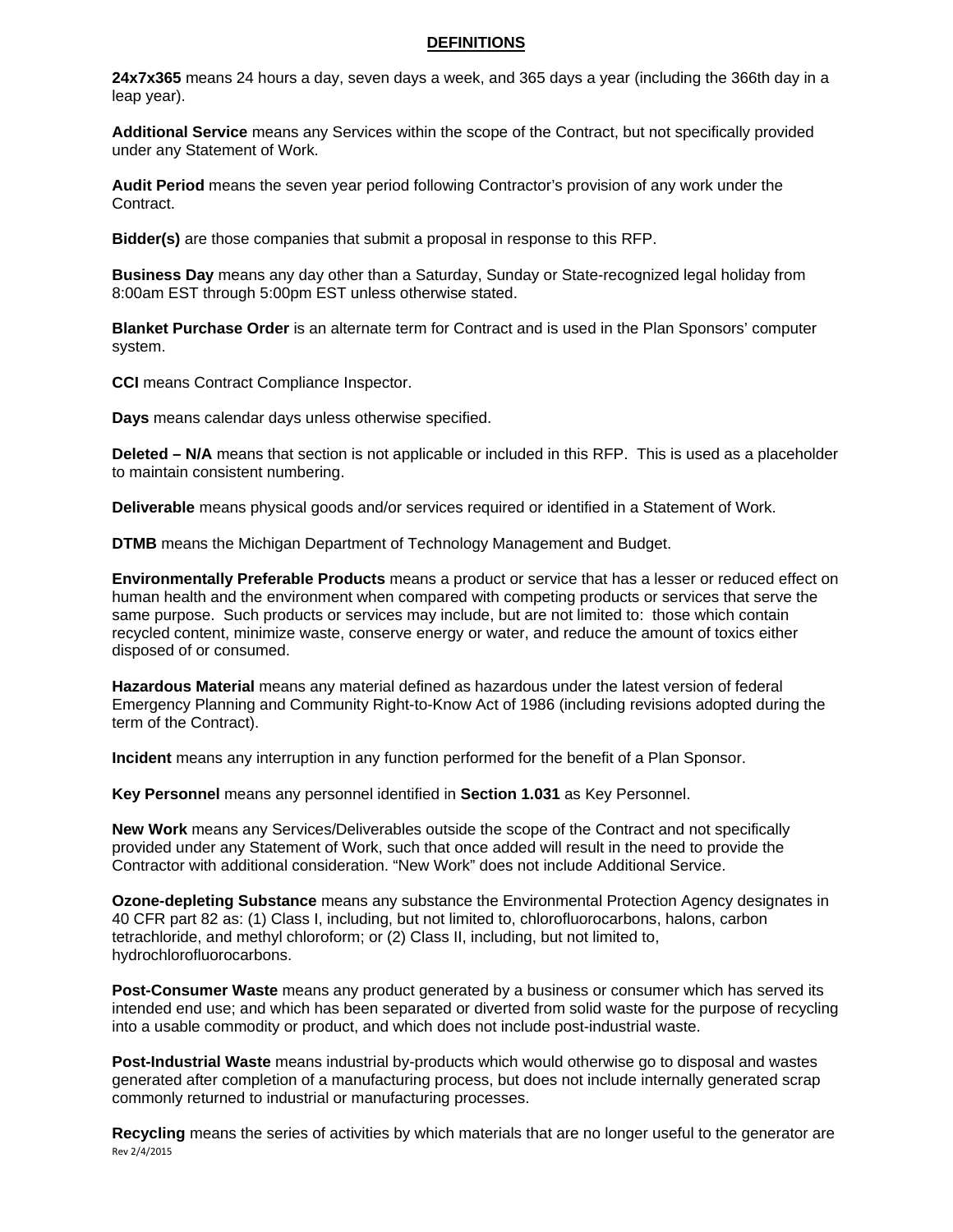collected, sorted, processed, and converted into raw materials and used in the production of new products. This definition excludes the use of these materials as a fuel substitute or for energy production.

**Reuse** means using a product or component of municipal solid waste in its original form more than once.

**RFP** means a Request for Proposal designed to solicit proposals for services.

**Services** means any function performed for the benefit of the State.

**SLA** means Service Level Agreement.

**Source Reduction** means any practice that reduces the amount of any hazardous substance, pollutant, or contaminant entering any waste stream or otherwise released into the environment prior to recycling, energy recovery, treatment, or disposal.

**State Location** means any physical location where the State performs work. State Location may include state-owned, leased, or rented space.

**Subcontractor** means a company selected by the Contractor to perform a portion of the Services, but does not include independent contractors engaged by Contractor solely in a staff augmentation role.

**Unauthorized Removal** means the Contractor's removal of Key Personnel without the prior written consent of the State.

**Waste Prevention** means source reduction and reuse, but not recycling.

**Pollution Prevention** means the practice of minimizing the generation of waste at the source and, when wastes cannot be prevented, utilizing environmentally sound on-site or off-site reuse and recycling. The term includes equipment or technology modifications, process or procedure modifications, product reformulation or redesign, and raw material substitutions. Waste treatment, control, management, and disposal are not considered pollution prevention, per the definitions under Part 143, Waste Minimization, of the Natural Resources and Environmental Protection Act (NREPA), 1994 PA 451, as amended.

**Work in Progress** means a Deliverable that has been partially prepared, but has not been presented to the State for Approval.

**Work Product** refers to any data compilations, reports, and other media, materials, or other objects or works of authorship created or produced by the Contractor as a result of an in furtherance of performing the services required by the Contract.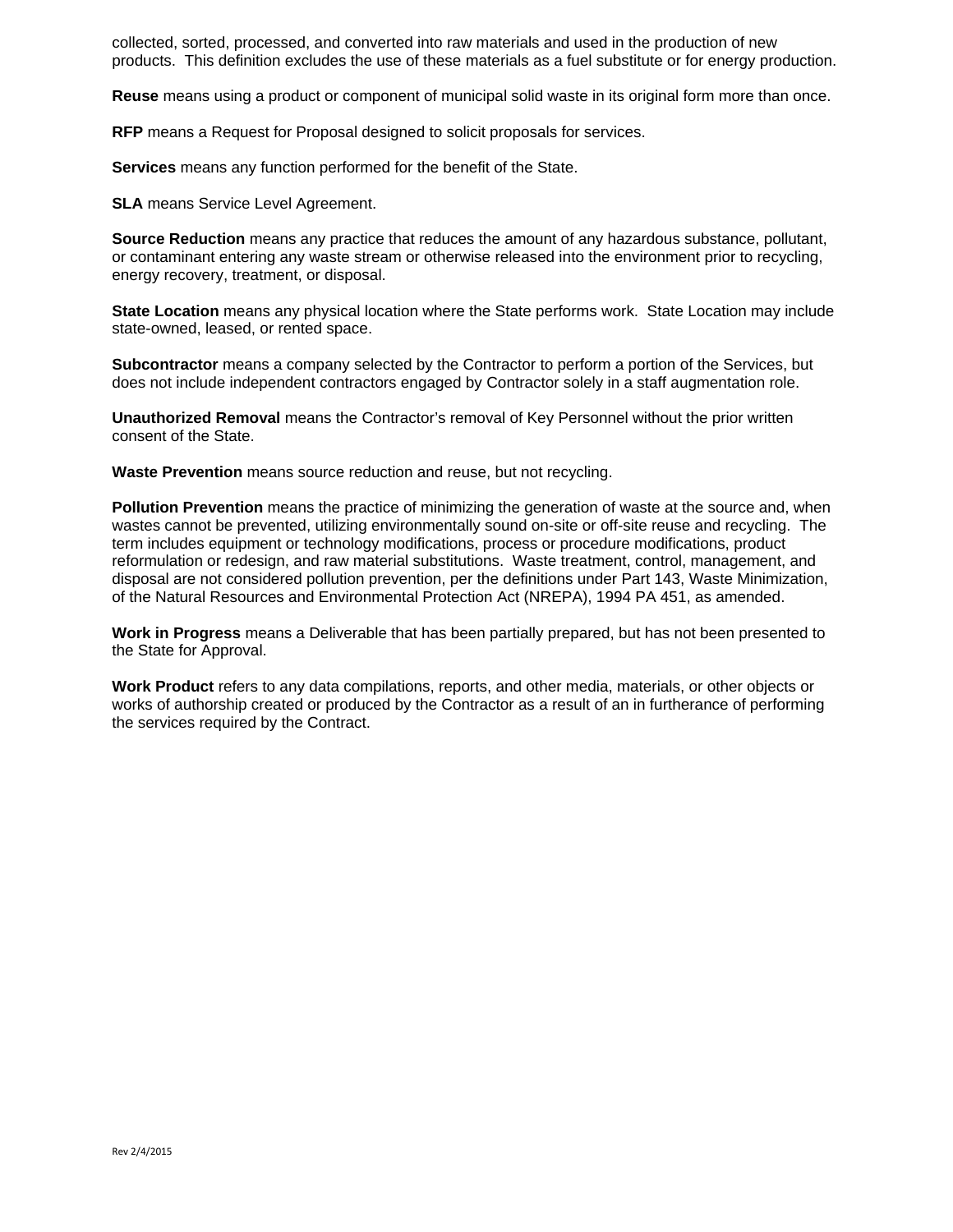# *1.010 Project Identification*

### **1.011 Project Request**

This contract is to establish a contract for the SOM for Leadership Training and Development and related consulting services. This is a formal request to prospective Bidders to solicit bids or price quotations. Bidders must submit written proposals according to the instructions contained within this document, discussing how they will meet the specific requirements.

Any awarded Contract(s) between the State and any awarded Contractor(s) is a separate document, whose terms are limited by Article 2.

#### **1.012 Background**

The State has established a framework for reinventing traditional state government, referred to as "Good Government." Good Government has four primary areas of focus for reinvention: Performance Management, Service/Process Optimization, Employee Engagement and Change Management. Strong and effective leadership skills are needed to support, lead, and sustain the efforts associated with these four quadrants. The state wants to provide an updated high-quality executive development program to enable leaders to effectively deliver on the goals of Good Government. This contract will acquire and establish an effective program for leadership development at the administrative and executive levels of state government and ensure a foundation that can be leveraged for future training and development.

# *1.020 Scope of Work and Deliverables*

#### **1.021 In Scope**

The Contractor must be able to provide a comprehensive leadership development program (LDP) and related consulting services, including analysis, design, development, implementation, coaching and evaluation. The LDP elements will be targeted toward administrators and executives in all state agencies (Group 4 administrators and State Executives) and the Michigan Economic Development Corporation (MEDC).

#### **1.022 Work and Deliverables**

Contractor must provide Deliverables/Services and staff, and otherwise do all things necessary for or incidental to the performance of work, as set forth below:

A. Contractor must provide training and other services as required by this SOW to support leadership development, focused on the following Leadership modules:

#### **1. People**

 Self-Awareness/Self Development/Continuous Learning Commitment to Developing Others/Mentoring/Coaching Excellence Through Individual Accountability Ability to Create/Grow a Diverse and Inclusive Team/Organization Ensuring a Team Orientation/"Team First" Attitude Ability to Evolve One's Point-of-View

#### **2. Quality**

 Customer Focus/Customer Service/Empathy Courage and Integrity/Candor Strong Communication Impact Technical/Subject Matter Expertise (Budget/financials, politics, business) Metrics-Based Performance Management Energy/Commitment to Service/Leadership passion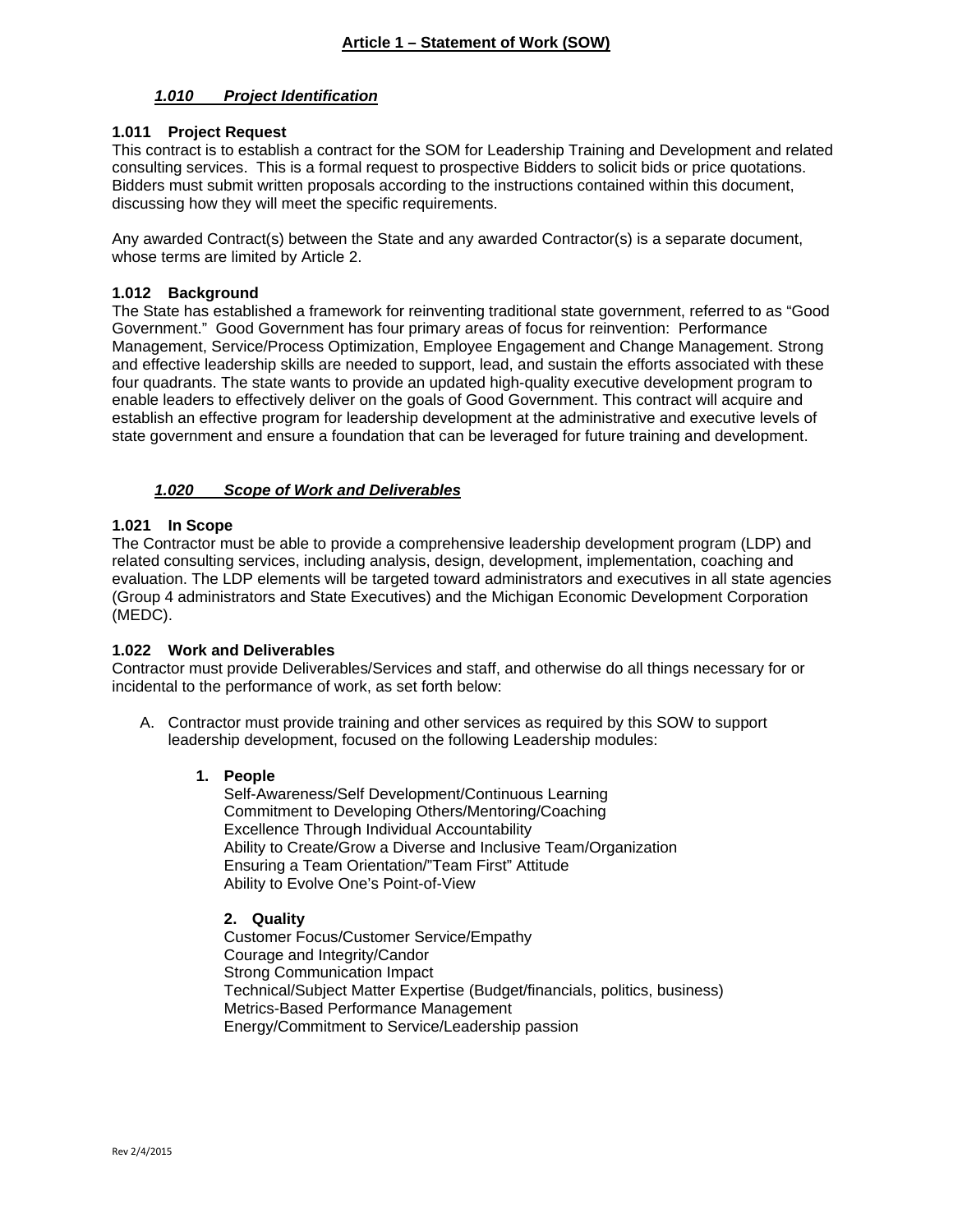**3. Organizational Growth**  Building/Sustaining Relationships and Networks Agility/Adaptability/Innovativeness Strategic Thinking/Acumen Technical Management—project, financials, resources, metrics

- B. Contractor must design, develop, implement, and evaluate an executive-level leadership development program.
	- 1. Contractor will design and develop a leadership training curriculum to provide training in all the modules outlined in Section 1.022 A. The Contractor will also allow for customization options that include a flexible "cafeteria-style" curriculum to enable the State to choose among all or a subset of the modules summarized in 1.022 A, based on issues, priorities, and /or funding.

The Institute for Leadership Fitness will design, develop and deliver a leadership training curriculum that provides training in all of the modules outlined in Section 1.022 A.

Contractor's leadership training curriculum, comprising 32 learning modules, provides an integrated leadership development experience that combines assessments (to identify and track leadership assets and styles); workshops (tool-based sessions to strengthen specific capabilities); coaching (to provide support, feedback and accountability); and online resources (to promote additional learning and a more sustainable focus on results).

Due to the comprehensive and modular nature of the proposed program, Contractor can customize a leadership training curriculum, to meet the needs of the SOM, by offering a flexible "cafeteria-style" curriculum based on the needs of the SOM.

Below is an overview of the Contractor's existing leadership development curriculum. This library of 32 interactive learning modules aligns nicely with the 16 modules listed above in Section 1.022 A.

**The 90-Day Runway™** teaches leaders a framework for goal achievement that creates the space for shifts in thinking and behavior necessary for obtaining desired results. Utilizing the concept of structural tension, leaders learn how to reduce the time and distance between their current reality and the future state they seek. We help leaders establish a baseline of their current reality for 20 specific activities comprising The Leadership Fit® Assessment.

**The MVV Equation™** teaches leaders how to articulate the what (mission), the why (vision) and the how (values) of organizations. Leaders learn how to translate the core purpose of an organization into memorable mission and vision statements. We teach leaders how to turn a strong set of shared values into competitive advantage when attracting and retaining talented people, building and sustaining high performance and fostering resiliency and adaptive capacity.

**The Strategy Audit™** teaches leaders fifteen separate components of strategy development, execution and communication. Leaders learn how to identify their organizational or team strengths, weaknesses, opportunities and threats, along with the top three issues keeping their customers up at night. We help leaders define specific actions they can take in the next 90 days to improve the communication of their team's strategic direction.

**The Opportunity Board™** teaches leaders that not all opportunities are created equal, and provides a tool for sorting through and prioritizing the opportunities competing for the leader's attention. After completing an Opportunity Inventory, leaders learn how to place the universe of possibilities for achieving their organizational or team strategies onto an Opportunity Board using four categories of focus: Bullseye, In the Ballpark, Opportunistic Focus and Off the Board.

**The Right Question™** teaches leaders how to pay attention to the structure of their questions so employees and colleagues more readily share their very best thoughts and ideas. Leaders learn how to ask powerful, open-ended questions that invite others to expand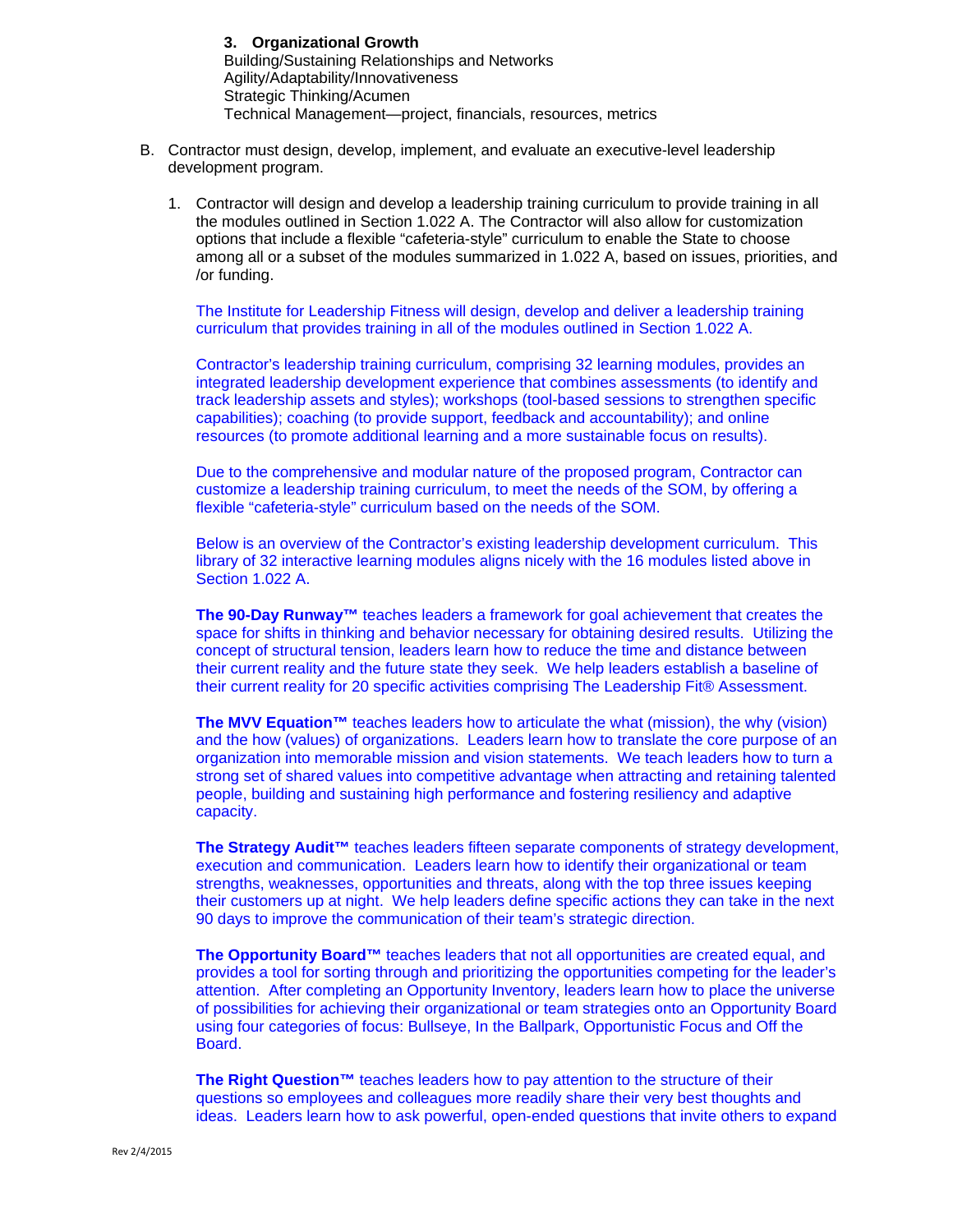their horizons and consider fresh perspectives. We teach leaders how changing the way they ask their questions can lead to strikingly different ways of seeing the world and their lives.

**The Intrapreneurial Mindset™** teaches leaders how to rekindle business growth and innovation by embodying the characteristics of entrepreneurs: passion, drive and a bias for action. Leaders learn how to become intrapreneurs by challenging the status quo, persevering even in the face of uncertainty and using diplomacy to lead cross-functional teams. We teach leaders how to reintroduce a start-up mentality when launching new projects, products or directions.

**The Demographic Advantage™** teaches leaders how to appreciate generational diversity and manage the interactions across generations that can lead to misunderstandings and friction. Leaders learn how to help different demographic groups work together by emphasizing the advantages that come with diversity, and by exploring differences in expectations regarding how to accomplish tasks and reach goals.

**The Transparent Leader™** teaches leaders how to increase personal credibility by practicing a "what you see is what you get" approach to leadership. Leaders learn the importance of being candid, honest and genuine; being consistent; keeping their commitments; and handling mistakes well. We teach leaders how to promote a free flow of information throughout the organization, and how to become aware of blind spots or performance gaps that can get in their way.

**The Confidence Net™** teaches leaders how to manage self-doubt so they avoid becoming paralyzed at the point of action. Leaders learn strategies for dealing with both external and internal pushback, including use of the 21-day rule for developing positive habits to feed confidence on a daily basis. We teach leaders how to develop a personal Confidence Net by selecting four confidence-building behaviors they commit to developing in the next 90 days.

**The Risk Quadrant™** teaches leaders about their own appetite for risk and introduces a four-quadrant model of risk taking behavior: fearful and paralyzed; frustrated and stalled; impatient and overconfident; and bold and focused. Leaders learn how to manage risk by weighing the pros and cons of their decisions, and maximizing the levels of clarity and confidence brought to each decision. We teach leaders to accept failure as an essential step in the learning process.

**The Effective Close™** teaches leaders ten practical techniques for selling their ideas more confidently and effectively to bosses, colleagues and customers (internal and external). Leaders learn to focus on relationship-based, emotionally-intelligent persuasion as opposed to coercion. We teach leaders the importance of appreciating objections, selling the solution, doing their homework, adjusting to the communication preferences of others and presenting with passion.

**The Masterful Communicator™** teaches leaders how to bring the best out in others. Leaders learn that by understanding their own preferences for communicating with and relating to others, they can adapt their own communication behaviors to respond to the different styles of those with whom they interact. We teach leaders how to decrease miscommunication, promote appreciation of diversity and enhance individual and team performance.

**The Professional Image™** teaches leaders how to enhance their executive presence by increasing their candor, passion and self-confidence. Leaders learn how to manage the impression they make on others by leveraging their eyes, body language and voice. We teach leaders how to project a more professional image by aligning with the expectations for professionalism in their own organization.

**The Brand Differentiator™** teaches leaders how to develop a strong personal leadership brand that is authentic and values-based. Leaders identify their signature story, and learn how to leverage their unique brand as a powerful communication tool. We study the brands of ten iconic leaders to see how they successfully manage and protect their respective brand equity and reputation. We also reveal what can tarnish a brand after years of hard work.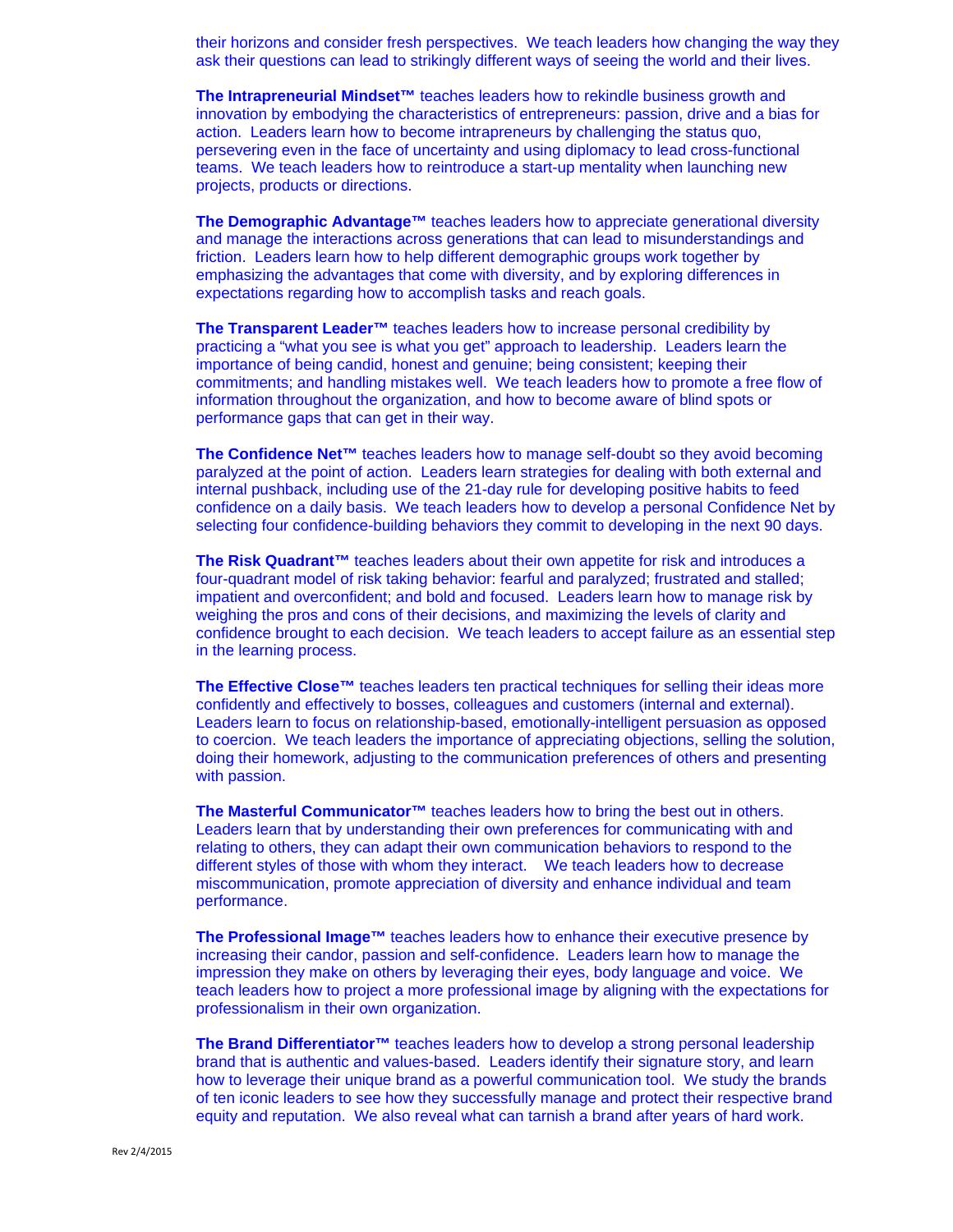**The 360° Landscape™** teaches leaders how to more effectively manage up, down and sideways. Powerful and confidential feedback from the leader's boss, peers and direct reports is collected and analyzed on twenty-two key leadership behaviors. Leaders learn how others perceive their ability to create a vision, develop followers, implement the vision, follow through, achieve results and build a supportive team environment.

**The Humble Servant™** teaches leaders how to promote a sense of community in the workplace, and how to share power when making decisions. Leaders learn the ways of being and capacities that are necessary for effective servant leadership: awareness, presence, availability, reflection, empathy, listening and receptivity, acceptance of others, intuition, generosity, foresight and transparency. We teach leaders how to balance self-interest and the common good.

**The Gift of Feedback™** teaches leaders a hands-on approach for supporting and improving employee performance. Leaders learn and practice a seven-step process for conducting constructive feedback discussions with others. We teach leaders how to give feedback at the teachable moment, and how to balance positive and constructive feedback to maintain employee engagement and commitment.

**The Leadership Fit® Change Profile™** teaches leaders how to utilize a multi-dimensional change grid to reveal their level of productive tension. Leaders chart their own readiness for action by assessing their perceived levels of ability, challenge and importance with respect to specific activities on their plate. We teach leaders strategies for both decreasing and increasing tension so they remain closer to their threshold of activation.

**The Conflict Manager™** debunks the negative perceptions often associated with conflict by teaching leaders about the positive outcomes productive conflict can create in organizations. Leaders learn their go-to style of managing disagreements with others, and how to adapt their response to conflict based on the situation. We teach leaders a simple, yet powerful centering technique to help them maintain composure during difficult situations.

**The Succession Matrix™** teaches leaders how to leave a legacy by managing succession in a way that is strategic, systematic and deliberate. Leaders learn how to create succession charts, and how to conduct talent reviews, to increase the bench strength of the organization. We teach leaders how to utilize delegation to increase the readiness of their people to take on more challenging assignments and responsibilities.

**The Creative Potential™** teaches leaders how to create an environment where people feel safe coming up with new ideas. Leaders learn how to get into the right frame of mind, and how to remove several barriers to the creative process, including premature editing, playing it safe, rigidity and Groupthink. We teach leaders how to utilize five different creativity tools and techniques to foster the creative potential of their team.

**The Master Motivator™** teaches leaders how to build employee engagement and commitment by decreasing their reliance on extrinsic rewards. Leaders review classic motivational theories and discover new insights around what really motivates individuals. We teach leaders how to grow opportunities for autonomy, mastery and purpose in the workplace, and how to set up an environment where people experience small wins on a continuous basis.

**The Impactful Presenter™** teaches leaders how to engage their audiences and deliver memorable presentations. Leaders learn how to gauge the needs and expectations of their audiences and how to combine preparation, personal energy and visual simplicity to align their messages with key stakeholders. We teach leaders what to focus on before, during and after their presentations.

**The Change Manager™** teaches leaders how to more effectively manage important change initiatives and how to manage the three stages of transition, particularly helping people let go of the past. Leaders learn how to defeat the forces of complacency, and how to overcome resistance to organizational change. We teach leaders ten techniques to increase the likelihood that key stakeholders will adopt their proposals and other recommendations.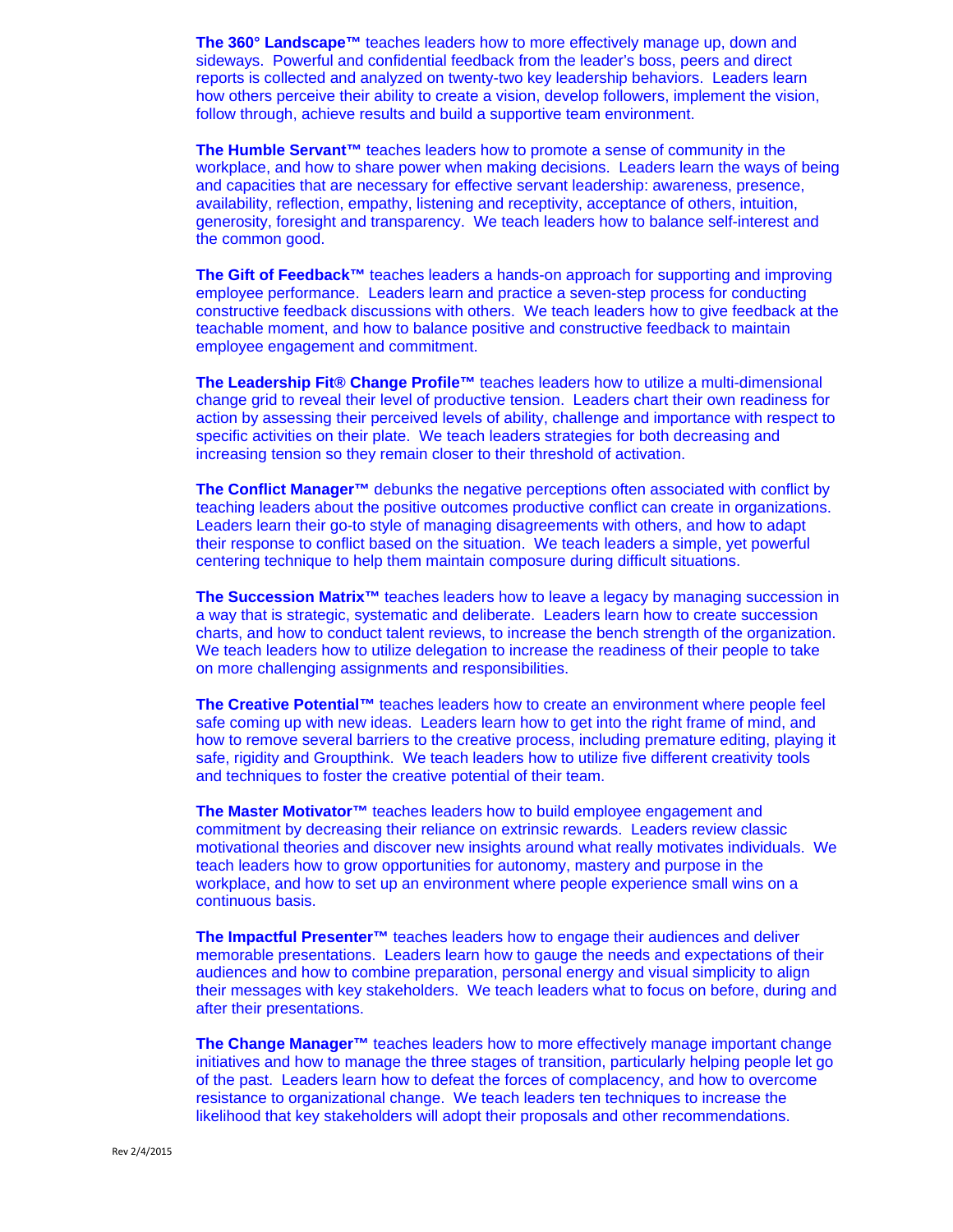**The Vanishing To-Do List™** teaches leaders a productivity-boosting tool that ensures that items added to a daily task list disappear at the end of every day. Utilizing a three-step process, leaders learn how to confidently convert their to-do list into a temporary accumulator of promises and commitments made each day. We teach leaders how to watch their lists vanish at the end of each day by either implementing or scheduling the follow-up actions necessary to fulfill each task.

**The Healthy Executive™** teaches leaders how small, but powerful, changes can increase their vitality. Designed around the principles of energy management, leaders learn how to incorporate regular exercise into their lives, and how to make better food choices to maintain their delicate pH balance. We teach leaders the importance of taking time out to rest and relax, and introduce nine different rejuvenation practices.

**The Balance Booster™** teaches leaders how to balance their personal and professional obligations. Leaders rank their present level of satisfaction in eight different slices of their life, including career, family and friends, significant other/romance, fun and recreation, health, money, personal growth and physical environment. We help leaders identify specific actions they can take to boost their balance in each of the above components of their lives.

**The Oscillating Life™** teaches leaders how to create more rhythm in their lives by encouraging greater oscillation between work and play. Leaders learn how to carve out time devoted exclusively to rest and rejuvenation. We work with leaders to help them identify what activities are most rejuvenating for them, and offer five strategies for increasing the likelihood that leaders maintain their commitment to taking time off on a regular basis.

**The Attention Keeper™** focuses on the fragility of attention and the risks associated with working on too many things at once. Leaders learn how to achieve a healthy balance between directed and involuntary attention. We teach leaders how to optimize their productivity and performance by overcoming distractions, and by adopting up to sixteen specific strategies for maintaining dedicated focus on what's most important in their organization.

**The Periodic Break™** teaches leaders how to maintain peak performance and personal energy by structuring their days in ways that help them avoid the overwhelm often associated with an endless focus on work. Leaders learn how to achieve real renewal by planning periodic or intermittent breaks throughout the day. We introduce pioneering research on the "basic rest-activity cycle" that suggests the human body's need for breaks after 90 minutes of activity.

**The Innovation Broker™** teaches leaders how to create a culture of innovation and enable reinvention. Leaders learn how to become champions of change by promoting pipelines for new ideas and instituting metrics to track innovations across the organization. We teach leaders how to "fail fast" by sponsoring pilot tests and setting up key milestones to evaluate feasibility, attractiveness and payback.

**The Adaptability Quotient™** teaches leaders how to align their individual contributions with the different stages of an organization's lifecycle. Leaders learn how to remain nimble and flexible in spite of continuous change. We teach leaders how to move more easily from one set of circumstances to the next, and how to avoid getting stuck by becoming complacent with what's worked before.

Contractor will work with the SOM to align the 16 modules identified above in Section 1.022 A with their library of 32 learning tools. In the list below, Contractor shows which current learning modules support the 16 modules identified in Section 1.022A above.

The modular nature of Contractor's program allows for a simple resorting of modules based on the particular needs of each group the Contractor trains. It also supports any desired customization or cafeteria-style implementation to best meet the needs of any given group the Contractor teaches in the program.

#### **1. People**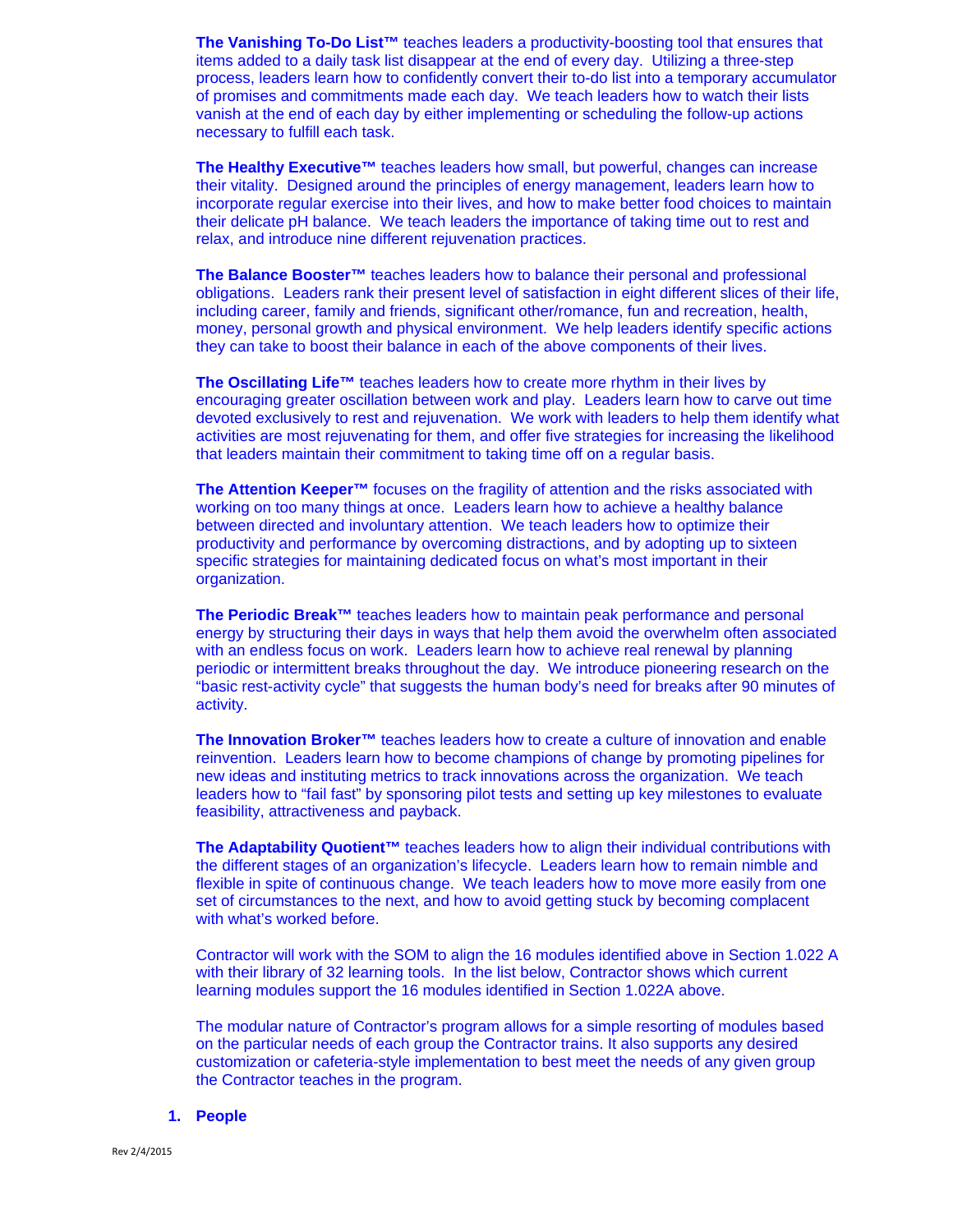#### *Self-Awareness/Self Development/Continuous Learning*

The Risk Quadrant™ (assesses risk profile) The Leadership Fit® Change Profile™ (assesses readiness to take action) The 360° Landscape™ (assesses 22 key leadership behaviors) The Conflict Manager™ (assesses approach to managing disagreements with others) The Masterful Communicator™ (assesses communication preferences)

#### *Commitment to Developing Others/Mentoring/Coaching*

The Gift of Feedback™ The Succession Matrix™ The Master Motivator™ The Right Question™

#### *Excellence Through Individual Accountability*

The 90 Day Runway™ The Opportunity Board™ The Change Manager™ The Attention Keeper™

#### *Ability to Create/Grow a Diverse and Inclusive Team/Organization*

The Effective Close™ The Demographic Advantage™ The Creative Potential™ The Right Question™

#### *Ensuring a Team Orientation/"Team First" Attitude*

The Effective Close™ The Demographic Advantage™ The Creative Potential™ The Right Question™ The Opportunity Board™

#### *Ability to Evolve One's Point-of-View*

The 360° Landscape™ The Demographic Advantage™ The Humble Servant™ The Adaptability Quotient™

#### **2. Quality**

*Customer Focus/Customer Service/Empathy* 

The Right Question™ The Professional Image™ The Humble Servant™ The Brand Differentiator<sup>™</sup>

*Courage and Integrity/Candor* 

The Transparent Leader™ The Risk Quadrant™ The MVV Equation™ The Confidence Net™

*Strong Communication Impact*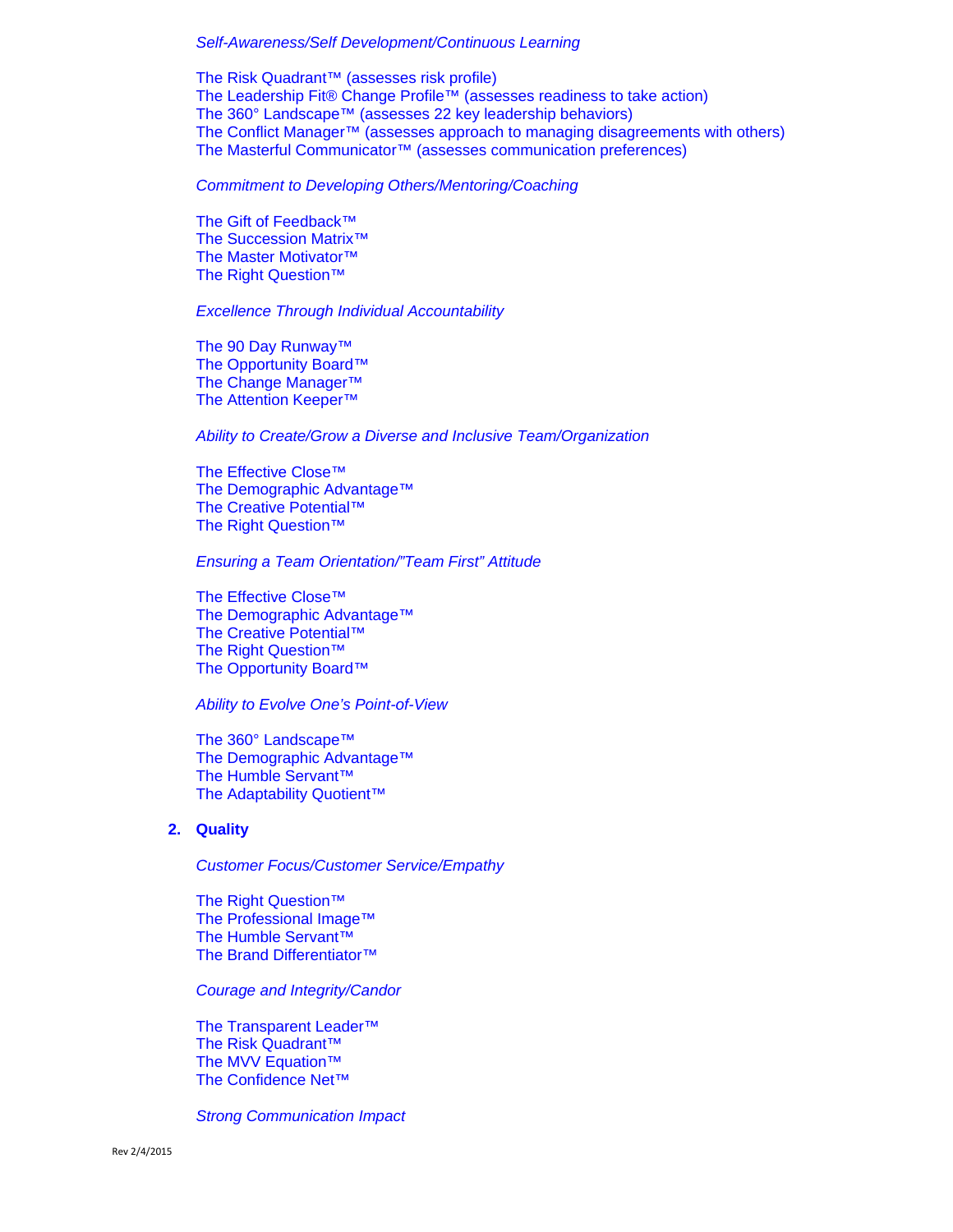The Masterful Communicator™ The Impactful Presenter™ The Professional Image™ The Effective Close<sup>™</sup>

*Technical/Subject Matter Expertise (Budget/financials, politics, business)* 

Contractor proposes to work with selected SOM subject matter experts to design a class specific to the budget/financials, politics and business issues for the participants. This is a competency that is most often organization-specific, and Contractor can work with SOM staff in creating a relevant offering to address these important areas of knowledge and focus for SOM people.

#### *Metrics-Based Performance Management*

The Gift of Feedback™ The Succession Matrix™ The 360° Landscape

*Energy/Commitment to Service/Leadership passion* 

The Healthy Executive<sup>™</sup> The Intrapreneurial Mindset™ The Balance Booster™ The Humble Servant™ The Vanishing To-Do List™

#### **3. Organizational Growth**

*Building/Sustaining Relationships and Networks* 

The Masterful Communicator™ The Confidence Net™ The Effective Close™ The Master Motivator™ The Right Question™ The 360° Landscape

#### *Agility/Adaptability/Innovativeness*

The Adaptability Quotient™ The Innovation Broker™ The Creative Potential™ The Change Manager™

*Strategic Thinking/Acumen* 

The Strategy Audit<sup>™</sup> The Opportunity Board™ The MVV Equation<sup>™</sup>

*Technical Management—project, financials, resources, metrics* 

The 90 Day Runway™ The Innovation Broker™ The Vanishing To-Do List™

2. Contractor is responsible for all aspects of course preparation and instruction and must be current in the course material.

Contractor will be responsible for all aspects of course preparation and instruction. All course materials proposed above are current. In addition, any enhancements to the Contractor's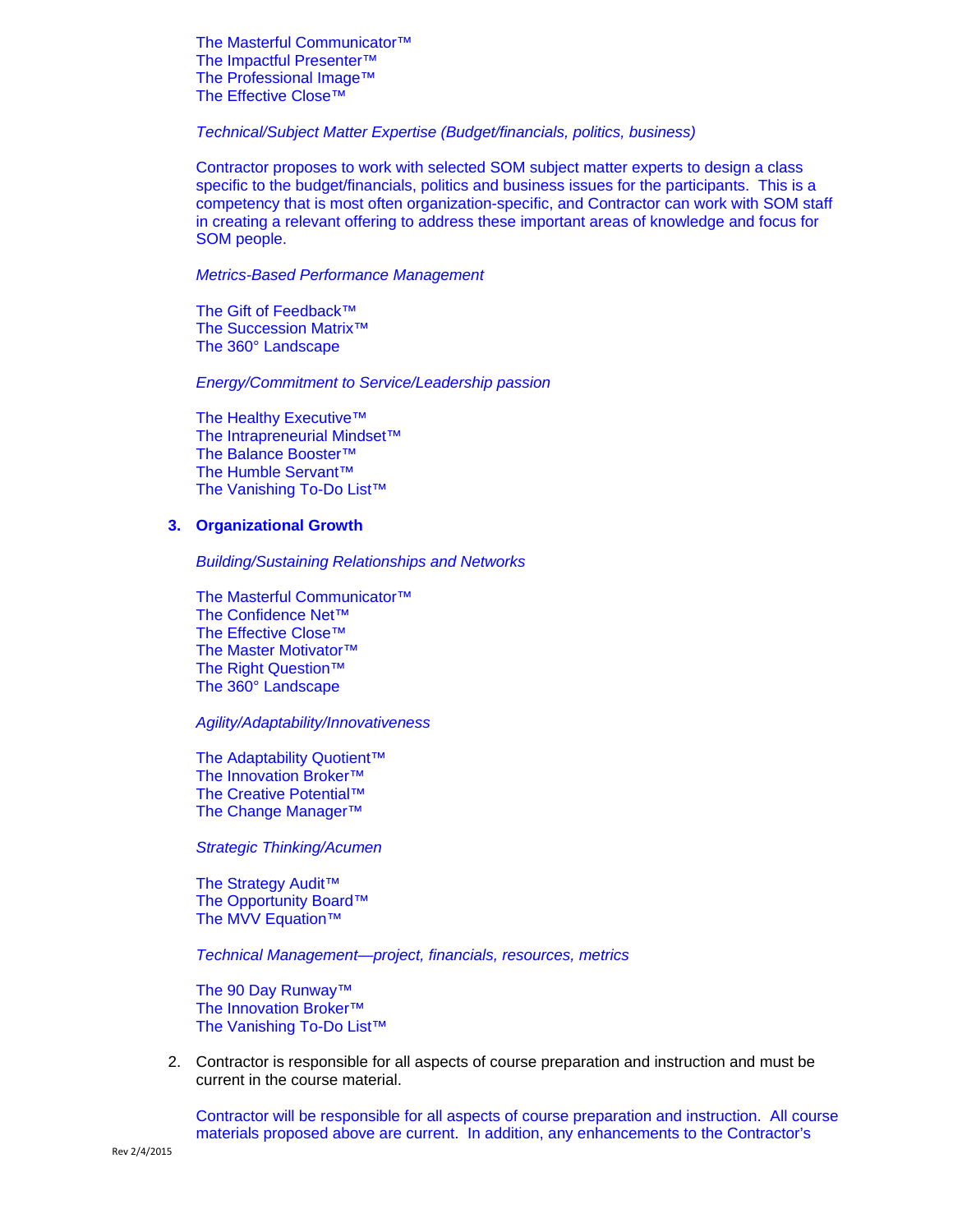materials, motivated by input from SOM participants or from any other clients, will be incorporated into the Contractor's materials and included in subsequent classes they deliver to SOM leaders.

3. The State conducted an Employee Engagement Survey in 2012. The Contractor will leverage the Employee Engagement Survey data to identify and recommend additional opportunities to improve leadership performance based on responses to Leadership survey items and incorporate as appropriate into the training curriculum.

Contractor will review detailed data from the State's Employee Engagement Survey to determine opportunities to further customize the training curriculum for each participating group. Contractor's experience in reviewing employee engagement data for their clients suggests that the most common issues contributing to lower levels of employee engagement include ineffective communication, limited opportunities for growth and input into decisions, and a lack of direction and transparency on the part of leaders. Contractor's program can be tailored to address these and other issues arising out of SOM employee engagement data.

4. Contractor shall furnish all participants with training materials, manuals, web site access, and/or any other resources necessary to participate in and complete the training program. They will provide updates to the course material as necessary throughout the contract performance period.

Contractor will furnish all participants with program binders, all workbooks and supplemental resources utilized in their program, assessment tools associated with learning modules taught in their program and access to the Contractor's web-based resources. During the contract performance period, the Contractor will provide updates to course material as necessary. Participants will keep all binders, workbooks and other materials utilized in their program at the completion of their program.

5. Contractor will provide options to leaders who miss a session/sessions.

Leaders who miss one or more sessions will have an opportunity to attend one or more general make-up sessions offered periodically to participants from multiple groups going through the program. These leaders will be able to attend the parts of the program they missed, along with others who also may have missed specific classes taught in the program.

- C. Training delivery options (classroom, e-learning, webinars, etc.)
	- 1. Contractor will present an overall description of the classroom training program and how classroom training will be supplemented with online and other resources. They will provide a detailed summary of the options including their alignment with modules outlined in Section 1.022 A.

Contractor proposes to teach 16 modules in four full-day workshops. The SOM can decide if it wants these four training days scheduled once a month, once every six weeks or once every 90 days. The SOM may also elect to have the Contractor deliver the program in two (2) two-day workshops, again separated by a month, six weeks or a quarter. Contractor provides enough elapsed time between workshops to enable participants to integrate and apply what they learn in the preceding workshop, and to provide for either group or individual coaching (as described below).

Workshops are interactive and represent a mix of lecture, small-group discussion, large group debrief, assessment, cases, other exercises and videos. Liberal amounts of action components are incorporated into each module to ensure that participants are able to practice what they learn before leaving the classroom.

Techniques that rely on powerful open-ended questions are employed throughout the learning experience to evoke participation and insights. Participants are actively encouraged to engage with the instructor, and with their classmates, to increase the quality and impact of their classroom experience.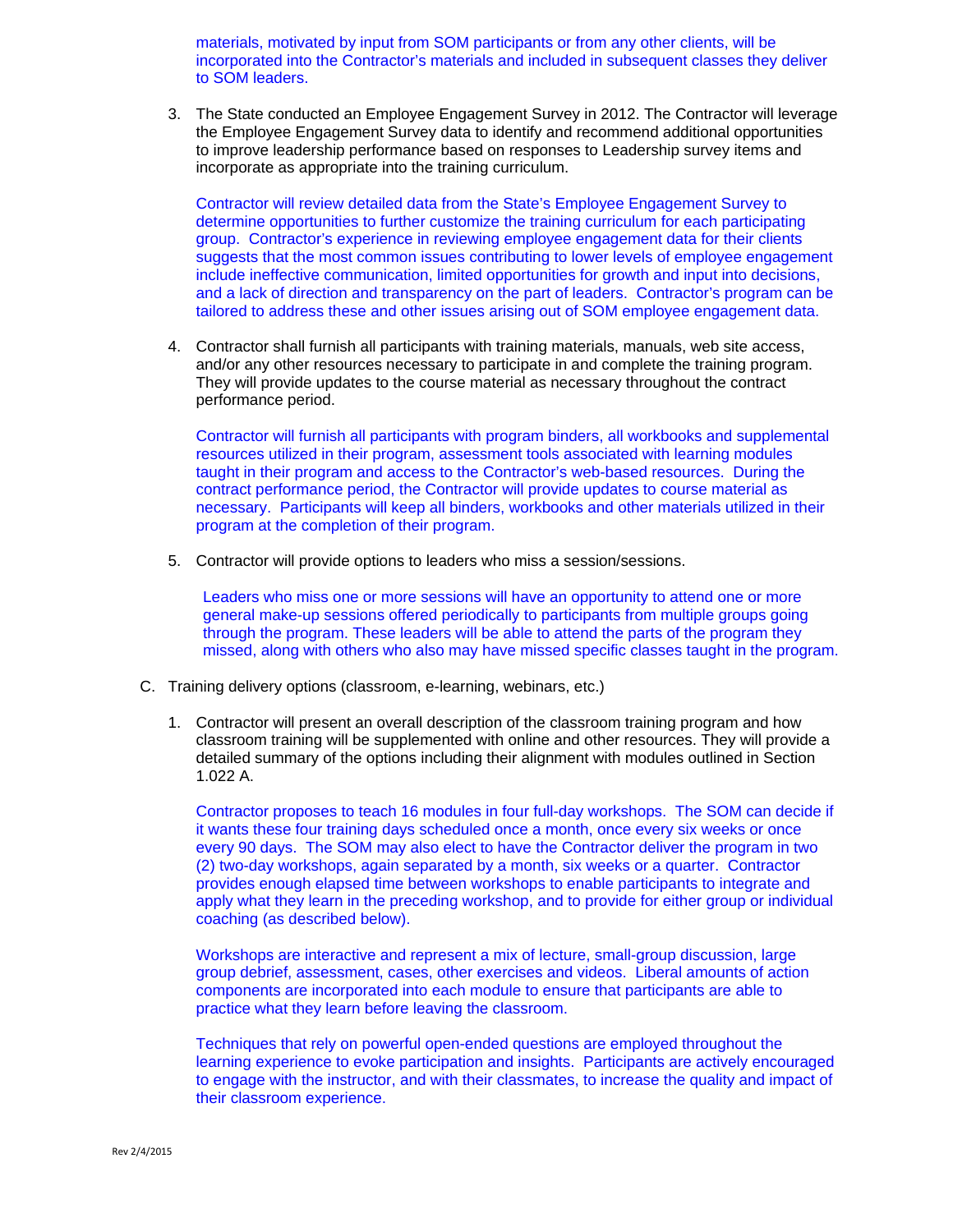Depending upon the modules selected by the SOM in any full or cafeteria-style program, the Contractor will combine many different forms of learning to ensure engagement on the part of adult learners.

Participants also gain access to the Contractor's customer-only website that contains additional materials and downloadable PDFs of more popular training exercises so they can use them again and also have their teams complete some of the exercises as appropriate.

2. Participants will have continued access to the online resources 12 months after the program's completion.

Access to the Contractor's online resources is available to all participants while going through the program and for a period of 12 months after the program's completion. Usernames and passwords will stay active for this period for all participants.

3. Contractor will describe if and how any other resources will be used to complement or supplement training.

In addition to classroom training and access to the Contractor's online resources available 24/7, the Contractor will supplement training with selected assessments and with group coaching between workshops.

Contractor offers five separate assessments that correspond and match up with specific learning modules:

The Leadership Fit® Assessment is administered pre- and post-training program and identifies baseline performance for several key leadership behaviors.

The ChangeGrid® reveals the level of productive tension a person is experiencing at any given time and is administered as part of The Change Manager and/or The Leadership Fit Change Profile modules.

The DiSC® communications preference inventory is administered as part of The Masterful Communicator module.

The Thomas-Kilmann Conflict Mode Instrument (TKI) is the world's most-used instrument for understanding how different conflict-handling modes, or styles, affect interpersonal and group dynamics, and for learning how to select the most appropriate style for a given situation. The TKI is administered as part of The Conflict Manager module.

The Leadership 360° is an optional assessment offering a comprehensive, web-based leadership assessment tool that focuses on 22 critical leadership behaviors by capturing input from bosses, peers and direct reports. This is administered as part of The 360° Landscape module.

The material and administrative costs associated with incorporating the above assessments (with the exception of the optional Leadership 360 tool listed above) into the Contractor's training program is **included** in the proposed pricing on Attachment A. If the Leadership 360 assessment is desired, the additional cost would be \$350 per participant.

In between each workshop, the Contractor also provides a 90-minute, conference call- and/or web-based, group coaching session designed to reinforce the key learning points and new behaviors addressed in the most recent workshop. The Contractor provides all participants with a Coaching Guide that helps structure each coaching session based upon the specific learning modules taught in the last workshop.

- D. One-on-One or Group Coaching Options
	- 1. Contractor will provide options/pricing for individual and group-level executive coaching both during and post-training, either in person or by phone/conference calls. If coaching is a standard component of the training, please indicate that.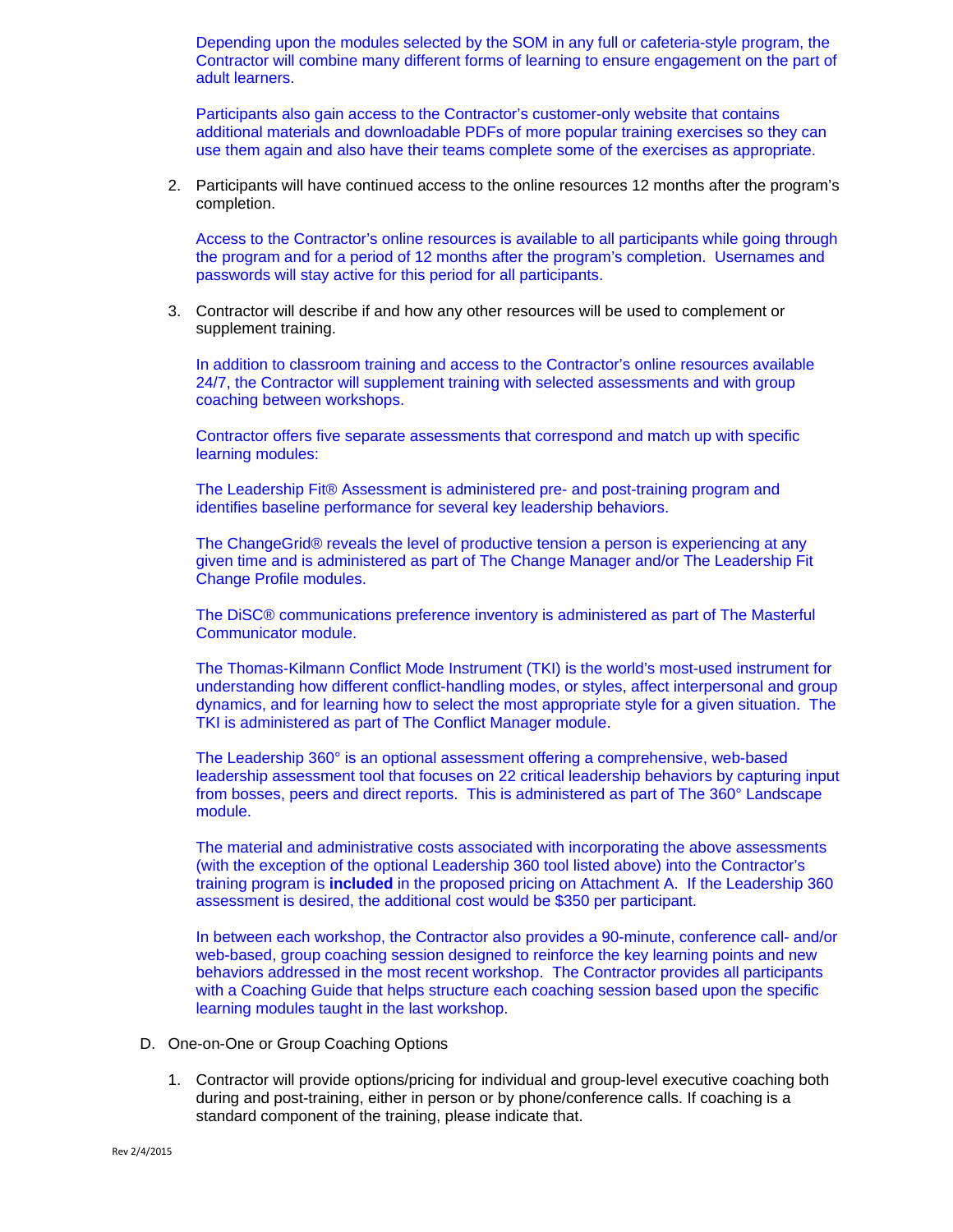As described above in Section 1.022 C, group coaching sessions are a **standard** component of the Contractor's proposed training program. The Contractor makes coaching an integral part of the training process to ensure clients get the professional support they need to overcome barriers and obstacles to implementing and applying the new tools and skills the Contractor teaches in the classroom. The Contractor's group coaching sessions are 90 minute conference call- and/or web-based sessions and are provided between workshops. There is no additional cost for these group-coaching sessions. Should the SOM desire individual-level coaching, for some or all participants, the Contractor would offer such one-onone coaching based on the following fee schedule:

During the training:

In person: \$400/hr. Phone/web: \$275/hr.

After the training:

In person: \$500/hr. Phone/web: \$375/hr.

- E. Individual Leadership Assessment
	- 1. Contractor will conduct a pre- and post- training leadership assessment. They will provide each leader with a post-training development plan at program's end. They will describe what assessment tools will be used and how the results will be communicated to the employees. Contractor will also provide a high-level summary report to the client agency.

Contractor will conduct a pre- and post-training leadership assessment using their Leadership Fit Assessment. This assessment tool will be customized for each group the Contractor teaches based on the learning modules, or "cafeteria plan", that is delivered to that group. Each leader will receive a post-training development plan based upon the assessments they take during the program, and based upon the action plans they document in their Fit Leader's Companion at the end of each workshop. Additional insights will be provided based upon the coaching sessions conducted with the leader, should the SOM engage the Contractor to provide one-on-one coaching to leaders as part of the program. If the Contractor provides group-level coaching, these individual coaching insights will be limited. The Contractor will provide a high-level summary report to the client agency, being sure to maintain confidentiality around individual-specific data.

- F. Program Evaluation
	- 1. Contractor will develop and administer to all participants an evaluation of the program's quality, impact, and effectiveness in terms of both general and specific elements. Evaluation forms are to be reviewed and accepted by the State prior to their use. They will provide the State a report summarizing the participants' evaluation of the program's effectiveness and perceived quality of the training.

Contractor will request that each participant complete an evaluation form at the end of each workshop that asks the following questions:

What key insights are you taking away from today's session?

What specific actions are you committed to taking in the next 90 days?

What improvements would you recommend we make to today's materials and exercises?

How would you rate the instructor's knowledge of the material during today's workshop?

How would you rate the instructor's delivery of the material during today's workshop?

What additional comments do you have for us?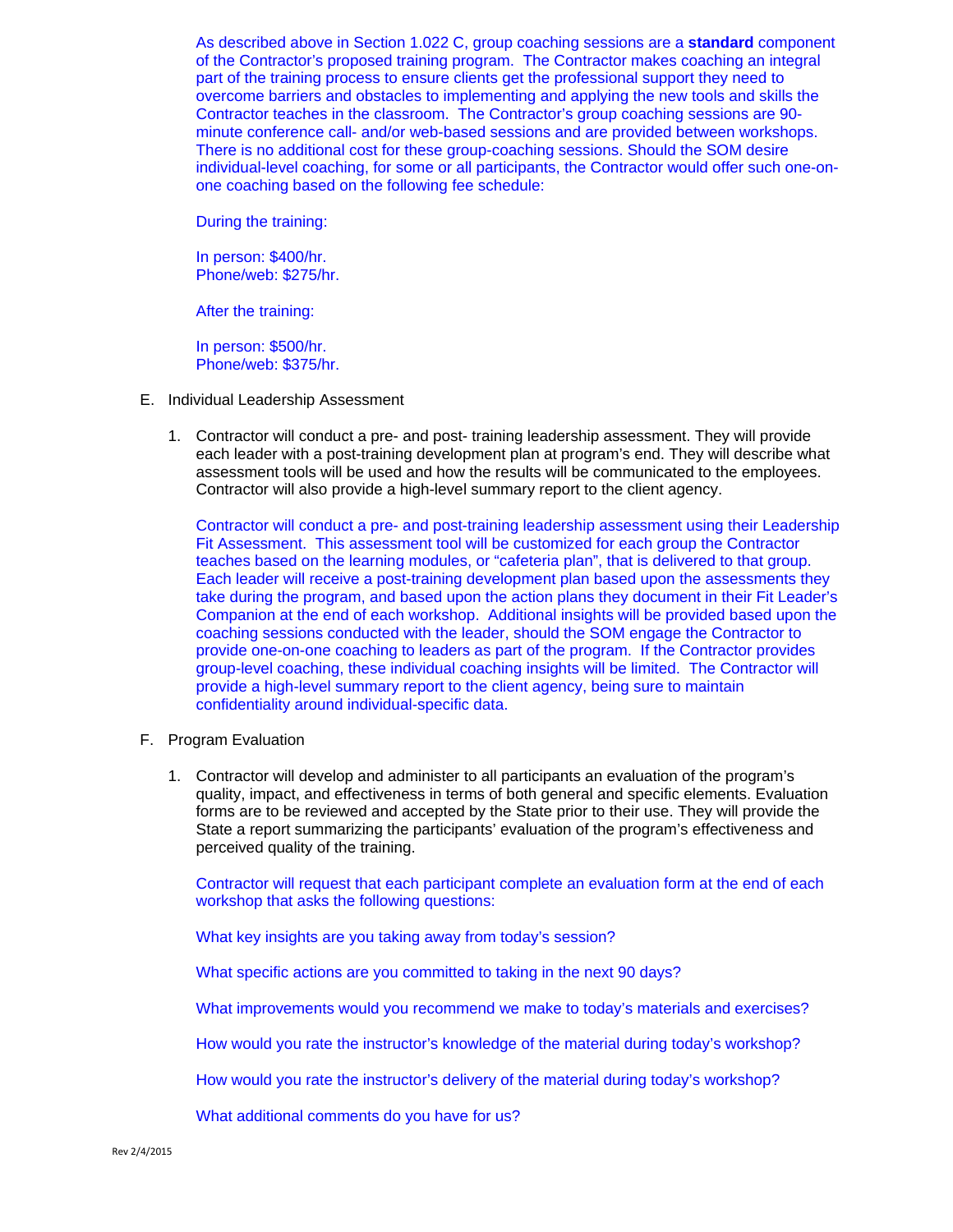Measures of effectiveness will be based upon the Contractor's analysis of the pre- and posttraining assessments administered at the beginning and end of the training program for each group, and upon the Contractor's observations throughout the program.

Contractor will provide the SOM with a report summarizing the participants' evaluation of the program's effectiveness and perceived quality of the training.

2. Contractor will provide his/her assessment of the effectiveness of the program and make any recommendations for improvement in future sessions based on experiences, feedback, and knowledge gained.

Contractor will assess the effectiveness of the program, in real time, and pursue continuous improvements in the materials and overall experience for participants, based upon participants' evaluations and the expert assessment of the instructor. Over the course of work with the SOM, the Contractor will make continuous enhancements and updates to their materials and delivery as appropriate based on the experiences, feedback and knowledge gained during each workshop that is taught.

- G. Equipment and Facilities
	- 1. Contractor is responsible for furnishing all equipment and materials needed to conduct each training session. The State of Michigan shall provide the classroom facilities for the instructorled training classes.

Contractor will furnish all equipment and materials needed to conduct each training session. The Contractor will provide program binders, all course workbooks and supplemental resources for participants. The Contractor will be responsible for bringing their own laptop computer and any flipchart/markers to be used in training sessions (unless these materials are already available in SOM classroom facilities).

2. All e-learning modules must be web based and accessible from any computer 24/7.

Contractor will provide 24/7 access to its online resources. Participants will be provided with a username and password granting them access to the Contractor's hosted website containing their online resources.

#### *1.030 Roles and Responsibilities*

#### **1.031 Contractor Staff, Roles, and Responsibilities**

The Contractor shall provide a Single Point of Contact to receive and respond to Statement of Work (SOW) requests is as listed on the cover page.

#### **Single Point of Contact:**

Name: David Chinsky Title: Founder and CEO, Institute for Leadership Fitness Address: 146 Sandy Lane, Walled Lake, MI 48390-3528 Phone: 866-960-5323 E-mail address: david.chinsky@instituteforleadershipfitness.com

A. The Contractor must provide training during normal working hours (Monday through Friday, 8:00 AM to 5:00 PM, EST). Online resources should be available 24/7. Specific work schedules will be provided with each SOW. No overtime will be authorized or paid. The State reserves the right to modify the work hours in the best interest of the project. The Contractor shall observe the same standard holidays as State employees. The Contactor will not be compensated for holiday pay or reimbursed for travel expenses or travel time.

# *1.040 Project Plan*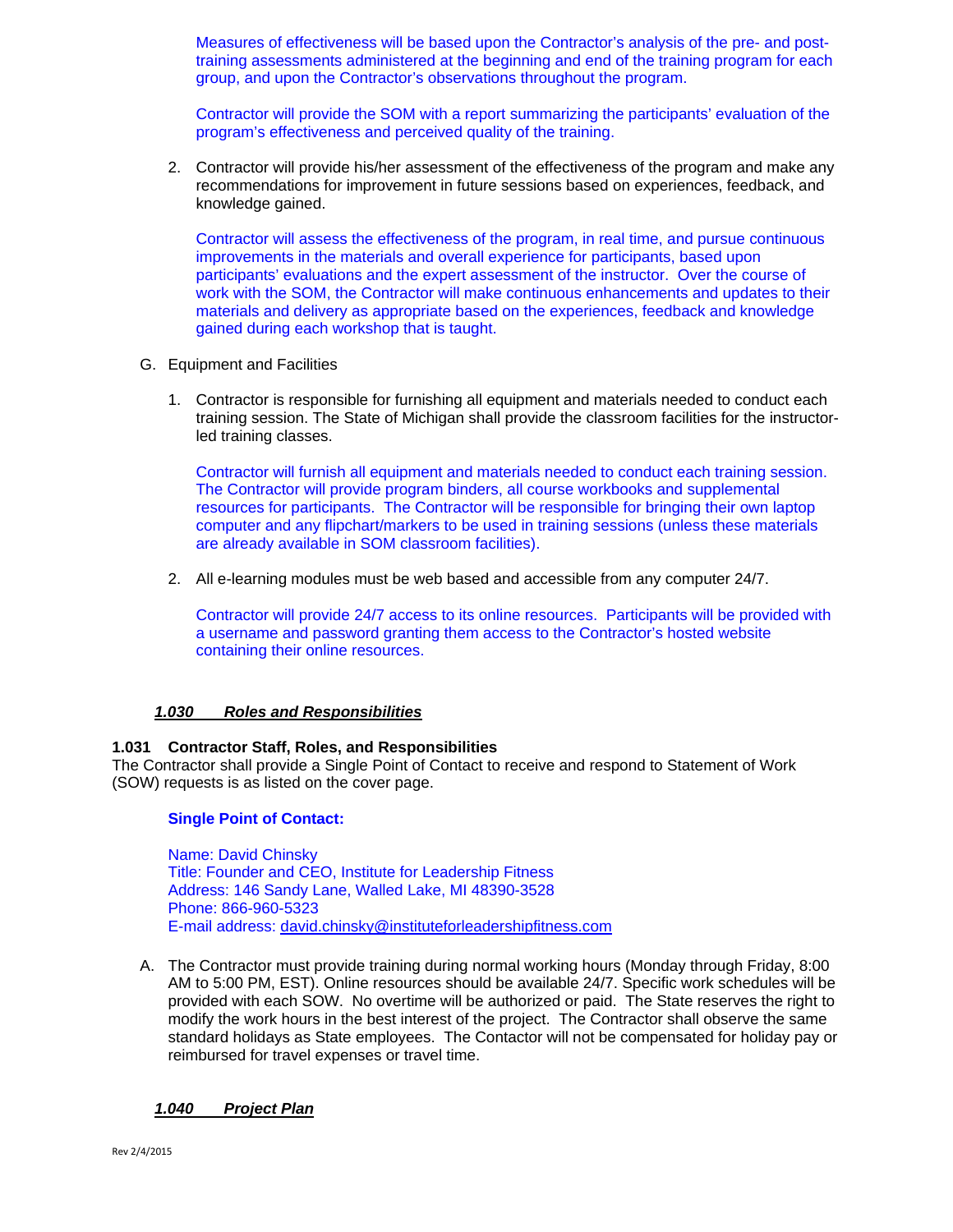#### **1.041 Project Plan Management – Deleted, N/A**

#### **1.042 Reports**

Contractor will describe the reporting process used throughout the contract period.

Contractor will provide regular reports summarizing attendance at training sessions, the dates and times of each session, attendee feedback on both the content and delivery of the leadership training and coaching processes, next steps for each class or group that completes the training, and any plans to modify/enhance the program based on the input and evaluation from attendees. All of these reports are available for customization at the request of the SOM. In addition to these reports, the Contractor will brief the SOM's designated representative, via phone or in-person meeting, on the overall experience and findings from each group that participates in the training program.

#### *1.050 Acceptance*

- **1.051 Criteria Deleted, N/A**
- **1.052 Final Acceptance Deleted, N/A**

#### *1.060 Proposal Pricing*

#### **1.061 Proposal Pricing**

See Attachment A for fixed costs for training and related services. Pricing in Attachment A includes all administrative, material, and travel costs. The State will not reimburse for travel.

Bidders are encouraged to offer quick payment terms (i.e.  $\%$  discount off invoice if paid within days). This information can be noted on the Bidders price proposal (see Attachment A). This may be a factor considered in our award decision.

#### **1.062 Price Term**

Prices quoted are firm for the entire length of the Contract.

#### **1.063 Tax Excluded from Price**

(a) Sales Tax: For purchases made directly by the State, the State is exempt from State and Local Sales Tax. Prices must not include the taxes. Exemption Certificates for State Sales Tax will be furnished upon request.

(b) Federal Excise Tax: The State may be exempt from Federal Excise Tax, or the taxes may be reimbursable, if articles purchased under any resulting Contract are used for the State's exclusive use. Certificates showing exclusive use for the purposes of substantiating a tax-free or tax-reimbursable sale will be sent upon request. If a sale is tax exempt or tax reimbursable under the Internal Revenue Code, prices must not include the Federal Excise Tax.

#### **1.064 Holdback – Deleted, N/A**

#### *1.070 Additional Requirements*

#### **1.071 Additional Terms and Conditions specific to this contract – Deleted, N/A**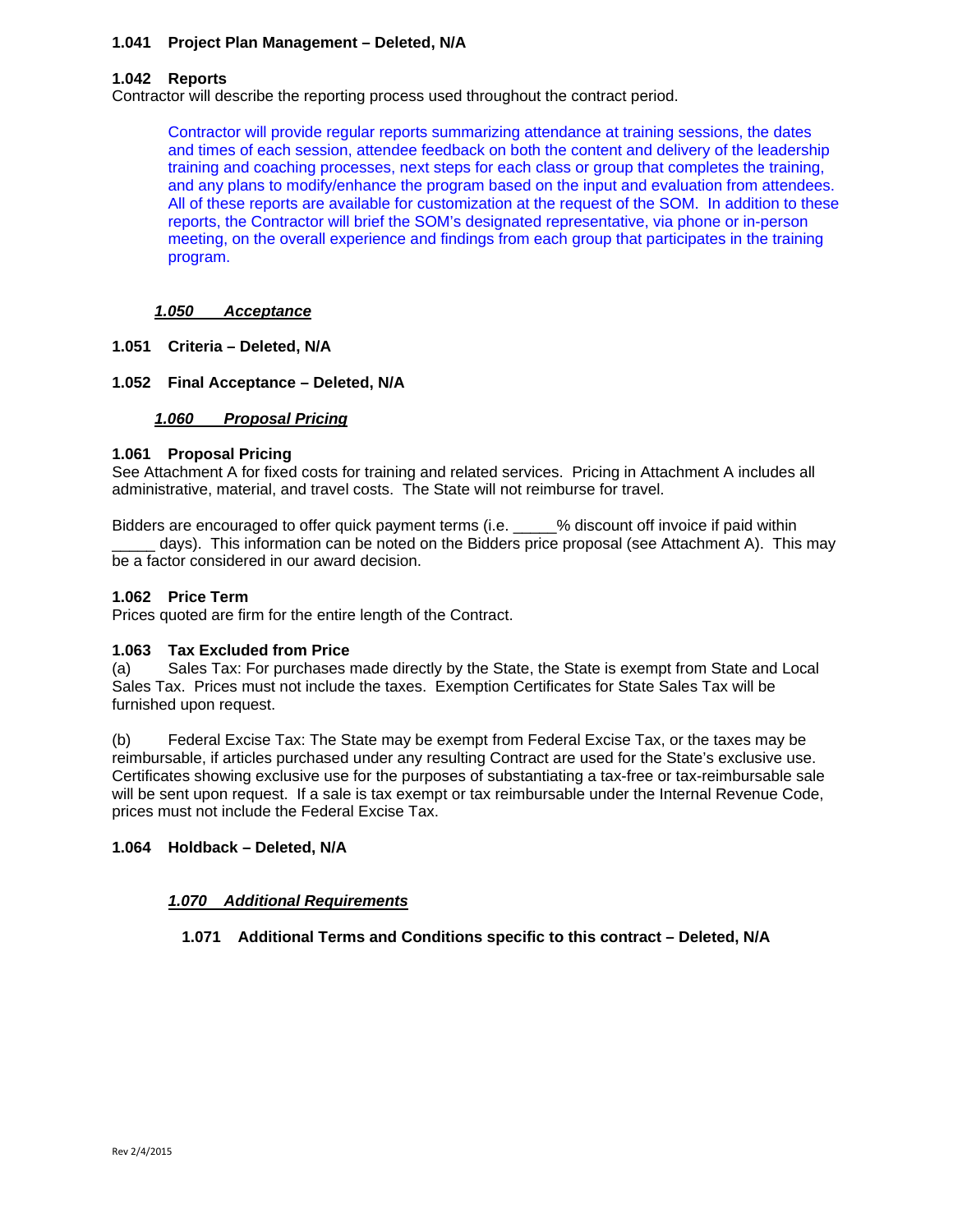# *2.000 Contract Structure and Term*

### **2.001 Contract Term**

The Contract is for a period of two (2) years beginning August 1, 2013 through July 31, 2015. All outstanding Purchase Orders must also expire upon the termination (cancellation for any of the reasons listed in **Section 2.150**) of the Contract, unless otherwise extended under the Contract. Absent an early termination for any reason, Purchase Orders issued but not expired, by the end of the Contract's stated term, will remain in effect for the balance of the fiscal year for which they were issued.

### **2.002 Options to Renew**

The Contract may be renewed in writing by mutual agreement of the parties not less than 30 days before its expiration. The Contract may be renewed for up to 2 additional 2 - year periods.

# **2.003 Legal Effect**

Contractor must show acceptance of the Contract by signing two (2) copies of the Contract and returning them to the Contract Administrator. The Contractor must not proceed with the performance of the work to be done under the Contract, including the purchase of necessary materials, until both parties have signed the Contract to show acceptance of its terms, and the Contractor receives a Contract release/purchase order that authorizes and defines specific performance requirements.

Except as otherwise agreed in writing by the parties, the State assumes no liability for costs incurred by Contractor or payment under the Contract, until Contractor is notified in writing that the Contract (or Change Order) has been approved by the State Administrative Board (if required), approved and signed by all the parties, and a Purchase Order against the Contract has been issued.

# **2.004 Attachments & Exhibits**

All Attachments and Exhibits affixed to any and all Statement(s) of Work, or appended to or referencing the Contract, are incorporated in their entirety and form part of the Contract.

# **2.005 Ordering**

The State will issue a written Blanket Purchase Order and Purchase Order, which must be approved by the Contract Administrator or the Contract Administrator's designee, to order any Services/Deliverables under the Contract. All orders are subject to the terms and conditions of the Contract. No additional terms and conditions contained on either a Purchase Order or Blanket Purchase Order apply unless they are also specifically contained in that Purchase Order's or Blanket Purchase Order's accompanying Statement of Work. Exact quantities to be purchased are unknown, however, the Contractor must furnish all such materials and services as may be ordered during the CONTRACT period. Quantities specified, if any, are estimates based on prior purchases, and the State is not obligated to purchase in these or any other quantities.

#### **2.006 Order of Precedence**

(a) The Contract, including any Statements of Work and Exhibits, to the extent not contrary to the Contract, each of which is incorporated for all purposes, constitutes the entire agreement between the parties with respect to the subject matter and supersedes all prior agreements, whether written or oral, with respect to the subject matter and as additional terms and conditions on the purchase order must apply as limited by **Section 2.005.** 

(b) In the event of any inconsistency between the terms of the Contract and a Statement of Work, the terms of the Statement of Work will take precedence (as to that Statement of Work only); provided, however, that a Statement of Work may not modify or amend the terms of the Contract, which may be modified or amended only by a formal Contract amendment.

#### **2.007 Headings**

Captions and headings used in the Contract are for information and organization purposes. Captions and headings, including inaccurate references, do not, in any way, define or limit the requirements or terms and conditions of the Contract.

# **2.008 Form, Function & Utility**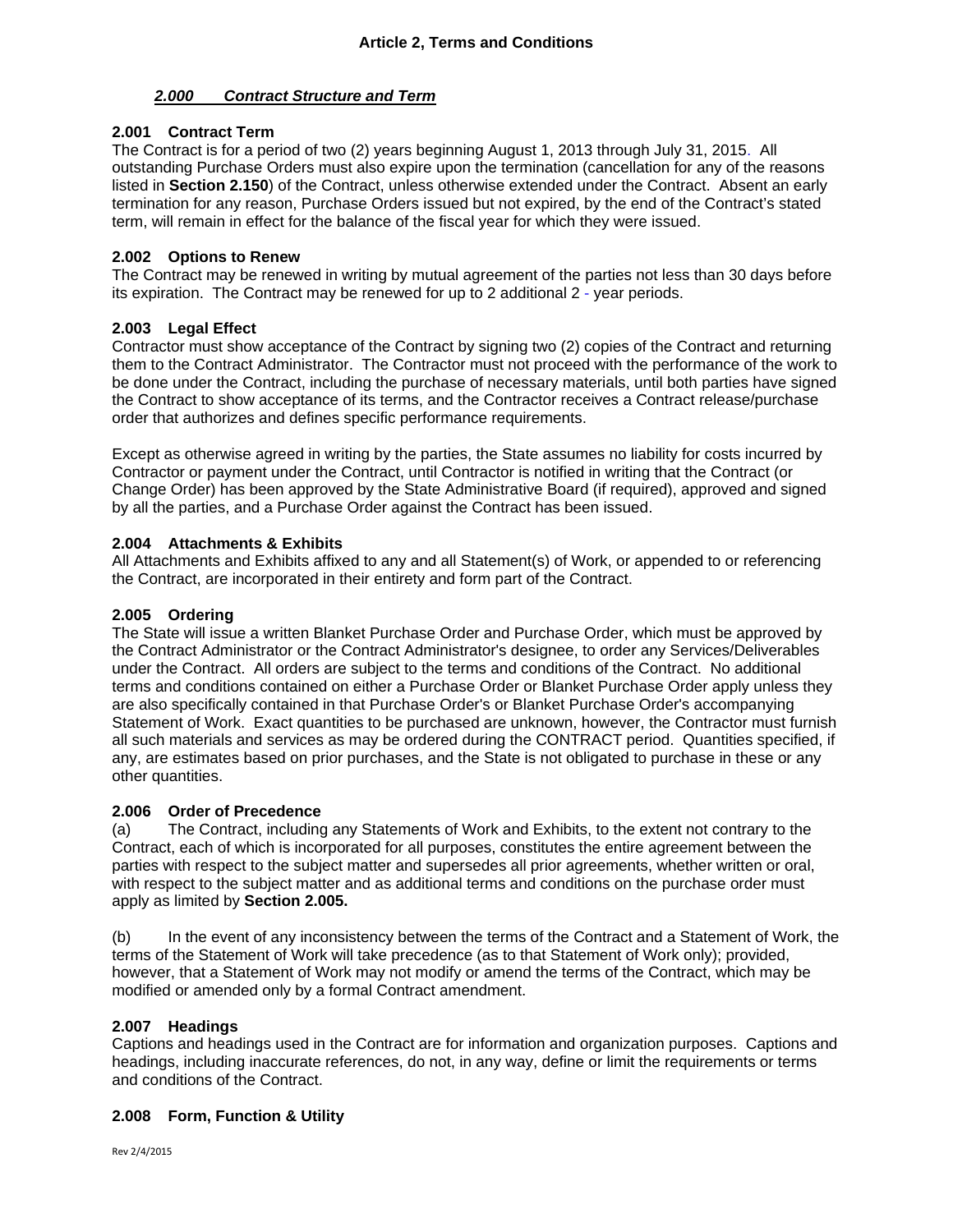If the Contract is for use of more than one (1) State agency and if the Deliverable/Service does not the meet the form, function, and utility required by that State agency, that agency may, subject to State purchasing policies, procure the Deliverable/Service from another source.

# **2.009 Reformation and Severability**

Each provision of the Contract is severable from all other provisions of the Contract and, if one (1) or more of the provisions of the Contract is declared invalid, the remaining provisions of the Contract remain in full force and effect.

### **2.010 Consents and Approvals**

Except as expressly provided otherwise in the Contract, if either party requires the consent or approval of the other party for the taking of any action under the Contract, the consent or approval must be in writing and must not be unreasonably withheld or delayed.

### **2.011 No Waiver of Default**

If a party fails to insist upon strict adherence to any term of the Contract then the party has not waived the right to later insist upon strict adherence to that term, or any other term, of the Contract.

# **2.012 Survival**

Any provisions of the Contract that impose continuing obligations on the parties, including without limitation the parties' respective warranty, indemnity and confidentiality obligations, survive the expiration or termination of the Contract for any reason. Specific references to survival in the Contract are solely for identification purposes and not meant to limit or prevent the survival of any other section.

# *2.020 Contract Administration*

# **2.021 Issuing Office**

The Contract is issued by the Department of Technology Management and Budget, Financial Services and the Department of Technology, Management and Budget, Office of Enterprise Development, (collectively, including all other relevant State of Michigan departments and agencies, the "State"). DTMB-Financial Services is the sole point of contact in the State with regard to all procurement and contractual matters relating to the Contract. DTMB-Financial Services **is the only State office authorized to change, modify, amend, alter or clarify the prices, specifications, terms and conditions of the Contract.** The Contractor Administrator within DTMB-Financial Services for the Contract is:

Lacey Wilke Financial Services Department of Technology Management and Budget Lewis Cass Bldg, 2nd Floor PO Box 30026 Lansing, MI 48909 WilkeL@michigan.gov (517) 241-0023

# **2.022 Contract Compliance Inspector**

After DTMB-Financial Services receives the properly executed Contract, it is anticipated that DTMB-Financial Services, in consultation with the Office of Enterprise Development, will direct the person named below, or any other person so designated, to monitor and coordinate the activities for the Contract on a day-to-day basis during its term. However, monitoring of the Contract implies **no authority to change, modify, clarify, amend, or otherwise alter the prices, terms, conditions and specifications of the Contract as that authority is retained by DTMB-Financial Services**. The CCI for the Contract

is:

Jim Willems Office of Enterprise Development Department of Technology, Management and Budget WillemsJ@michigan.gov (517) 335-2109

#### **2.023 Project Manager**

Rev 2/4/2015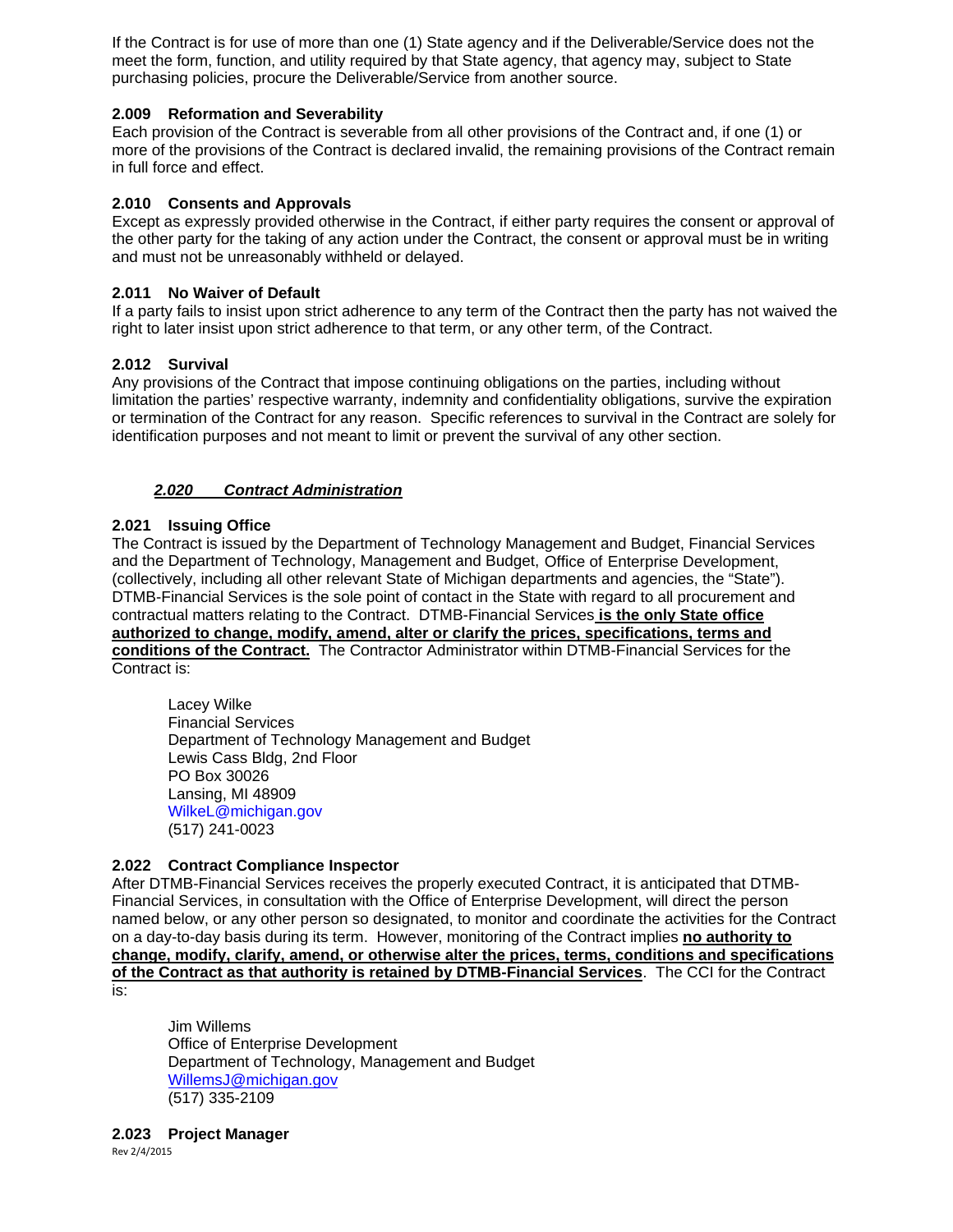The following individual will oversee the project:

Jim Willems Office of Enterprise Development Department of Technology, Management and Budget WillemsJ@michigan.gov (517) 335-2109

### **2.024 Change Requests**

The State reserves the right to request, from time to time, any changes to the requirements and specifications of the Contract and the work to be performed by the Contractor under the Contract. During the course of ordinary business, it may become necessary for the State to discontinue certain business practices or create Additional Services/Deliverables. At a minimum, to the extent applicable, the State would like the Contractor to provide a detailed outline of all work to be done, including tasks necessary to accomplish the services/deliverables, timeframes, listing of key personnel assigned, estimated hours for each individual per task, and a complete and detailed cost justification.

If the Contractor does not so notify the State, the Contractor has no right to claim thereafter that it is entitled to additional compensation for performing that service or providing that deliverable.

Change Requests:

(a) By giving Contractor written notice within a reasonable time, the State must be entitled to accept a Contractor proposal for Change, to reject it, or to reach another agreement with Contractor. Should the parties agree on carrying out a Change, a written Contract Change Notice must be prepared and issued under the Contract, describing the Change and its effects on the Services and any affected components of the Contract (a "Contract Change Notice").

(b) No proposed Change may be performed until the proposed Change has been specified in a duly executed Contract Change Notice issued by the DTMB-Financial Services.

(c) If the State requests or directs the Contractor to perform any activities that Contractor believes constitute a Change, the Contractor must notify the State that it believes the requested activities are a Change before beginning to work on the requested activities. If the Contractor fails to notify the State before beginning to work on the requested activities, then the Contractor waives any right to assert any claim for additional compensation or time for performing the requested activities. If the Contractor commences performing work outside the scope of the Contract and then ceases performing that work, the Contractor must, at the request of the State, retract any out-of-scope work that would adversely affect the Contract.

#### **2.025 Notices**

Any notice given to a party under the Contract must be deemed effective, if addressed to the State contact as noted in Section 2.021 and the Contractor's contact as noted on the cover page of the contract, upon: (i) delivery, if hand delivered; (ii) receipt of a confirmed transmission by facsimile if a copy of the notice is sent by another means specified in this Section; (iii) the third Business Day after being sent by U.S. mail, postage pre-paid, return receipt requested; or (iv) the next Business Day after being sent by a nationally recognized overnight express courier with a reliable tracking system.

Either party may change its address where notices are to be sent by giving notice according to this Section.

#### **2.026 Binding Commitments**

Representatives of Contractor must have the authority to make binding commitments on Contractor's behalf within the bounds set forth in the Contract. Contractor may change the representatives from time to time upon written notice.

#### **2.027 Relationship of the Parties**

The relationship between the State and Contractor is that of client and independent contractor. No agent, employee, or servant of Contractor or any of its Subcontractors must be deemed to be an employee, agent or servant of the State for any reason. Contractor is solely and entirely responsible for its acts and the acts of its agents, employees, servants and Subcontractors during the performance of the Contract.

#### **2.028 Covenant of Good Faith**

Rev 2/4/2015 Each party must act reasonably and in good faith. Unless stated otherwise in the Contract, the parties must not unreasonably delay, condition, or withhold the giving of any consent, decision, or approval that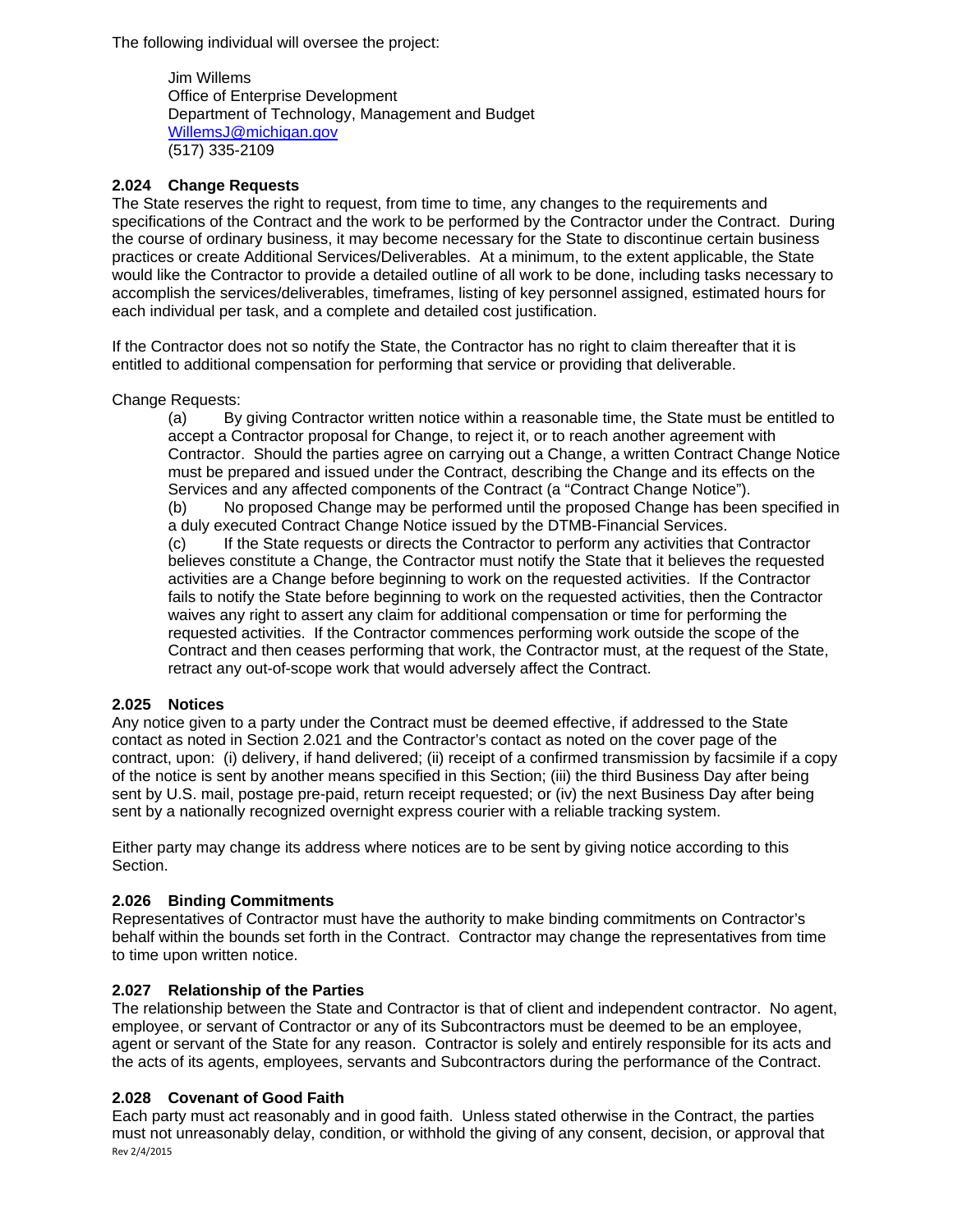is either requested or reasonably required of them in order for the other party to perform its responsibilities under the Contract.

# **2.029 Assignments**

(a) Neither party may assign the Contract, or assign or delegate any of its duties or obligations under the Contract, to any other party (whether by operation of law or otherwise), without the prior written consent of the other party; provided, however, that the State may assign the Contract to any other State agency, department, division or department without the prior consent of Contractor and Contractor may assign the Contract to an affiliate so long as the affiliate is adequately capitalized and can provide adequate assurances that the affiliate can perform the requirements of the Contract. The State may withhold consent from proposed assignments, subcontracts, or novations when the transfer of responsibility would operate to decrease the State's likelihood of receiving performance on the Contract or the State's ability to recover damages.

(b) Contractor may not, without the prior written approval of the State, assign its right to receive payments due under the Contract. If the State permits an assignment, the Contractor is not relieved of its responsibility to perform any of its contractual duties, and the requirement under the Contract that all payments must be made to one (1) entity continues.

(c) If the Contractor intends to assign the Contract or any of the Contractor's rights or duties under the Contract, the Contractor must notify the State in writing at least 90 days before the assignment. The Contractor also must provide the State with adequate information about the assignee within a reasonable amount of time before the assignment for the State to determine whether to approve the assignment.

# *2.030 General Provisions*

# **2.031 Administrative Fee and Reporting – Deleted, N/A**

# **2.032 Media Releases**

News releases (including promotional literature and commercial advertisements) pertaining to the RFP and Contract or project to which it relates must not be made without prior written State approval, and then only in accordance with the explicit written instructions from the State. No results of the activities associated with the RFP and Contract are to be released without prior written approval of the State and then only to persons designated, with the exception of listing the State of Michigan as a client on a client list.

# **2.033 Contract Distribution**

DTMB-Financial Services retains the sole right of Contract distribution to all State agencies and local units of government unless other arrangements are authorized by DTMB-Financial Services.

#### **2.034 Permits**

Contractor must obtain and pay any associated costs for all required governmental permits, licenses and approvals for the delivery, installation and performance of the Services. The State must pay for all costs and expenses incurred in obtaining and maintaining any necessary easements or right of way.

#### **2.035 Website Incorporation**

The State is not bound by any content on the Contractor's website, even if the Contractor's documentation specifically referenced that content and attempts to incorporate it into any other communication, unless the State has actual knowledge of the content and has expressly agreed to be bound by it in a writing that has been manually signed by an authorized representative of the State.

#### **2.036 Future Bidding Preclusion**

Contractor acknowledges that, to the extent the Contract involves the creation, research, investigation or generation of a future RFP, it may be precluded from bidding on the subsequent RFP. The State reserves the right to disqualify any bidder if the State determines that the bidder has used its position (whether as an incumbent Contractor, or as a Contractor hired to assist with the RFP development, or as a Vendor offering free assistance) to gain a competitive advantage on the RFP.

# **2.037 Freedom of Information**

Rev 2/4/2015 All information in any proposal submitted to the State by Contractor and the Contract is subject to the provisions of the Michigan Freedom of Information Act, 1976 PA 442, MCL 15.231, et seq (the "FOIA").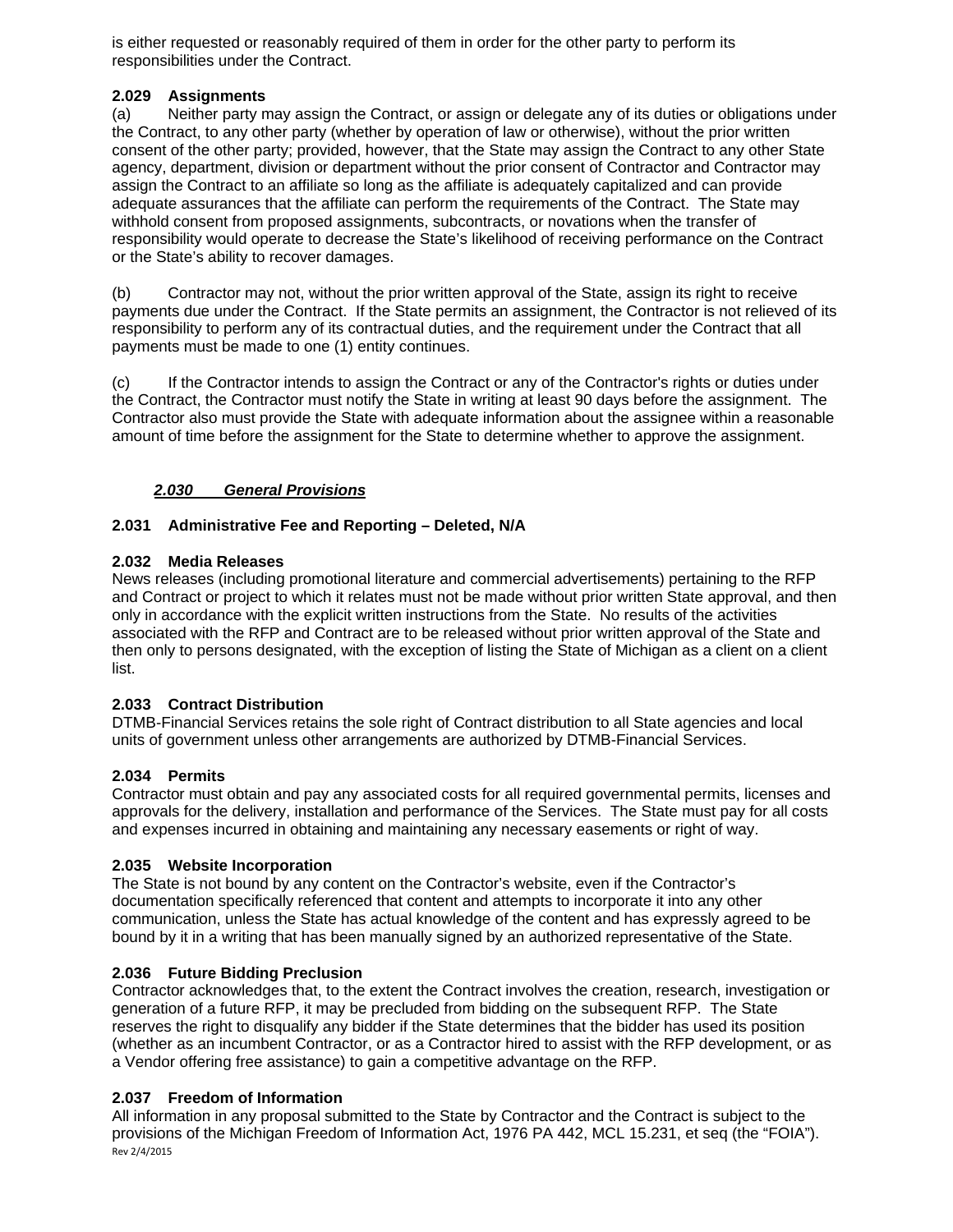# **2.038 Disaster Recovery**

Contractor and the State recognize that the State provides essential services in times of natural or manmade disasters. Therefore, except as so mandated by Federal disaster response requirements, Contractor personnel dedicated to providing Services/Deliverables under the Contract must provide the State with priority service for repair and work around in the event of a natural or man-made disaster.

# *2.040 Financial Provisions*

# **2.041 Fixed Prices for Services/Deliverables**

Each Statement of Work or Purchase Order issued under the Contract must specify (or indicate by reference to the appropriate Contract Exhibit) the firm, fixed prices for all Services/Deliverables, and the associated payment milestones and payment amounts. The State may make progress payments to the Contractor when requested as work progresses, but not more frequently than monthly, in amounts approved by the Contract Administrator, after negotiation. Contractor must show verification of measurable progress at the time of requesting progress payments.

# **2.042 Adjustments for Reductions in Scope of Services/Deliverables**

If the scope of the Services/Deliverables under any Statement of Work issued under the Contract is subsequently reduced by the State, the parties must negotiate an equitable reduction in Contractor's charges under such Statement of Work commensurate with the reduction in scope.

# **2.043 Services/Deliverables Covered**

For all Services/Deliverables to be provided by Contractor (and its Subcontractors, if any) under the Contract, the State must not be obligated to pay any amounts in addition to the charges specified in the Contract.

# **2.044 Invoicing and Payment – In General**

(a) Each Statement of Work issued under the Contract must list (or indicate by reference to the appropriate Contract Exhibit) the prices for all Services/Deliverables, equipment and commodities to be provided, and the associated payment milestones and payment amounts.

(b) Each Contractor invoice must show details as to charges by Service/Deliverable component and location at a level of detail reasonably necessary to satisfy the State's accounting and charge-back requirements. Invoices for Services performed on a time and materials basis must show, for each individual, the number of hours of Services performed during the billing period, the billable skill/labor category for such person and the applicable hourly billing rate. Prompt payment by the State is contingent on the Contractor's invoices showing the amount owed by the State minus any holdback amount to be retained by the State in accordance with **Section 1.064**.

(c) Correct invoices will be due and payable by the State, in accordance with the State's standard payment procedure as specified in 1984 PA 279, MCL 17.51 et seq., within 30 days after receipt, provided the State determines that the invoice was properly rendered.

(d) All invoices should reflect actual work done. Specific details of invoices and payments will be agreed upon between the CCI and the Contractor.

The specific payment schedule for any Contract(s) entered into, as the State and the Contractor(s) must mutually agree upon. The schedule must show payment amount and must reflect actual work done by the payment dates, less any penalty cost charges accrued by those dates. As a general policy, statements must be forwarded to the designated representative by the 15th day of the following month.

The State may make progress payments to the Contractor when requested as work progresses, but not more frequently than monthly, in amounts approved by the CCI, after negotiation. Contractor must show verification of measurable progress at the time of requesting progress payments.

# **2.045 Pro-ration**

To the extent there are any Services that are to be paid for on a monthly basis, the cost of such Services must be pro-rated for any partial month.

#### **2.046 Antitrust Assignment**

Rev 2/4/2015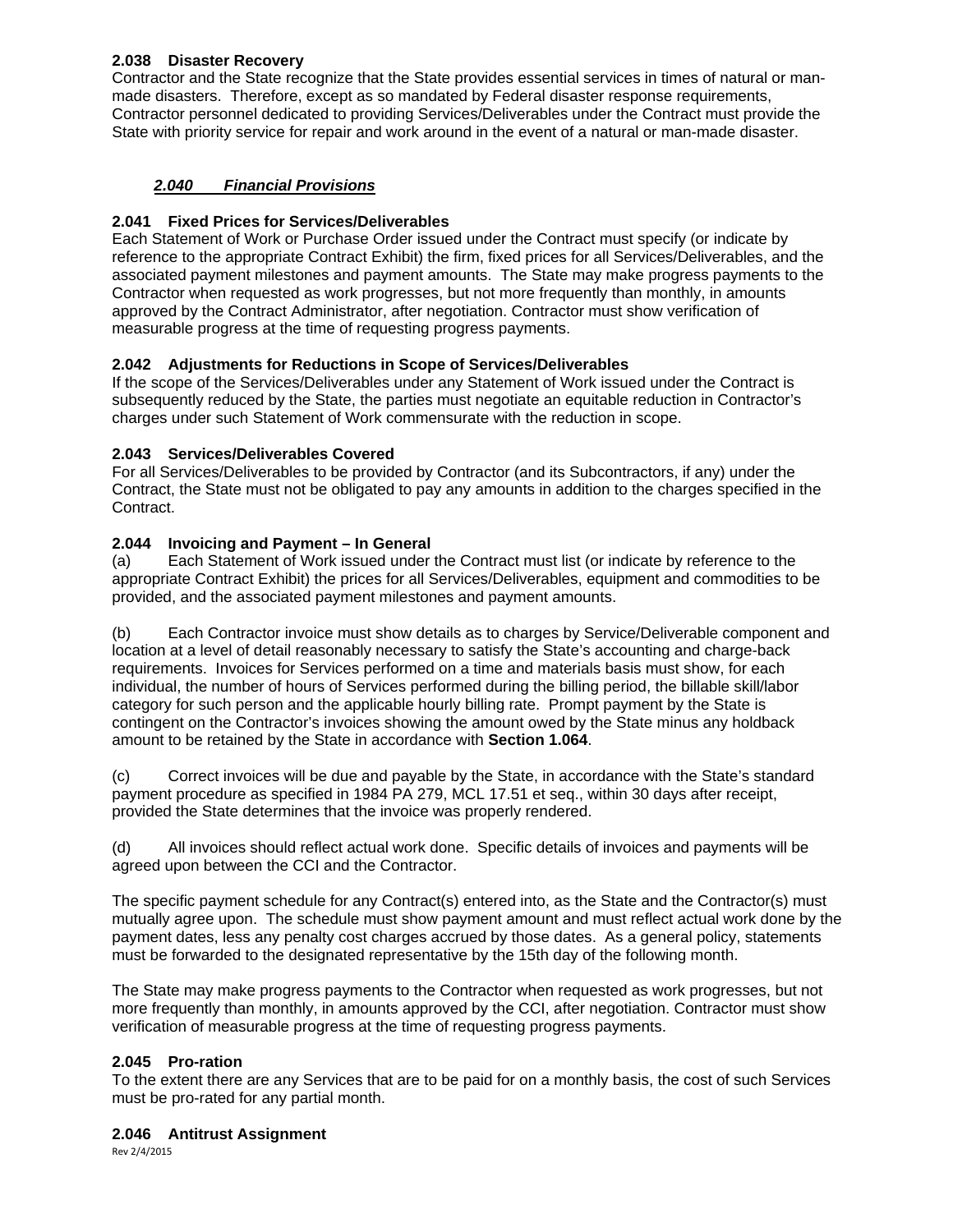The Contractor assigns to the State any claim for overcharges resulting from antitrust violations to the extent that those violations concern materials or services supplied by third parties to the Contractor, toward fulfillment of the Contract.

# **2.047 Final Payment**

The making of final payment by the State to Contractor does not constitute a waiver by either party of any rights or other claims as to the other party's continuing obligations under the Contract, nor will it constitute a waiver of any claims by one (1) party against the other arising from unsettled claims or failure by a party to comply with the Contract, including claims for Services and Deliverables not reasonably known until after acceptance to be defective or substandard. Contractor's acceptance of final payment by the State under the Contract must constitute a waiver of all claims by Contractor against the State for payment under the Contract, other than those claims previously filed in writing on a timely basis and still unsettled.

# **2.048 Electronic Payment Requirement**

Electronic transfer of funds is required for payments on State contracts. The Contractor must register with the State electronically at http://www.cpexpress.state.mi.us. As stated in 1984 PA 431, all contracts that the State enters into for the purchase of goods and services must provide that payment will be made by Electronic Fund Transfer (EFT).

# *2.050 Taxes*

# **2.051 Employment Taxes**

Contractors are expected to collect and pay all applicable federal, state, and local employment taxes.

# **2.052 Sales and Use Taxes**

Contractors are required to be registered and to remit sales and use taxes on taxable sales of tangible personal property or services delivered into the State. Contractors that lack sufficient presence in Michigan to be required to register and pay tax must do so as a volunteer. This requirement extends to: (1) all members of any controlled group as defined in § 1563(a) of the Internal Revenue Code and applicable regulations of which the company is a member, and (2) all organizations under common control as defined in § 414(c) of the Internal Revenue Code and applicable regulations of which the company is a member that make sales at retail for delivery into the State are registered with the State for the collection and remittance of sales and use taxes. In applying treasury regulations defining "two (2) or more trades or businesses under common control" the term "organization" means sole proprietorship, a partnership (as defined in § 701(a)(2) of the Internal Revenue Code), a trust, an estate, a corporation, or a limited liability company.

# *2.060 Contract Management*

# **2.061 Contractor Personnel Qualifications**

All persons assigned by Contractor to the performance of Services under the Contract must be employees of Contractor or its majority-owned (directly or indirectly, at any tier) subsidiaries (or a Stateapproved Subcontractor) and must be fully qualified to perform the work assigned to them. Contractor must include a similar provision in any subcontract entered into with a Subcontractor. For the purposes of the Contract, independent contractors engaged by Contractor solely in a staff augmentation role must be treated by the State as if they were employees of Contractor for the Contract only; however, the State understands that the relationship between Contractor and Subcontractor is an independent contractor relationship.

# **2.062 Contractor Key Personnel**

(a) The Contractor must provide the CCI with the names of the Key Personnel.

(b) Key Personnel must be dedicated as defined in the Statement of Work to the Project for its duration in the applicable Statement of Work with respect to other individuals designated as Key Personnel for that Statement of Work.

Rev 2/4/2015 (c) The State reserves the right to recommend and approve in writing the initial assignment, as well as any proposed reassignment or replacement, of any Key Personnel. Before assigning an individual to any Key Personnel position, Contractor must notify the State of the proposed assignment, must introduce the individual to the appropriate State representatives, and must provide the State with a resume and any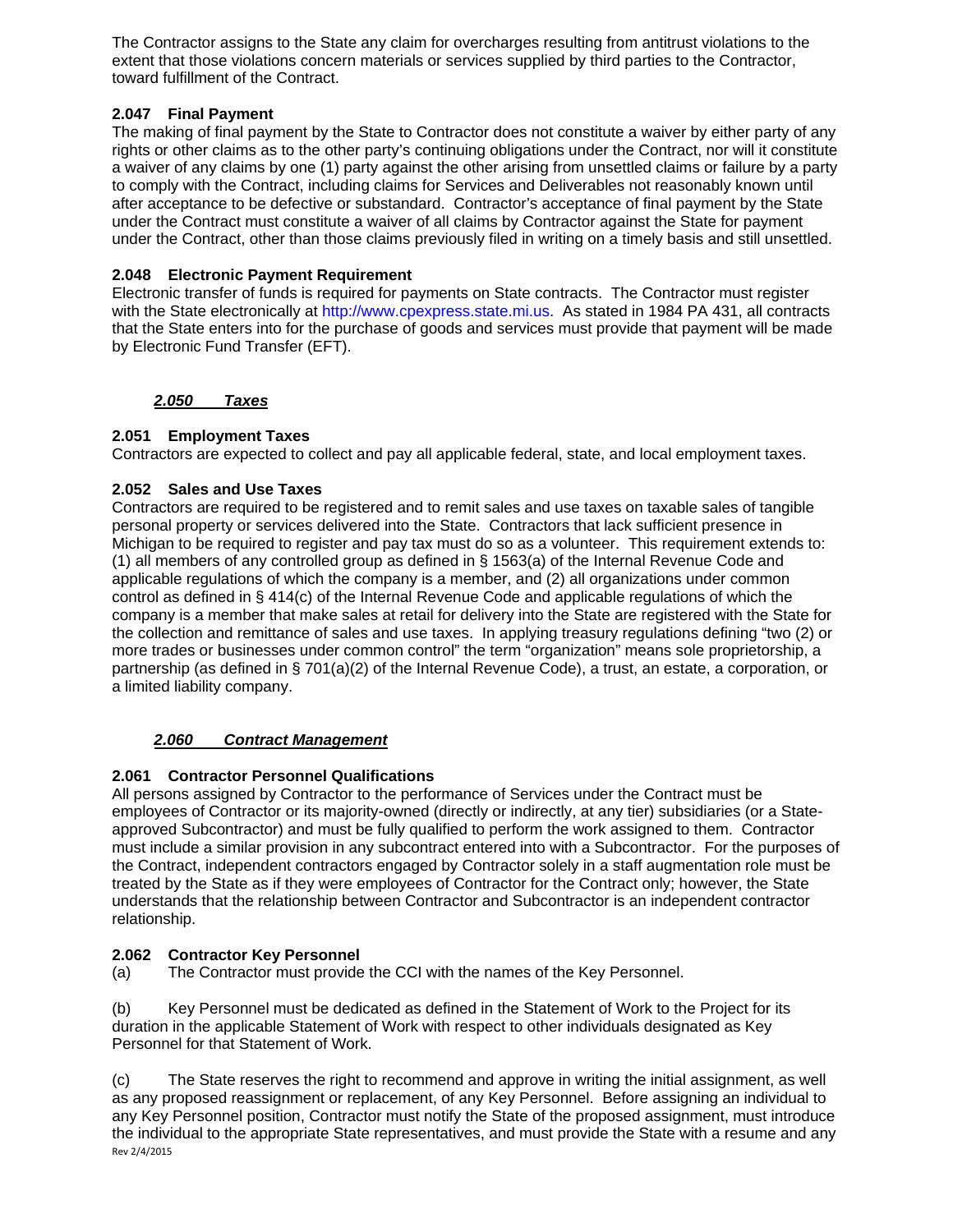other information about the individual reasonably requested by the State. The State reserves the right to interview the individual before granting written approval. In the event the State finds a proposed individual unacceptable, the State must provide a written explanation including reasonable detail outlining the reasons for the rejection.

(d) Contractor must not remove any Key Personnel from their assigned roles on the Contract without the prior written consent of the State. The Contractor's removal of Key Personnel without the prior written consent of the State is an unauthorized removal ("Unauthorized Removal"). Unauthorized Removals does not include replacing Key Personnel for reasons beyond the reasonable control of Contractor, including illness, disability, leave of absence, personal emergency circumstances, resignation or for cause termination of the Key Personnel's employment. Unauthorized Removals does not include replacing Key Personnel because of promotions or other job movements allowed by Contractor personnel policies or Collective Bargaining Agreement(s) as long as the State receives prior written notice before shadowing occurs and Contractor provides 30 days of shadowing unless parties agree to a different time period. The Contractor with the State must review any Key Personnel replacements and appropriate transition planning must be established. Any Unauthorized Removal may be considered by the State to be a material breach of the Contract, in respect of which the State may elect to exercise its termination and cancellation rights.

(e) The Contractor must notify the Contract Compliance Inspector and the Contract Administrator at least 10 business days before redeploying non-Key Personnel, who are dedicated to primarily to the Project, to other projects. If the State does not object to the redeployment by its scheduled date, the Contractor may then redeploy the non-Key Personnel.

# **2.063 Re-assignment of Personnel at the State's Request**

The State reserves the right to require the removal from the Project of Contractor personnel found, in the judgment of the State, to be unacceptable. The State's request must be written with reasonable detail outlining the reasons for the removal request. Additionally, the State's request must be based on legitimate, good-faith reasons. Replacement personnel for the removed person must be fully qualified for the position. If the State exercises this right, and the Contractor cannot immediately replace the removed personnel, the State agrees to an equitable adjustment in schedule or other terms that may be affected by the State's required removal. If any incident with removed personnel results in delay not reasonably anticipatable under the circumstances and which is attributable to the State, the applicable SLAs for the affected Service will not be counted for a time as agreed to by the parties.

#### **2.064 Contractor Personnel Location**

All staff assigned by Contractor to work on the Contract must perform their duties either primarily at Contractor's offices and facilities or at State facilities. Without limiting the generality of the foregoing, Key Personnel must, at a minimum, spend at least the amount of time on-site at State facilities as indicated in the applicable Statement of Work. Subject to availability, selected Contractor personnel may be assigned office space to be shared with State personnel.

#### **2.065 Contractor Identification**

Contractor employees must be clearly identifiable while on State property by wearing a State-issued badge, as required. Contractor employees are required to clearly identify themselves and the company they work for whenever making contact with State personnel by telephone or other means.

#### **2.066 Cooperation with Third Parties**

Contractor must cause its personnel and the personnel of any Subcontractors to cooperate with the State and its agents and other contractors including the State's Quality Assurance personnel. As reasonably requested by the State in writing, the Contractor must provide to the State's agents and other contractors reasonable access to Contractor's Project personnel, systems and facilities to the extent the access relates to activities specifically associated with the Contract and will not interfere or jeopardize the safety or operation of the systems or facilities. The State acknowledges that Contractor's time schedule for the Contract is very specific and must not unnecessarily or unreasonably interfere with, delay, or otherwise impede Contractor's performance under the Contract with the requests for access.

#### **2.067 Contractor Return of State Equipment/Resources**

The Contractor must return to the State any State-furnished equipment, facilities, and other resources when no longer required for the Contract in the same condition as when provided by the State, reasonable wear and tear excepted.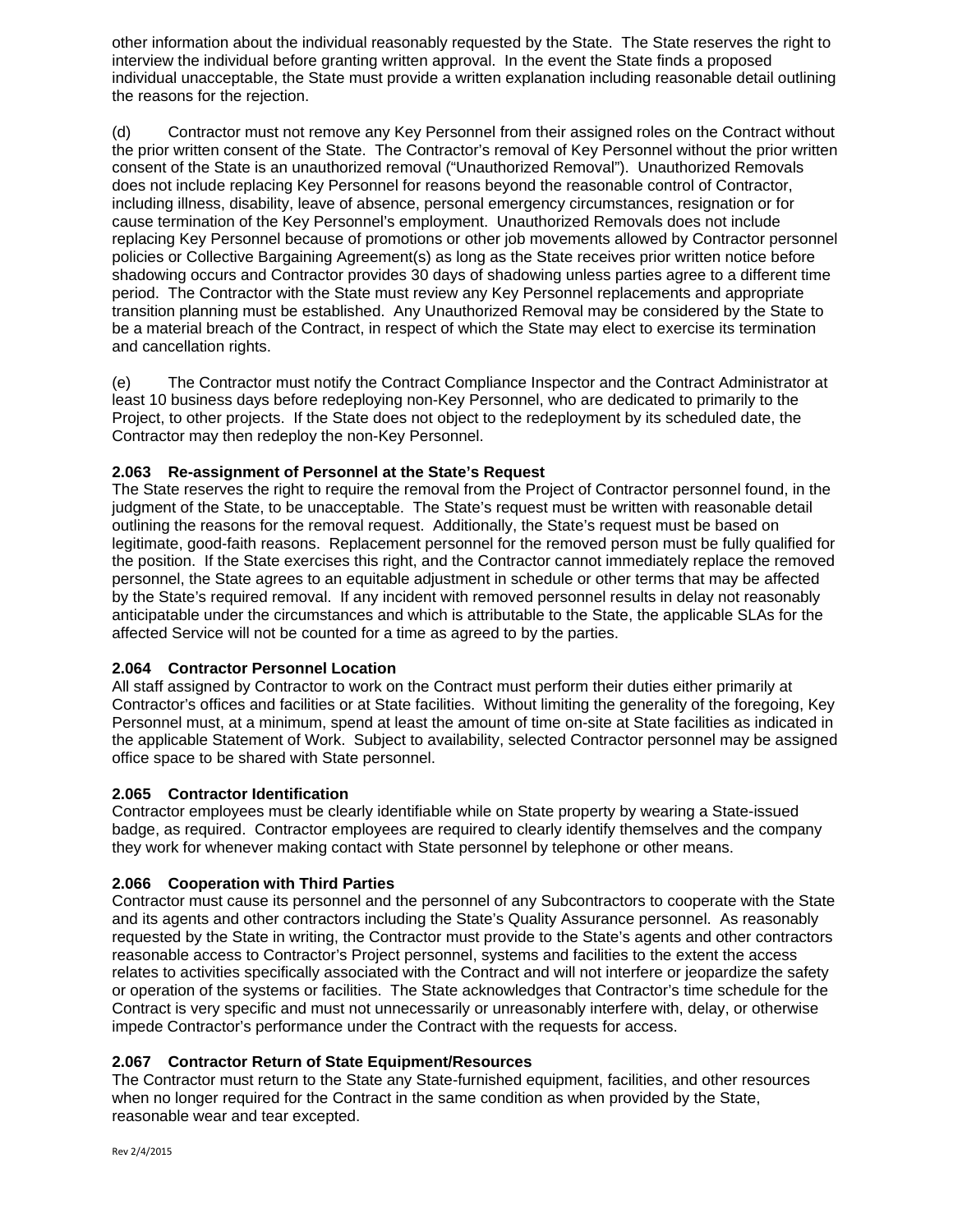# **2.068 Contract Management Responsibilities**

The Contractor must assume responsibility for all contractual activities, whether or not that Contractor performs them. Further, the State considers the Contractor to be the sole point of contact with regard to contractual matters, including payment of any and all charges resulting from the anticipated Contract. If any part of the work is to be subcontracted, the Contract must include a list of Subcontractors, including firm name and address, contact person and a complete description of work to be subcontracted. The State reserves the right to approve Subcontractors and to require the Contractor to replace Subcontractors found to be unacceptable. The Contractor is totally responsible for adherence by the Subcontractor to all provisions of the Contract. Any change in Subcontractors must be approved by the State, in writing, prior to such change.

# *2.070 Subcontracting by Contractor*

# **2.071 Contractor Full Responsibility**

Contractor has full responsibility for the successful performance and completion of all of the Services and Deliverables. The State will consider Contractor to be the sole point of contact with regard to all contractual matters under the Contract, including payment of any and all charges for Services and Deliverables.

# **2.072 State Consent to Delegation**

Contractor must not delegate any duties under the Contract to a Subcontractor unless DTMB-Financial Services has given written consent to such delegation. The State reserves the right of prior written approval of all Subcontractors and to require Contractor to replace any Subcontractors found, in the reasonable judgment of the State, to be unacceptable. The State's request must be written with reasonable detail outlining the reasons for the removal request. Additionally, the State's request must be based on legitimate, good-faith reasons. Replacement Subcontractor(s) for the removed Subcontractor must be fully qualified for the position. If the State exercises this right, and the Contractor cannot immediately replace the removed Subcontractor, the State will agree to an equitable adjustment in schedule or other terms that may be affected by the State's required removal. If any such incident with a removed Subcontractor results in delay not reasonable anticipatable under the circumstances and which is attributable to the State, the applicable SLA for the affected Work will not be counted for a time agreed upon by the parties.

# **2.073 Subcontractor Bound to Contract**

In any subcontracts entered into by Contractor for the performance of the Services, Contractor must require the Subcontractor, to the extent of the Services to be performed by the Subcontractor, to be bound to Contractor by the terms of the Contract and to assume toward Contractor all of the obligations and responsibilities that Contractor, by the Contract, assumes toward the State. The State reserves the right to receive copies of and review all subcontracts, although Contractor may delete or mask any proprietary information, including pricing, contained in such contracts before providing them to the State. The management of any Subcontractor is the responsibility of Contractor, and Contractor must remain responsible for the performance of its Subcontractors to the same extent as if Contractor had not subcontracted such performance. Contractor must make all payments to Subcontractors or suppliers of Contractor. Except as otherwise agreed in writing by the State and Contractor, the State will not be obligated to direct payments for the Services other than to Contractor. The State's written approval of any Subcontractor engaged by Contractor to perform any obligation under the Contract will not relieve Contractor of any obligations or performance required under the Contract.

# **2.074 Flow Down**

Except where specifically approved in writing by the State on a case-by-case basis, Contractor must flow down the obligations in **Sections 2.031, 2.060, 2.100, 2.110, 2.120, 2.130, 2.200** in all of its agreements with any Subcontractors.

# **2.075 Competitive Selection**

The Contractor must select Subcontractors (including suppliers) on a competitive basis to the maximum practical extent consistent with the objectives and requirements of the Contract.

# *2.080 State Responsibilities*

Rev 2/4/2015 **2.081 Equipment**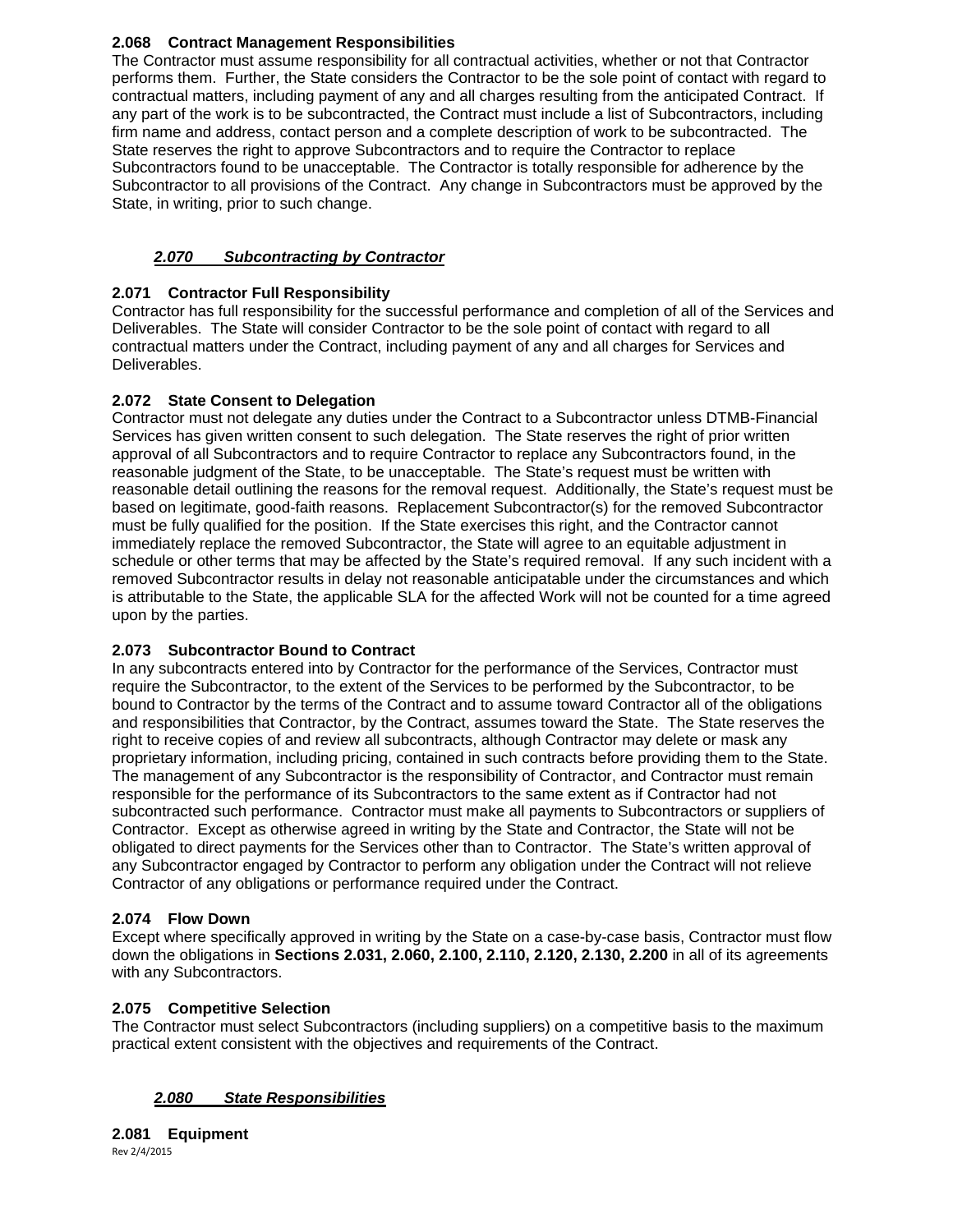The State must provide only the equipment and resources identified in the Statements of Work and other Contract Exhibits.

# **2.082 Facilities**

The State must designate space as long as it is available and as provided in the Statement of Work, to house the Contractor's personnel whom the parties agree will perform the Services/Deliverables at State facilities (collectively, the "State Facilities"). The Contractor must have reasonable access to, and, unless agreed otherwise by the parties in writing, must observe and comply with all rules and regulations relating to each of the State Facilities (including hours of operation) used by the Contractor in the course of providing the Services. Contractor must not, without the prior written consent of the State, use any State Facilities or access any State information systems provided for the Contractor's use, or to which the Contractor otherwise gains access in the course of performing the Services, for any purpose other than providing the Services to the State.

# *2.090 Security*

# **2.091 Background Checks**

On a case-by-case basis, the State may investigate the Contractor's personnel before they may have access to State facilities and systems. The scope of the background check is at the discretion of the State and the results will be used to determine Contractor personnel eligibility for working within State facilities and systems. The investigations will include Michigan State Police Background checks (ICHAT) and may include the National Crime Information Center (NCIC) Finger Prints. Proposed Contractor personnel may be required to complete and submit an RI-8 Fingerprint Card for the NCIC Finger Print Check. Any request for background checks will be initiated by the State and will be reasonably related to the type of work requested.

# **2.092 Security Breach Notification**

If the Contractor breaches this Section, the Contractor must (i) promptly cure any deficiencies and (ii) comply with any applicable federal and state laws and regulations pertaining to unauthorized disclosures. Contractor and the State will cooperate to mitigate, to the extent practicable, the effects of any breach, intrusion, or unauthorized use or disclosure. Contractor must report to the State, in writing, any use or disclosure of Confidential Information, whether suspected or actual, other than as provided for by the Contract within 72 hours of becoming aware of the use or disclosure or the shorter time period as is reasonable under the circumstances.

#### **2.093 PCI Data Security Standard**

(a) Contractors that process, transmit or store credit/debit cardholder data, must adhere to the Payment Card Industry (PCI) Data Security Standards. The Contractor is responsible for the security of cardholder data in its possession. The data may only be used to assist the State or for other uses specifically authorized by law.

(b) The Contractor must notify the CCI (within 72 hours of discovery) of any breaches in security where cardholder data has been compromised. In that event, the Contractor must provide full cooperation to the Visa, MasterCard, Discover and state Acquirer representative(s), and/or a PCI approved third party to conduct a thorough security review. The Contractor must make the forensic report available within two weeks of completion. The review must validate compliance with the current PCI Data Security Standards for protecting cardholder data.

(c) The Contractor must properly dispose of cardholder data, in compliance with DTMB policy, when it is no longer needed. The Contractor must continue to treat cardholder data as confidential upon contract termination.

(d) The Contractor must provide the CCI with an annual Attestation of Compliance (AOC) or a Report on Compliance (ROC) showing the contractor is in compliance with the PCI Data Security Standards. The Contractor must notify the CCI of all failures to comply with the PCI Data Security Standard.

# *2.100 Confidentiality*

#### **2.101 Confidentiality**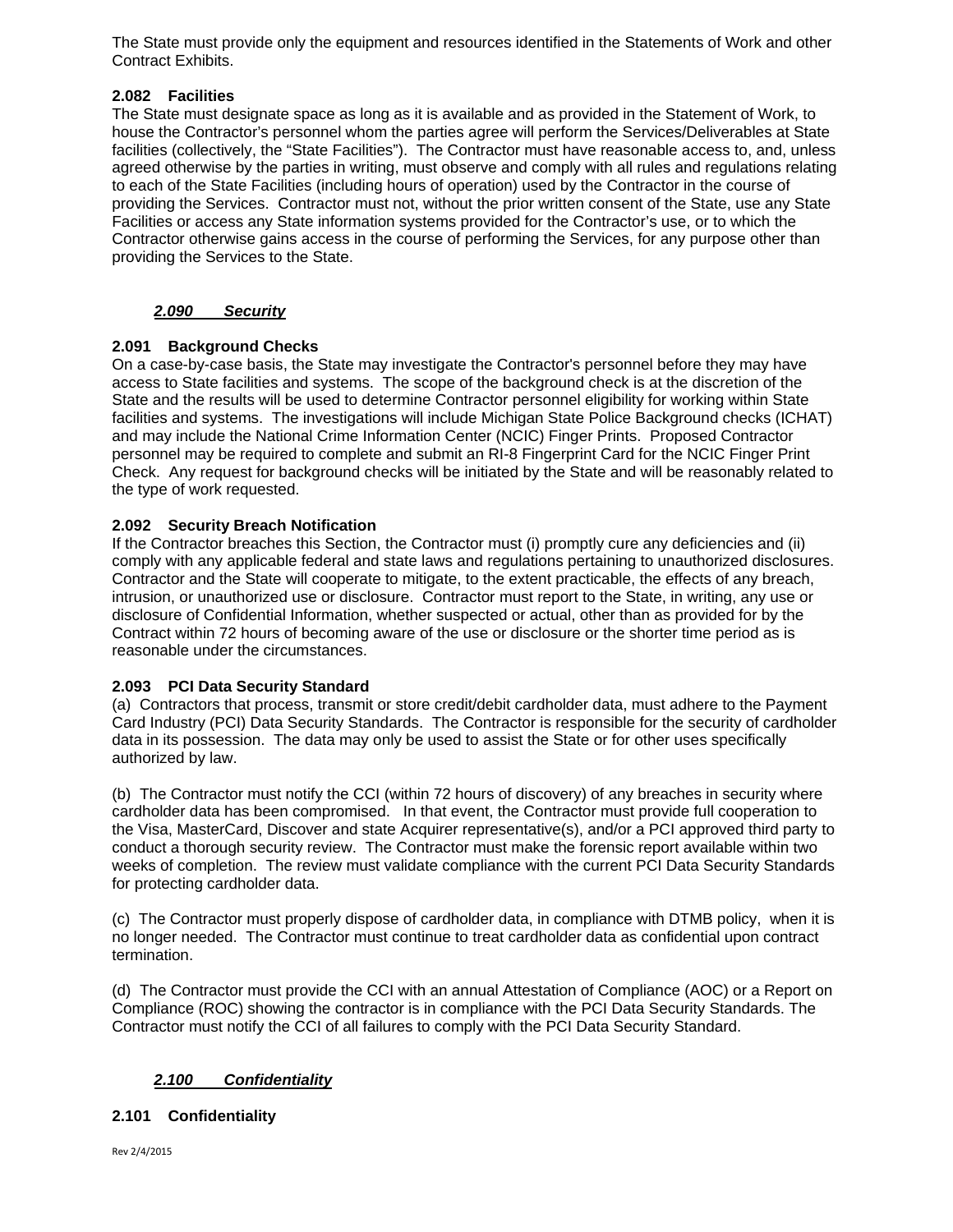Contractor and the State each acknowledge that the other possesses, and will continue to possess, confidential information that has been developed or received by it. As used in this Section, "Confidential Information" of Contractor must mean all non-public proprietary information of Contractor (other than Confidential Information of the State as defined below) which is marked confidential, restricted, proprietary, or with a similar designation. "Confidential Information" of the State must mean any information which is retained in confidence by the State (or otherwise required to be held in confidence by the State under applicable federal, state and local laws and regulations) or which, in the case of tangible materials provided to Contractor by the State under its performance under the Contract, is marked as confidential, proprietary, or with a similar designation by the State. "Confidential Information" excludes any information (including the Contract) that is publicly available under the Michigan FOIA.

# **2.102 Protection and Destruction of Confidential Information**

The State and Contractor must each use at least the same degree of care to prevent disclosing to third parties the Confidential Information of the other as it employs to avoid unauthorized disclosure, publication, or dissemination of its own confidential information of like character, but in no event less than reasonable care. Neither Contractor nor the State will (i) make any use of the Confidential Information of the other except as contemplated by the Contract, (ii) acquire any right in or assert any lien against the Confidential Information of the other, or (iii) if requested to do so, refuse for any reason to promptly return the other party's Confidential Information to the other party. Each party must limit disclosure of the other party's Confidential Information to employees and Subcontractors who must have access to fulfill the purposes of the Contract. Disclosure to, and use by, a Subcontractor is permissible where (A) use of a Subcontractor is authorized under the Contract, (B) the disclosure is necessary or otherwise naturally occurs in connection with work that is within the Subcontractor's scope of responsibility, and (C) Contractor obligates the Subcontractor in a written Contract to maintain the State's Confidential Information in confidence. At the State's request, any employee of Contractor and of any Subcontractor having access or continued access to the State's Confidential Information may be required to execute an acknowledgment that the employee has been advised of Contractor's and the Subcontractor's obligations under this Section and of the employee's obligation to Contractor or Subcontractor, as the case may be, to protect the Confidential Information from unauthorized use or disclosure.

Promptly upon termination or cancellation of the Contract for any reason, Contractor must certify to the State that Contractor has destroyed all State Confidential Information.

# **2.103 Exclusions**

Notwithstanding the foregoing, the provisions of **Section 2.100** will not apply to any particular information which the State or Contractor can demonstrate (i) was, at the time of disclosure to it, in the public domain; (ii) after disclosure to it, is published or otherwise becomes part of the public domain through no fault of the receiving party; (iii) was in the possession of the receiving party at the time of disclosure to it without an obligation of confidentiality; (iv) was received after disclosure to it from a third party who had a lawful right to disclose the information to it without any obligation to restrict its further disclosure; or (v) was independently developed by the receiving party without reference to Confidential Information of the furnishing party. Further, the provisions of **Section 2.100** will not apply to any particular Confidential Information to the extent the receiving party is required by law to disclose the Confidential Information, provided that the receiving party (i) promptly provides the furnishing party with notice of the legal request, and (ii) assists the furnishing party in resisting or limiting the scope of the disclosure as reasonably requested by the furnishing party.

# **2.104 No Implied Rights**

Nothing contained in this Section must be construed as obligating a party to disclose any particular Confidential Information to the other party, or as granting to or conferring on a party, expressly or impliedly, any right or license to the Confidential Information of the other party.

# **2.105 Respective Obligations**

The parties' respective obligations under this Section must survive the termination or expiration of the Contract for any reason.

# *2.110 Records and Inspections*

# **2.111 Inspection of Work Performed**

Rev 2/4/2015 The State's authorized representatives, at reasonable times and with 10 days prior notice, have the right to enter the Contractor's premises or any other places where work is being performed in relation to this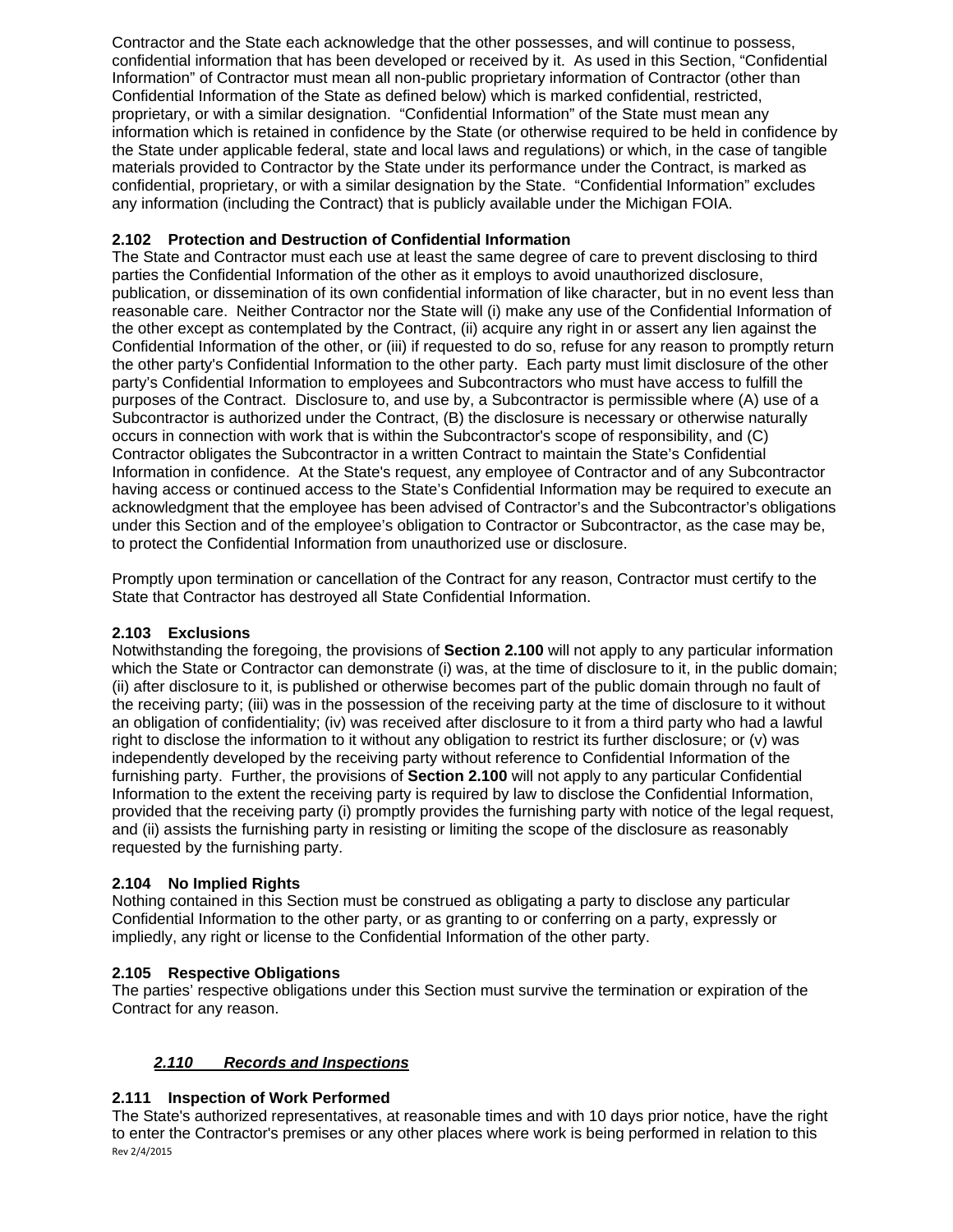Contract. The representatives may inspect, monitor, or evaluate the work being performed, to the extent the access will not reasonably interfere with or jeopardize the safety or operation of Contractor's systems or facilities. The Contractor must provide reasonable assistance for the State's representatives during inspections.

# **2.112 Retention of Records**

(a) The Contractor must retain all financial and accounting records related to this Contract for a period of 7 years after the Contractor performs any work under this Contract (Audit Period).

(b) If an audit, litigation, or other action involving the Contractor's records is initiated before the end of the Audit Period, the Contractor must retain the records until all issues arising out of the audit, litigation, or other action are resolved or until the end of the Audit Period, whichever is later.

# **2.113 Examination of Records**

(a) The State, upon 10 day notice to the Contractor, may examine and copy any of the Contractor's records that relate to this Contract any time during the Audit Period. The State does not have the right to review any information deemed confidential by the Contractor if access would require the information to become publicly available. This requirement also applies to the records of any parent, affiliate, or subsidiary organization of the Contractor, or any Subcontractor that performs services in connection with this Contract.

(b) In addition to the rights conferred upon the State in paragraph (a) of this section and in accordance with MCL 18.1470, DTMB or its designee may audit the Contractor to verify compliance with the Contract. The financial and accounting records associated with the Contract shall be made available to DTMB or its designee and the auditor general, upon request, during the term of the Contract and any extension of the Contract and for 3 years after the later of the expiration date or final payment under the Contract.

# **2.114 Audit Resolution**

If necessary, the Contractor and the State will meet to review any audit report promptly after its issuance. The Contractor must respond to each report in writing within 30 days after receiving the report, unless the report specifies a shorter response time. The Contractor and the State must develop, agree upon, and monitor an action plan to promptly address and resolve any deficiencies, concerns, or recommendations in the report.

#### **2.115 Errors**

(a) If an audit reveals any financial errors in the records provided to the State, the amount in error must be reflected as a credit or debit on the next invoice and subsequent invoices until the amount is paid or refunded in full. However, a credit or debit may not be carried forward for more than four invoices or beyond the termination of the Contract. If a balance remains after four invoices, the remaining amount will be due as a payment or refund within 45 days of the last invoice on which the balance appeared or upon termination of the Contract, whichever is earlier.

(b) In addition to other available remedies, if the difference between the State's actual payment and the correct invoice amount, as determined by an audit, is greater than 10%, the Contractor must pay all reasonable audit costs.

#### *2.120 Warranties*

# **2.121 Warranties and Representations**

The Contractor represents and warrants:

(a) It is capable in all respects of fulfilling and must fulfill all of its obligations under the Contract. The performance of all obligations under the Contract must be provided in a timely, professional, and workman-like manner and must meet the performance and operational standards required under the Contract.

(b) The Contract Appendices, Attachments and Exhibits identify the equipment and software and services necessary for the Deliverable(s) to perform and Services to operate in compliance with the Contract's requirements and other standards of performance.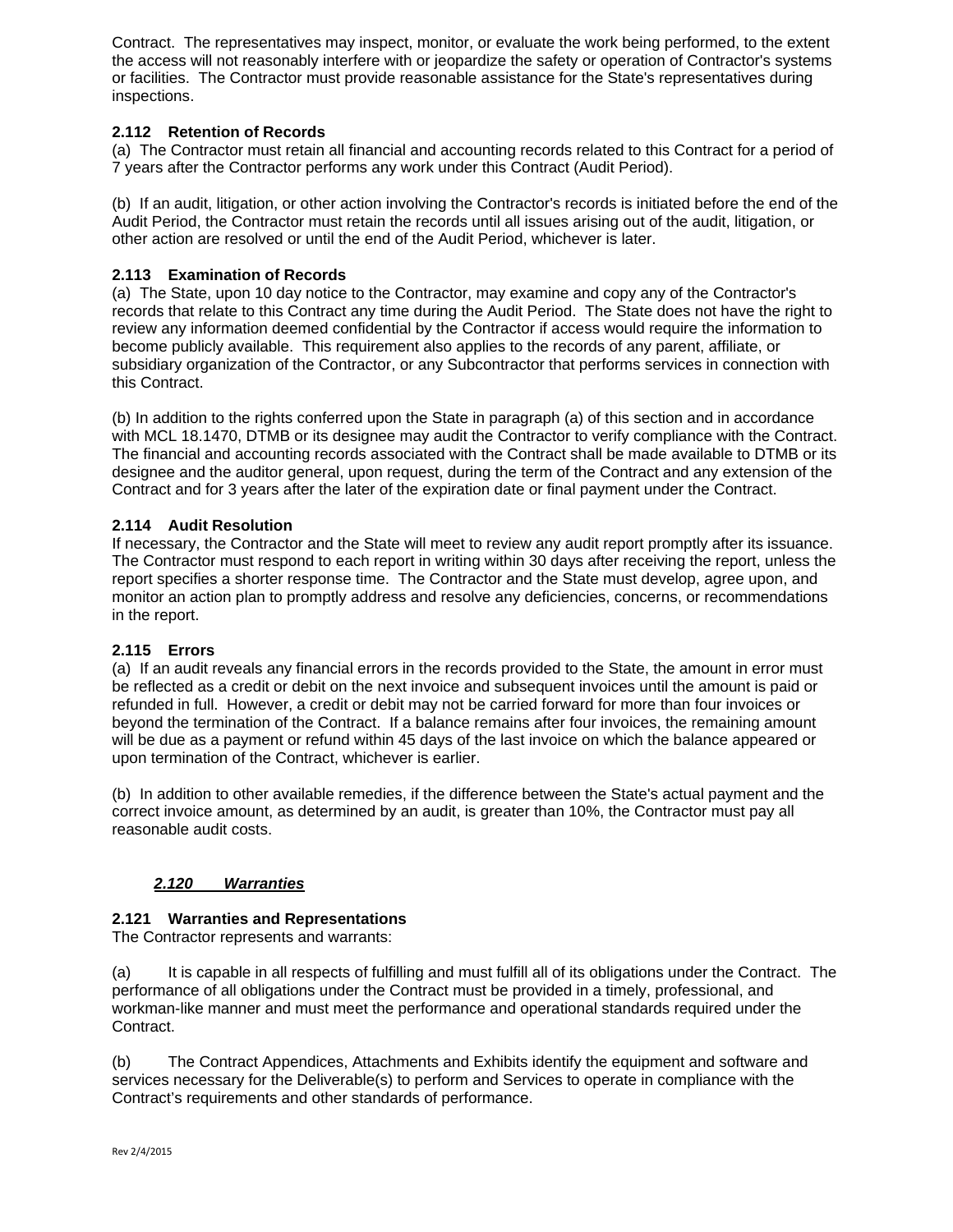(c) It is the lawful owner or licensee of any Deliverable licensed or sold to the State by Contractor or developed by Contractor under the Contract, and Contractor has all of the rights necessary to convey to the State the ownership rights or licensed use, as applicable, of any and all Deliverables. None of the Deliverables provided by Contractor to the State under the Contract, nor their use by the State, will infringe the patent, copyright, trade secret, or other proprietary rights of any third party.

(d) If, under the Contract, Contractor procures any equipment, software or other Deliverable for the State (including equipment, software and other Deliverables manufactured, re-marketed or otherwise sold by Contractor under Contractor's name), then in addition to Contractor's other responsibilities with respect to the items in the Contract, Contractor must assign or otherwise transfer to the State or its designees, or afford the State the benefits of, any manufacturer's warranty for the Deliverable.

(e) The Contract signatory has the power and authority, including any necessary corporate authorizations, necessary to enter into the Contract, on behalf of Contractor.

(f) It is qualified and registered to transact business in all locations where required.

(g) Neither the Contractor nor any affiliates, nor any employee of either, has, must have, or must acquire, any contractual, financial, business, or other interest, direct or indirect, that would conflict in any manner or degree with Contractor's performance of its duties and responsibilities to the State under the Contract or otherwise create an appearance of impropriety with respect to the award or performance of this Agreement. Contractor must notify the State about the nature of the conflict or appearance of impropriety within two (2) days of learning about it.

(h) If any of the certifications, representations, or disclosures made in the Contractor's original bid response change after the Contract start date, the Contractor must report those changes immediately to DTMB-Financial Services.

# **2.122 Warranty of Merchantability**

Goods provided by Contractor under this agreement must be merchantable. All goods provided under the Contract must be of good quality within the description given by the State, must be fit for their ordinary purpose, must be adequately contained and packaged within the description given by the State, must conform to the agreed upon specifications, and must conform to the affirmations of fact made by the Contractor or on the container or label.

#### **2.123 Warranty of Fitness for a Particular Purpose**

When the Contractor has reason to know or knows any particular purpose for which the goods are required, and the State is relying on the Contractor's skill or judgment to select or furnish suitable goods, there is a warranty that the goods are fit for such purpose.

#### **2.124 Warranty of Title**

Contractor must, in providing goods to the State, convey good title in those goods, whose transfer is right and lawful. All goods provided by Contractor must be delivered free from any security interest, lien, or encumbrance of which the State, at the time of contracting, has no knowledge. Goods provided by Contractor, under the Contract, must be delivered free of any rightful claim of any third person by of infringement or the like.

#### **2.125 Equipment Warranty – Deleted, N/A**

**2.126 Equipment to be New – Deleted, N/A**

#### **2.127 Prohibited Products** – **Deleted, N/A**

#### **2.128 Consequences For Breach**

In addition to any remedies available in law, if the Contractor breaches any of the warranties contained in this section, the breach may be considered as a default in the performance of a material obligation of the Contract.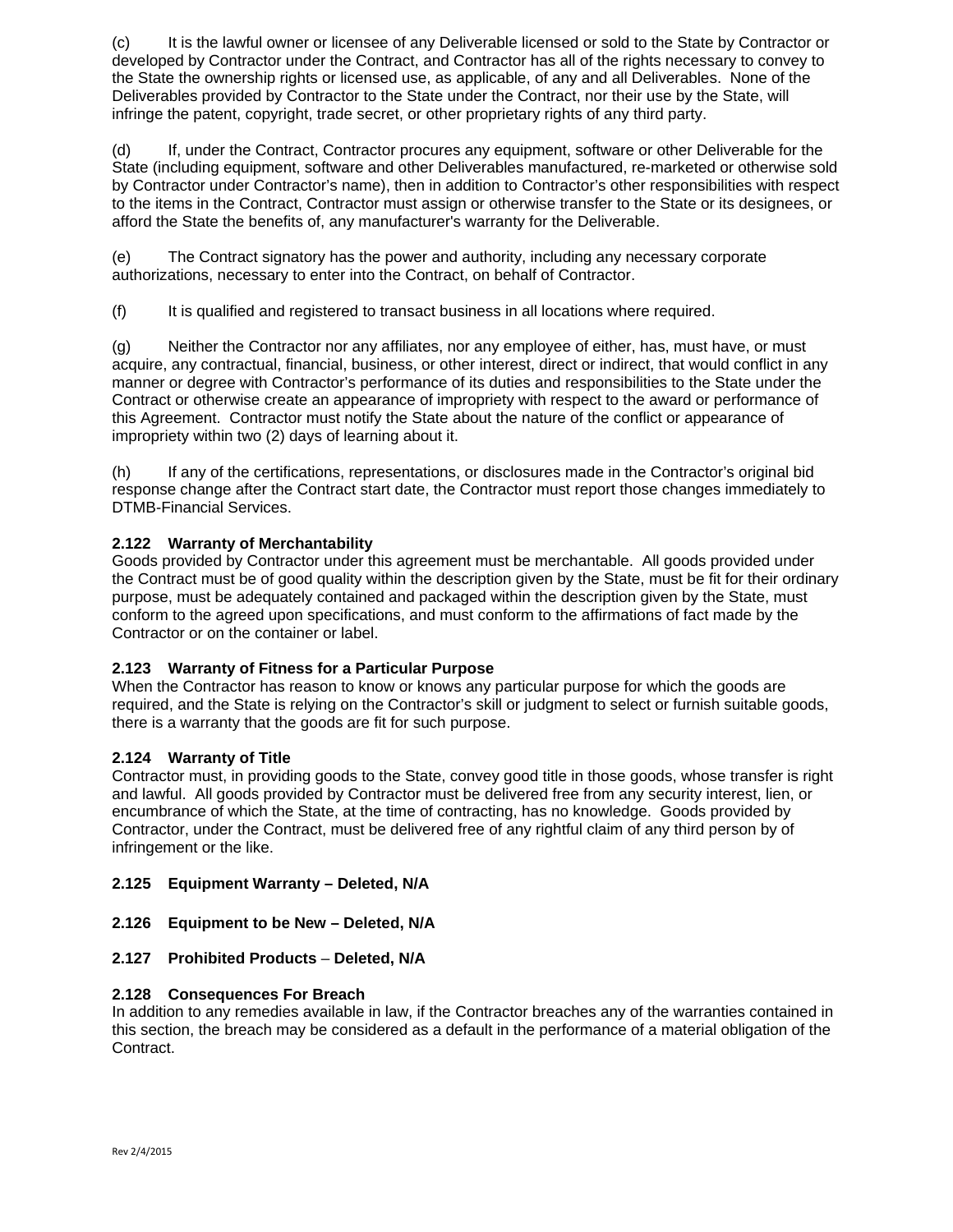# **2.131 Liability Insurance**

For the purpose of this Section, "State" includes its departments, divisions, agencies, offices, commissions, officers, employees, and agents.

(a) The Contractor must provide proof that it has obtained the minimum levels of insurance coverage indicated or required by law, whichever is greater. The insurance must protect the State from claims that may arise out of, or result from, or are alleged to arise out of, or result from, the Contractor's or a Subcontractor's performance, including any person directly or indirectly employed by the Contractor or a Subcontractor, or any person for whose acts the Contractor or a Subcontractor may be liable.

(b) The Contractor waives all rights against the State for the recovery of damages that are covered by the insurance policies the Contractor is required to maintain under this Section. The Contractor's failure to obtain and maintain the required insurance will not limit this waiver.

(c) All insurance coverage provided relative to this Contract is primary and non-contributing to any comparable liability insurance (including self-insurance) carried by the State.

(d) The State, in its sole discretion, may approve the use of a fully-funded self-insurance program in place of any specified insurance identified in this Section.

(e) Unless the State approves otherwise, any insurer must have an A.M. Best rating of "A" or better and a financial size of VII or better, or if those ratings are not available, a comparable rating from an insurance rating agency approved by the State. All policies of insurance must be issued by companies that have been approved to do business in the State.

(f) Where specific coverage limits are listed in this Section, they represent the minimum acceptable limits. If the Contractor's policy contains higher limits, the State is entitled to coverage to the extent of the higher limits.

(g) The Contractor must maintain all required insurance coverage throughout the term of this Contract and any extensions. However, in the case of claims-made Commercial General Liability policies, the Contractor must secure tail coverage for at least three (3) years following the termination of this Contract.

(h) The Contractor must provide, within five (5) business days, written notice to DTMB-Financial Services if any policy required under this section is cancelled. The notice must include the applicable Contract or Purchase Order number.

(i) The minimum limits of coverage specified are not intended, and may not be construed, to limit any liability or indemnity of the Contractor to any indemnified party or other persons.

(j) The Contractor is responsible for the payment of all deductibles.

(k) If the Contractor fails to pay any premium for a required insurance policy, or if any insurer cancels or significantly reduces any required insurance without the State's approval, the State may, after giving the Contractor at least 30 days' notice, pay the premium or procure similar insurance coverage from another company or companies. The State may deduct any part of the cost from any payment due the Contractor, or require the Contractor to pay that cost upon demand.

(l) In the event the State approves the representation of the State by the insurer's attorney, the attorney may be required to be designated as a Special Assistant Attorney General by the Michigan Attorney General.

(m) The Contractor is required to pay for and provide the type and amount of insurance checked  $\boxtimes$ below:

# **(i) Commercial General Liability**

# Minimal Limits:

\$2,000,000 General Aggregate Limit other than Products/Completed Operations;

\$2,000,000 Products/Completed Operations Aggregate Limit;

\$1,000,000 Personal & Advertising Injury Limit; and

\$1,000,000 Each Occurrence Limit.

#### Deductible maximum:

\$50,000 Each Occurrence

#### Additional Requirements:

The Contractor must list the State of Michigan, its departments, divisions, agencies, offices, commissions, officers, employees, and agents as additional insureds on the Commercial General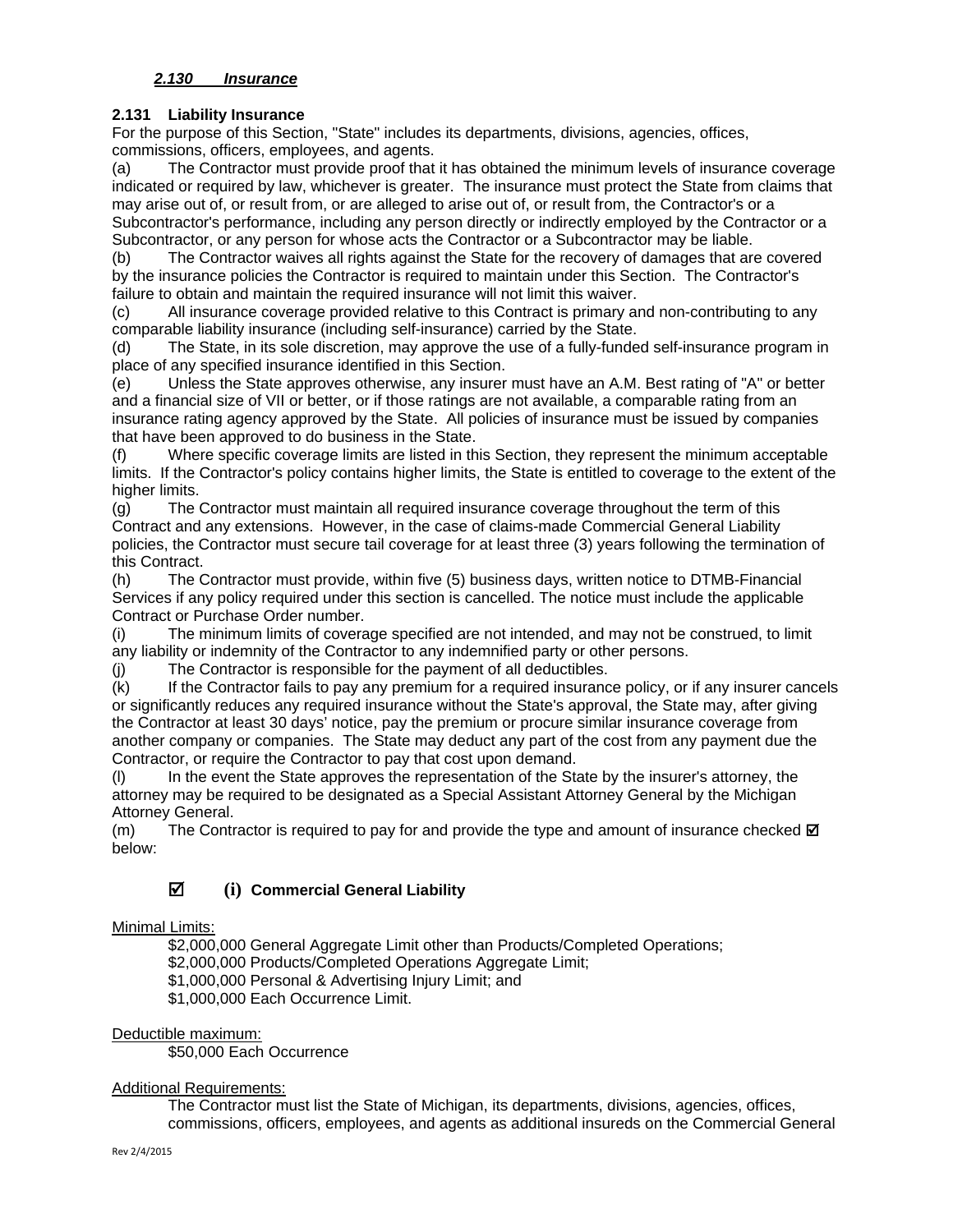Liability certificate. The Contractor also agrees to provide evidence that the insurance policy contains a waiver of subrogation by the insurance company.

# **(ii) Umbrella or Excess Liability**

Minimal Limits:

\$10,000,000.00 General Aggregate

#### Additional Requirements:

Umbrella or Excess Liability limits must at least apply to the insurance required in (i), General Commercial Liability. The Contractor must list the State of Michigan, its departments, divisions, agencies, offices, commissions, officers, employees, and agents as additional insureds on the certificate. The Contractor also agrees to provide evidence that insurance policies contain a waiver of subrogation by the insurance company.

# **(iii) Motor Vehicle**

#### Minimal Limits:

If a motor vehicle is used in relation to the Contractor's performance, the Contractor must have vehicle liability insurance on the motor vehicle for bodily injury and property damage as required by law.

# **(iv) Hired and Non-Owned Motor Vehicle**

#### Minimal Limits:

\$1,000,000 Per Accident

#### Additional Requirements:

The Contractor must list the State of Michigan, its departments, divisions, agencies, offices, commissions, officers, employees, and agents as additional insureds on the vehicle liability certificate. The Contractor also agrees to provide evidence that insurance policies contain a waiver of subrogation by the insurance company.

#### **(v) Workers' Compensation Insurance**

# Minimal Limits:

The Contractor must provide Workers' Compensation coverage according to applicable laws governing work activities in the state of the Contractor's domicile. If the applicable coverage is provided by a self-insurer, the Contractor must provide proof of an approved self-insured authority by the jurisdiction of domicile.

For employees working outside of the state of the Contractor's domicile, the Contractor must provide certificates of insurance proving mandated coverage levels for the jurisdictions where the employees' activities occur.

#### Additional Requirements:

The Contractor must provide the applicable certificates of insurance and a list of states where the coverage is applicable. Contractor must provide proof that the Workers' Compensation insurance policies contain a waiver of subrogation by the insurance company, except where such a provision is prohibited or limited by the laws of the jurisdiction in which the work is to be performed.

# **(vi) Employers Liability**

#### Minimal Limits:

\$100,000 Each Incident; \$100,000 Each Employee by Disease \$500,000 Aggregate Disease

#### Additional Requirements:

The Contractor must list the State of Michigan, its departments, divisions, agencies, offices, commissions, officers, employees, and agents as additional insureds on the certificate.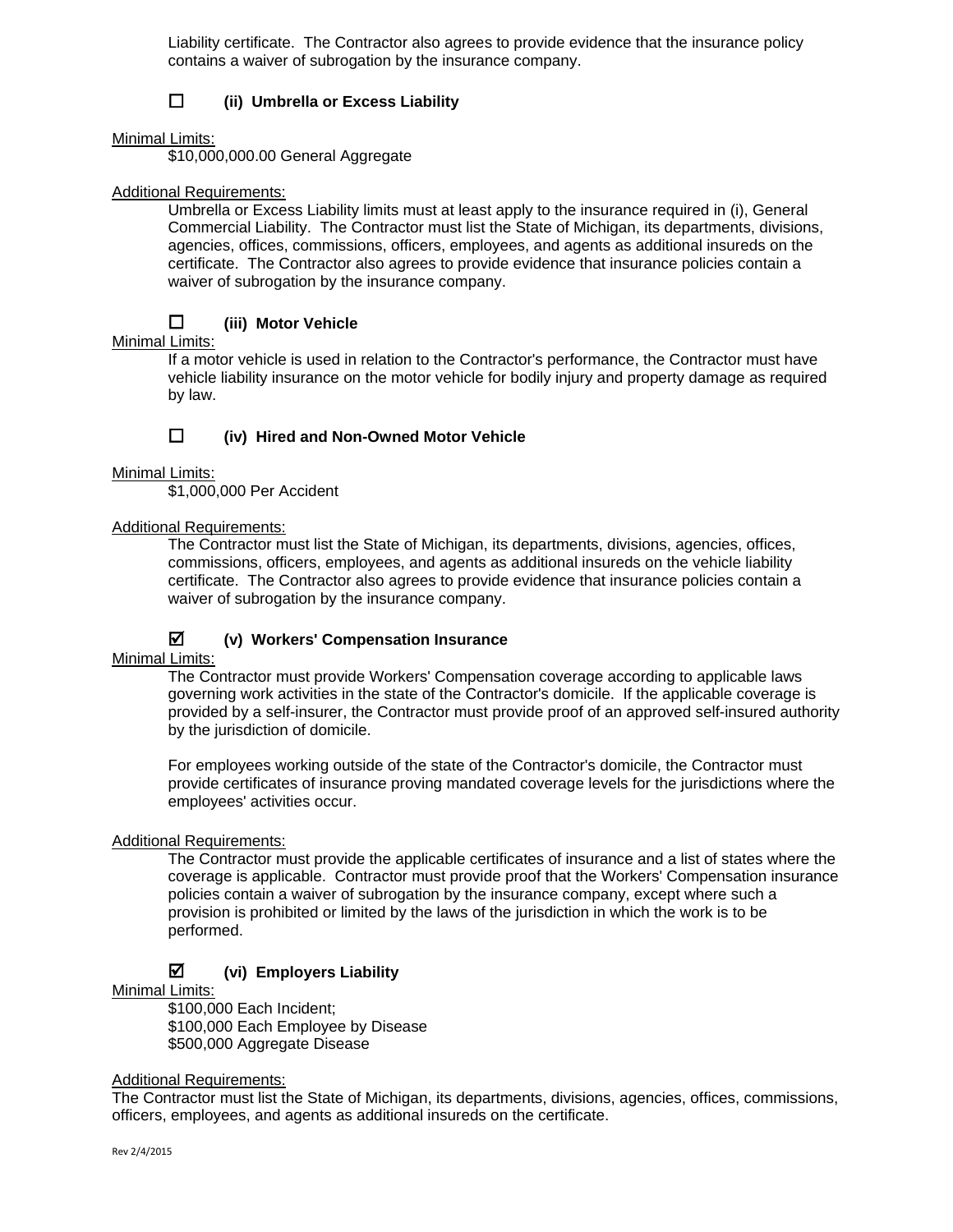# **(vii) Employee Fidelity (Crime)**

Minimal Limits:

\$1,000,000 Employee Theft Per Loss

Deductible Maximum:

\$50,000 Per Loss

#### Additional Requirements:

Insurance must cover Forgery and Alteration, Theft of Money and Securities, Robbery and Safe Burglary, Computer Fraud, Funds Transfer Fraud, Money Order and Counterfeit Currency.

The Contractor must list the State of Michigan, its departments, divisions, agencies, offices, commissions, officers, employees, and agents as Loss Payees on the certificate.

# **(viii) Professional Liability (Errors and Omissions)**

#### Minimal Limits:

\$1,000,000 Each Occurrence \$3,000,000 Annual Aggregate

Deductible Maximum:

\$50,000 Per Loss

# **(ix) Medical Malpractice**

#### Minimal Limits:

(Small Provider)\$200,000 Each Occurrence \$600,000 Annual Aggregate

(Large Provider)\$1,000,000 Each Occurrence \$3,000,000 Annual Aggregate

Deductible Maximum:

\$5,000 Each Occurrence

# **(x) Cyber Liability**

#### Minimal Limits:

\$1,000,000 Each Occurrence

\$1,000,000 Annual Aggregate

#### Additional Requirements:

Insurance should cover (a)unauthorized acquisition, access, use, physical taking, identity theft, mysterious disappearance, release, distribution or disclosures of personal and corporate information; (b) Transmitting or receiving malicious code via the insured's computer system; (c) Denial of service attacks or the inability to access websites or computer systems.

The Contractor must list the State of Michigan, its departments, divisions, agencies, offices, commissions, officers, employees, and agents as additional insureds on the certificate.

# **(xi) Property Insurance**

Property Insurance covering any loss or damage to the State-owned office space used by Contractor for any reason under this Contract, and the State-owned equipment, software and other contents of the office space, including without limitation, those contents used by Contractor to provide the Services to the State, up to its replacement value, where the office space and its contents are under the care, custody and control of Contractor. The State must be endorsed on the policy as a loss payee as its interests appear.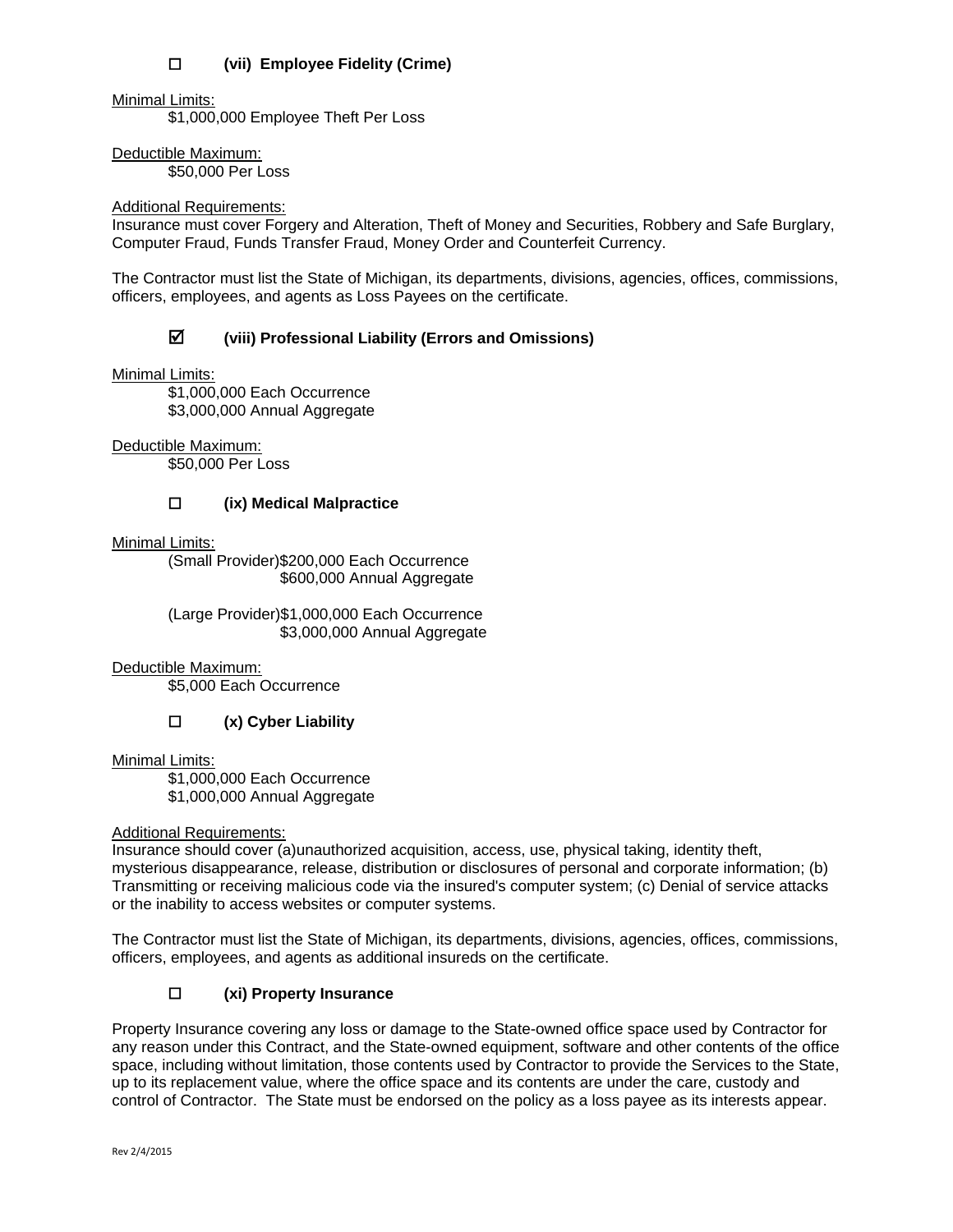# **2.132 Subcontractor Insurance Coverage**

Except where the State has approved a subcontract with other insurance provisions, the Contractor must require any Subcontractor to purchase and maintain the insurance coverage required in Section 2.13.1, Liability Insurance. Alternatively, the Contractor may include a Subcontractor under the Contractor's insurance on the coverage required in that Section. The failure of a Subcontractor to comply with insurance requirements does not limit the Contractor's liability or responsibility.

# **2.133 Certificates of Insurance**

Before the Contract is signed, and not less than 20 days before the insurance expiration date every year thereafter, the Contractor must provide evidence that the State of Michigan, its departments, divisions, agencies, offices, commissions, officers, employees, and agents are listed as additional insureds as required. The Contractor must provide DTMB-Financial Services with all applicable certificates of insurance verifying insurance coverage or providing, if approved, satisfactory evidence of self-insurance as required in Section 2.13.1, Liability Insurance. Each certificate must be on the standard "Accord" form or equivalent and MUST IDENTIFY THE APPLICABLE CONTRACT OR PURCHASE ORDER NUMBER.

# *2.140 Indemnification*

# **2.141 General Indemnification**

To the extent permitted by law, the Contractor must indemnify, defend and hold harmless the State from liability, including all claims and losses, and all related costs and expenses (including reasonable attorneys' fees and costs of investigation, litigation, settlement, judgments, interest and penalties), accruing or resulting to any person, firm or corporation that may be injured or damaged by the Contractor in the performance of the Contract and that are attributable to the negligence or tortious acts of the Contractor or any of its Subcontractors, or by anyone else for whose acts any of them may be liable.

# **2.142 Code Indemnification**

To the extent permitted by law, the Contractor must indemnify, defend and hold harmless the State from any claim, loss, or expense arising from Contractor's breach of the No Surreptitious Code Warranty.

#### **2.143 Employee Indemnification**

In any claims against the State of Michigan, its departments, divisions, agencies, sections, commissions, officers, employees and agents, by any employee of the Contractor or any of its Subcontractors, the indemnification obligation under the Contract must not be limited in any way by the amount or type of damages, compensation or benefits payable by or for the Contractor or any of its Subcontractors under worker's disability compensation acts, disability benefit acts or other employee benefit acts. This indemnification clause is intended to be comprehensive. Any overlap in provisions, or the fact that greater specificity is provided as to some categories of risk, is not intended to limit the scope of indemnification under any other provisions.

#### **2.144 Patent/Copyright Infringement Indemnification**

To the extent permitted by law, the Contractor must indemnify, defend and hold harmless the State from and against all losses, liabilities, damages (including taxes), and all related costs and expenses (including reasonable attorneys' fees and costs of investigation, litigation, settlement, judgments, interest and penalties) incurred in connection with any action or proceeding threatened or brought against the State to the extent that the action or proceeding is based on a claim that any piece of equipment, software, commodity or service supplied by the Contractor or its Subcontractors, or the operation of the equipment, software, commodity or service, or the use or reproduction of any documentation provided with the equipment, software, commodity or service infringes any United States patent, copyright, trademark or trade secret of any person or entity, which is enforceable under the laws of the United States.

In addition, should the equipment, software, commodity, or service, or its operation, become or in the State's or Contractor's opinion be likely to become the subject of a claim of infringement, the Contractor must at the Contractor's sole expense (i) procure for the State the right to continue using the equipment, software, commodity or service or, if the option is not reasonably available to the Contractor, (ii) replace or modify to the State's satisfaction the same with equipment, software, commodity or service of equivalent function and performance so that it becomes non-infringing, or, if the option is not reasonably available to Contractor, (iii) accept its return by the State with appropriate credits to the State against the Contractor's charges and reimburse the State for any losses or costs incurred as a consequence of the State ceasing its use and returning it.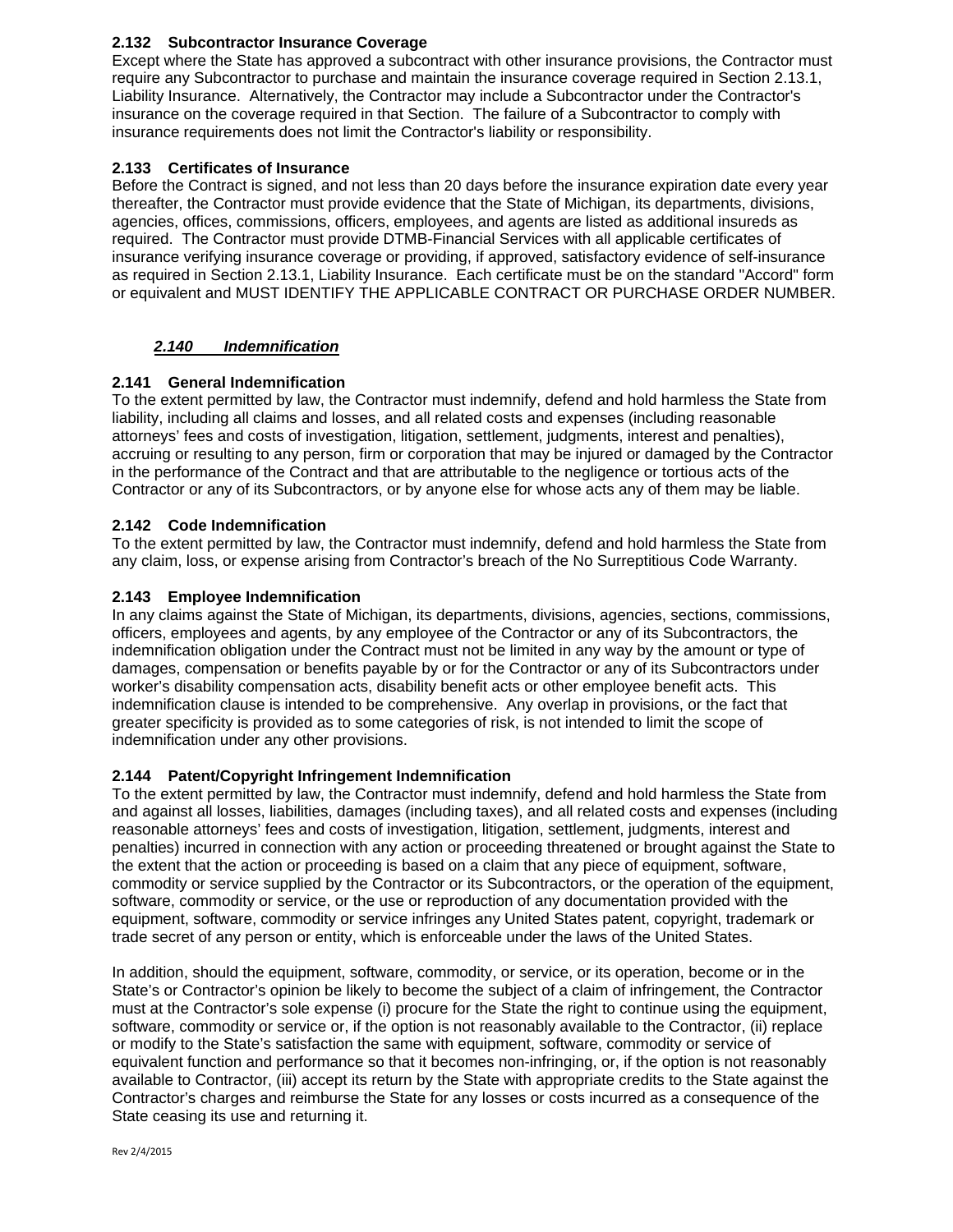Notwithstanding the foregoing, the Contractor has no obligation to indemnify or defend the State for, or to pay any costs, damages or attorneys' fees related to, any claim based upon (i) equipment developed based on written specifications of the State; (ii) use of the equipment in a configuration other than implemented or approved in writing by the Contractor, including, but not limited to, any modification of the equipment by the State; or (iii) the combination, operation, or use of the equipment with equipment or software not supplied by the Contractor under the Contract.

# **2.145 Continuation of Indemnification Obligations**

The Contractor's duty to indemnify under this Section continues in full force and effect, notwithstanding the expiration or early cancellation of the Contract, with respect to any claims based on facts or conditions that occurred before expiration or cancellation.

# **2.146 Indemnification Procedures**

The procedures set forth below must apply to all indemnity obligations under the Contract.

(a) After the State receives notice of the action or proceeding involving a claim for which it will seek indemnification, the State must promptly notify Contractor of the claim in writing and take or assist Contractor in taking, as the case may be, any reasonable action to avoid the imposition of a default judgment against Contractor. No failure to notify the Contractor relieves the Contractor of its indemnification obligations except to the extent that the Contractor can prove damages attributable to the failure. Within 10 days following receipt of written notice from the State relating to any claim, the Contractor must notify the State in writing whether Contractor agrees to assume control of the defense and settlement of that claim (a "Notice of Election"). After notifying Contractor of a claim and before the State receiving Contractor's Notice of Election, the State is entitled to defend against the claim, at the Contractor's expense, and the Contractor will be responsible for any reasonable costs incurred by the State in defending against the claim during that period.

(b) If Contractor delivers a Notice of Election relating to any claim: (i) the State is entitled to participate in the defense of the claim and to employ counsel at its own expense to assist in the handling of the claim and to monitor and advise the State about the status and progress of the defense; (ii) the Contractor must, at the request of the State, demonstrate to the reasonable satisfaction of the State, the Contractor's financial ability to carry out its defense and indemnity obligations under the Contract; (iii) the Contractor must periodically advise the State about the status and progress of the defense and must obtain the prior written approval of the State before entering into any settlement of the claim or ceasing to defend against the claim and (iv) to the extent that any principles of Michigan governmental or public law may be involved or challenged, the State has the right, at its own expense, to control the defense of that portion of the claim involving the principles of Michigan governmental or public law. But the State may retain control of the defense and settlement of a claim by notifying the Contractor in writing within 10 days after the State's receipt of Contractor's information requested by the State under clause (ii) of this paragraph if the State determines that the Contractor has failed to demonstrate to the reasonable satisfaction of the State the Contractor's financial ability to carry out its defense and indemnity obligations under this Section. Any litigation activity on behalf of the State, or any of its subdivisions under this Section, must be coordinated with the Department of Attorney General. In the event the insurer's attorney represents the State under this Section, the insurer's attorney may be required to be designated as a Special Assistant Attorney General by the Attorney General of the State of Michigan.

(c) If Contractor does not deliver a Notice of Election relating to any claim of which it is notified by the State as provided above, the State may defend the claim in the manner as it may deem appropriate, at the cost and expense of Contractor. If it is determined that the claim was one against which Contractor was required to indemnify the State, upon request of the State, Contractor must promptly reimburse the State for all the reasonable costs and expenses.

# *2.150 Termination/Cancellation*

# **2.151 Notice and Right to Cure**

Rev 2/4/2015 If the Contractor breaches the Contract, and the State, in its sole discretion, determines that the breach is curable, then the State must provide the Contractor with written notice of the breach and a time period (not less than 30 days) to cure the Breach. The notice of breach and opportunity to cure is inapplicable for successive or repeated breaches or if the State determines in its sole discretion that the breach poses a serious and imminent threat to the health or safety of any person or the imminent loss, damage, or destruction of any real or tangible personal property.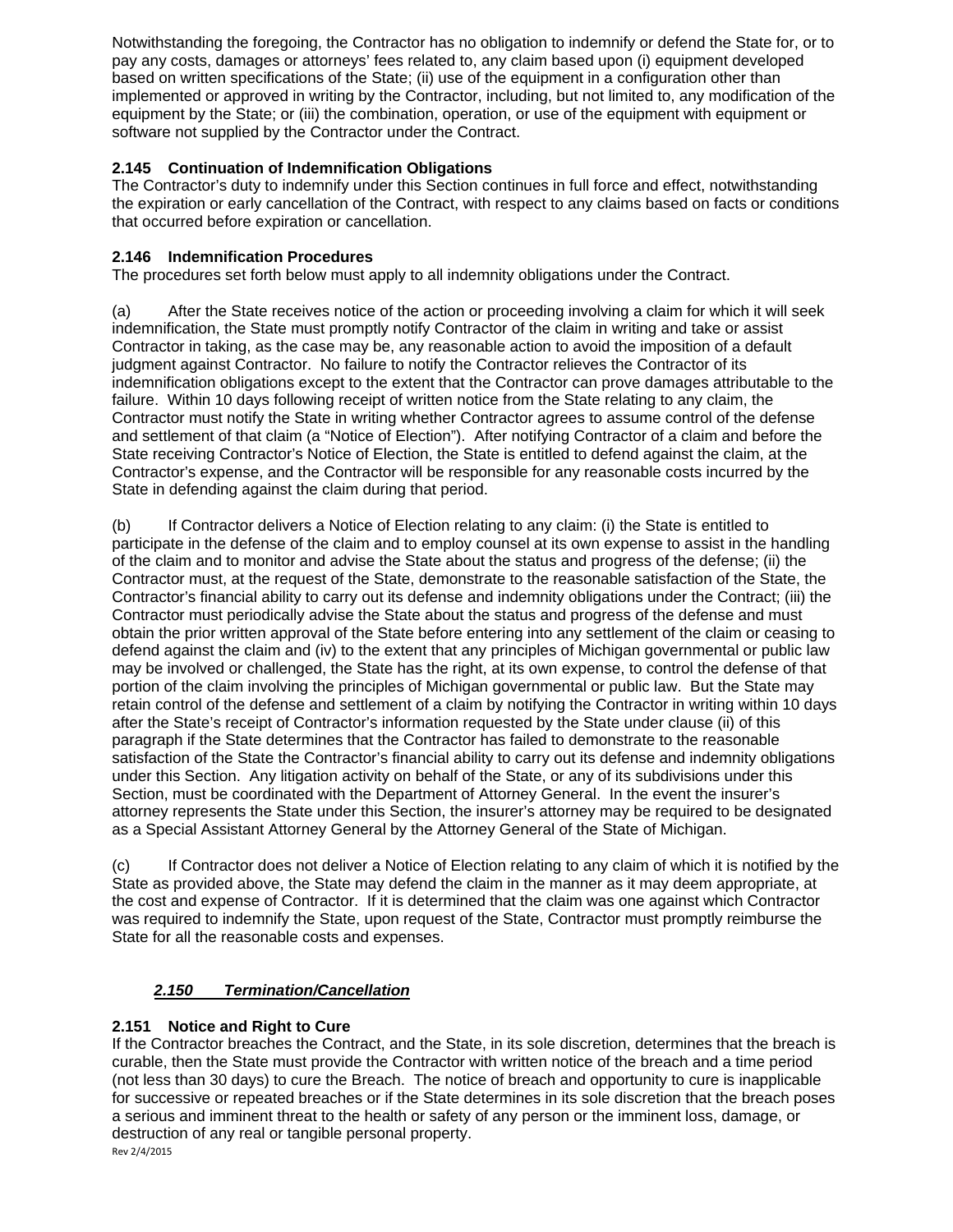# **2.152 Termination for Cause**

(a) The State may terminate the Contract, for cause, by notifying the Contractor in writing, if the Contractor (i) breaches any of its material duties or obligations under the Contract (including a Chronic Failure to meet any particular SLA), or (ii) fails to cure a breach within the time period specified in the written notice of breach provided by the State

(b) If the Contract is terminated for cause, the Contractor must pay all costs incurred by the State in terminating the Contract, including but not limited to, State administrative costs, reasonable attorneys' fees and court costs, and any reasonable additional costs the State may incur to procure the Services/Deliverables required by the Contract from other sources. Re-d costs are not consequential, indirect or incidental damages, and cannot be excluded by any other terms otherwise included in the Contract, provided the costs are not in excess of 50% more than the prices for the Service/Deliverables provided under the Contract.

(c) If the State chooses to partially terminate the Contract for cause, charges payable under the Contract will be equitably adjusted to reflect those Services/Deliverables that are terminated and the State must pay for all Services/Deliverables for which Final Acceptance has been granted provided up to the termination date. Services and related provisions of the Contract that are terminated for cause must cease on the effective date of the termination.

(d) If the State terminates the Contract for cause under this Section, and it is determined, for any reason, that Contractor was not in breach of contract under the provisions of this section, that termination for cause must be deemed to have been a termination for convenience, effective as of the same date, and the rights and obligations of the parties must be limited to that otherwise provided in the Contract for a termination for convenience.

# **2.153 Termination for Convenience**

The State may terminate the Contract for its convenience, in whole or part, if the State determines that a termination is in the State's best interest. Reasons for the termination must be left to the sole discretion of the State and may include, but not necessarily be limited to (a) the State no longer needs the Services or products specified in the Contract, (b) relocation of office, program changes, changes in laws, rules, or regulations make implementation of the Services no longer practical or feasible, (c) unacceptable prices for Additional Services or New Work requested by the State, or (d) falsification or misrepresentation, by inclusion or non-inclusion, of information material to a response to any RFP issued by the State. The State may terminate the Contract for its convenience, in whole or in part, by giving Contractor written notice at least 30 days before the date of termination. If the State chooses to terminate the Contract in part, the charges payable under the Contract must be equitably adjusted to reflect those Services/Deliverables that are terminated. Services and related provisions of the Contract that are terminated for cause must cease on the effective date of the termination.

# **2.154 Termination for Non-Appropriation**

(a) Contractor acknowledges that, if the Contract extends for several fiscal years, continuation of the Contract is subject to appropriation or availability of funds for the Contract. If funds to enable the State to effect continued payment under the Contract are not appropriated or otherwise made available, the State must terminate the Contract and all affected Statements of Work, in whole or in part, at the end of the last period for which funds have been appropriated or otherwise made available by giving written notice of termination to Contractor. The State must give Contractor at least 30 days advance written notice of termination for non-appropriation or unavailability (or the time as is available if the State receives notice of the final decision less than 30 days before the funding cutoff).

(b) If funding for the Contract is reduced by law, or funds to pay Contractor for the agreed-to level of the Services or production of Deliverables to be provided by Contractor are not appropriated or otherwise unavailable, the State may, upon 30 days written notice to Contractor, reduce the level of the Services or the change the production of Deliverables in the manner and for the periods of time as the State may elect. The charges payable under the Contract will be equitably adjusted to reflect any equipment, services or commodities not provided by reason of the reduction.

Rev 2/4/2015 (c) If the State terminates the Contract, eliminates certain Deliverables, or reduces the level of Services to be provided by Contractor under this Section, the State must pay Contractor for all Work-in-Process performed through the effective date of the termination or reduction in level, as the case may be and as determined by the State, to the extent funds are available. This Section will not preclude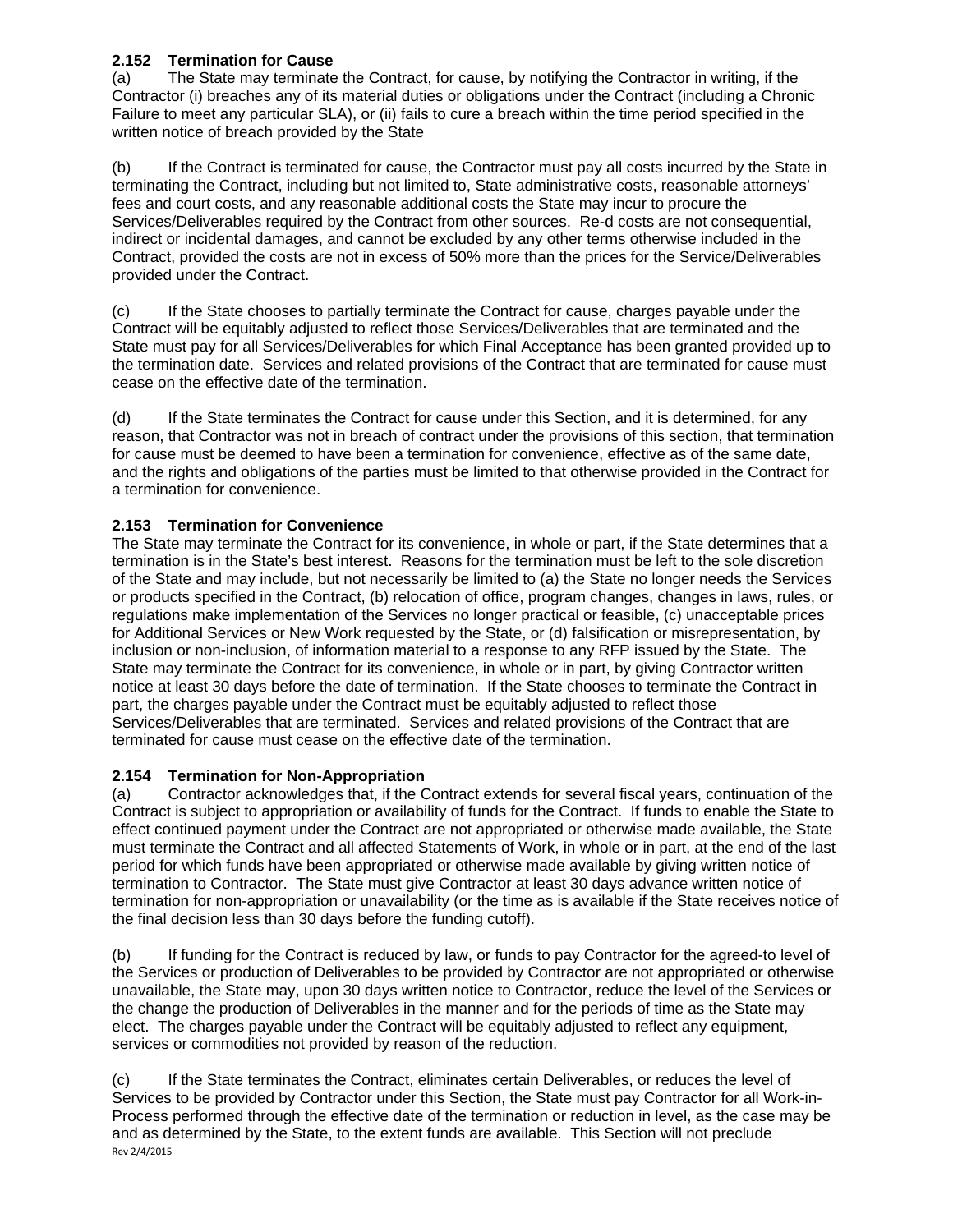Contractor from reducing or stopping Services/Deliverables or raising against the State in a court of competent jurisdiction, any claim for a shortfall in payment for Services performed or Deliverables finally accepted before the effective date of termination.

# **2.155 Termination for Criminal Conviction**

The State may terminate the Contract immediately and without further liability or penalty in the event Contractor, an officer of Contractor, or an owner of a 25% or greater share of Contractor is convicted of a criminal offense related to a State, public or private Contract or subcontract.

# **2.156 Termination for Approvals Rescinded**

The State may terminate the Contract if any final administrative or judicial decision or adjudication disapproves a previously approved request for purchase of personal services under Constitution 1963, Article 11, § 5, and Civil Service Rule 7-1. In that case, the State must pay the Contractor for only the work completed to that point under the Contract. Termination may be in whole or in part and may be immediate as of the date of the written notice to Contractor or may be effective as of the date stated in the written notice.

# **2.157 Rights and Obligations upon Termination**

(a) If the State terminates the Contract for any reason, the Contractor must (a) stop all work as specified in the notice of termination, (b) take any action that may be necessary, or that the State may direct, for preservation and protection of Deliverables or other property derived or resulting from the Contract that may be in Contractor's possession, (c) return all materials and property provided directly or indirectly to Contractor by any entity, agent or employee of the State, (d) transfer title in, and deliver to, the State, unless otherwise directed, all Deliverables intended to be transferred to the State at the termination of the Contract and which are resulting from the Contract (which must be provided to the State on an "As-Is" basis except to the extent the amounts paid by the State in respect of the items included compensation to Contractor for the provision of warranty services in respect of the materials), and (e) take any action to mitigate and limit any potential damages, or requests for Contractor adjustment or termination settlement costs, to the maximum practical extent, including terminating or limiting as otherwise applicable those subcontracts and outstanding orders for material and supplies resulting from the terminated Contract.

(b) If the State terminates the Contract before its expiration for its own convenience, the State must pay Contractor for all charges due for Services provided before the date of termination and, if applicable, as a separate item of payment under the Contract, for Work In Process, on a percentage of completion basis at the level of completion determined by the State. All completed or partially completed Deliverables prepared by Contractor under the Contract, at the option of the State, becomes the State's property, and Contractor is entitled to receive equitable fair compensation for the Deliverables. Regardless of the basis for the termination, the State is not obligated to pay, or otherwise compensate, Contractor for any lost expected future profits, costs or expenses incurred with respect to Services not actually performed for the State.

(c) Upon a good faith termination, the State may assume, at its option, any subcontracts and agreements for Services and Deliverables provided under the Contract, and may further pursue completion of the Services/Deliverables under the Contract by replacement contract or otherwise as the State may in its sole judgment deem expedient.

# **2.158 Reservation of Rights**

Any termination of the Contract or any Statement of Work issued under it by a party must be with full reservation of, and without prejudice to, any rights or remedies otherwise available to the party with respect to any claims arising before or as a result of the termination.

# *2.160 Termination by Contractor*

# **2.161 Termination by Contractor**

If the State breaches the Contract, and the Contractor in its sole discretion determines that the breach is curable, then the Contractor will provide the State with written notice of the breach and a time period (not less than 30 days) to cure the breach. The Notice of Breach and opportunity to cure is inapplicable for successive and repeated breaches.

Rev 2/4/2015 The Contractor may terminate the Contract if the State (i) materially breaches its obligation to pay the Contractor undisputed amounts due and owing under the Contract, (ii) breaches its other obligations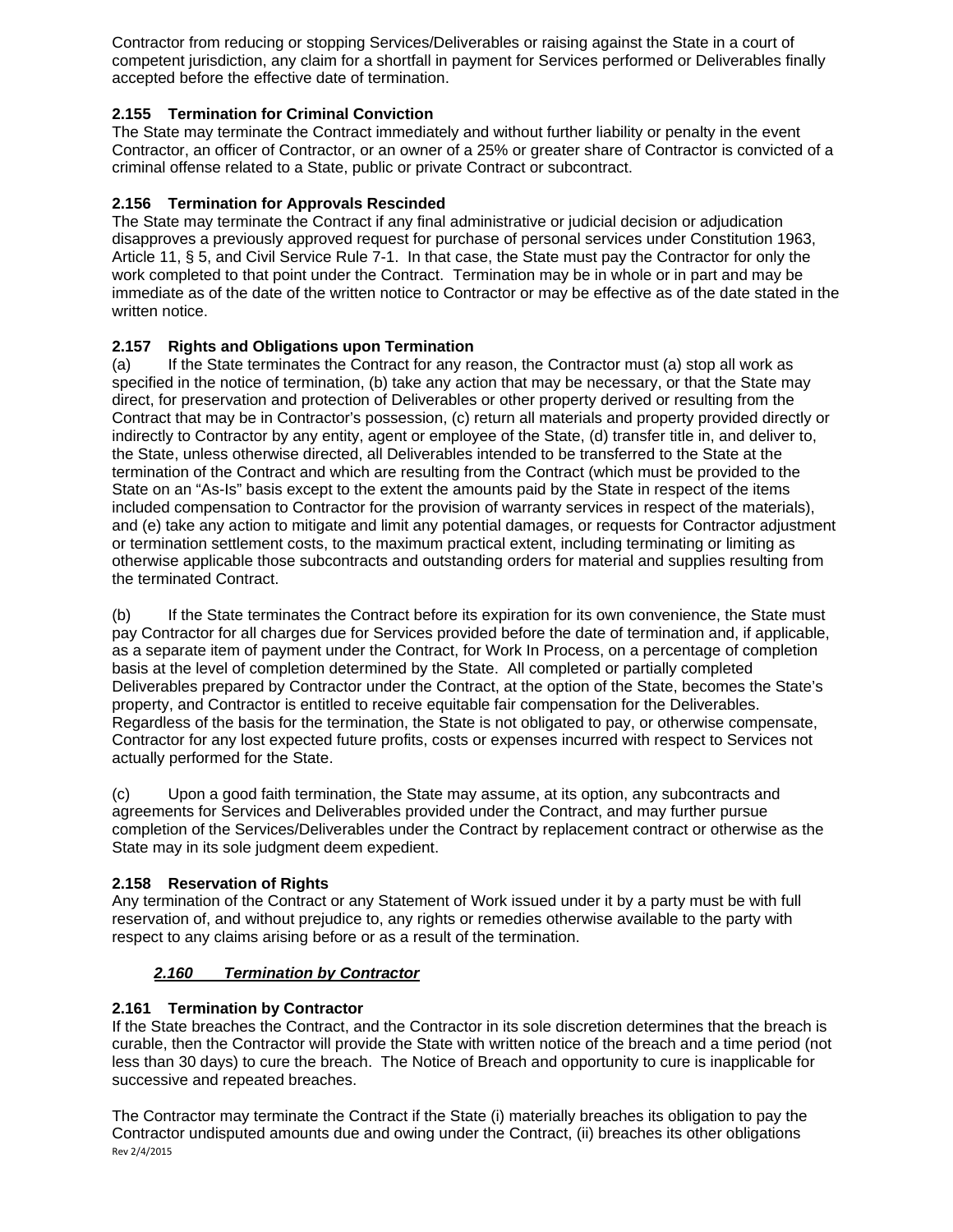under the Contract to an extent that makes it impossible or commercially impractical for the Contractor to perform the Services, or (iii) does not cure the breach within the time period specified in a written notice of breach. But the Contractor must discharge its obligations under **Section 2.190** before it terminates the Contract.

# *2.170 Transition Responsibilities*

# **2.171 Contractor Transition Responsibilities**

If the State terminates the Contract, for convenience or cause, or if the Contract is otherwise dissolved, voided, rescinded, nullified, expires or rendered unenforceable, the Contractor agrees to comply with direction provided by the State to assist in the orderly transition of equipment, services, software, leases, etc. to the State or a third party designated by the State. If the Contract expires or terminates, the Contractor agrees to make all reasonable efforts to effect an orderly transition of services within a reasonable period of time that in no event will exceed 30 days. These efforts must include, but are not limited to, those listed in **Sections 2.171, 2.172, 2.173, 2.174, and 2.175.** 

# **2.172 Contractor Personnel Transition**

The Contractor must work with the State, or a specified third party, to develop a transition plan setting forth the specific tasks and schedule to be accomplished by the parties to effect an orderly transition. The Contractor must allow as many personnel as practicable to remain on the job to help the State, or a specified third party, maintain the continuity and consistency of the services required by the Contract. In addition, during or following the transition period, in the event the State requires the Services of the Contractor's Subcontractors or vendors, as necessary to meet its needs, Contractor agrees to reasonably, and with good-faith, work with the State to use the Services of Contractor's Subcontractors or vendors. Contractor must notify all of Contractor's subcontractors of procedures to be followed during transition.

# **2.173 Contractor Information Transition**

The Contractor agrees to provide reasonable detailed specifications for all Services/Deliverables needed by the State, or specified third party, to properly provide the Services/Deliverables required under the Contract. The Contractor must provide the State with asset management data generated from the inception of the Contract through the date on which the Contractor is terminated in a comma-delineated format unless otherwise requested by the State. The Contractor must deliver to the State any remaining owed reports and documentation still in Contractor's possession subject to appropriate payment by the State.

# **2.174 Contractor Software Transition**

The Contractor must reasonably assist the State in the acquisition of any Contractor software required to perform the Services/use the Deliverables under the Contract. This must include any documentation being used by the Contractor to perform the Services under the Contract. If the State transfers any software licenses to the Contractor, those licenses must, upon expiration of the Contract, transfer back to the State at their current revision level. Upon notification by the State, Contractor may be required to freeze all non-critical changes to Deliverables/Services.

# **2.175 Transition Payments**

If the transition results from a termination for any reason, reimbursement must be governed by the termination provisions of the Contract. If the transition results from expiration, the Contractor will be reimbursed for all reasonable transition costs (i.e. costs incurred within the agreed period after contract expiration that result from transition operations) at the rates agreed upon by the State. The Contractor must prepare an accurate accounting from which the State and Contractor may reconcile all outstanding accounts.

# **2.176 State Transition Responsibilities**

In the event that the Contract is terminated, dissolved, voided, rescinded, nullified, or otherwise rendered unenforceable, the State agrees to perform the following obligations, and any others upon which the State and the Contractor agree:

- (a) Reconciling all accounts between the State and the Contractor;
- (b) Completing any pending post-project reviews.

#### *2.180 Stop Work*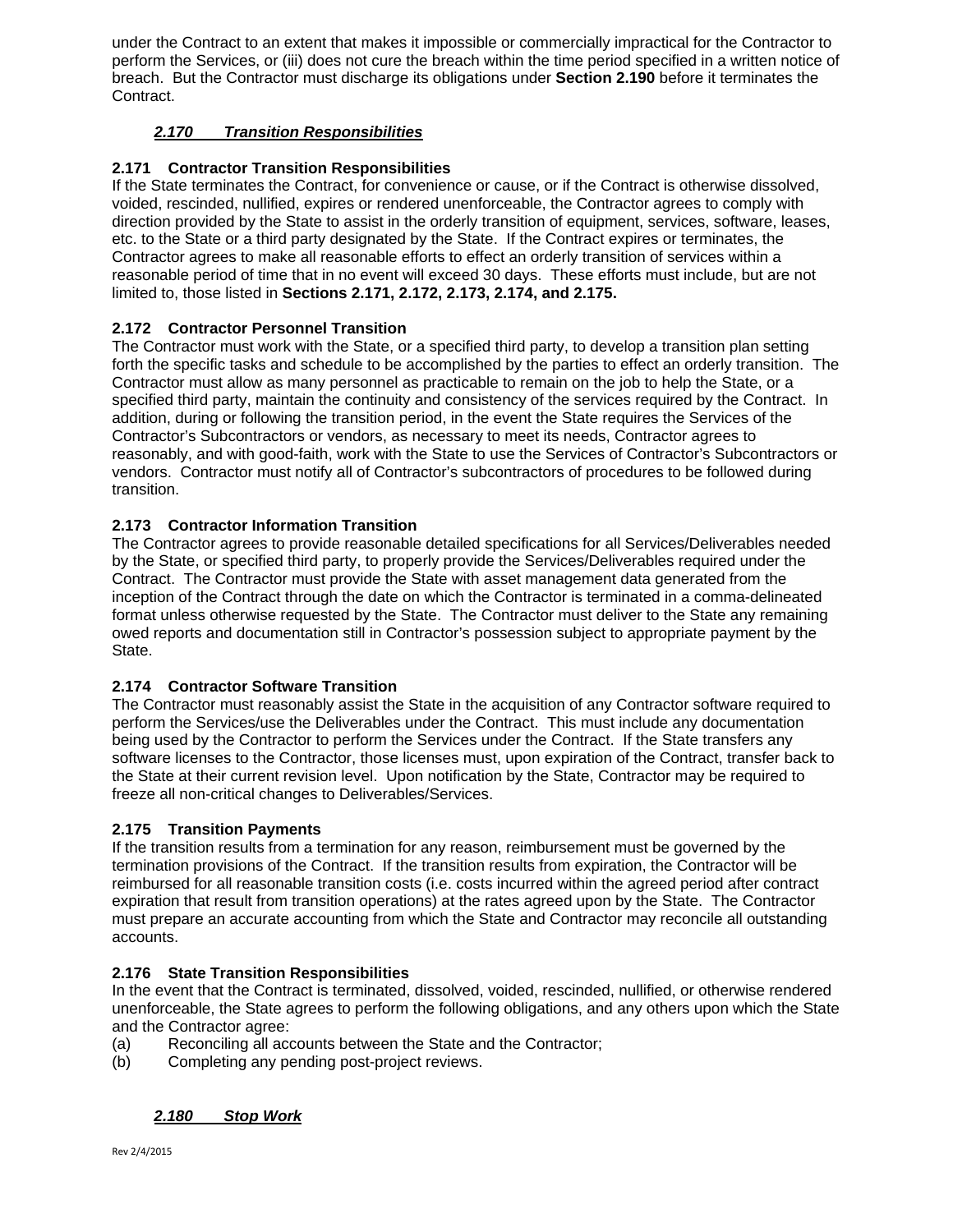# **2.181 Stop Work Orders**

The State may, at any time, by written stop work order to Contractor, require that Contractor stop all, or any part, of the work called for by the Contract for a period of up to 90 calendar days after the stop work order is delivered to Contractor, and for any further period to which the parties may agree. The stop work order must be identified as a stop work order and must indicate that it is issued under this **Section 2.180**. Upon receipt of the stop work order, Contractor must immediately comply with its terms and take all reasonable steps to minimize incurring costs allocable to the work covered by the stop work order during the period of work stoppage. Within the period of the stop work order, the State must either: (a) cancel the stop work order; or (b) terminate the work covered by the stop work order as provided in **Section 2.150**.

# **2.182 Cancellation or Expiration of Stop Work Order**

The Contractor must resume work if the State cancels a Stop Work Order or if it expires. The parties will agree upon an equitable adjustment in the delivery schedule, the Contract price, or both, and the Contract must be modified, in writing, accordingly, if: (a) the stop work order results in an increase in the time required for, or in Contractor's costs properly allocable to, the performance of any part of the Contract; and (b) Contractor asserts its right to an equitable adjustment within 30 calendar days after the end of the period of work stoppage; provided that, if the State decides the facts justify the action, the State may receive and act upon a Contractor proposal submitted at any time before final payment under the Contract. Any adjustment must conform to the requirements of **Section 2.024**.

# **2.183 Allowance of Contractor Costs**

If the stop work order is not canceled and the work covered by the stop work order is terminated for reasons other than material breach, the termination must be deemed to be a termination for convenience under **Section 2.150**, and the State will pay reasonable costs resulting from the stop work order in arriving at the termination settlement. For the avoidance of doubt, the State is not liable to Contractor for loss of profits because of a stop work order issued under this **Section 2.180.** 

# *2.190 Dispute Resolution*

#### **2.191 In General**

Any claim, counterclaim, or dispute between the State and Contractor arising out of or relating to the Contract or any Statement of Work must be resolved as follows. For all Contractor claims seeking an increase in the amounts payable to Contractor under the Contract, or the time for Contractor's performance, Contractor must submit a letter, together with all data supporting the claims, executed by Contractor's Contract Administrator or the Contract Administrator's designee certifying that (a) the claim is made in good faith, (b) the amount claimed accurately reflects the adjustments in the amounts payable to Contractor or the time for Contractor's performance for which Contractor believes the State is liable and covers all costs of every type to which Contractor is entitled from the occurrence of the claimed event, and (c) the claim and the supporting data are current and complete to Contractor's best knowledge and belief.

#### **2.192 Informal Dispute Resolution**

(a) All disputes between the parties must be resolved under the Contract Management procedures in the Contract. If the parties are unable to resolve any disputes after compliance with the processes, the parties must meet with DTMB-Financial Services, or designee, for the purpose of attempting to resolve the dispute without the need for formal legal proceedings, as follows:

(i) The representatives of Contractor and the State must meet as often as the parties reasonably deem necessary to gather and furnish to each other all information with respect to the matter in issue which the parties believe to be appropriate and germane in connection with its resolution. The representatives must discuss the problem and negotiate in good faith in an effort to resolve the dispute without the necessity of any formal proceeding.

(ii) During the course of negotiations, all reasonable requests made by one (1) party to another for non-privileged information reasonably related to the Contract must be honored in order that each of the parties may be fully advised of the other's position.

(iii) The specific format for the discussions will be left to the discretion of the designated State and Contractor representatives, but may include the preparation of agreed upon statements of fact or written statements of position.

(iv) Following the completion of this process within 60 calendar days, DTMB-Financial Services, or designee, must issue a written opinion regarding the issue(s) in dispute within 30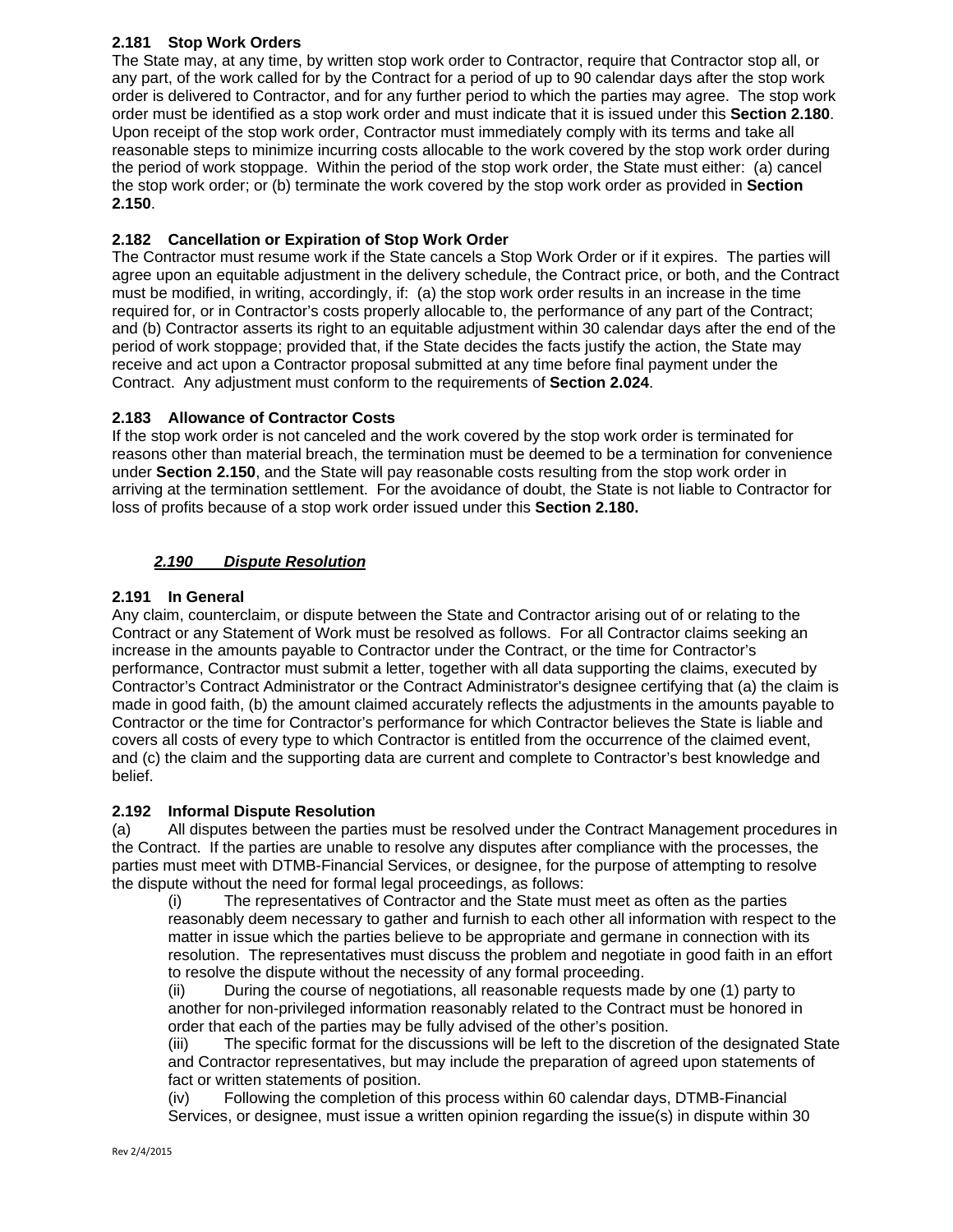calendar days. The opinion regarding the dispute must be considered the State's final action and the exhaustion of administrative remedies.

(b) This Section must not be construed to prevent either party from instituting, and a party is authorized to institute, formal proceedings earlier to avoid the expiration of any applicable limitations period, to preserve a superior position with respect to other creditors, or under **Section 2.193**.

(c) The State will not mediate disputes between the Contractor and any other entity, except state agencies, concerning responsibility for performance of work under the Contract.

### **2.193 Injunctive Relief**

The only circumstance in which disputes between the State and Contractor will not be subject to the provisions of **Section 2.192** is where a party makes a good faith determination that a breach of the terms of the Contract by the other party is the that the damages to the party resulting from the breach will be so immediate, so large or severe and so incapable of adequate redress after the fact that a temporary restraining order or other immediate injunctive relief is the only adequate remedy.

# **2.194 Continued Performance**

Each party agrees to continue performing its obligations under the Contract while a dispute is being resolved except to the extent the issue in dispute precludes performance (dispute over payment must not be deemed to preclude performance) and without limiting either party's right to terminate the Contract as provided in **Section 2.150**, as the case may be.

# *2.200 Federal and State Contract Requirements*

# **2.201 Nondiscrimination**

In the performance of the Contract, Contractor agrees not to discriminate against any employee or applicant for employment, with respect to his or her hire, tenure, terms, conditions or privileges of employment, or any matter directly or indirectly related to employment, because of race, color, religion, national origin, ancestry, age, sex, height, weight, marital status, or physical or mental disability. Contractor further agrees that every subcontract entered into for the performance of the Contract or any purchase order resulting from the Contract must contain a provision requiring non-discrimination in employment, as specified here, binding upon each Subcontractor. This covenant is required under the Elliot Larsen Civil Rights Act, 1976 PA 453, MCL 37.2101, et seq., and the Persons with Disabilities Civil Rights Act, 1976 PA 220, MCL 37.1101, et seq., and any breach of this provision may be regarded as a material breach of the Contract.

#### **2.202 Unfair Labor Practices**

Under 1980 PA 278, MCL 423.321, et seq., the State must not award a Contract or subcontract to an employer whose name appears in the current register of employers failing to correct an unfair labor practice compiled under Section 2 of the Act. This information is compiled by the United States National Labor Relations Board. A Contractor of the State, in relation to the Contract, must not enter into a contract with a Subcontractor, manufacturer, or supplier whose name appears in this register. Under Section 4 of 1980 PA 278, MCL 423.324, the State may void any Contract if, after award of the Contract, the name of Contractor as an employer or the name of the Subcontractor, manufacturer or supplier of Contractor appears in the register.

#### **2.203 Workplace Safety and Discriminatory Harassment**

In performing Services for the State, the Contractor must comply with the Department of Civil Services Rule 2-20 regarding Workplace Safety and Rule 1-8.3 regarding Discriminatory Harassment. In addition, the Contractor must comply with Civil Service regulations and any applicable agency rules provided to the Contractor. For Civil Service Rules, see http://www.mi.gov/mdcs/0,1607,7-147-6877---,00.html.

#### **2.204 Prevailing Wage**

The rates of wages and fringe benefits to be paid each class of individuals employed by the Contractor, its subcontractors, their subcontractors, and all persons involved with the performance of the Contract in privity of contract with the Contractor must not be less than the wage rates and fringe benefits established by the Michigan Department of Licensing and Regulatory Affairs, Wage and Hour Division, schedule of occupational classification and wage rates and fringe benefits for the local where the work is to be performed. The term Contractor must include all general contractors, prime contractors, project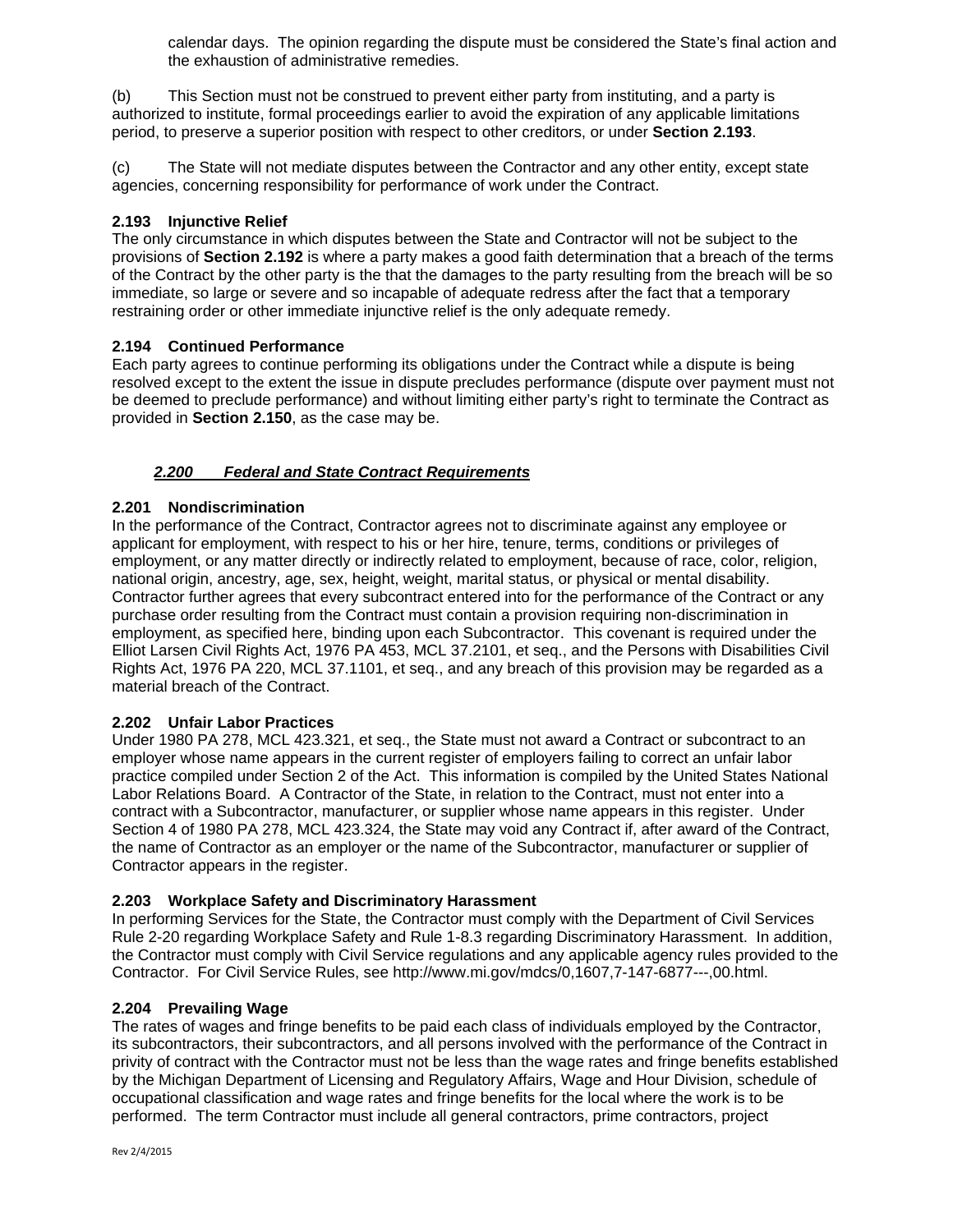managers, trade contractors, and all of their contractors or subcontractors and persons in privity of contract with them.

The Contractor, its subcontractors, their subcontractors and all persons involved with the performance of the Contract in privity of contract with the Contractor must keep posted on the work site, in a conspicuous place, a copy of all wage rates and fringe benefits as prescribed in the contract. You must also post, in a conspicuous place, the address and telephone number of the Michigan Department of Licensing and Regulatory Affairs, the office responsible for enforcement of the wage rates and fringe benefits. The Contractor must keep an accurate record showing the name and occupation of the actual wage and benefits paid to each individual employed in connection with the Contract. This record must be available to the State upon request for reasonable inspection.

If any trade is omitted from the list of wage rates and fringe benefits to be paid to each class of individuals by the Contractor, it is understood that the trades omitted must also be paid not less than the wage rate and fringe benefits prevailing in the local where the work is to be performed.

# *2.210 Governing Law*

# **2.211 Governing Law**

The Contract must in all respects be governed by, and construed according to, the substantive laws of the State of Michigan without regard to any Michigan choice of law rules that would apply the substantive law of any other jurisdiction to the extent not inconsistent with, or pre-empted by federal law.

# **2.212 Compliance with Laws**

Contractor must comply with all applicable state, federal and local laws and ordinances in providing the Services/Deliverables.

# **2.213 Jurisdiction**

Any dispute arising from the Contract must be resolved in the State of Michigan. With respect to any claim between the parties, Contractor consents to venue in Ingham County, Michigan, and irrevocably waives any objections it may have to the jurisdiction on the grounds of lack of personal jurisdiction of the court or the laying of venue of the court or on the basis of forum non conveniens or otherwise. Contractor agrees to appoint agents in the State of Michigan to receive service of process.

# *2.220 Limitation of Liability*

# **2.221 Limitation of Liability**

Neither the Contractor nor the State is liable to each other, regardless of the form of action, for consequential, incidental, indirect, or special damages. This limitation of liability does not apply to claims for infringement of United States patent, copyright, trademark or trade secrets; to claims for personal injury or damage to property caused by the gross negligence or willful misconduct of the Contractor; to claims covered by other specific provisions of this Contract calling for liquidated damages; or to court costs or attorneys' fees awarded by a court in addition to damages after litigation based on this Contract.

The State's liability for damages to the Contractor is limited to the value of the Contract

# *2.230 Disclosure Responsibilities*

# **2.231 Disclosure of Litigation**

Rev 2/4/2015 (a) Disclosure. Contractor must disclose any material criminal litigation, investigations or proceedings involving the Contractor (and each Subcontractor) or any of its officers or directors or any litigation, investigations or proceedings under the Sarbanes-Oxley Act. In addition, each Contractor (and each Subcontractor) must notify the State of any material civil litigation, arbitration or proceeding which arises during the term of the Contract and extensions, to which Contractor (or, to the extent Contractor is aware, any Subcontractor) is a party, and which involves: (i) disputes that might reasonably be expected to adversely affect the viability or financial stability of Contractor or any Subcontractor; or (ii) a claim or written allegation of fraud against Contractor or, to the extent Contractor is aware, any Subcontractor by a governmental or public entity arising out of their business dealings with governmental or public entities. The Contractor must disclose in writing to the Contract Administrator any litigation, investigation,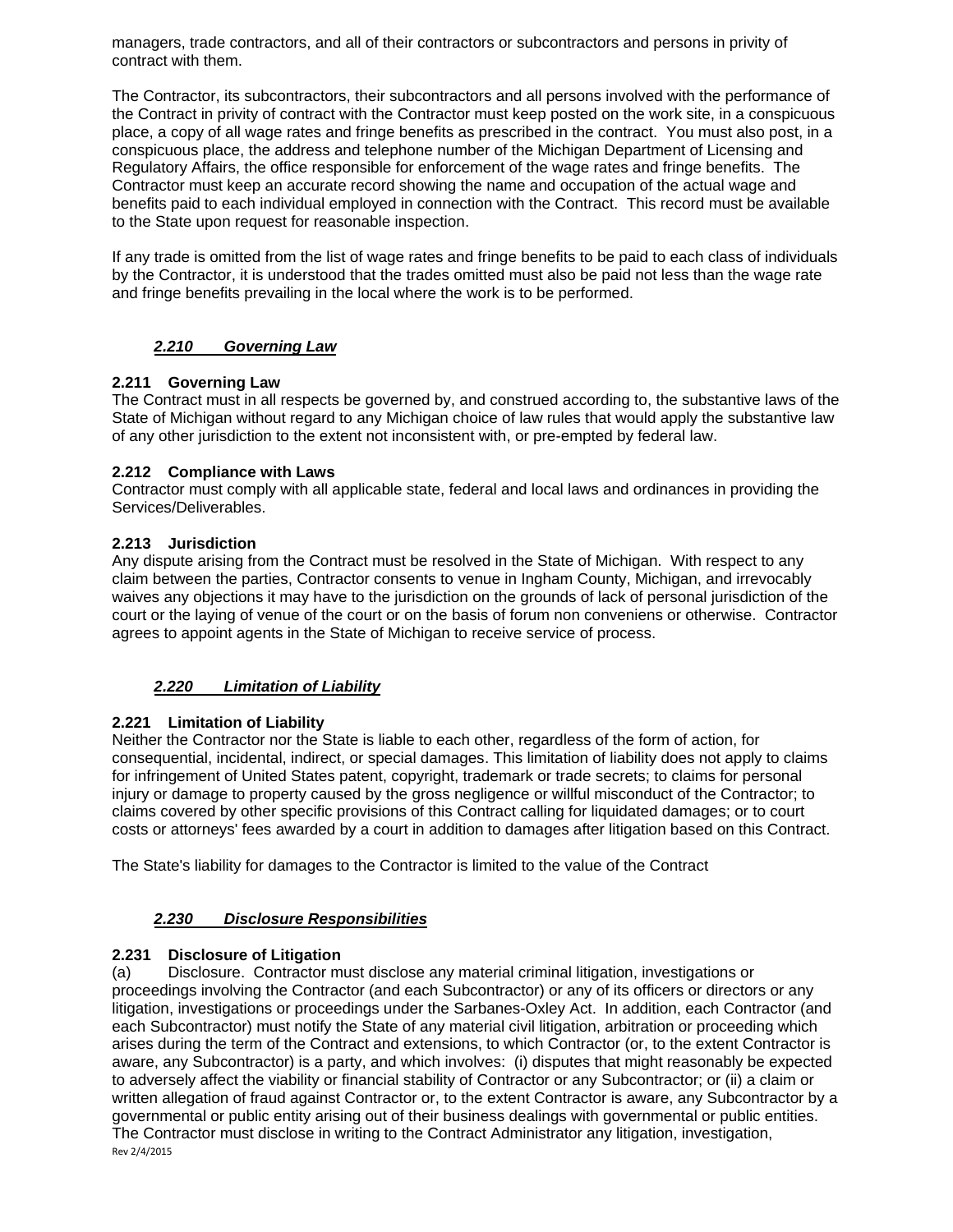arbitration or other proceeding (collectively, "Proceeding") within 30 days of its occurrence. Details of settlements which are prevented from disclosure by the terms of the settlement may be annotated. Information provided to the State from Contractor's publicly filed documents referencing its material litigation will be deemed to satisfy the requirements of this Section.

(b) Assurances. If any Proceeding disclosed to the State under this Section, or of which the State otherwise becomes aware, during the term of the Contract would cause a reasonable party to be concerned about:

(i) the ability of Contractor (or a Subcontractor) to continue to perform the Contract according to its terms and conditions, or

(ii) whether Contractor (or a Subcontractor) in performing Services for the State is engaged in conduct which is similar in nature to conduct alleged in the Proceeding, which conduct would constitute a breach of the Contract or a violation of Michigan law, regulations or public policy, then the Contractor must provide the State all reasonable assurances requested by the State to demonstrate that:

(a) Contractor and its Subcontractors must be able to continue to perform the Contract and any Statements of Work according to its terms and conditions, and (b) Contractor and its Subcontractors have not and will not engage in conduct in performing the Services which is similar in nature to the conduct alleged in the Proceeding.

(c) Contractor must make the following notifications in writing:

(1) Within 30 days of Contractor becoming aware that a change in its ownership or officers has occurred, or is certain to occur, or a change that could result in changes in the valuation of its capitalized assets in the accounting records, Contractor must notify DTMB-Financial Services.

(2) Contractor must also notify DTMB-Financial Services within 30 days whenever changes to asset valuations or any other cost changes have occurred or are certain to occur as a result of a change in ownership or officers.

(3) Contractor must also notify DTMB-Financial Services within 30 days whenever changes to company affiliations occur.

# **2.232 Call Center Disclosure**

Contractor and/or all Subcontractors involved in the performance of the Contract providing call or contact center services to the State must disclose the location of its call or contact center services to inbound callers. Failure to disclose this information is a material breach of the Contract.

#### **2.233 Bankruptcy**

The State may, without prejudice to any other right or remedy, terminate the Contract, in whole or in part, and, at its option, may take possession of the "Work in Process" and finish the Works in Process by whatever appropriate method the State may deem expedient if:

(a) the Contractor files for protection under the bankruptcy laws:

(b) an involuntary petition is filed against the Contractor and not removed within 30 days;

(c) the Contractor becomes insolvent or if a receiver is appointed due to the Contractor's insolvency;

(d) the Contractor makes a general assignment for the benefit of creditors; or

(e) the Contractor or its affiliates are unable to provide reasonable assurances that the Contractor or its affiliates can deliver the services under the Contract.

Contractor will fix appropriate notices or labels on the Work in Process to indicate ownership by the State. To the extent reasonably possible, materials and Work in Process must be stored separately from other stock and marked conspicuously with labels indicating ownership by the State.

# *2.240 Performance*

# **2.241 Time of Performance**

(a) Contractor must use commercially reasonable efforts to provide the resources necessary to complete all Services and Deliverables according to the time schedules contained in the Statements of Work and other Exhibits governing the work, and with professional quality.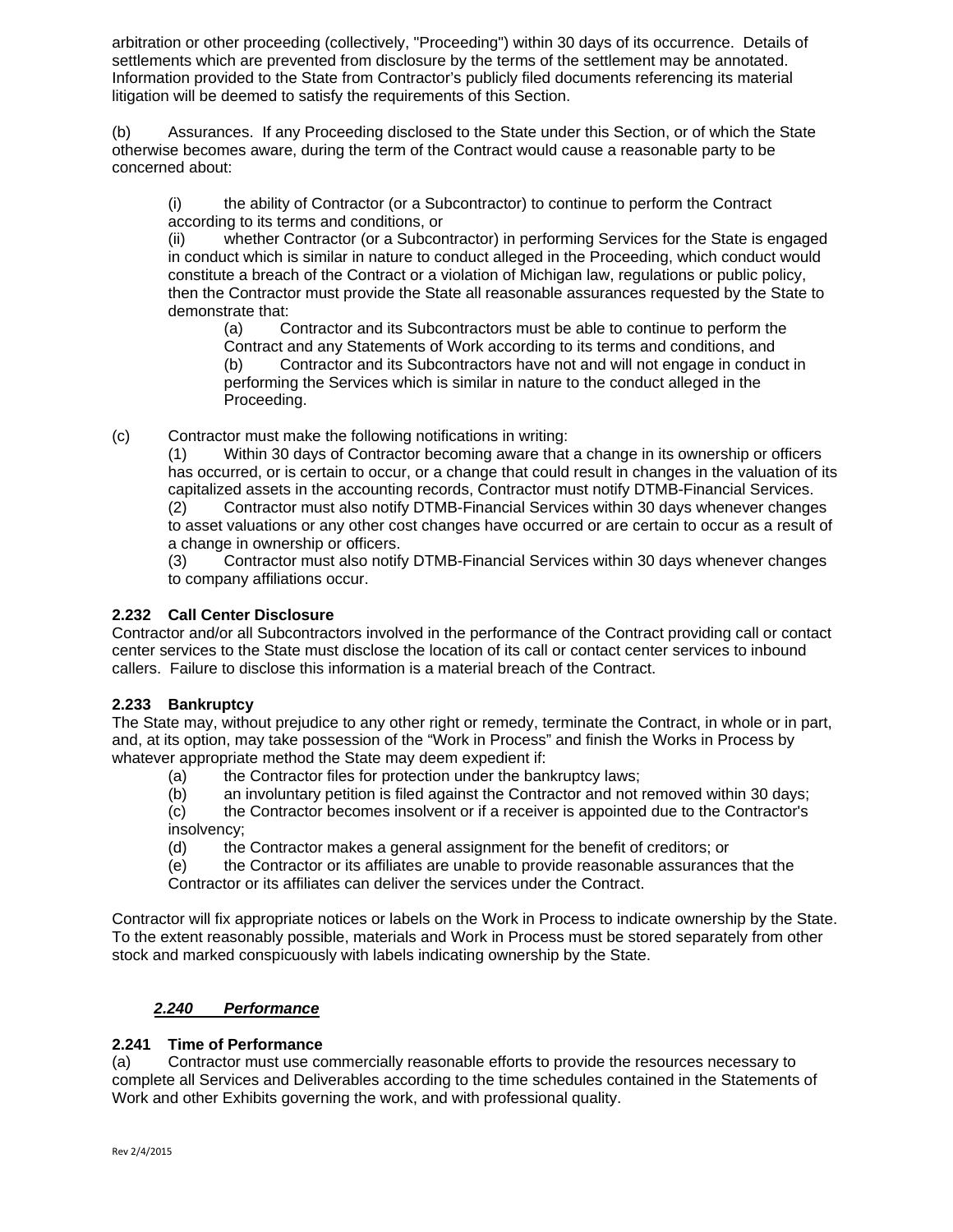(b) Without limiting the generality of **Section 2.241(a),** Contractor must notify the State in a timely manner upon becoming aware of any circumstances that may reasonably be expected to jeopardize the timely and successful completion of any Deliverables/Services on the scheduled due dates in the latest State-approved delivery schedule and must inform the State of the projected actual delivery date.

(c) If the Contractor believes that a delay in performance by the State has caused or will cause the Contractor to be unable to perform its obligations according to specified Contract time periods, the Contractor must notify the State in a timely manner and must use commercially reasonable efforts to perform its obligations according to the Contract time periods notwithstanding the State's failure. Contractor will not be in default for a delay in performance to the extent the delay is caused by the State.

# **2.242 Service Level Agreements (SLAs)**

(a) SLAs will be completed with the following operational considerations:

(i) SLAs will not be calculated for individual Incidents where any event of Excusable Failure has been determined; Incident means any interruption in Services.

(ii) SLAs will not be calculated for individual Incidents where loss of service is planned and where the State has received prior notification or coordination.

(iii) SLAs will not apply if the applicable Incident could have been prevented through planning proposed by Contractor and not implemented at the request of the State. To invoke this consideration, complete documentation relevant to the denied planning proposal must be presented to substantiate the proposal.

(iv) Time period measurements will be based on the time Incidents are received by the Contractor and the time that the State receives notification of resolution based on 24x7x365 time period, except that the time period measurement will be suspended based on the following:

1. Time period(s) will not apply where Contractor does not have access to a physical State Location and where access to the State Location is necessary for problem identification and resolution.

2. Time period(s) will not apply where Contractor needs to obtain timely and accurate information or appropriate feedback and is unable to obtain timely and accurate information or appropriate feedback from the State.

(b) Chronic Failure for any Service(s) is defined as three unscheduled outage(s) or interruption(s) on any individual Service for the same reason or cause or if the same reason or cause was reasonably discoverable in the first instance over a rolling 30 day period. Chronic Failure will result in the State's option to terminate the effected individual Service(s) and procure them from a different vendor for the chronic location(s) with Contractor to pay the difference in charges for up to three additional months. The termination of the Service must not affect any tiered pricing levels.

(c) Root Cause Analysis must be performed on any business critical outage(s) or outage(s) on Services when requested by the Contract Administrator. Contractor must provide its analysis within two weeks of outage(s) and provide a recommendation for resolution.

(d) All decimals must be rounded to two decimal places, with five and greater rounding up and four and less rounding down, unless otherwise specified.

# **2.243 Liquidated Damages – Deleted, N/A**

# **2.244 Excusable Failure**

Neither party will be liable for any default, damage, or delay in the performance of its obligations under the Contract to the extent the default, damage or delay is caused by government regulations or requirements (executive, legislative, judicial, military, or otherwise), power failure, lightning, earthquake, war, water or other forces of nature or acts of God, delays or failures of transportation, equipment shortages, suppliers' failures, or acts or omissions of common carriers, fire; riots, civil disorders; strikes or other labor disputes, embargoes; injunctions (provided the injunction was not issued as a result of any fault or negligence of the party seeking to have its default or delay excused); or any other cause beyond the reasonable control of a party; provided the non-performing party and its Subcontractors are without fault in causing the default or delay, and the default or delay could not have been prevented by reasonable precautions and cannot reasonably be circumvented by the non-performing party through the use of alternate sources, workaround plans or other means, including disaster recovery plans.

.<br>Rev 2/4/2015 If a party does not perform its contractual obligations for any of the reasons listed above, the nonperforming party will be excused from any further performance of its affected obligation(s) for as long as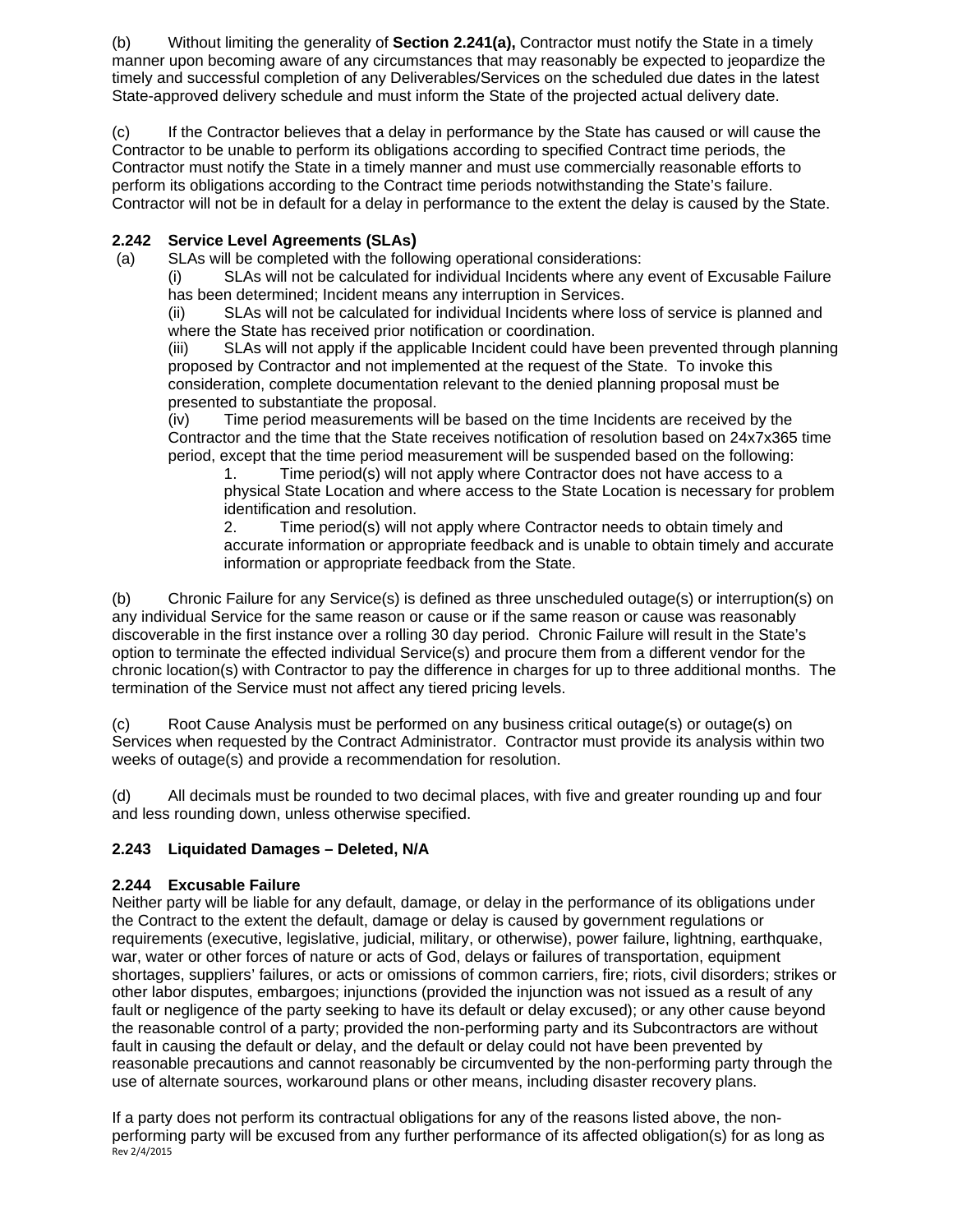the circumstances prevail. but the party must use commercially reasonable efforts to recommence performance whenever and to whatever extent possible without delay. A party must promptly notify the other party in writing immediately after the excusable failure occurs, and also when it abates or ends.

If any of the above-enumerated circumstances substantially prevent, hinder, or delay the Contractor's performance of the Services/provision of Deliverables for more than 10 Business Days, and the State determines that performance is not likely to be resumed within a period of time that is satisfactory to the State in its reasonable discretion, then at the State's option: (a) the State may procure the affected Services/Deliverables from an alternate source, and the State is not be liable for payment for the unperformed Services/ Deliverables not provided under the Contract for so long as the delay in performance continues; (b) the State may terminate any portion of the Contract so affected and the charges payable will be equitably adjusted to reflect those Services/Deliverables terminated; or (c) the State may terminate the affected Statement of Work without liability to Contractor as of a date specified by the State in a written notice of termination to the Contractor, except to the extent that the State must pay for Services/Deliverables provided through the date of termination.

The Contractor will not have the right to any additional payments from the State as a result of any Excusable Failure occurrence or to payments for Services not rendered/Deliverables not provided as a result of the Excusable Failure condition. Defaults or delays in performance by Contractor which are caused by acts or omissions of its Subcontractors will not relieve Contractor of its obligations under the Contract except to the extent that a Subcontractor is itself subject to an Excusable Failure condition described above and Contractor cannot reasonably circumvent the effect of the Subcontractor's default or delay in performance through the use of alternate sources, workaround plans or other means.

# *2.250 Approval of Deliverables*

# **2.251 Delivery Responsibilities**

Unless otherwise specified by the State within an individual order, the following must be applicable to all orders issued under the Contract.

(a) Shipment responsibilities - Services performed/Deliverables provided under the Contract must be delivered "F.O.B. Destination, within Government Premises." The Contractor must have complete responsibility for providing all Services/Deliverables to all site(s) unless otherwise stated. Actual delivery dates must be specified on the individual purchase order.

(b) Delivery locations - Services must be performed/Deliverables must be provided at every State of Michigan location within Michigan unless otherwise stated in the SOW. Specific locations will be provided by the State or upon issuance of individual purchase orders.

(c) Damage Disputes - At the time of delivery to State Locations, the State must examine all packages. The quantity of packages delivered must be recorded and any obvious visible or suspected damage must be noted at time of delivery using the shipper's delivery document(s) and appropriate procedures to record the damage.

Where there is no obvious or suspected damage, all deliveries to a State Location must be opened by the State and the contents inspected for possible internal damage not visible externally within 14 days of receipt. Any damage must be reported to the Contractor within five days of inspection

# **2.252 Delivery of Deliverables**

Where applicable, the Statements of Work/POs contain lists of the Deliverables to be prepared and delivered by Contractor including, for each Deliverable, the scheduled delivery date and a designation of whether the Deliverable is a document ("Written Deliverable"), a good ("Physical Deliverable") or a Service. All Deliverables must be completed and delivered for State review and written approval and, where applicable, installed according to the State-approved delivery schedule and any other applicable terms and conditions of the Contract.

# **2.253 Testing**

Rev 2/4/2015 (a) Before delivering any of the above-mentioned Statement of Work Physical Deliverables or Services to the State, Contractor must first perform all required quality assurance activities to verify that the Physical Deliverable or Service is complete and conforms with its specifications listed in the applicable Statement of Work or Purchase Order. Before delivering a Physical Deliverable or Service to the State, Contractor must certify to the State that (1) it has performed the quality assurance activities, (2)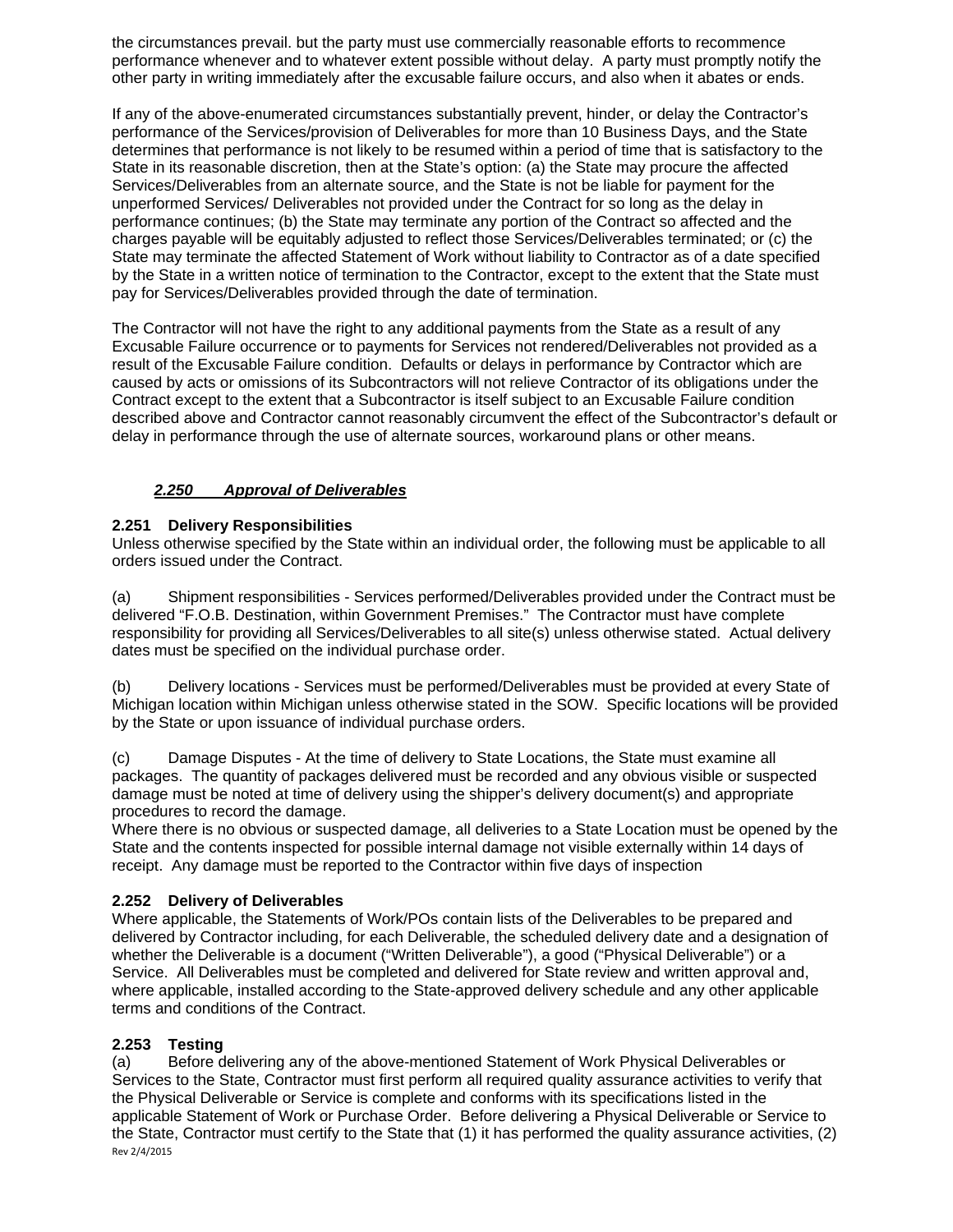it has performed any applicable testing, (3) it has corrected all material deficiencies discovered during the quality assurance activities and testing, (4) the Deliverable or Service is in a suitable state of readiness for the State's review and approval, and (5) the Deliverable/Service has all Critical Security patches/updates applied.

(b) If a Deliverable includes installation at a State Location, then Contractor must (1) perform any applicable testing, (2) correct all material deficiencies discovered during the quality assurance activities and testing, and (3) inform the State that the Deliverable is in a suitable state of readiness for the State's review and approval. To the extent that testing occurs at State Locations, the State is entitled to observe or otherwise participate in testing.

# **2.254 Approval of Deliverables, In General**

(a) All Deliverables (Physical Deliverables and Written Deliverables) and Services require formal written approval by the State, according to the following procedures. Formal approval by the State requires the State to confirm in writing that the Deliverable meets its specifications. Formal approval may include the successful completion of Testing as applicable in **Section 2.253**, to be led by the State with the support and assistance of Contractor. The approval process will be facilitated by ongoing consultation between the parties, inspection of interim and intermediate Deliverables and collaboration on key decisions.

(b) The State's obligation to comply with any State Review Period is conditioned on the timely delivery of Deliverables/Services being reviewed.

(c) Before commencement of its review or testing of a Deliverable/Service, the State may inspect the Deliverable/Service to confirm that all components of the Deliverable/Service have been delivered without material deficiencies. If the State determines that the Deliverable/Service has material deficiencies, the State may refuse delivery of the Deliverable/Service without performing any further inspection or testing of the Deliverable/Service. Otherwise, the review period will be deemed to have started on the day the State receives the Deliverable or the Service begins, and the State and Contractor agree that the Deliverable/Service is ready for use and, where applicable, certification by Contractor according to **Section 2.253**.

(d) The State must approve in writing a Deliverable/Service after confirming that it conforms to and performs according to its specifications without material deficiency. The State may, but is not be required to, conditionally approve in writing a Deliverable/Service that contains material deficiencies if the State elects to permit Contractor to rectify them post-approval. In any case, Contractor will be responsible for working diligently to correct within a reasonable time at Contractor's expense all deficiencies in the Deliverable/Service that remain outstanding at the time of State approval.

(e) If, after three (3) opportunities (the original and two (2) repeat efforts), the Contractor is unable to correct all deficiencies preventing Final Acceptance of a Deliverable/Service, the State may: (i) demand that the Contractor cure the failure and give the Contractor additional time to cure the failure at the sole expense of the Contractor; or (ii) keep the Contract in force and do, either itself or through other parties, whatever the Contractor has failed to do, and recover the difference between the cost to cure the deficiency and the contract price plus an additional sum equal to 10% of the cost to cure the deficiency to cover the State's general expenses provided the State can furnish proof of the general expenses; or (iii) terminate the particular Statement of Work for default, either in whole or in part by notice to Contractor provided Contractor is unable to cure the breach. Notwithstanding the foregoing, the State cannot use, as a basis for exercising its termination rights under this Section, deficiencies discovered in a repeat State Review Period that could reasonably have been discovered during a prior State Review Period.

(f) The State, at any time and in its reasonable discretion, may halt the testing or approval process if the process reveals deficiencies in or problems with a Deliverable/Service in a sufficient quantity or of a sufficient severity that renders continuing the process unproductive or unworkable. If that happens, the State may stop using the Service or return the applicable Deliverable to Contractor for correction and redelivery before resuming the testing or approval process.

# **2.255 Process For Approval of Written Deliverables**

Rev 2/4/2015 The State Review Period for Written Deliverables will be the number of days set forth in the applicable Statement of Work following delivery of the final version of the Deliverable (and if the Statement of Work does not state the State Review Period, it is by default five (5) Business Days for Written Deliverables of 100 pages or less and 10 Business Days for Written Deliverables of more than 100 pages). The duration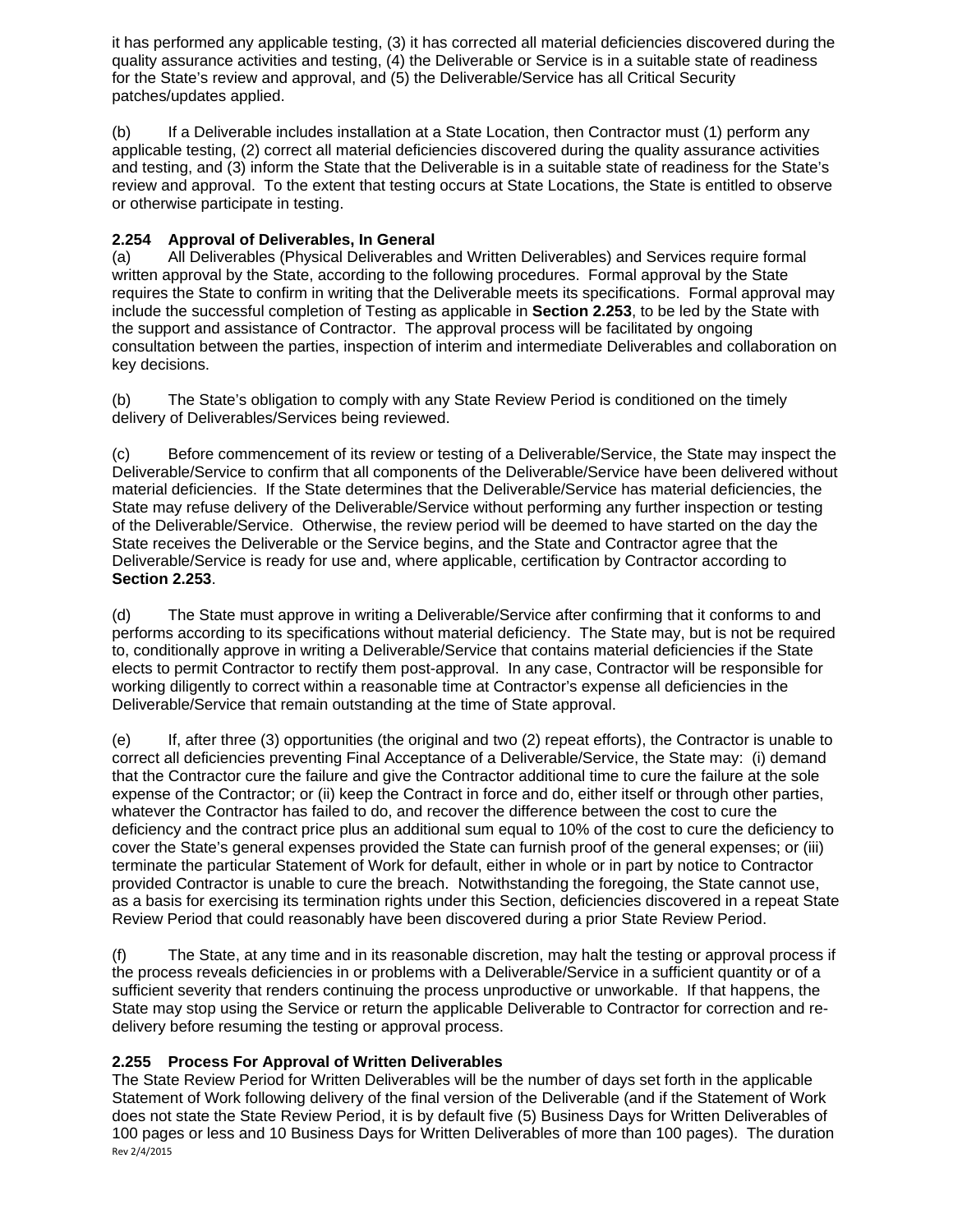of the State Review Periods will be doubled if the State has not had an opportunity to review an interim draft of the Written Deliverable before its submission to the State. The State agrees to notify Contractor in writing by the end of the State Review Period either stating that the Deliverable is approved in the form delivered by Contractor or describing any deficiencies that must be corrected before approval of the Deliverable (or at the State's election, after approval of the Deliverable). If the State notifies the Contractor about deficiencies, the Contractor must correct the described deficiencies and within 30 Business Days resubmit the Deliverable in a form that shows all revisions made to the original version delivered to the State. Contractor's correction efforts must be made at no additional charge. Upon receipt of a corrected Deliverable from Contractor, the State must have a reasonable additional period of time, not to exceed the length of the original State Review Period, to review the corrected Deliverable to confirm that the identified deficiencies have been corrected.

# **2.256 Process for Approval of Services**

The State Review Period for approval of Services is governed by the applicable Statement of Work (and if the Statement of Work does not state the State Review Period, it is by default 30 Business Days for Services). The State agrees to notify the Contractor in writing by the end of the State Review Period either stating that the Service is approved in the form delivered by the Contractor or describing any deficiencies that must be corrected before approval of the Services (or at the State's election, after approval of the Service). If the State delivers to the Contractor a notice of deficiencies, the Contractor must correct the described deficiencies and within 30 Business Days resubmit the Service in a form that shows all revisions made to the original version delivered to the State. The Contractor's correction efforts must be made at no additional charge. Upon implementation of a corrected Service from Contractor, the State must have a reasonable additional period of time, not to exceed the length of the original State Review Period, to review the corrected Service for conformity and that the identified deficiencies have been corrected.

# **2.257 Process for Approval of Physical Deliverables**

The State Review Period for approval of Physical Deliverables is governed by the applicable Statement of Work (and if the Statement of Work does not state the State Review Period, it is by default 30 continuous Business Days for a Physical Deliverable). The State agrees to notify the Contractor in writing by the end of the State Review Period either stating that the Deliverable is approved in the form delivered by the Contractor or describing any deficiencies that must be corrected before approval of the Deliverable (or at the State's election, after approval of the Deliverable). If the State delivers to the Contractor a notice of deficiencies, the Contractor must correct the described deficiencies and within 30 Business Days resubmit the Deliverable in a form that shows all revisions made to the original version delivered to the State. The Contractor's correction efforts must be made at no additional charge. Upon receipt of a corrected Deliverable from the Contractor, the State must have a reasonable additional period of time, not to exceed the length of the original State Review Period, to review the corrected Deliverable to confirm that the identified deficiencies have been corrected.

# **2.258 Final Acceptance**

Unless otherwise stated in the Article 1, Statement of Work or Purchase Order, "Final Acceptance" of each Deliverable must occur when each Deliverable/Service has been approved by the State following the State Review Periods identified in **Sections 2.251-2.257**. Payment will be made for Deliverables installed and accepted. Upon acceptance of a Service, the State will pay for all Services provided during the State Review Period that conformed to the acceptance criteria.

# *2.260 Ownership*

# **2.261 Ownership of Work Product by State**

The State owns all Deliverables as they are works made for hire by the Contractor for the State. The State owns all United States and international copyrights, trademarks, patents, or other proprietary rights in the Deliverables.

# **2.262 Vesting of Rights**

Rev 2/4/2015 With the sole exception of any preexisting licensed works identified in the SOW, the Contractor assigns, and upon creation of each Deliverable automatically assigns, to the State, ownership of all United States and international copyrights, trademarks, patents, or other proprietary rights in each and every Deliverable, whether or not registered by the Contractor, insofar as any the Deliverable, by operation of law, may not be considered work made for hire by the Contractor for the State. From time to time upon the State's request, the Contractor must confirm the assignment by execution and delivery of the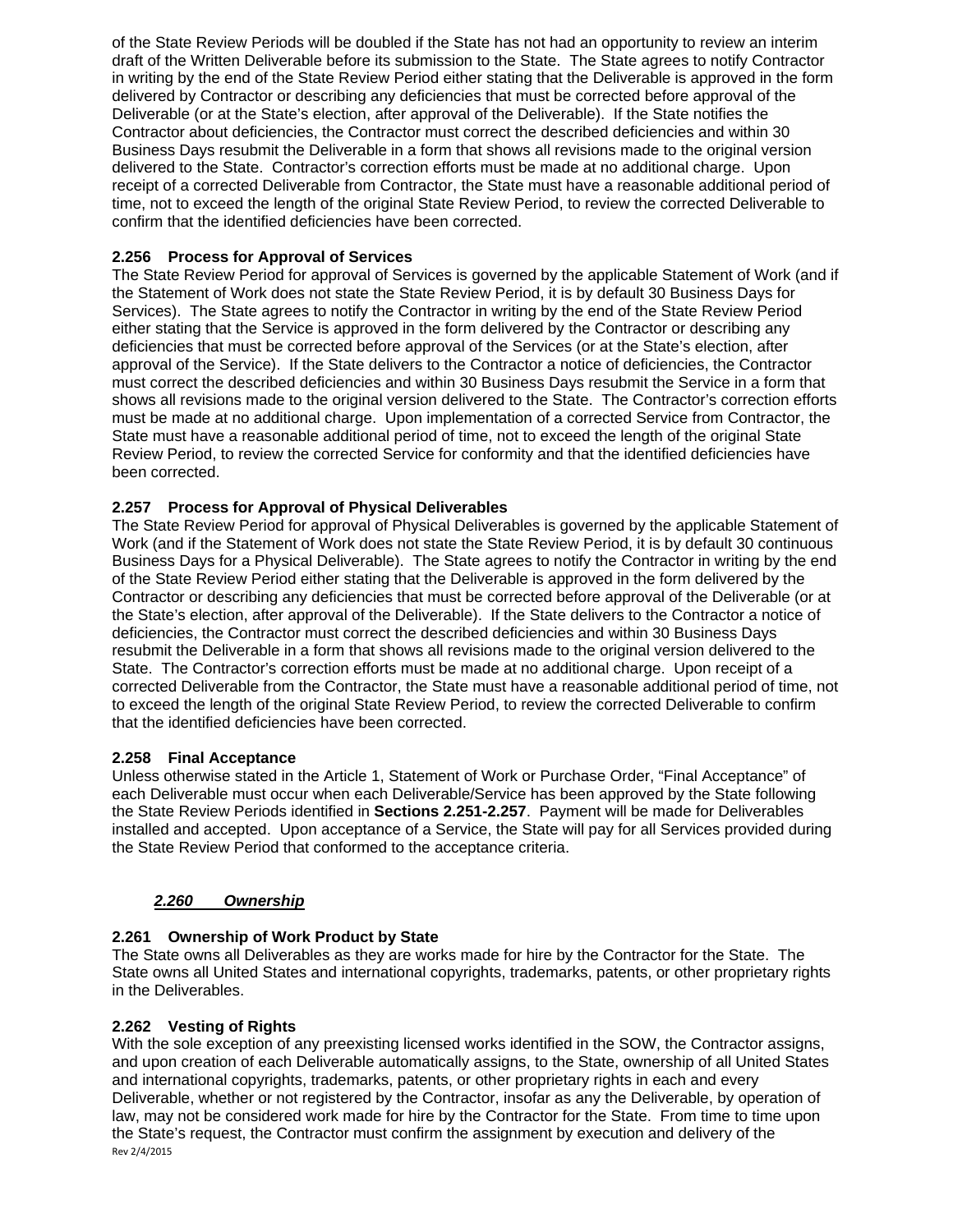assignments, confirmations of assignment, or other written instruments as the State may request. The State may obtain and hold in its own name all copyright, trademark, and patent registrations and other evidence of rights that may be available for Deliverables.

# **2.263 Rights in Data**

(a) The State is the owner of all data made available by the State to the Contractor or its agents, Subcontractors or representatives under the Contract. The Contractor must not use the State's data for any purpose other than providing the Services, nor will any part of the State's data be disclosed, sold, assigned, leased or otherwise disposed of to the general public or to specific third parties or commercially exploited by or on behalf of the Contractor. No employees of the Contractor, other than those on a strictly need-to-know basis, have access to the State's data. Contractor must not possess or assert any lien or other right against the State's data. Without limiting the generality of this Section, the Contractor must only use personally identifiable information as strictly necessary to provide the Services and must disclose the information only to its employees who have a strict need-to-know the information. The Contractor must comply at all times with all laws and regulations applicable to the personally identifiable information.

(b) The State is the owner of all State-specific data under the Contract. The State may use the data provided by the Contractor for any purpose. The State must not possess or assert any lien or other right against the Contractor's data. Without limiting the generality of this Section, the State may use personally identifiable information only as strictly necessary to utilize the Services and must disclose the information only to its employees who have a strict need to know the information, except as provided by law. The State must comply at all times with all laws and regulations applicable to the personally identifiable information. Other material developed and provided to the State remains the State's sole and exclusive property.

# **2.264 Ownership of Materials**

The State and the Contractor will continue to own their respective proprietary materials developed before entering into the Contract. Any hardware bought through the Contractor by the State, and paid for by the State, will be owned by the State. Any software licensed through the Contractor and sold to the State, will be licensed directly to the State.

# *2.270 State Standards*

# **2.271 Existing Technology Standards**

The Contractor must adhere to all existing standards as described within the comprehensive listing of the State's existing technology standards at http://www.michigan.gov/dmb/0,4568,7-150-56355-108233-- ,00.html.

# **2.272 Acceptable Use Policy**

To the extent that Contractor has access to the State computer system, Contractor must comply with the State's Acceptable Use Policy, see http://www.michigan.gov/cybersecurity/0,1607,7-217-34395\_34476---,00.html. All Contractor employees must be required, in writing, to agree to the State's Acceptable Use Policy before accessing the State system. The State reserves the right to terminate Contractor's access to the State system if a violation occurs.

# **2.273 Systems Changes**

Contractor is not responsible for and not authorized to make changes to any State systems without written authorization from the Project Manager. Any changes Contractor makes to State systems with the State's approval must be done according to applicable State procedures, including security, access, and configuration management procedures.

# **2.274 Electronic Receipt Processing Standard**

All electronic commerce applications that allow for electronic receipt of credit/debit card and electronic check (ACH) transactions must be processed via the Centralized Electronic Payment Authorization System (CEPAS).

# *2.280 Extended Purchasing Program*

Rev 2/4/2015 **2.281 Extended Purchasing Program – Deleted, N/A**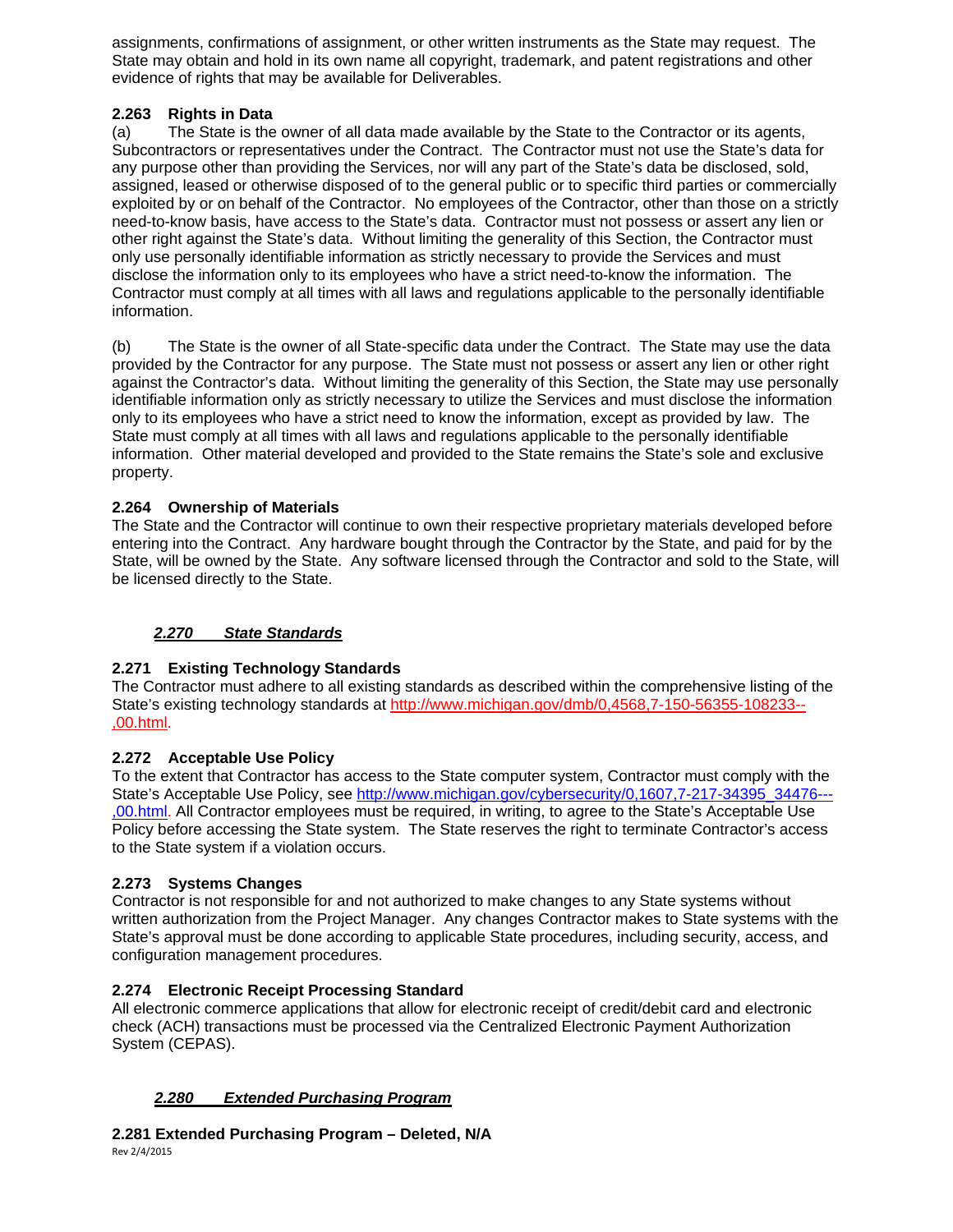# **2.291 Environmental Provision**

Hazardous Materials:

For the purposes of this Section, "Hazardous Materials" is a generic term used to describe asbestos, ACBMs, PCBs, petroleum products, construction materials including paint thinners, solvents, gasoline, oil, and any other material the manufacture, use, treatment, storage, transportation, or disposal of which is regulated by the federal, State, or local laws governing the protection of the public health, natural resources, or the environment. This includes, but is not limited to, materials such as batteries and circuit packs, and other materials that are regulated as (1) "Hazardous Materials" under the Hazardous Materials Transportation Act, (2) "chemical hazards" under the Occupational Safety and Health Administration standards, (3) "chemical substances or mixtures" under the Toxic Substances Control Act, (4) "pesticides" under the Federal Insecticide Fungicide and Rodenticide Act, and (5) "hazardous wastes" as defined or listed under the Resource Conservation and Recovery Act.

(a) The Contractor must use, handle, store, dispose of, process, transport and transfer any material considered a Hazardous Material according to all federal, State, and local laws. The State must provide a safe and suitable environment for performance of Contractor's Work. Before the commencement of Work, the State must advise the Contractor of the presence at the work site of any Hazardous Material to the extent that the State is aware of the Hazardous Material. If the Contractor encounters material reasonably believed to be a Hazardous Material and which may present a substantial danger, the Contractor must immediately stop all affected Work, notify the State in writing about the conditions encountered, and take appropriate health and safety precautions.

(b) Upon receipt of a written notice, the State will investigate the conditions. If (a) the material is a Hazardous Material that may present a substantial danger, and (b) the Hazardous Material was not brought to the site by the Contractor, or does not result in whole or in part from any violation by the Contractor of any laws covering the use, handling, storage, disposal of, processing, transport and transfer of Hazardous Materials, the State must order a suspension of Work in writing. The State must proceed to have the Hazardous Material removed or rendered harmless. In the alternative, the State must terminate the affected Work for the State's convenience.

(c) Once the Hazardous Material has been removed or rendered harmless by the State, the Contractor must resume Work as directed in writing by the State. Any determination by the Michigan Department of Community Health or the Michigan Department of Environmental Quality that the Hazardous Material has either been removed or rendered harmless is binding upon the State and Contractor for the purposes of resuming the Work. If any incident with Hazardous Material results in delay not reasonable anticipatable under the circumstances and which is attributable to the State, the applicable SLAs for the affected Work will not be counted in **Section 2.242** for a time as mutually agreed by the parties.

(d) If the Hazardous Material was brought to the site by the Contractor, or results in whole or in part from any violation by the Contractor of any laws covering the use, handling, storage, disposal of, processing, transport and transfer of Hazardous Material, or from any other act or omission within the control of the Contractor, the Contractor must bear its proportionate share of the delay and costs involved in cleaning up the site and removing and rendering harmless the Hazardous Material according to Applicable Laws to the condition approved by applicable regulatory agency(ies).

Michigan has a Consumer Products Rule pertaining to labeling of certain products containing volatile organic compounds. For specific details visit http://www.michigan.gov/deq/0,1607,7-135-3310\_4108- 173523--,00.html.

# Refrigeration and Air Conditioning:

The Contractor must comply with the applicable requirements of Sections 608 and 609 of the Clean Air Act (42 U.S.C. 7671g and 7671h) as each or both apply to the Contract.

### Environmental Performance:

Waste Reduction Program: Contractor must establish a program to promote cost-effective waste reduction in all operations and facilities covered by the Contract. The Contractor's programs must comply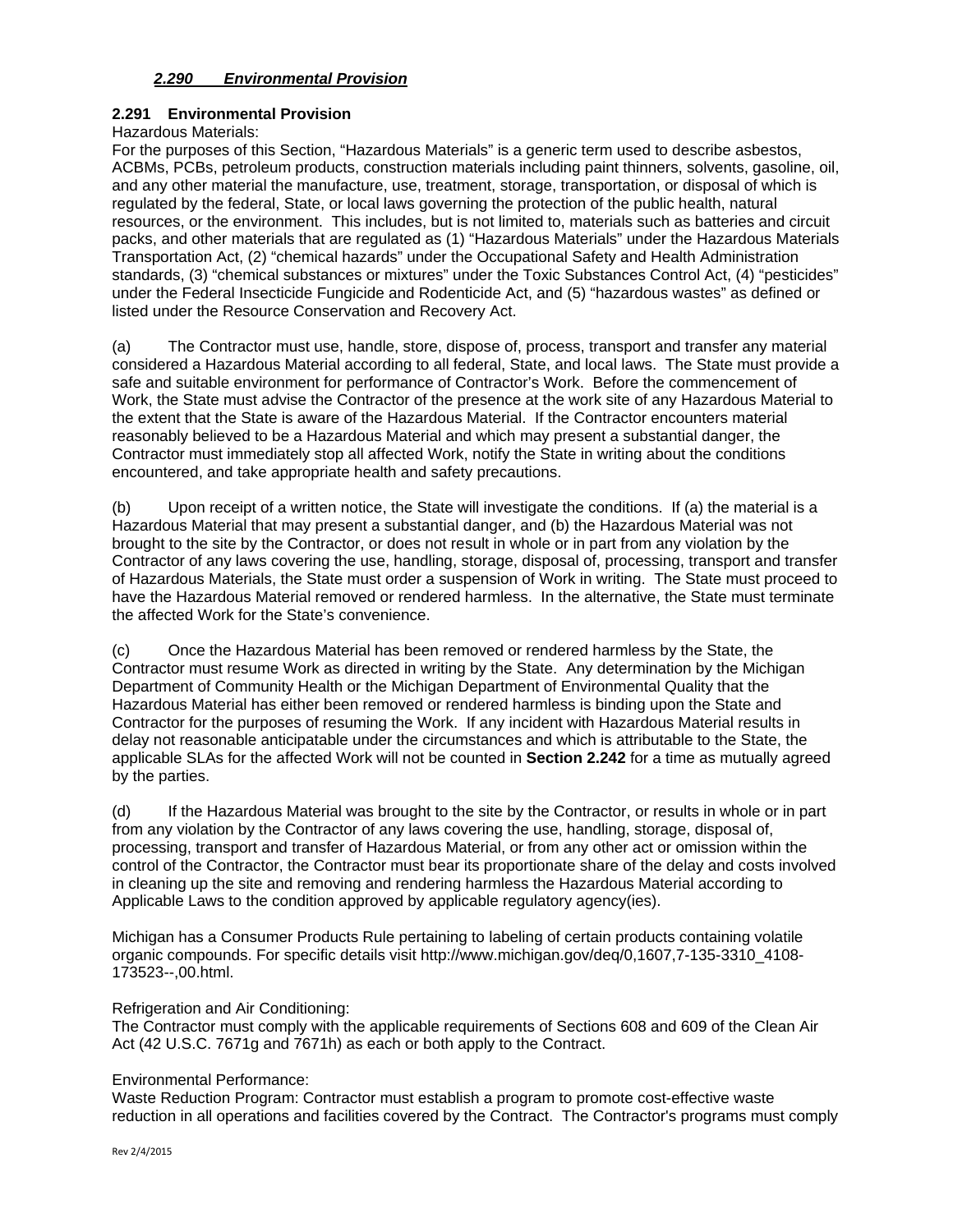with applicable Federal, State, and local requirements, specifically including Section 6002 of the Resource Conservation and Recovery Act (42 U.S.C. 6962, et seq.).

# *2.300 Other Provisions*

#### **2.311 Forced Labor, Convict Labor, Forced or Indentured Child Labor, or Indentured Servitude Made Materials**

Equipment, materials, or supplies, that will be furnished to the State under the Contract must not be produced in whole or in part by forced labor, convict labor, forced or indentured child labor, or indentured servitude.

"Forced or indentured child labor" means all work or service: exacted from any person under the age of 18 under the menace of any penalty for its nonperformance and for which the worker does not offer himself voluntarily; or performed by any person under the age of 18 under a contract the enforcement of which can be accomplished by process or penalties.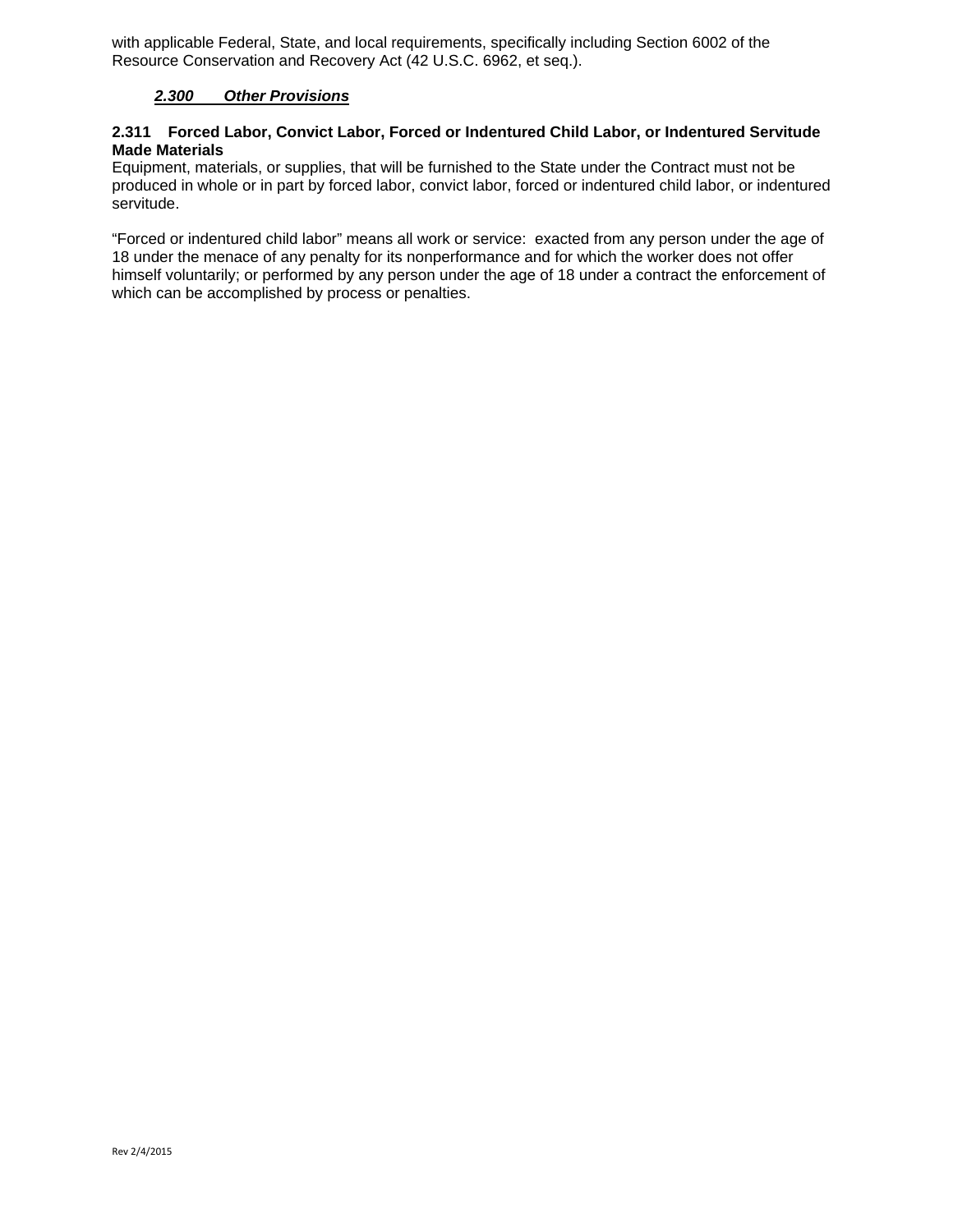# **Attachment A, Price Proposal**

|                | <b>Services</b>                                                         | <b>Size/Length of Session</b>                                                                                                                                                                                                                                                                                                                                                                                                                                                                       | <b>Cost Per Session</b>                                                                                                                                                                                              |
|----------------|-------------------------------------------------------------------------|-----------------------------------------------------------------------------------------------------------------------------------------------------------------------------------------------------------------------------------------------------------------------------------------------------------------------------------------------------------------------------------------------------------------------------------------------------------------------------------------------------|----------------------------------------------------------------------------------------------------------------------------------------------------------------------------------------------------------------------|
|                |                                                                         |                                                                                                                                                                                                                                                                                                                                                                                                                                                                                                     |                                                                                                                                                                                                                      |
| $\mathbf{1}$ . |                                                                         | Maximum number of participants per<br>session*: 25<br>Hours per session**: 32 (4 full days of<br>training, 8 hours per day, delivered in<br>four one-day workshops or 2 two-day<br>workshops)                                                                                                                                                                                                                                                                                                       | Cost Per Participant for the 4<br>full days of training per<br>session*                                                                                                                                              |
|                |                                                                         | Pay-as-you-go pricing is offered on<br>the following discounted, decreasing<br>scale based upon each subsequent<br>group of 25 participants trained in the<br>program:                                                                                                                                                                                                                                                                                                                              |                                                                                                                                                                                                                      |
|                |                                                                         | The first group of 25 participants<br>Participants 26-50<br>Participants 51-75<br>Participants 76-100<br>Participants 101-125<br>Participants 126-150<br>Participants 151-175<br>Participants 176+                                                                                                                                                                                                                                                                                                  | \$2,000/per participant<br>\$1,900/per participant<br>\$1,800/per participant<br>\$1,700/per participant<br>\$1,600/per participant<br>\$1,500/per participant<br>\$1,400/per participant<br>\$1,300/per participant |
|                | <b>Classroom Training (All</b><br>16 leadership modules)                | With pay-as-you-go pricing, the cost<br>to train the first 25 participants would<br>be \$50,000, or \$2,000 per person,<br>and the total cost to train 200 leaders<br>would be \$330,000 or an average of<br>\$1,650 per participant. This cost<br>includes four days of training; all<br>program materials including binders,<br>workbooks and supplemental<br>resources; group coaching sessions;<br>selected leadership assessments;<br>and 24/7 access to the Contractor's<br>online resources. |                                                                                                                                                                                                                      |
|                |                                                                         | Alternatively, we offer a fixed price of<br>\$225,000 to train four (4) groups of 50<br>participants each (versus the 25<br>participants per session included<br>above). This fixed price is tied to a<br>guaranteed enrollment of 200 leaders,<br>and brings the per participant cost<br>down to \$1,125.                                                                                                                                                                                          | \$225,000                                                                                                                                                                                                            |
| 2.             | <b>Classroom Training -</b><br>"Cafeteria Style"<br>(Contracting agency | Maximum number of participants per<br>session*: 25                                                                                                                                                                                                                                                                                                                                                                                                                                                  | We will pro-rate the costs<br>shown above to reflect the<br>percentage of modules (out of                                                                                                                            |